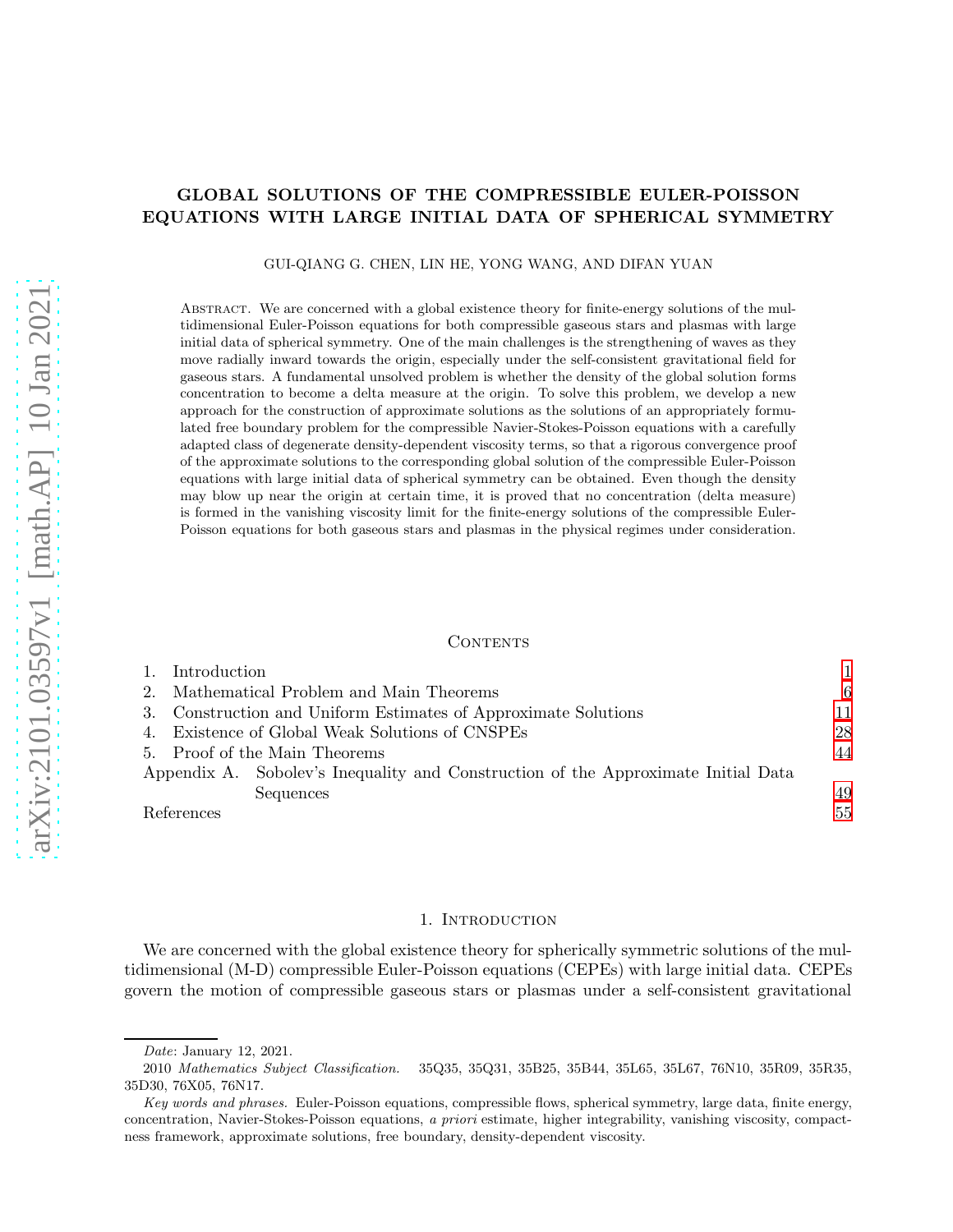field or an electric field, which take the form:

$$
\begin{cases} \partial_t \rho + \text{div}\mathcal{M} = 0, \\ \partial_t \mathcal{M} + \text{div}\left(\frac{\mathcal{M} \otimes \mathcal{M}}{\rho}\right) + \nabla p + \rho \nabla \Phi = 0, \\ \Delta \Phi = \kappa \rho, \end{cases}
$$
 (1.1)

for  $t > 0$ ,  $\mathbf{x} \in \mathbb{R}^n, n \geq 3$ , where  $\rho$  is the density, p is the pressure,  $\mathcal{M} \in \mathbb{R}^n$  represents the momentum, and  $\Phi$  represents the gravitational potential of gaseous stars if  $\kappa > 0$  and the plasma electric field potential if  $\kappa < 0$ . When  $\rho > 0$ ,  $U = \frac{M}{\rho} \in \mathbb{R}^n$  is the velocity. By scaling, we always fix  $\kappa = \pm 1$  throughout this paper; that is,  $\kappa = 1$  for the gaseous star and  $\kappa = -1$  for the plasma. The pressure-density relation is

<span id="page-1-0"></span>
$$
p = p(\rho) = a_0 \rho^\gamma,
$$

where  $\gamma > 1$  is the adiabatic exponent. Again, by scaling, constant  $a_0 > 0$  may be chosen to be  $a_0 = \frac{(\gamma - 1)^2}{4\gamma}.$ 

We consider the Cauchy problem for [\(1.1\)](#page-1-0) with the Cauchy data:

<span id="page-1-1"></span>
$$
(\rho, \mathcal{M})|_{t=0} = (\rho_0, \mathcal{M}_0)(\mathbf{x}) \longrightarrow (0, \mathbf{0}) \quad \text{as } |\mathbf{x}| \to \infty,
$$
 (1.2)

subject to the asymptotic condition:

<span id="page-1-2"></span>
$$
\Phi(t, \mathbf{x}) \longrightarrow 0 \qquad \text{as } |\mathbf{x}| \to \infty. \tag{1.3}
$$

In  $(1.2)$ , the initial far-field velocity has been assumed to be zero in  $(1.2)$  without loss of generality, owing to the Galilean invariance of system  $(1.1)$ . Since a global solution of CEPEs  $(1.1)$  normally contains the vacuum states  $\{(t, \mathbf{x}) : \rho(t, \mathbf{x}) = 0\}$  where the fluid velocity  $U(t, \mathbf{x})$  is not well-defined, we use the physical variables such as the momentum  $\mathcal{M}(t, \mathbf{x})$ , or  $\frac{\mathcal{M}(t, \mathbf{x})}{\sqrt{\rho(t, \mathbf{x})}}$  $\frac{f(t, x)}{\rho(t, x)}$  (which will be shown to be always well-defined globally), instead of  $U(t, \mathbf{x})$ , when the vacuum states are involved.

The global existence for problem  $(1.1)$ – $(1.3)$  is challenging, mainly owing to the possible appearance of cavitation and concentration, besides the formation of shock waves, in the solutions, which lead to the lack of higher order regularity of the solutions, so that our main focus has to be finite-energy solutions for CEPEs [\(1.1\)](#page-1-0). To solve this existence problem, we consider the vanishing viscosity limit of the solutions of the compressible Navier-Stokes-Poisson equations (CNSPEs) with carefully adapted density-dependent viscosity terms in  $\mathbb{R}^n$ :

$$
\begin{cases} \partial_t \rho + \operatorname{div} \mathcal{M} = 0, \\ \partial_t \mathcal{M} + \operatorname{div} \left( \frac{\mathcal{M} \otimes \mathcal{M}}{\rho} \right) + \nabla p + \rho \nabla \Phi = \varepsilon \operatorname{div} \left( \mu(\rho) D \left( \frac{\mathcal{M}}{\rho} \right) \right) + \varepsilon \nabla \left( \lambda(\rho) \operatorname{div} \left( \frac{\mathcal{M}}{\rho} \right) \right), \end{cases} (1.4)
$$

where  $D(\frac{\mathcal{M}}{\rho}) = \frac{1}{2} (\nabla(\frac{\mathcal{M}}{\rho}) + (\nabla(\frac{\mathcal{M}}{\rho}))^T)$  is the stress tensor, the Lamé (shear and bulk) viscosity coefficients  $\mu(\rho)$  and  $\lambda(\rho)$  depend on the density (that may vanish on the vacuum) and satisfy

<span id="page-1-3"></span>
$$
\mu(\rho) \ge 0, \quad \mu(\rho) + n\lambda(\rho) \ge 0 \qquad \text{for } \rho \ge 0,
$$

and parameter  $\varepsilon > 0$  is the inverse of the Reynolds number. Formally, as  $\varepsilon \to 0^+$ , CNSPEs [\(1.4\)](#page-1-3) converge to CEPEs [\(1.1\)](#page-1-0). However, its rigorous mathematical proof has been one of the most challenging open problems in mathematical fluid dynamics; see Chen-Feldman [\[7](#page-54-1)], Dafermos [\[15](#page-54-2)], and the references cited therein.

Many efforts have been made in the analysis of CEPEs [\(1.1\)](#page-1-0). We focus mainly on some relevant time-dependent problems. Some important progress has been made on the M-D CEPEs with  $\kappa =$ −1 (plasmas) in Guo [\[25\]](#page-55-0), Guo-Ioescu-Pausader [\[27](#page-55-1)], Guo-Pausader [\[28](#page-55-2)], and Ionescu-Pausader [\[36](#page-55-3)], in which they proved the global existence of smooth solutions around a constant neutral background under irrotational, smooth, and localized perturbations of the background with small amplitude. For the 3-D gaseous stars problem ( $\kappa = 1$ ), a compactly supported expanding classical solution was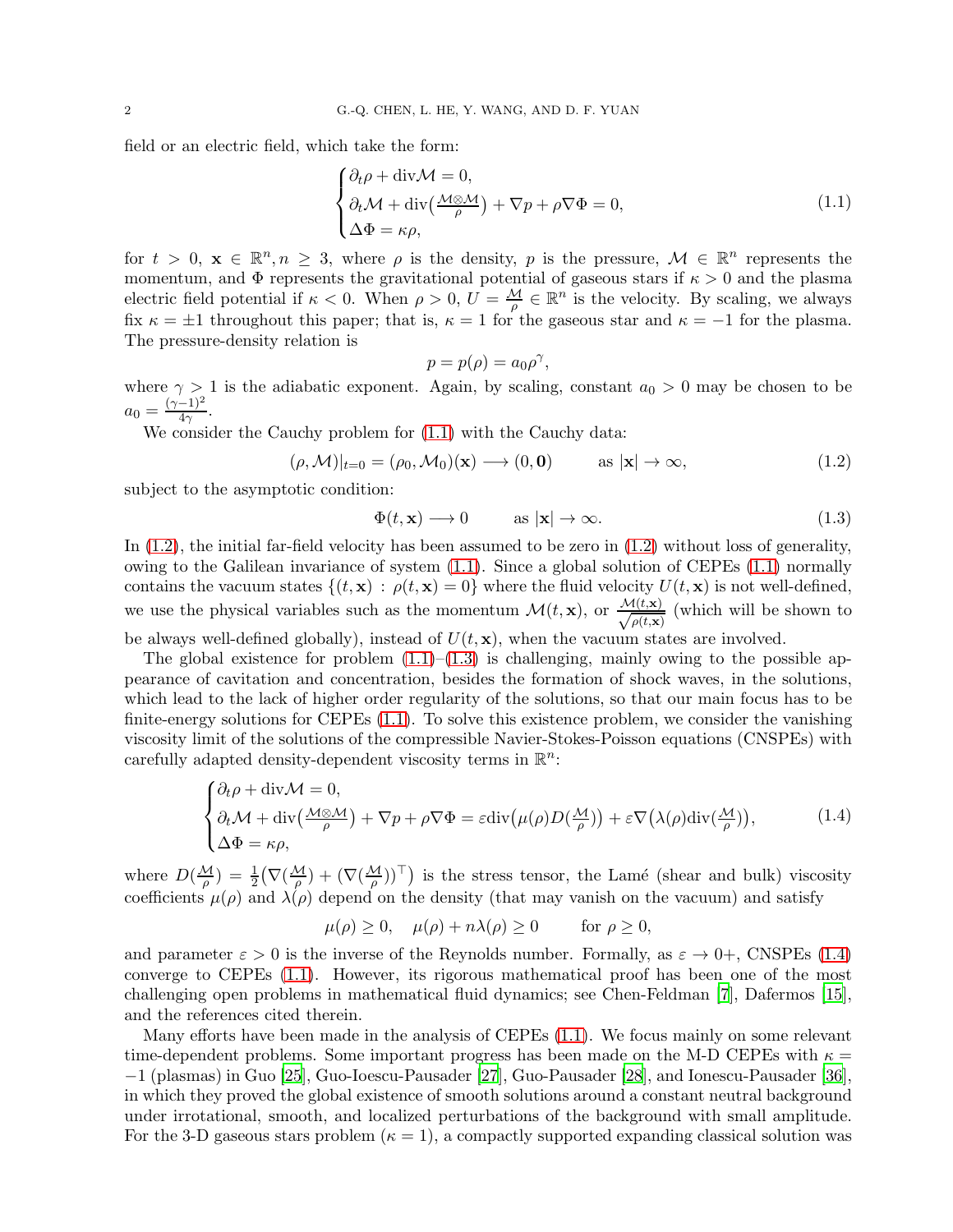discovered by Goldreich-Weber [\[23](#page-55-4)] in 1980; see also [\[21](#page-55-5), [57](#page-56-0)]. Hadzic-Jang [\[30](#page-55-6)] proved the nonlinear stability of the Goldreich-Weber solution under small spherically symmetric perturbations for the adiabatic exponent  $\gamma = \frac{4}{3}$  $\frac{4}{3}$ , while the problem for  $\gamma \neq \frac{4}{3}$  $\frac{4}{3}$  is still widely open. When the initial density is small and has compact support, Hadzic-Jang [\[31](#page-55-7)] constructed a class of global-in-time solutions of the 3-D CEPEs in the Lagrangian coordinates for  $\gamma = 1 + \frac{1}{k}$ ,  $k \in \mathbb{N} \setminus \{1\}$  or  $\gamma \in (1, \frac{14}{13})$ . More recently, Guo-Hadzic-Jang [\[26](#page-55-8)] constructed an infinite-dimensional family of collapsing solutions of CEPEs [\(1.1\)](#page-1-0). We also refer [\[44](#page-56-1), [54,](#page-56-2) [56](#page-56-3)] for the local well-posedness of smooth solutions.

On the other hand, owing to the strong hyperbolicity and nonlinearity, the smooth solutions of  $(1.1)$  may break down in finite time, especially when the initial data are large  $(cf. [11, 57])$  $(cf. [11, 57])$  $(cf. [11, 57])$  $(cf. [11, 57])$ . Therefore, the weak solutions have to be considered for the Cauchy problem with large initial data. For gaseous stars (*i.e.*,  $\kappa = 1$ ) surrounding a solid ball, Makino [\[58\]](#page-56-4) proved the local existence of weak solutions for  $\gamma \in (1, \frac{5}{3})$  $\frac{5}{3}$  with spherical symmetry; also see Xiao [\[71](#page-57-0)] for global weak solutions for a class of initial data. For the compressible Euler equations, we refer to  $[6, 8, 10, 12, 13, 16, 17,$  $[6, 8, 10, 12, 13, 16, 17,$  $[6, 8, 10, 12, 13, 16, 17,$  $[6, 8, 10, 12, 13, 16, 17,$  $[6, 8, 10, 12, 13, 16, 17,$  $[6, 8, 10, 12, 13, 16, 17,$  $[6, 8, 10, 12, 13, 16, 17,$  $[6, 8, 10, 12, 13, 16, 17,$  $[6, 8, 10, 12, 13, 16, 17,$  $[6, 8, 10, 12, 13, 16, 17,$  $[6, 8, 10, 12, 13, 16, 17,$  $[6, 8, 10, 12, 13, 16, 17,$ [32,](#page-55-10) [38](#page-55-11), 43, 50, 51] and the references therein.

For CNSPEs [\(1.4\)](#page-1-3), many efforts have also been made regarding the global existence of solutions. For CNSPEs [\(1.4\)](#page-1-3) with constant viscosity, some global existence results for weak solutions for viscous gaseous stars  $(i.e., \kappa = 1)$  have been obtained; see also [\[19,](#page-55-12) [37,](#page-55-13) [40,](#page-56-5) [41,](#page-56-6) [55](#page-56-7)] and the references cited therein. For CNSPEs with density-dependent viscosity terms, Zhang-Fang [\[73\]](#page-57-1) obtained a unique global weak solution for a spherically symmetric vacuum free boundary problem with  $\gamma > 1$ for a small perturbation around some steady solution; later, the global existence of spherically symmetric weak solutions was proved by Duan-Li [\[18](#page-55-14)] for the 3-D problem for  $\kappa = 1$  and  $\gamma \in$  $(\frac{6}{5})$  $\frac{6}{5}, \frac{4}{3}$  $\frac{4}{3}$  with stress free boundary condition and nonzero initial density for arbitrarily large initial data. Recently, Luo-Xin-Zeng [\[52](#page-56-8), [53](#page-56-9)] proved the existence and large-time stability of spherically symmetric smooth solutions of the 3-D viscous problem (with  $\kappa = 1$ ) for a small perturbation around the Lane-Emden solution for  $\gamma \in (\frac{4}{3})$  $\frac{4}{3}$ , 2). For the global existence of solutions of the compressible Navier-Stokes equations, we refer to [\[20](#page-55-15), [33](#page-55-16), [39,](#page-56-10) [49,](#page-56-11) [59](#page-56-12)] for the case with constant viscosity, [\[45](#page-56-13), [69](#page-57-2)] for the case with density-dependent viscosity, and the references cited therein. In particular, we remark that the BD entropy estimate developed in [\[4\]](#page-54-10) for the derivative estimate of the density plays a key role in [\[45](#page-56-13), [69\]](#page-57-2). Such an estimate is based on the new mathematical entropy – the BD entropy, first discovered by Bresch-Desjardins [\[1](#page-54-11)] for the particular case  $(\mu, \lambda) = (\rho, 0)$ , and later generalized by Bresch-Desjardins [\[2\]](#page-54-12) to include any viscosity coefficients  $(\mu, \lambda)$  satisfying the BD relation:  $\lambda(\rho) = \rho \mu'(\rho) - \mu(\rho)$ ; also see [\[3](#page-54-13)]. The BD-type entropy will also be used in this paper.

The idea of regarding inviscid gases as viscous gases with vanishing physical viscosity can date back to the seminal paper by Stokes [\[67\]](#page-57-3); see also the important contributions in [\[15,](#page-54-2) [35,](#page-55-17) [63,](#page-57-4) 64]. Most of the known results are for the vanishing viscosity limit from the compressible Navier-Stokes to Euler equations. The first rigorous convergence analysis of the vanishing physical viscosity limit from the barotropic Navier-Stokes to Euler equations was made by Gilbarg [22], in which he established the mathematical existence and vanishing viscosity limit of the Navier-Stokes shock layers. For the convergence analysis confined in the framework of piecewise smooth solutions; see [\[24,](#page-55-18) 34, [72](#page-57-5)] and the references cited therein. For general data, due to the lack of  $L^{\infty}$  uniform estimate, the  $L^{\infty}$  compensated compactness framework [\[16](#page-54-9), [17](#page-55-9), 50, 51] does not apply directly for the vanishing viscosity limit of the compressible Navier-Stokes equations. Motivated by this, Chen-Perepelitsa [\[8](#page-54-5)] established an  $L^p$  compensated compactness framework for the whole physical range of adiabatic exponent  $\gamma > 1$  (also see [43] for  $\gamma \in (1, \frac{5}{3})$  $\frac{5}{3}$ ) and the references therein), and then applied it to prove rigorously the vanishing viscosity limit of the solutions of the 1-D compressible Navier-Stokes equations to the corresponding finite-energy solutions of the Euler equations for large initial data. Most recently, Chen-Wang [\[12](#page-54-7)] established the vanishing viscosity limit of the compressible Navier-Stokes equations with general data of spherical symmetry and obtained the global existence of spherically symmetric solutions of the compressible Euler equations with large data, in which it was proved that no delta measure is formed for the density function at the origin.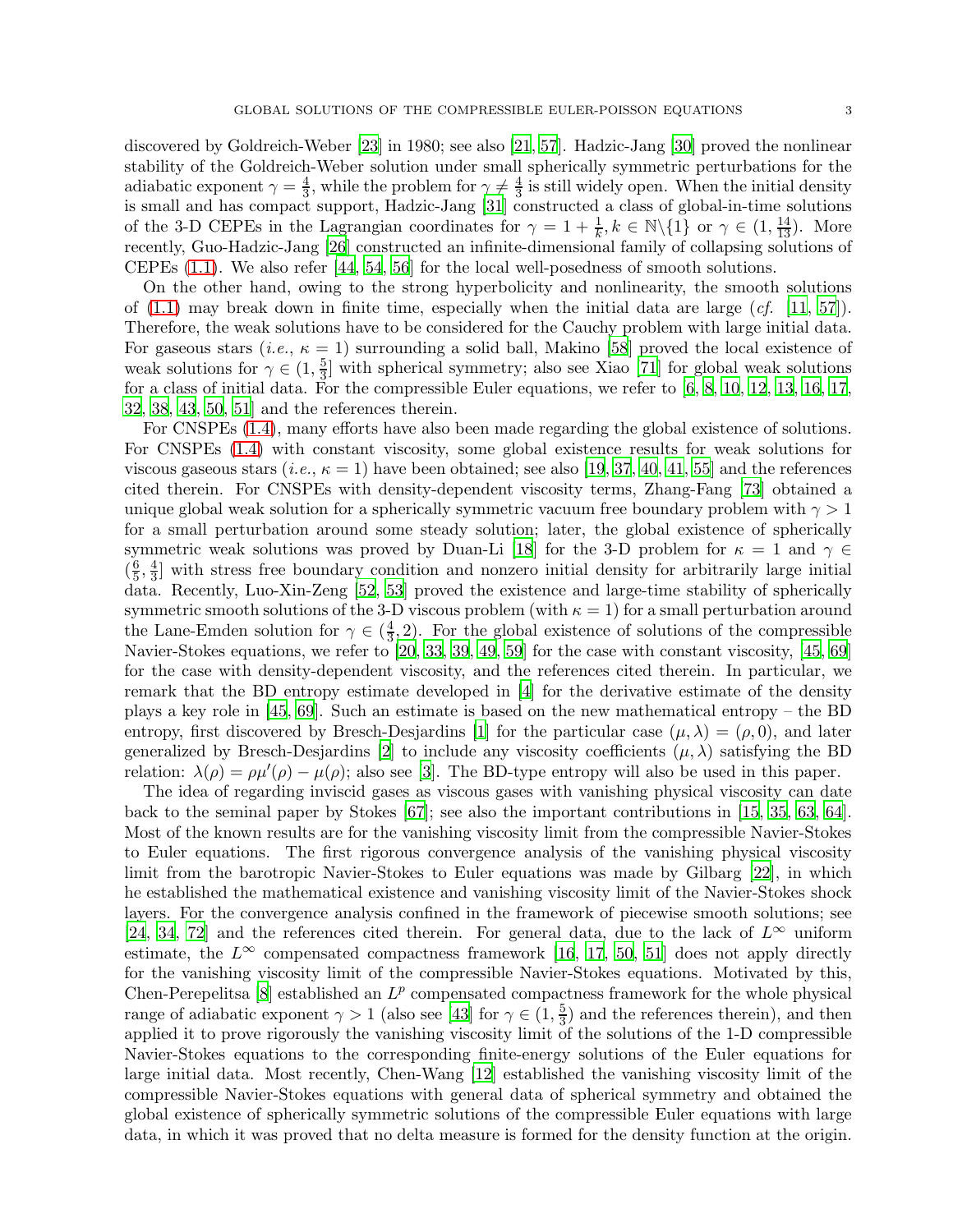For problem  $(1.1)$ – $(1.3)$ , owing to the additional difficulties arisen from the possible appearance of concentration and cavitation, besides the involvement of shock waves, it has been a longstanding open problem to construct global finite-energy solutions with large initial data of spherical symmetry. The key objective of this paper is to solve this open problem and establish the global existence of spherically symmetric finite-energy solutions of [\(1.1\)](#page-1-0):

$$
\rho(t, \mathbf{x}) = \rho(t, r), \quad \mathcal{M}(t, \mathbf{x}) = m(t, r)\frac{\mathbf{x}}{r}, \quad \Phi(t, \mathbf{x}) = \Phi(t, r) \quad \text{for } r = |\mathbf{x}|,
$$
\n(1.5)

subject to the initial condition:

$$
(\rho, \mathcal{M})(0, \mathbf{x}) = (\rho_0, \mathcal{M}_0)(\mathbf{x}) = (\rho_0(r), m_0(r)\frac{\mathbf{x}}{r}) \longrightarrow (0, \mathbf{0}) \quad \text{as } r \to \infty,
$$
 (1.6)

and the asymptotic boundary condition:

<span id="page-3-2"></span><span id="page-3-1"></span><span id="page-3-0"></span>
$$
\Phi(t, \mathbf{x}) = \Phi(t, r) \longrightarrow 0 \quad \text{as } r \to \infty. \tag{1.7}
$$

Since  $\Phi(0, x)$  can be determined by the initial density and the boundary condition [\(1.7\)](#page-3-0), there is no need to impose initial data for Φ.

To achieve this, we establish the vanishing viscosity limit of the corresponding spherically symmetric solutions of CNSPEs [\(1.4\)](#page-1-3) with the adapted class of degenerate density-dependent viscosity terms and approximate initial data of similar form to [\(1.6\)](#page-3-1). For spherically symmetric solutions of form  $(1.5)$ , systems  $(1.1)$  and  $(1.4)$  become

<span id="page-3-4"></span><span id="page-3-3"></span>
$$
\begin{cases}\n\rho_t + m_r + \frac{n-1}{r}m = 0, \\
m_t + \left(\frac{m^2}{\rho} + p\right)_r + \frac{n-1}{r}\frac{m^2}{\rho} + \rho \Phi_r = 0, \\
\Phi_{rr} + \frac{n-1}{r}\Phi_r = \kappa \rho,\n\end{cases} \tag{1.8}
$$

and

$$
\begin{cases}\n\rho_t + m_r + \frac{n-1}{r} m = 0, \\
m_t + \left(\frac{m^2}{\rho} + p\right)_r + \frac{n-1}{r} \frac{m^2}{\rho} + \rho \Phi_r = \varepsilon \left((\mu + \lambda)\left(\frac{m}{\rho}\right)_r + \frac{n-1}{r} \frac{m}{\rho}\right)\right)_r - \varepsilon \frac{n-1}{r} \mu_r \frac{m}{\rho},\n\end{cases} (1.9)
$$
\n
$$
\Phi_{rr} + \frac{n-1}{r} \Phi_r = \kappa \rho,
$$

respectively.

The study of spherically symmetric solutions can date back to the 1950s and has been motivated by many important physical problems such as stellar dynamics including gaseous stars and supernovae formation  $[5, 65, 70]$  $[5, 65, 70]$  $[5, 65, 70]$  $[5, 65, 70]$ . In fact, the most famous solutions of CEPEs  $(1.1)$  are the Lane-Emden steady solutions [\[5,](#page-54-14) [48](#page-56-14)], which describe spherically symmetric gaseous stars in equilibrium and minimize the energy among all possible configurations. More precisely, for the 3-D case, there exists a compactly supported steady spherical symmetry solution with finite mass for  $\gamma \in (\frac{6}{5})$  $\frac{6}{5}$ , 2). For the time-dependent system, the central feature is the strengthening of waves as they move radially inward near the origin, especially under the self-gravitational force for gaseous stars. The spherically symmetric solutions of the compressible Euler equations may blow up near the origin [\[14,](#page-54-15) [46](#page-56-15), [61](#page-56-16), [70](#page-57-7)] at certain time in some situations. However, it has not well understood how the spherically symmetric solutions of CEPEs [\(1.1\)](#page-1-0) with self-gravitational force (which drags the gas particles to the origin) blow up when the initial total-energy is finite. A fundamental unsolved problem is whether a concentration is formed at the origin; that is, the density becomes a delta measure at the origin, especially when a focusing spherical shock is moving inward towards the origin under self-consistent gravitational field.

In this paper, we establish the global existence of finite-energy solutions of problem  $(1.1)$ – $(1.3)$ for CEPEs with spherical symmetry as the vanishing viscosity limits of global weak solutions of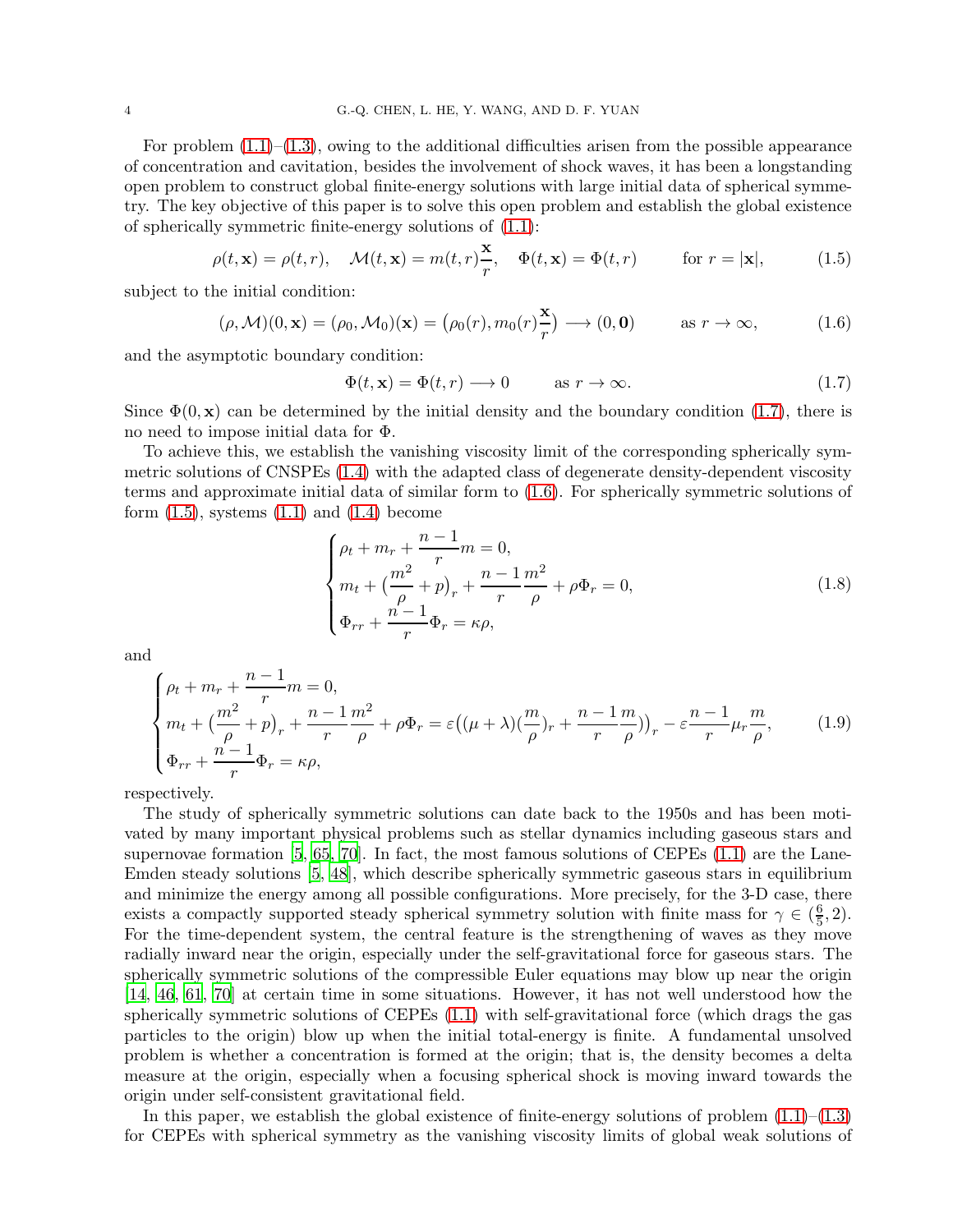CNSPEs [\(1.4\)](#page-1-3) with corresponding initial and asymptotic conditions, which indicates that no delta measure is formed for the density of the solution of problem  $(1.1)$ – $(1.3)$  in the limit indeed. To achieve these, the main point is to establish appropriate uniform estimates in  $L^p$  and the  $H_{\text{loc}}^{-1}$ compactness of the entropy dissipation measures for the solutions of CNSPEs [\(1.9\)](#page-3-3) subject to the corresponding initial and asymptotic conditions. Owing to the possible appearance of cavitation, the singularity of geometric source terms at the origin, as well as the gravitational force for the gaseous star case, the global solutions of CNSPEs [\(1.9\)](#page-3-3) with large initial data are not smooth in general. Thus, we start with the construction of approximate smooth solutions of the truncated approximate problem  $(3.1)$ – $(3.6)$  for CNSPEs  $(1.4)$ , where the origin and the far-field are cut off, and a stress-free boundary condition is imposed.

In general, we have two basic candidates for the boundary conditions of the approximate problem  $(3.1)$ – $(3.6)$ : One is to use the Dirichlet boundary conditions:  $u(t, a) = u(t, b) = 0$  as in [\[12\]](#page-54-7), in which case it is difficult to obtain the higher integrability on the velocity (see Lemma [3.7\)](#page-25-0) due to the far-field vacuum (since the total mass is finite). Another choice is to use the vacuum free boundary condition. To obtain the higher integrability on the velocity, we need to know the trace information for both  $u$  and  $u_r$ ; however, some obstacles arise for deriving the trace estimates for u and  $u_r$  in the case of the vacuum free boundary problem. One of our main observations is that the stress-free boundary conditions  $(3.3)$ – $(3.4)$  we have adapted in §3 serve our purpose to avoid the difficulties mentioned above. Even though, we still have to overcome the following additional difficulties:

- (i) Owing to the effect of self-gravitational force for  $\kappa = 1$ , we need condition [\(2.8\)](#page-6-0) in §2 to close the basic energy estimate for  $\gamma \in (\frac{2n}{n+2}, \frac{2(n-1)}{n}]$ , which implies that the initial total mass can not be too large when the total initial-energy is fixed. The lower bound condition  $\gamma > \frac{2n}{2+n}$  is essentially used when we deal with the gravitational potential.
- (ii) To obtain the derivative estimate of the density, we use the BD entropy introduced in [\[1](#page-54-11), [4\]](#page-54-10); also see [\[2,](#page-54-12) [3\]](#page-54-13). To close the bound, we need to control the boundary term  $\frac{1}{n}p(\rho_0^{\varepsilon,b})$  $_{0}^{\varepsilon,b}(b))b^{n}$  for the approximate initial data; see  $(3.58)$ . To solve this problem, we construct the approximate initial data  $(\rho_0^{\varepsilon,b})$  $_0^{\varepsilon,b},$   $\rho_0^{\varepsilon,b}u_0^{\varepsilon,b}$  $\binom{\varepsilon,b}{0}$  so that  $\frac{1}{n}p(\rho_0^{\varepsilon,b})$  $\binom{\varepsilon, b}{0}$  $b^n$  are uniformly bounded; see [\(3.12\)](#page-11-0). The details of constructing approximate initial data are given in Appendix A; see Lemmas [A.2–](#page-49-0) [A.10.](#page-53-0)
- (iii) For the free boundary problem  $(3.1)$ – $(3.6)$  below, a follow-up point is whether the free boundary domain  $\Omega_T$  (see [\(3.2\)](#page-10-5)) will expand to the whole space as  $b \to \infty$ ; otherwise, it would not be a good approximation to the original Cauchy problem. We solve this difficulty by proving that

<span id="page-4-0"></span>
$$
b(t) \ge \frac{1}{2}b \qquad \text{for } t \in [0, T],
$$
\n(1.10)

provided  $b \gg 1$  for any given T. Condition [\(3.12\)](#page-11-0) is crucial to prove [\(1.10\)](#page-4-0); see Lemma [3.4](#page-20-0) for details.

(iv) To utilize the  $L^p$  compensated compactness framework [\[8](#page-54-5)], we still need to have the higher velocity integrability. We use the entropy pairs  $(\eta^{\#}, q^{\#})$  generated by  $\psi(s) = \frac{1}{2}s|s|$ . Then we 2 have to deal with the boundary term  $(q^{\#} - u\eta^{\#})(t, b(t))b(t)^{n-1}$ . In general, it is impossible to have a uniform bound for both  $q^{\#}(t,b(t))b(t)^{n-1}$  and  $(u\eta^{\#})(t,b(t))b(t)^{n-1}$ . One of our key observations is the cancelation between  $q^{\#}(t, b(t))$  and  $(u\eta^{\#})(t, b(t))$  via observing that

<span id="page-4-1"></span>
$$
|q^{\#} - u\eta^{\#}| \le C(\rho^{\gamma}|u| + \rho^{\gamma+\theta}). \tag{1.11}
$$

With the help of the trace estimates in the basic estimates and the BD entropy estimate, it serves perfectly to obtain the uniform trace estimate for the terms on the right-hand side of [\(1.11\)](#page-4-1). On the other hand, the trace of  $u_r$  can be handled by using [\(3.4\)](#page-10-4); see [\(3.104\)](#page-26-0) for details.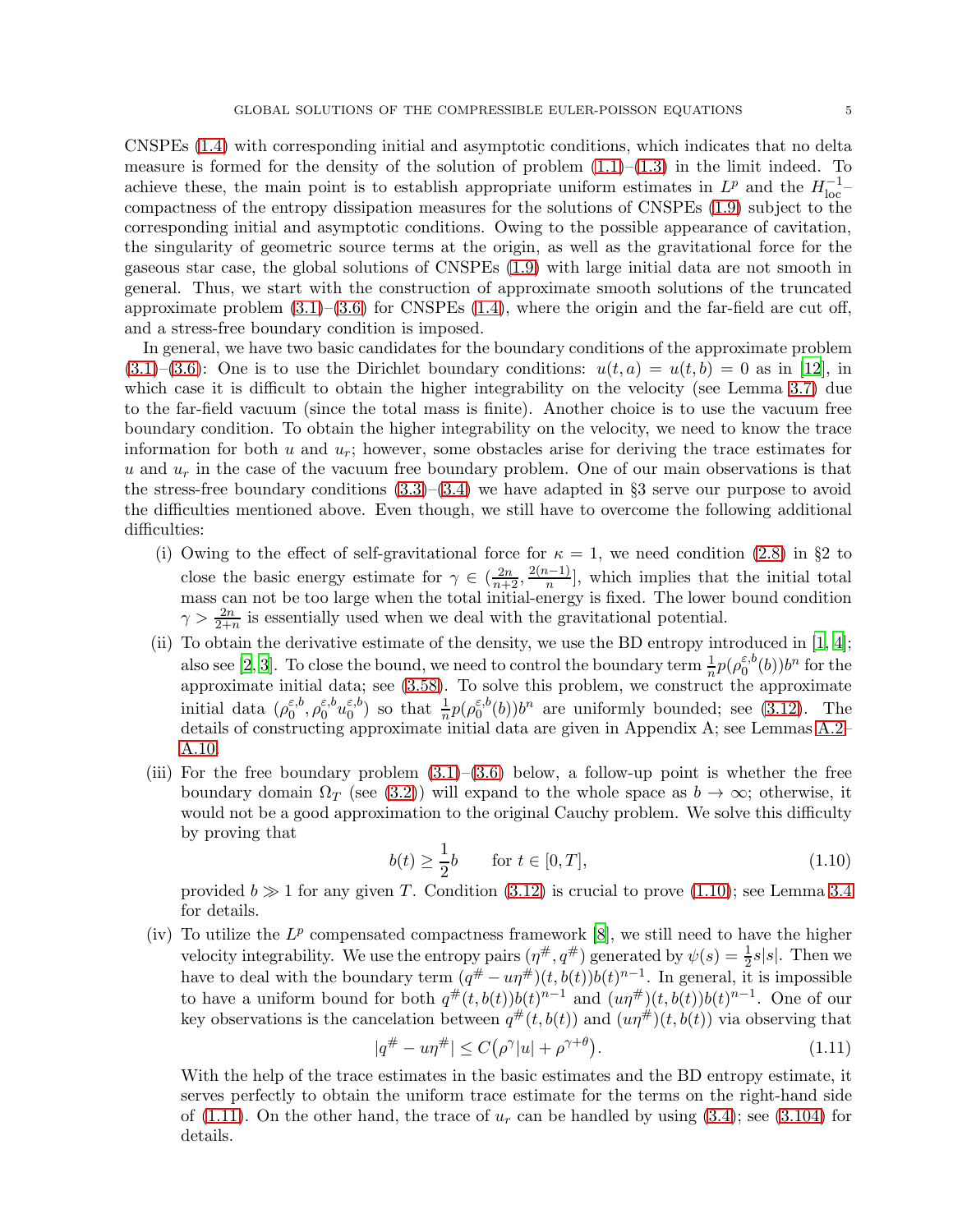This paper is organized as follows: In §2, we first introduce the notion of finite-energy solutions of problem [\(1.1\)](#page-1-0)–[\(1.3\)](#page-1-2) for CEPEs and then state the main theorems of this paper and several remarks. In §3, we first derive some uniform estimates of the solutions of the free boundary problem [\(3.1\)](#page-10-1)– [\(3.6\)](#page-10-2) for the approximate CNSPEs. In §4, we establish the global existence of weak finite-energy solutions of [\(1.4\)](#page-1-3) with large initial data of spherical symmetry and finite-energy. Moreover, some uniform estimates in  $L^p$  and the  $H_{\text{loc}}^{-1}$ -compactness of entropy dissipation measures for the weak solutions of CNSPEs [\(1.9\)](#page-3-3) are also obtained. In §5, the vanishing viscosity limit of weak solutions of CNSPEs [\(1.9\)](#page-3-3) is proved by using the compensated compactness framework [\[8](#page-54-5)], which leads to a global finite-energy solution of CEPEs [\(1.1\)](#page-1-0). In Appendix A, we construct the approximate initial data with desired properties.

Throughout this paper, we denote  $L^p(\Omega), W^{k,p}(\Omega)$ , and  $H^k(\Omega)$  as the standard Sobolev space on domain  $\Omega$  for  $p \in [1,\infty]$ . We also use  $L^p(I; r^{n-1}dr)$  or  $L^p([0,T) \times I; r^{n-1}drdt)$  for open interval  $I \subset \mathbb{R}_+$  with measure  $r^{n-1}dr$  or  $r^{n-1}drdt$  correspondingly, and  $L_{loc}^p([0,\infty); r^{n-1}dr)$  to represent  $L^p([0, R); r^{n-1}dr)$  for any fixed  $R > 0$ .

### 2. Mathematical Problem and Main Theorems

<span id="page-5-0"></span>In this section, we first introduce the notion of finite-energy solutions of problem  $(1.1)$ – $(1.3)$  for CEPEs in  $\mathbb{R}^{n+1}_+ := \mathbb{R}_+ \times \mathbb{R}^n = (0, \infty) \times \mathbb{R}^n$  for  $n \geq 3$ .

We assume that the initial data  $(\rho_0, \mathcal{M}_0)(\mathbf{x})$  and corresponding initial potential function  $\Phi_0(\mathbf{x})$ have both finite initial total-energy:

$$
E_0 := \begin{cases} \int_{\mathbb{R}^n} \left( \frac{1}{2} \left| \frac{\mathcal{M}_0}{\sqrt{\rho_0}} \right|^2 + \rho_0 e(\rho_0) + \frac{1}{2} |\nabla_{\mathbf{x}} \Phi_0|^2 \right) (\mathbf{x}) \, d\mathbf{x} < \infty & \text{for } \kappa = -1 \text{ (plasmas)},\\ \int_{\mathbb{R}^n} \left( \frac{1}{2} \left| \frac{\mathcal{M}_0}{\sqrt{\rho_0}} \right|^2 + \rho_0 e(\rho_0) \right) (\mathbf{x}) \, d\mathbf{x} < \infty & \text{for } \kappa = 1 \text{ (gaseous stars)}, \end{cases} \tag{2.1}
$$

and finite initial total-mass:

<span id="page-5-2"></span><span id="page-5-1"></span>
$$
M := \int_{\mathbb{R}^n} \rho_0(\mathbf{x}) \, \mathrm{d}\mathbf{x} = \omega_n \int_0^\infty \rho_0(r) \, r^{n-1} \mathrm{d}r < \infty,\tag{2.2}
$$

where  $e(\rho) := \frac{a_0}{\gamma - 1} \rho^{\gamma - 1}$  represents the internal energy, and  $\omega_n := \frac{2\pi^{\frac{n}{2}}}{\Gamma(\frac{n}{2})}$  denotes the surface area of the unit sphere in  $\mathbb{R}^n$ .

<span id="page-5-3"></span>**Definition 2.1.** A measurable vector function  $(\rho, \mathcal{M}, \Phi)$  is said to be a finite-energy solution of the Cauchy problem  $(1.1)$ – $(1.3)$  if the following conditions hold:

(i) 
$$
\rho(t, \mathbf{x}) \ge 0
$$
 a.e., and  $(\mathcal{M}, \frac{\mathcal{M}}{\sqrt{\rho}})(t, \mathbf{x}) = \mathbf{0}$  a.e. on the vacuum states  $\{(t, \mathbf{x}) : \rho(t, \mathbf{x}) = 0\}$ .

- (ii) For a.e.  $t > 0$ , the total energy is finite:
	- For  $\kappa = -1$  (plasmas),

<span id="page-5-5"></span><span id="page-5-4"></span>
$$
\int_{\mathbb{R}^n} \left(\frac{1}{2} \left|\frac{\mathcal{M}}{\sqrt{\rho}}\right|^2 + \rho e(\rho) + \frac{1}{2} |\nabla_{\mathbf{x}} \Phi|^2\right) (t, \mathbf{x}) \, \mathrm{d}\mathbf{x} \le E_0; \tag{2.3}
$$

• For  $\kappa = 1$  (gaseous stars),

$$
\begin{cases}\n\int_{\mathbb{R}^n} \left(\frac{1}{2} \left|\frac{\mathcal{M}}{\sqrt{\rho}}\right|^2 + \rho e(\rho) + \frac{1}{2} |\nabla_{\mathbf{x}} \Phi|^2\right)(t, \mathbf{x}) d\mathbf{x} \le C(E_0, M), \\
\int_{\mathbb{R}^n} \left(\frac{1}{2} \left|\frac{\mathcal{M}}{\sqrt{\rho}}\right|^2 + \rho e(\rho) - \frac{1}{2} |\nabla_{\mathbf{x}} \Phi|^2\right)(t, \mathbf{x}) d\mathbf{x} \le \int_{\mathbb{R}^n} \left(\frac{1}{2} \left|\frac{\mathcal{M}_0}{\sqrt{\rho_0}}\right|^2 + \rho_0 e(\rho_0) - \frac{1}{2} |\nabla_{\mathbf{x}} \Phi_0|^2\right) d\mathbf{x}.\n\end{cases}
$$
\n(2.4)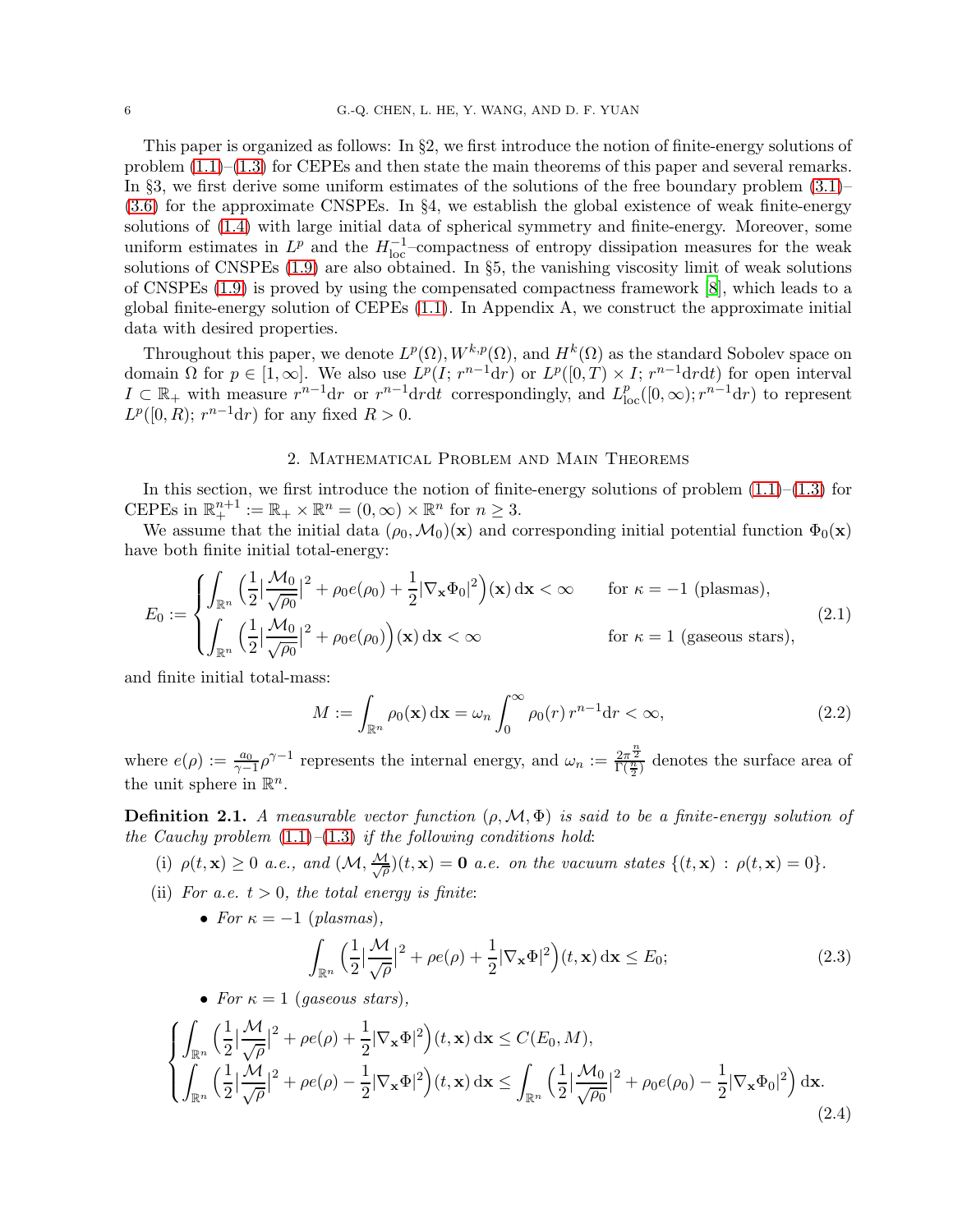(iii) For any 
$$
\zeta(t, \mathbf{x}) \in C_0^1(\mathbb{R} \times \mathbb{R}^n)
$$
,  
\n
$$
\int_{\mathbb{R}^{n+1}_+} (\rho \zeta_t + \mathcal{M} \cdot \nabla \zeta) \, d\mathbf{x} dt + \int_{\mathbb{R}^n} (\rho_0 \zeta)(0, \mathbf{x}) \, d\mathbf{x} = 0.
$$
\n(2.5)\n(iv) For any  $\psi(t, \mathbf{x}) = (\psi_1, \dots, \psi_n)(t, \mathbf{x}) \in (C_0^1(\mathbb{R} \times \mathbb{R}^n))^n$ ,

<span id="page-6-4"></span><span id="page-6-3"></span><span id="page-6-2"></span>
$$
\int_{\mathbb{R}_{+}^{n+1}} \left( \mathcal{M} \cdot \partial_t \psi + \frac{\mathcal{M}}{\sqrt{\rho}} \cdot \left( \frac{\mathcal{M}}{\sqrt{\rho}} \cdot \nabla \right) \psi + p(\rho) \operatorname{div} \psi \right) (t, \mathbf{x}) \, \mathrm{d} \mathbf{x} \mathrm{d}t + \int_{\mathbb{R}^n} \mathcal{M}_0(\mathbf{x}) \cdot \psi(0, \mathbf{x}) \, \mathrm{d} \mathbf{x} \n= \int_{\mathbb{R}_{+}^{n+1}} (\rho \nabla_{\mathbf{x}} \Phi \cdot \psi)(t, \mathbf{x}) \, \mathrm{d} \mathbf{x}.
$$
\n(2.6)

(v) For all  $\xi(\mathbf{x}) \in C_0^1(\mathbb{R}^n)$ , Z  $\int_{\mathbb{R}^n}\nabla_{\mathbf{x}}\Phi(t,\mathbf{x})\cdot\nabla_{\mathbf{x}}\xi(\mathbf{x})\,\mathrm{d}\mathbf{x}=-\kappa\int_{\mathbb{R}^n}$  $\int_{\mathbb{R}^n} \rho(t, \mathbf{x}) \, \xi(\mathbf{x}) \, \mathrm{d}\mathbf{x}$  for a.e.  $t \geq 0$ . (2.7)

<span id="page-6-0"></span>For the case that  $\kappa = 1$  (gaseous stars), denote  $M_c(\gamma)$  as the critical mass given by

$$
M_{\rm c}(\gamma) := \begin{cases} B_{n,\gamma}^{-\frac{n}{2}} & \text{for } \gamma = \frac{2(n-1)}{n}, \\ \left(\frac{(n-2)B_{n,\gamma}}{n(\gamma-1)}\right)^{-\frac{n(\gamma-1)}{(n+2)\gamma-2n}} \left(\frac{(n-2)E_0}{2(n-1)-n\gamma}\right)^{-\frac{2(n-1)-n\gamma}{(n+2)\gamma-2n}} & \text{for } \gamma \in (\frac{2n}{n+2}, \frac{2(n-1)}{n}), \end{cases} (2.8)
$$
  
with  $B_{n,\gamma} := \frac{2\kappa}{n(n-2)} \left(\frac{a}{\gamma-1}\right)^{-\frac{n-2}{n(\gamma-1)}} \omega_n^{\frac{2(n-1)-n\gamma}{n(\gamma-1)}} \omega_{n+1}^{-\frac{2}{n}}$  depending only on  $(n, \gamma)$ .

 $n(n-2) \ ( \gamma - 1)$ We now state the main theorem of this paper.

<span id="page-6-1"></span>**Theorem 2.2** (Main Theorem I: Existence of spherically symmetric solutions of CEPEs). Consider problem  $(1.1)$ – $(1.3)$  for CEPEs with large initial data of spherical symmetry of form  $(1.6)$ – $(1.7)$ . Let  $(\rho_0, \mathcal{M}_0, \Phi_0)(\mathbf{x})$  satisfy  $(2.1)$ – $(2.2)$ . In addition,

- (a) when  $\kappa = -1$  (plasmas), assume that  $\gamma > 1$  and  $\rho_0 \in L^{\frac{2n}{n+2}}(\mathbb{R}^n);$
- (b) when  $\kappa = 1$  (gaseous stars), assume that  $\gamma > \frac{2(n-1)}{n}$  or  $M < M_c(\gamma)$  when  $\gamma \in (\frac{2n}{n+2}, \frac{2(n-1)}{n}]$ . Then there exists a global finite-energy solution  $(\rho, \mathcal{M}, \Phi)(t, \mathbf{x})$  of problem  $(1.1)$ – $(1.3)$  and  $(1.6)$ – [\(1.7\)](#page-3-0) with spherical symmetry of form [\(1.5\)](#page-3-2) in the sense of Definition [2.1](#page-5-3), where  $(\rho, m, \Phi)(t, r)$  is determined by the corresponding system [\(1.8\)](#page-3-4) with initial data  $(\rho_0, m_0, \Phi_0)(r)$  given in [\(1.6\)](#page-3-1) subject to the asymptotic condition [\(1.7\)](#page-3-0).

**Remark 2.3.** By the Poisson equation, the initial condition on  $\nabla_{\mathbf{x}}\Phi_0$  is indeed a condition on the initial density  $\rho_0$ . In fact, to make the Poisson equation solvable and make sense, we need the additional condition  $\rho_0 \in (L^{\frac{2n}{n+2}} \cap L^1)(\mathbb{R}^n)$  for case  $\kappa = -1$  (plasmas) if  $\gamma \in (1, \frac{2n}{n+2})$  as required in Theorem [2.2](#page-6-1). However, for case  $\kappa = 1$  (gaseous stars), such an additional condition is not required for  $\gamma > \frac{2n}{n+2}$ .

Remark 2.4. To the best of our knowledge, Theorem [2.2](#page-6-1) provides the first global-in-time solution of the M-D CEPEs [\(1.1\)](#page-1-0) with large initial data. For  $\kappa = 1$  (gaseous stars), condition  $\gamma > \frac{2n}{n+2}(e.g.$  $\gamma > \frac{6}{5}$  for  $n = 3$ ) is necessary to ensure the global existence of finite-energy solutions with finite total mass, which corresponds to the one for the Lane-Emden solutions (cf. [\[5,](#page-54-14) [48\]](#page-56-14)). It is still an open problem for the existence of global weak solutions for gaseous stars when  $\gamma \in [1, \frac{2n}{n+2}]$  (e.g.,  $\gamma \in [1, \frac{6}{5}]$  $\frac{6}{5}$  for  $n = 3$ ).

**Remark 2.5.** For the steady gaseous star problem, it is well-known that there exists no steady white dwarf star with total mass larger than the Chandrasekhar limit  $M_{ch}$  when  $\gamma \in (\frac{6}{5})$  $\frac{6}{5}, \frac{4}{3}$  $\frac{4}{3}$ ; see [\[5](#page-54-14)]. In this paper, for the 3-D time-dependent gaseous star problem with  $\gamma \in (\frac{6}{5})$  $\frac{6}{5}, \frac{4}{3}$  $\frac{4}{3}$ , we also need the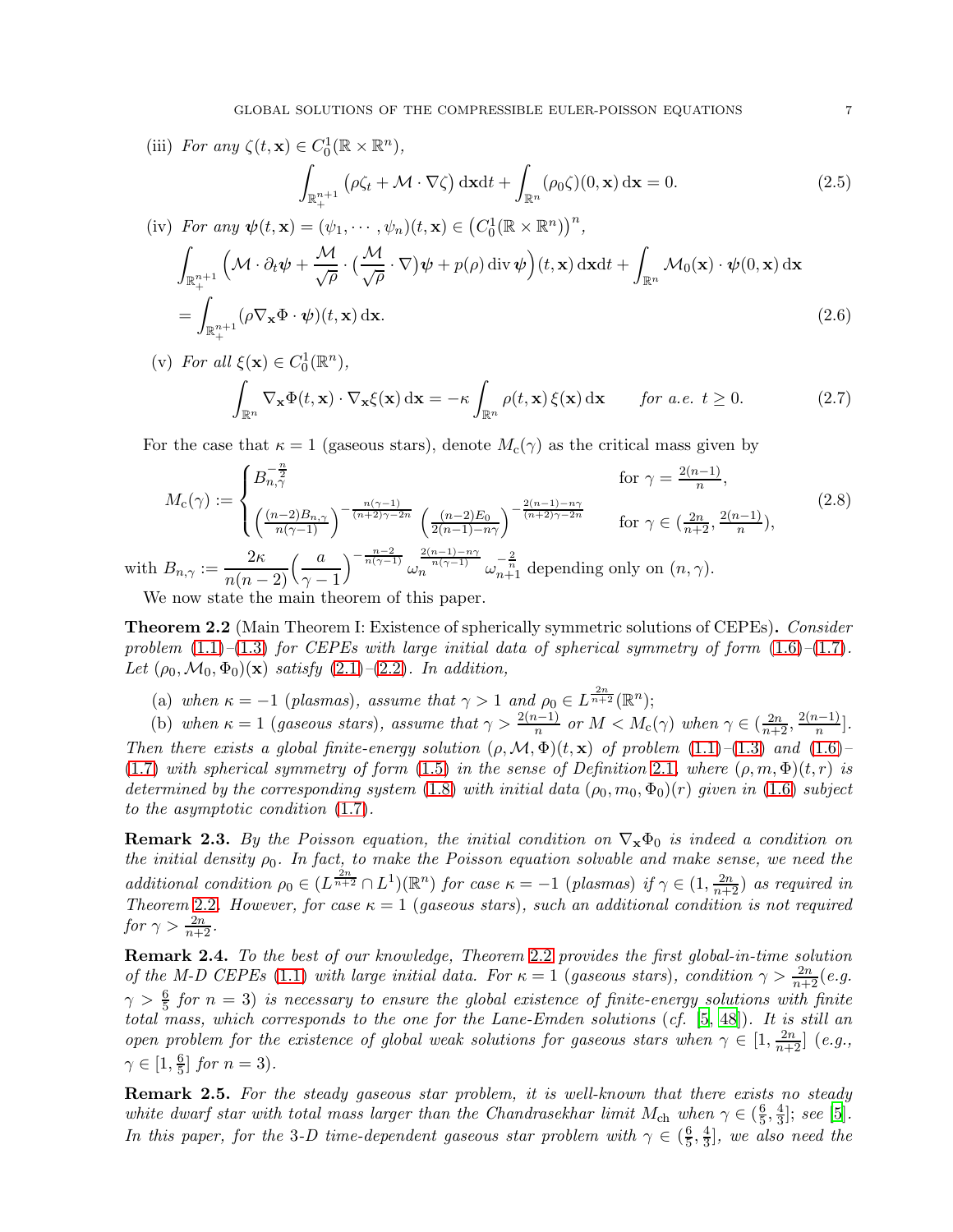restriction on the total mass of the gaseous star:  $M < M_c(\gamma)$  with  $M_c(\gamma)$  defined in [\(2.8\)](#page-6-0). It is interesting to clarify whether the delta measure could be formed at some time when  $M < M_c(\gamma)$  is violated.

To establish Theorem [2.2,](#page-6-1) we first construct global weak solutions for CNSPEs [\(1.4\)](#page-1-3) with appropriately adapted degenerate density-dependent viscosity terms and approximate initial data:

<span id="page-7-0"></span>
$$
(\rho, \mathcal{M}, \Phi)|_{t=0} = (\rho_0^{\varepsilon}, \mathcal{M}_0^{\varepsilon}, \Phi_0^{\varepsilon})(\mathbf{x}) \longrightarrow (\rho_0, \mathcal{M}_0, \Phi_0)(\mathbf{x}) \quad \text{as } \varepsilon \to 0,
$$
 (2.9)

constructed as in Appendix A satisfying Lemmas [A.2](#page-49-0)[–A.10,](#page-53-0) subject to the asymptotic boundary condition:

<span id="page-7-1"></span>
$$
\Phi^{\varepsilon}(t, \mathbf{x}) \longrightarrow 0 \quad \text{as } |\mathbf{x}| \to \infty. \tag{2.10}
$$

For clarity, we adapt the viscosity terms with  $(\mu, \lambda) = (\rho, 0)$  in [\(1.4\)](#page-1-3), and  $\varepsilon \in (0, 1]$  without loss of generality throughout this paper.

<span id="page-7-2"></span>**Definition 2.6.** A vector function  $(\rho^{\varepsilon}, \mathcal{M}^{\varepsilon}, \Phi^{\varepsilon})$  is said to be a weak solution of problem [\(1.4\)](#page-1-3) and  $(2.9)$ – $(2.10)$  with  $(\mu, \lambda) = (\rho, 0)$  if the following conditions hold:

(i) 
$$
\rho^{\varepsilon}(t, \mathbf{x}) \ge 0
$$
 a.e., and  $(\mathcal{M}^{\varepsilon}, \frac{\mathcal{M}^{\varepsilon}}{\sqrt{\rho^{\varepsilon}}})(t, \mathbf{x}) = \mathbf{0}$  a.e. on the vacuum states  $\{(t, \mathbf{x}) : \rho^{\varepsilon}(t, \mathbf{x}) = 0\}$ ,  
\n $\rho^{\varepsilon} \in L^{\infty}(0, T; L^{\gamma}(\mathbb{R}^n)), \quad \nabla \sqrt{\rho^{\varepsilon}} \in L^{\infty}(0, T; L^2(\mathbb{R}^n)), \quad \frac{\mathcal{M}^{\varepsilon}}{\sqrt{\rho^{\varepsilon}}} \in L^{\infty}(0, T; L^2(\mathbb{R}^n)),$   
\n $\Phi^{\varepsilon} \in L^{\infty}(0, T; L^{\frac{2n}{n-2}}(\mathbb{R}^n)), \quad \nabla \Phi^{\varepsilon} \in L^{\infty}(0, T; L^2(\mathbb{R}^n));$ 

(ii) For any  $t_2 \ge t_1 \ge 0$  and any  $\zeta(t, \mathbf{x}) \in C_0^1(\mathbb{R} \times \mathbb{R}^n)$ , the mass equation  $(1.4)_1$  $(1.4)_1$  holds in the sense:

$$
\int_{\mathbb{R}^n} (\rho^{\varepsilon} \zeta)(t_2, \mathbf{x}) d\mathbf{x} - \int_{\mathbb{R}^n} (\rho^{\varepsilon} \zeta)(t_1, \mathbf{x}) d\mathbf{x} = \int_{t_1}^{t_2} \int_{\mathbb{R}^n} (\rho^{\varepsilon} \zeta_t + \mathcal{M}^{\varepsilon} \cdot \nabla \zeta)(t, \mathbf{x}) d\mathbf{x} dt;
$$

(iii) For any  $\psi = (\psi_1, \dots, \psi_n) \in (C_0^2(\mathbb{R} \times \mathbb{R}^n))^n$ , the momentum equations  $(1.4)_2$  $(1.4)_2$  hold in the sense:

$$
\int_{\mathbb{R}_{+}^{n+1}} \left( \mathcal{M}^{\varepsilon} \cdot \psi_{t} + \frac{\mathcal{M}^{\varepsilon}}{\sqrt{\rho^{\varepsilon}}} \cdot \left( \frac{\mathcal{M}^{\varepsilon}}{\sqrt{\rho^{\varepsilon}}} \cdot \nabla \right) \psi + p(\rho^{\varepsilon}) \operatorname{div} \psi \right) \operatorname{dx} \operatorname{dt} + \int_{\mathbb{R}^{n}} \mathcal{M}_{0}^{\varepsilon}(\mathbf{x}) \cdot \psi(0, \mathbf{x}) \operatorname{dx}
$$
\n
$$
= -\varepsilon \int_{\mathbb{R}_{+}^{n+1}} \left( \frac{1}{2} \mathcal{M}^{\varepsilon} \cdot \left( \Delta \psi + \nabla \operatorname{div} \psi \right) + \frac{\mathcal{M}^{\varepsilon}}{\sqrt{\rho^{\varepsilon}}} \cdot \left( \nabla \sqrt{\rho^{\varepsilon}} \cdot \nabla \right) \psi + \nabla \sqrt{\rho^{\varepsilon}} \cdot \left( \frac{\mathcal{M}^{\varepsilon}}{\sqrt{\rho^{\varepsilon}}} \cdot \nabla \right) \psi \right) \operatorname{dx} \operatorname{dt}
$$
\n
$$
+ \int_{\mathbb{R}_{+}^{n+1}} (\rho^{\varepsilon} \nabla_{\mathbf{x}} \Phi^{\varepsilon} \cdot \psi)(t, \mathbf{x}) \operatorname{dx};
$$

(iv) For any  $t \geq 0$  and  $\phi(\mathbf{x}) \in C_0^1(\mathbb{R}^n)$ ,

$$
\int_{\mathbb{R}^n} \nabla \Phi^{\varepsilon}(t, \mathbf{x}) \cdot \nabla \phi(\mathbf{x}) \, \mathrm{d}\mathbf{x} = -\kappa \int_{\mathbb{R}^n} \rho^{\varepsilon}(t, \mathbf{x}) \, \phi(\mathbf{x}) \, \mathrm{d}\mathbf{x}.
$$

Consider spherically symmetric solutions of form  $(1.5)$ . Then systems  $(1.1)$  and  $(1.4)$  for such solutions become [\(1.8\)](#page-3-4) and [\(1.9\)](#page-3-3), respectively. A pair of functions  $(\eta(\rho, m), q(\rho, m))$  is called an entropy pair of the 1-D Euler system  $(i.e.,$  consisting of the first two equations of system  $(1.8)$  with  $n = 1$  and  $\Phi \equiv 0$ ) if they satisfy

$$
\partial_t \eta(\rho(t,r), m(t,r)) + \partial_r q(\rho(t,r), m(t,r)) = 0
$$

for any smooth solution  $(\rho, m)(t, r)$  of the 1-D Euler system; see Lax [42]. Furthermore,  $\eta(\rho, m)$  is called a weak entropy if

$$
\eta|_{\rho=0}=0\qquad\text{for any fixed }u=\frac{m}{\rho}.
$$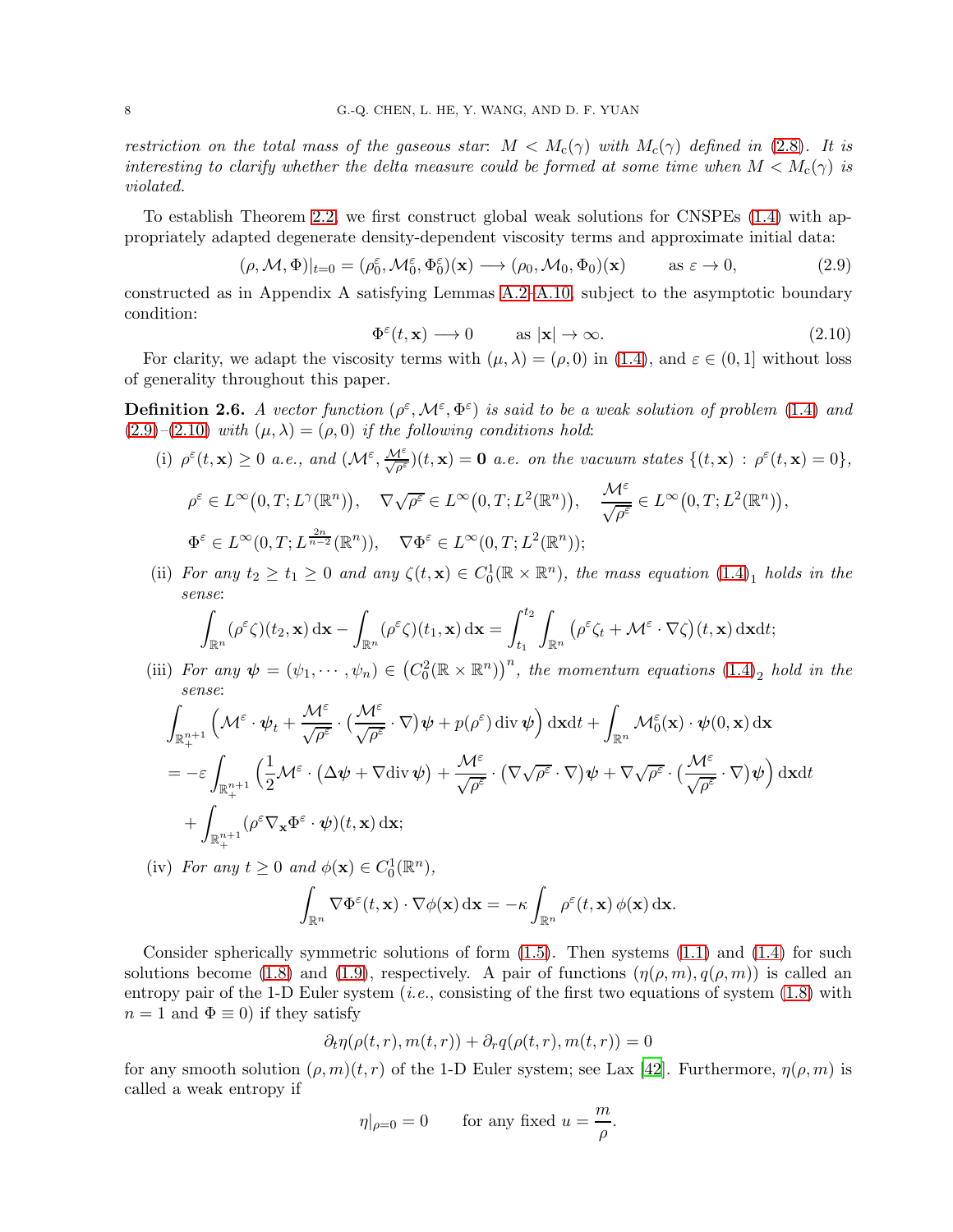From [51], it is known (cf. [\[8,](#page-54-5) [9,](#page-54-16) 51]) that any weak entropy  $(\eta, q)$  can be represented by

$$
\begin{cases}\n\eta^{\psi}(\rho,m) = \eta(\rho,\rho u) = \int_{\mathbb{R}} \chi(\rho;s-u)\psi(s) ds, \\
q^{\psi}(\rho,m) = q(\rho,\rho u) = \int_{\mathbb{R}} (\theta s + (1-\theta)u)\chi(\rho;s-u)\psi(s) ds,\n\end{cases}
$$
\n(2.11)

where the kernel  $\chi(\rho; s - u) = [\rho^{2\theta} - (s - u)^2]_+^b$  with  $\mathfrak{b} = \frac{3 - \gamma}{2(\gamma - 1)} > -\frac{1}{2}$  $\frac{1}{2}$  and  $\theta = \frac{\gamma - 1}{2}$ . In particular, when  $\psi(s) = \frac{1}{2}s^2$ , the entropy pair is the pair of the mechanical energy and the associated flux:

<span id="page-8-2"></span><span id="page-8-0"></span>
$$
\eta^*(\rho, m) = \frac{m^2}{2\rho} + \rho e(\rho), \quad q^*(\rho, m) = \frac{m^3}{2\rho^2} + m(\rho e(\rho))', \tag{2.12}
$$

where  $e(\rho) = \frac{a_0}{\gamma - 1} \rho^{\gamma - 1}$  represents the internal energy.

<span id="page-8-1"></span>Theorem 2.7 (Main Theorem II: Existence and inviscid limit for CNSPEs). Consider CNSPEs [\(1.4\)](#page-1-3) with  $n \geq 3$  and the spherically symmetric approximate initial data [\(2.9\)](#page-7-0) satisfying that

$$
(\rho_0^{\varepsilon}, m_0^{\varepsilon})(r) \to (\rho_0, m_0)(r) \quad as \ \varepsilon \to 0 \ \ in \ L^q([0, \infty); r^{n-1}dr) \times L^1([0, \infty); r^{n-1}dr), \tag{2.13}
$$

$$
(E_0^{\varepsilon}, E_1^{\varepsilon}) \to (E_0, 0) \quad \text{as } \varepsilon \to 0,
$$
\n
$$
(2.14)
$$

$$
\int_0^\infty \rho_0^\varepsilon(r) r^{n-1} dr = M, \qquad E_1^\varepsilon \le C(1+M)\varepsilon,\tag{2.15}
$$

where  $q = \max\{\gamma, \frac{2n}{n+2}\},\ and$ 

$$
E_0^{\varepsilon} := \begin{cases} \omega_n \int_{\mathbb{R}^n} \left( \frac{1}{2} \Big| \frac{m_0^{\varepsilon}}{\sqrt{\rho_0^{\varepsilon}}} \Big|^2 + \rho_0^{\varepsilon} e(\rho_0^{\varepsilon}) + \frac{1}{2} |\Phi_{0r}^{\varepsilon}|^2 \right) (r) r^{n-1} dr < \infty & \text{for } \kappa = -1, \\ \omega_n \int_{\mathbb{R}^n} \left( \frac{1}{2} \Big| \frac{m_0^{\varepsilon}}{\sqrt{\rho_0^{\varepsilon}}} \Big|^2 + \rho_0^{\varepsilon} e(\rho_0^{\varepsilon}) \right) (r) r^{n-1} dr < \infty & \text{for } \kappa = 1, \end{cases}
$$
(2.16)

$$
E_1^{\varepsilon} := \varepsilon^2 \int_{\mathbb{R}^n} \left| (\sqrt{\rho_0^{\varepsilon}})_r \right|^2 r^{n-1} dr. \tag{2.17}
$$

In addition,

- (a) when  $\kappa = -1$  (plamsas), assume that  $\gamma > 1$ ;
- (b) when  $\kappa = 1$  (gaseous stars), assume that  $\gamma > \frac{2(n-1)}{n}$  or that there exists  $\varepsilon_0 \in (0,1]$  such that, for  $\varepsilon \in (0, \varepsilon_0]$ ,

<span id="page-8-5"></span><span id="page-8-4"></span><span id="page-8-3"></span>
$$
M < M_c^{\varepsilon}(\gamma) \qquad \text{when } \gamma \in \left(\frac{2n}{n+2}, \frac{2(n-1)}{n}\right],\tag{2.18}
$$

where  $M_c^{\varepsilon}(\gamma)$  is the critical mass defined by replacing  $E_0$  in [\(2.8\)](#page-6-0) by  $E_0^{\varepsilon}$ .

Then the following results hold:

Part I (Existence of global solutions of CNSPEs). For each fixed  $\varepsilon \in (0, \varepsilon_0]$ , there exists a globally-defined spherically symmetric weak solution:

$$
(\rho^\varepsilon,{\mathcal M}^\varepsilon,\Phi^\varepsilon)(t,{\bf x})=(\rho^\varepsilon(t,r),m^\varepsilon(t,r)\frac{{\bf x}}{r},\Phi^\varepsilon(t,r))=(\rho^\varepsilon(t,r),\rho^\varepsilon(t,r)u^\varepsilon(t,r)\frac{{\bf x}}{r},\Phi^\varepsilon(t,r))
$$

of problem  $(1.4)$  and  $(2.9)$ – $(2.10)$  for CNSPEs in the sense of Definition [2.6](#page-7-2), where

$$
u^{\varepsilon}(t,r)=\frac{m^{\varepsilon}(t,r)}{\rho^{\varepsilon}(t,r)}\ a.e.\ \ on\ \{(t,r)\ : \ \rho^{\varepsilon}(t,r)\neq 0\},\qquad u^{\varepsilon}(t,r)=0\ a.e.\ \ on\ \{(t,r)\ : \ \rho^{\varepsilon}(t,r)=0\}.
$$

Moreover,  $(\rho^{\varepsilon}, m^{\varepsilon}, \Phi^{\varepsilon})(t, r)$  satisfies that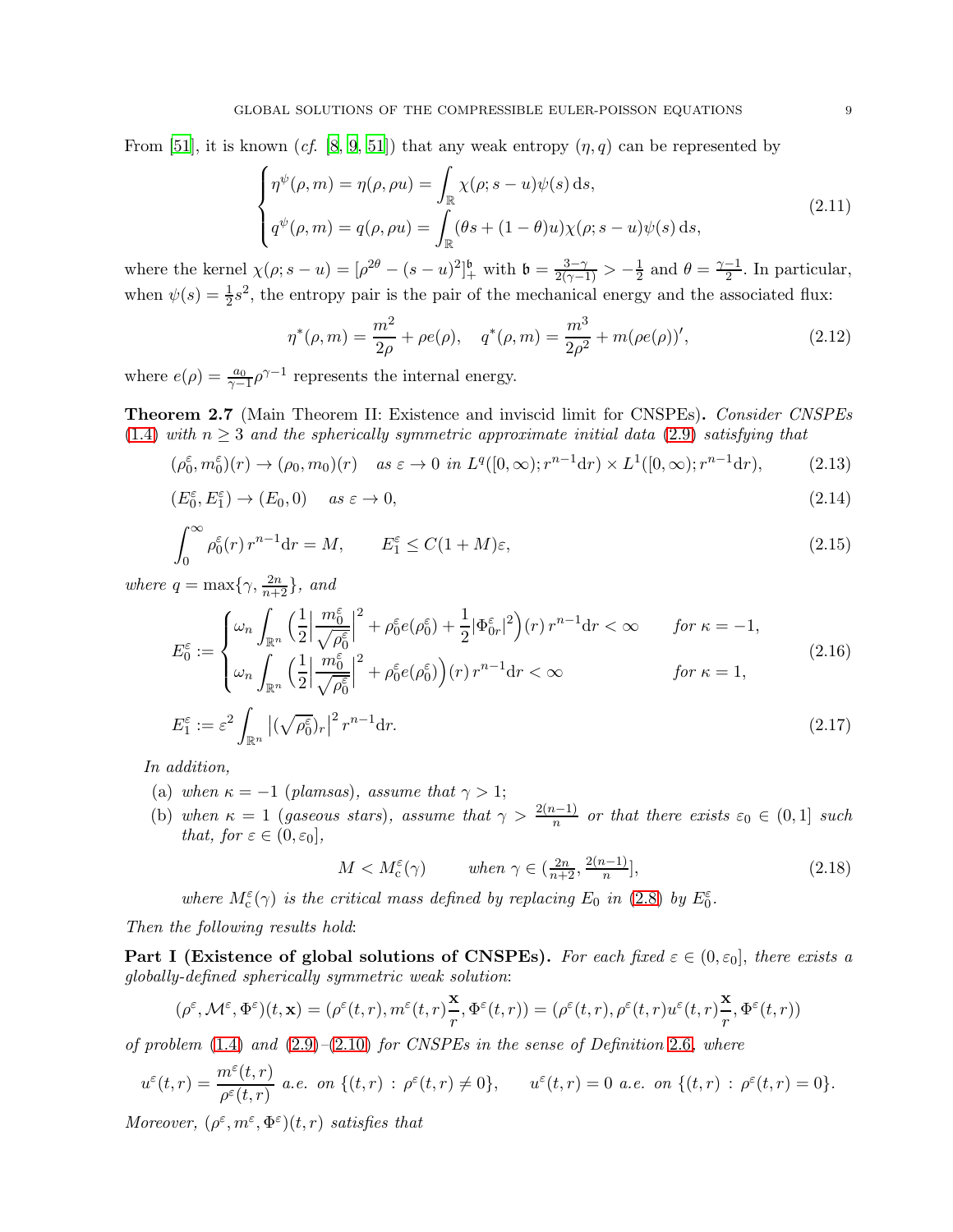(i) The following uniform bounds hold:

$$
\int_0^\infty \rho^\varepsilon(t, r) r^{n-1} dr = \int_0^\infty \rho_0^\varepsilon(r) r^{n-1} dr = M \qquad \text{for } t \ge 0,
$$
\n(2.19)

$$
\Phi_r^{\varepsilon}(t,r) = \frac{\kappa}{r^{n-1}} \int_0^r \rho^{\varepsilon}(t,z) z^{n-1} dz,
$$
\n
$$
\int_0^\infty \rho^{\varepsilon}(t,z) \, dz
$$
\n(2.20)

$$
\int_0^\infty \eta^*(\rho^\varepsilon, m^\varepsilon)(t, r) r^{n-1} dr + \varepsilon \int_{\mathbb{R}_+^2} (\rho^\varepsilon |u^\varepsilon|^2)(t, r) r^{n-3} dr dt + \left\| \Phi^\varepsilon(t) \right\|_{L^{\frac{2n}{n-2}}(\mathbb{R}^n)}
$$
  
+  $\|\nabla \Phi^\varepsilon(t)\|_{L^2(\mathbb{R}^n)} + \int_0^\infty \left( \int_0^r \rho^\varepsilon(t, z) z^{n-1} dz \right) \rho^\varepsilon(t, r) r dr \le C(M, E_0) \quad \text{for } t \ge 0,$  (2.21)

$$
\varepsilon^2 \int_0^\infty \left| (\sqrt{\rho^{\varepsilon}})_r \right|^2 r^{n-1} \mathrm{d}r + \varepsilon \int_0^T \int_0^\infty \left| ((\rho^{\varepsilon})^{\frac{\gamma}{2}})_r \right|^2 r^{n-1} \mathrm{d}r \mathrm{d}t \le C(M, E_0, T) \quad \text{for } t \in [0, T], \quad (2.22)
$$

$$
\int_0^T \int_d^D \left( \rho^{\varepsilon}(t,r) |u^{\varepsilon}(t,r)|^3 + (\rho^{\varepsilon}(t,r))^{\gamma+\theta} \right) dr dt \le C(d, D, M, E_0, T), \tag{2.23}
$$

$$
\int_0^T \int_d^D (\rho^{\varepsilon}(t,r))^{\gamma+1} \, \mathrm{d}r \mathrm{d}t \le C(d, D, M, E_0, T),\tag{2.24}
$$

for any fixed  $T \in (0,\infty)$  and any compact subset  $[d, D] \in (0,\infty)$ , where and whereafter  $C(M, E_0) > 0$ ,  $C(M, E_0, T) > 0$ , and  $C(d, D, M, E_0, T) > 0$  are three universal constants independent of  $\varepsilon$ , but may depend on  $(\gamma, n)$  and  $(d, D, M, E_0, T)$ , respectively.

(ii) The following energy inequality holds for both  $\kappa = \pm 1$ :

$$
\int_{\mathbb{R}^n} \left(\frac{1}{2} \left| \frac{\mathcal{M}^{\varepsilon}}{\sqrt{\rho^{\varepsilon}}}\right|^2 + \rho^{\varepsilon} e(\rho^{\varepsilon}) - \frac{\kappa}{2} |\nabla_{\mathbf{x}} \Phi^{\varepsilon}|^2\right) (t, \mathbf{x}) \, d\mathbf{x} \n\leq \int_{\mathbb{R}^n} \left(\frac{1}{2} \left| \frac{\mathcal{M}^{\varepsilon}_{0}}{\sqrt{\rho^{\varepsilon}_{0}}}\right|^2 + \rho^{\varepsilon}_{0} e(\rho^{\varepsilon}_{0}) - \frac{\kappa}{2} |\nabla_{\mathbf{x}} \Phi^{\varepsilon}_{0}|^2\right) d\mathbf{x} \qquad \text{for } t \geq 0.
$$
\n(2.25)

(iii) Let  $(\eta^{\psi}, q^{\psi})$  be an entropy pair defined in [\(2.11\)](#page-8-0) for a smooth function  $\psi(s)$  of compact support on  $\mathbb{R}$ . Then, for  $\varepsilon \in (0, \varepsilon_0]$ ,

$$
\partial_t \eta^{\psi}(\rho^{\varepsilon}, m^{\varepsilon}) + \partial_r q^{\psi}(\rho^{\varepsilon}, m^{\varepsilon}) \qquad is \ compact \ in \ H^{-1}_{\text{loc}}(\mathbb{R}^2_+), \tag{2.26}
$$

where  $H^{-1}_{loc}(\mathbb{R}^2_+)$  represents  $H^{-1}((0,T] \times I)$  for any  $T > 0$  and bounded open subset  $I \in$  $(0, \infty)$ , and  $\mathbb{R}^2_+ := \{(t, r) : t \in (0, \infty), r \in (0, \infty)\}.$ 

Part II (Inviscid limit and existence of global solutions of CEPEs). For the global weak solutions  $(\rho^{\varepsilon}, \mathcal{M}^{\varepsilon}, \Phi^{\varepsilon})(t, \mathbf{x}) = (\rho^{\varepsilon}(t, r), m^{\varepsilon}(t, r))_{r}^{\mathbf{x}}$  $(\frac{\mathbf{x}}{r}, \Phi^{\varepsilon}(t, r))$  of problem [\(1.4\)](#page-1-3) and [\(2.9\)](#page-7-0)-[\(2.10\)](#page-7-1) for CNSPEs established in Part I, there exist a subsequence (still denoted)  $(\rho^{\varepsilon}, m^{\varepsilon}, \Phi^{\varepsilon})(t,r)$  and a vector function  $(\rho, m, \Phi)(t, r)$  such that, as  $\varepsilon \to 0$ ,

$$
(\rho^{\varepsilon}, m^{\varepsilon})(t, r) \to (\rho, m)(t, r) \qquad in \ L_{loc}^{q_1}(\mathbb{R}^2_+) \times L_{loc}^{q_2}(\mathbb{R}^2_+) \text{ with } q_1 \in [1, \gamma + 1) \text{ and } q_2 \in [1, \frac{3(\gamma + 1)}{\gamma + 3}),
$$
  
\n
$$
\Phi^{\varepsilon} \to \Phi \quad weakly \text{ in } L^2(0, T; H_{loc}^1(\mathbb{R}^n)),
$$
  
\n
$$
\Phi_r^{\varepsilon}(t, r)r^{n-1} = \kappa \int_0^r \rho^{\varepsilon}(t, z) z^{n-1} dz \to \Phi_r(t, r)r^{n-1} = \kappa \int_0^r \rho(t, z) z^{n-1} dz \quad a.e. \ (t, r) \in \mathbb{R}^2_+,
$$
  
\n
$$
\int_0^\infty |\Phi_r^{\varepsilon}(t, r) - \Phi_r(t, r)|^2 r^{n-1} dr \to 0 \qquad if \ \gamma > \frac{2n}{n+2},
$$

with  $(\rho, \mathcal{M}, \Phi)(t, \mathbf{x}) := (\rho(t, r), m(t, r))\frac{\mathbf{x}}{r}$  $\frac{d\mathbf{r}}{dx}$ ,  $\Phi(t,r)$ ) to be a global spherically symmetric finite-energy solution of problem  $(1.1)$ – $(1.3)$  for CEPEs in the sense of Definition [2.1](#page-5-3).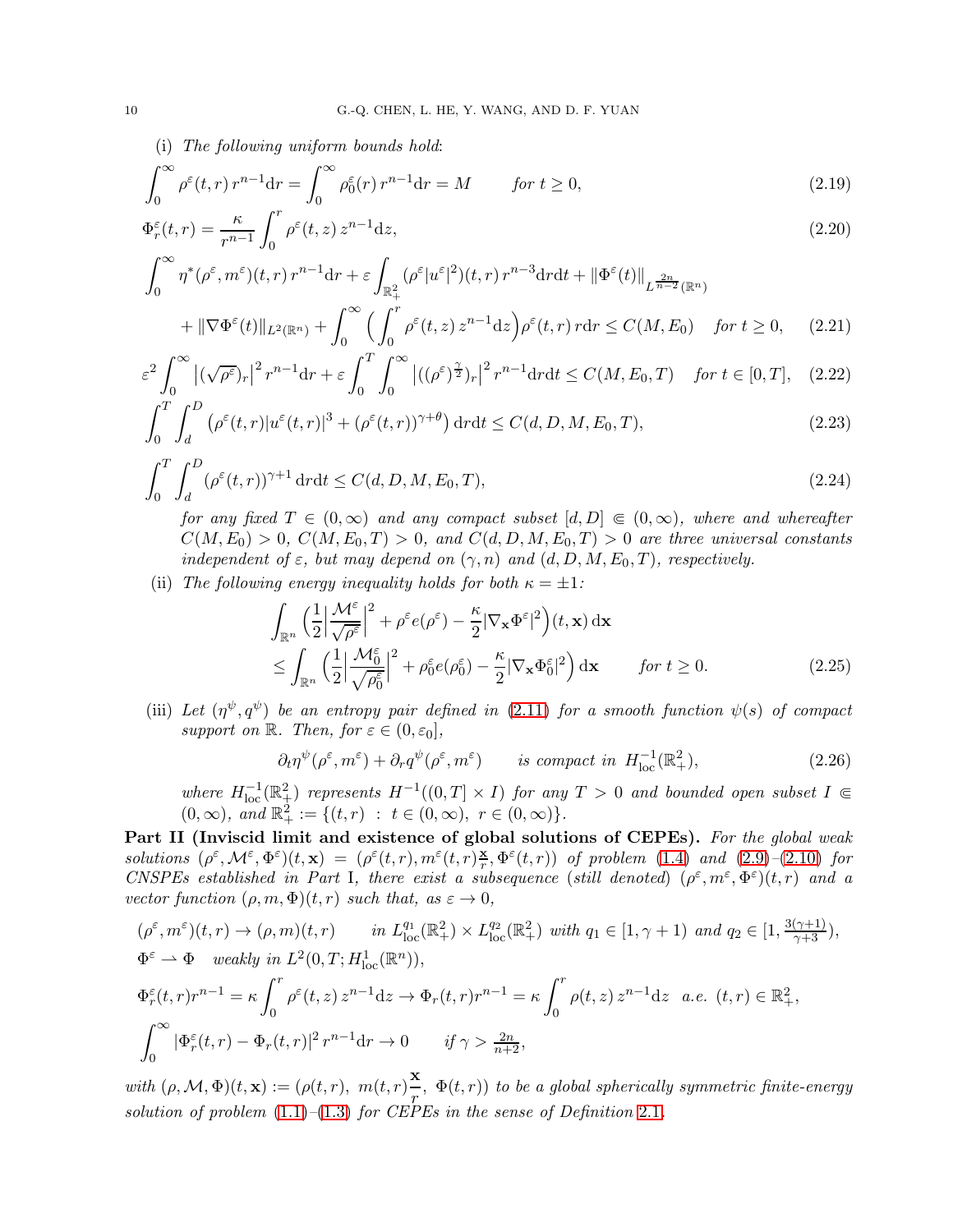<span id="page-10-8"></span>**Remark 2.8.** In Theorem [2.7](#page-8-1), the approximate initial data functions  $(\rho_0^{\varepsilon}, \mathcal{M}_0^{\varepsilon}, \Phi_0^{\varepsilon})$  satisfying condi-tions [\(2.13\)](#page-8-2)–[\(2.18\)](#page-8-3) are constructed in Lemmas [A.2](#page-49-0)[–A.10](#page-53-0) in Appendix A. The restriction,  $\varepsilon \in (0,\varepsilon_0]$ , for the gaseous star case  $\kappa = 1$  with  $\gamma \in (\frac{2n}{n+2}, \frac{2(n-1)}{n}]$  is mainly due to the construction of approximate initial data in Appendix A. Then Theorem [2.2](#page-6-1) is a direct corollary of Theorem [2.7](#page-8-1). From now on, we always assume  $\varepsilon \in (0, \varepsilon_0]$  without loss of our main objectives for the inviscid limit.

### 3. Construction and Uniform Estimates of Approximate Solutions

<span id="page-10-0"></span>In order to deal with the difficulties for the appearance of cavitation and the singularity at the origin, besides shock waves, as well as uniform estimates of approximate solutions, we construct our approximate solutions via the following approximate free boundary problem for CNSPEs:

<span id="page-10-1"></span>
$$
\begin{cases} \rho_t + (\rho u)_r + \frac{n-1}{r} \rho u = 0, \\ (\rho u)_t + (\rho u^2 + p(\rho))_r + \frac{n-1}{r} \rho u^2 + \frac{\kappa \rho}{r^{n-1}} \int_a^r \rho(t, z) z^{n-1} dz = \varepsilon \big( \rho (u_r + \frac{n-1}{r} u) \big)_r - \varepsilon \frac{n-1}{r} \rho_r u, \end{cases} \tag{3.1}
$$

for  $(t, r) \in \Omega_T$  with moving domain:

<span id="page-10-5"></span>
$$
\Omega_T = \{(t, r) : a \le r \le b(t), 0 \le t \le T\},\tag{3.2}
$$

where  $\{r = b(t) : 0 < t \leq T\}$  is a free boundary determined by

<span id="page-10-3"></span>
$$
\begin{cases}\nb'(t) = u(t, b(t)) & \text{for } t > 0, \\
b(0) = b,\n\end{cases}
$$
\n(3.3)

and  $a = b^{-1}$  with  $b \gg 1$ . On the free boundary  $r = b(t)$ , the stress-free boundary condition is chosen:

<span id="page-10-4"></span>
$$
\left(p(\rho) - \varepsilon \rho(u_r + \frac{n-1}{r}u)\right)(t, b(t)) = 0 \quad \text{for } t > 0.
$$
\n(3.4)

On the fixed boundary  $r = a = b^{-1}$ , we impose the Dirichlet boundary condition:

<span id="page-10-10"></span><span id="page-10-9"></span><span id="page-10-7"></span><span id="page-10-6"></span>
$$
u|_{r=a} = 0 \qquad \text{for } t > 0. \tag{3.5}
$$

The initial condition is

<span id="page-10-2"></span>
$$
(\rho, \rho u)|_{t=0} = (\rho_0^{\varepsilon, b}, \rho_0^{\varepsilon, b} u_0^{\varepsilon, b})(r) \quad \text{for } r \in [a, b].
$$
 (3.6)

We always assume that the initial data functions  $(\rho_0^{\varepsilon,b})$  $_{0}^{\varepsilon ,b},u_{0}^{\varepsilon ,b}$  $\binom{\varepsilon,0}{0}(r)$  are smooth, and compatible with the boundary conditions [\(3.4\)](#page-10-4)–[\(3.5\)](#page-10-6), and  $0 < C_{\varepsilon,b}^{-1} \le \rho_0^{\varepsilon,b}$  $C_{\varepsilon,b}^{E,0}(r) \leq C_{\varepsilon,b} < \infty.$ 

For later use, we define

$$
E_0^{\varepsilon, b} := \begin{cases} \int_a^b \left\{ \rho_0^{\varepsilon, b} (\frac{1}{2} |u_0^{\varepsilon, b}|^2 + e(\rho_0^{\varepsilon, b}) + \frac{1}{2r^{2(n-1)}} \Big( \int_a^r \rho_0^{\varepsilon, b}(z) z^{n-1} dz \Big)^2 \right\} \omega_n r^{n-1} dr & \text{for } \kappa = -1, \\ \int_a^b \rho_0^{\varepsilon, b} (\frac{1}{2} |u_0^{\varepsilon, b}|^2 + e(\rho_0^{\varepsilon, b}) \Big) \omega_n r^{n-1} dr & \text{for } \kappa = 1, \end{cases}
$$
\n
$$
(3.7)
$$

$$
E_1^{\varepsilon,b} := \varepsilon^2 \int_a^b \left| \left( \sqrt{\rho_0^{\varepsilon,b}} \right)_r \right|^2 \omega_n r^{n-1} dr. \tag{3.8}
$$

When  $\kappa = 1$ , for given total energy  $E_0^{\varepsilon, b} > 0$ , similar to [\(2.8\)](#page-6-0), we define the critical mass:

$$
M_c^{\varepsilon,b}(\gamma) := \begin{cases} B_{n,\gamma}^{-\frac{n}{2}} & \text{for } \gamma = \frac{2(n-1)}{n}, \\ \left(\frac{(n-2)B_{n,\gamma}}{n(\gamma-1)}\right)^{-\frac{n(\gamma-1)}{(n+2)\gamma-2n}} \left(\frac{(n-2)E_0^{\varepsilon,b}}{2(n-1)-n\gamma}\right)^{-\frac{2(n-1)-n\gamma}{(n+2)\gamma-2n}} & \text{for } \gamma \in (\frac{2n}{n+2}, \frac{2(n-1)}{n}). \end{cases}
$$
(3.9)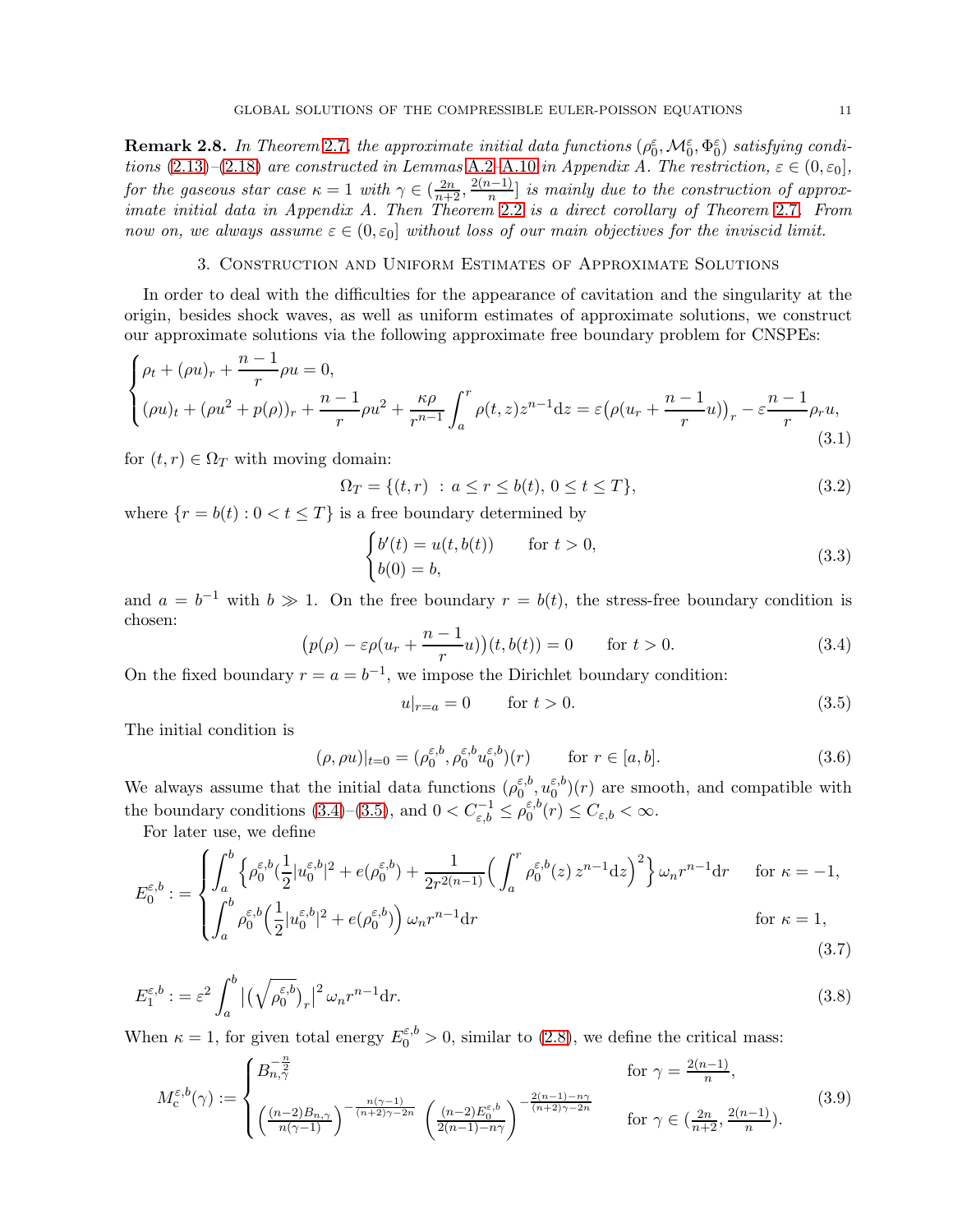For the initial data  $(\rho_0^{\varepsilon}, m_0^{\varepsilon})$  imposed in [\(2.9\)](#page-7-0) satisfying [\(2.13\)](#page-8-2)–[\(2.18\)](#page-8-3), it follows from Lemma [A.10](#page-53-0) in Appendix A that there exists a sequence of smooth functions  $(\rho_0^{\varepsilon,b})$  $_0^{\varepsilon,b},u_0^{\varepsilon,b}$  $\binom{1}{0}$  defined on  $[a, b]$ such that, as  $b \to \infty$ ,

$$
\begin{cases}\n(\rho_0^{\varepsilon,b}, \rho_0^{\varepsilon,b} u_0^{\varepsilon,b}) \longrightarrow (\rho_0^{\varepsilon}, m_0^{\varepsilon}) & \text{in } L^{\hat{q}}([a, b]; r^{n-1} dr) \times L^1([a, b]; r^{n-1} dr), \\
(E_0^{\varepsilon,b}, E_1^{\varepsilon,b}) \longrightarrow (E_0^{\varepsilon}, E_1^{\varepsilon}),\n\end{cases} \tag{3.10}
$$

with  $\hat{q} \in \{1, \gamma\}$  when  $\kappa = 1$  (gaseous stars) and  $\hat{q} \in \{1, \gamma, \frac{2n}{n+2}\}\$  when  $\kappa = -1$  (plasmas), and

$$
\int_{a}^{b} \rho_0^{\varepsilon, b}(r) r^{n-1} dr = \frac{M}{\omega_n} > 0, \qquad E_1^{\varepsilon, b} + E_1^{\varepsilon} \le C(1 + M)\varepsilon,
$$
\n(3.11)

$$
\rho_0^{\varepsilon, b}(b) \cong b^{-(n-\alpha)} \qquad \text{with } \alpha := \min\{\frac{1}{2}, (1 - \frac{1}{\gamma})n\}. \tag{3.12}
$$

Moreover, for each fixed  $\varepsilon \in (0, \varepsilon_0]$ , there exists a large constant  $\mathfrak{B}(\varepsilon) > 0$  such that, when  $\kappa = 1$ with  $\gamma \in \left(\frac{2n}{n+2}, \frac{2(n-1)}{n}\right],$ 

<span id="page-11-5"></span><span id="page-11-3"></span><span id="page-11-0"></span>
$$
M < M_c^{\varepsilon, b}(\gamma) \qquad \text{for } b \ge \mathfrak{B}(\varepsilon). \tag{3.13}
$$

Property of [\(3.12\)](#page-11-0) is important for us to close the BD-type entropy estimate in Lemma [3.3](#page-17-0) below.

Once problem  $(3.1)$ – $(3.6)$  is solved, we define the potential function  $\Phi$  to be the solution of the Poisson equation:

<span id="page-11-2"></span>
$$
\Delta \Phi = \kappa \rho \mathbf{I}_{\Omega_t}, \qquad \lim_{|\mathbf{x}| \to \infty} \Phi = 0,
$$
\n(3.14)

with  $\Omega_t = \{ \mathbf{x} \in \mathbb{R}^n : a \leq |\mathbf{x}| \leq b(t) \}$ , for which we have extended  $\rho$  to be zero outside  $\Omega_t$ . In fact, we can show that  $\Phi(t, \mathbf{x}) = \Phi(t, r)$  with

<span id="page-11-1"></span>
$$
\Phi_r(t,r) = \begin{cases}\n0 & \text{for } 0 \le r \le a, \\
\frac{\kappa}{r^{n-1}} \int_a^r \rho(t,z) z^{n-1} dz & \text{for } a \le r \le b(t), \\
\frac{M}{\omega_n} \frac{\kappa}{r^{n-1}} & \text{for } r \ge b(t).\n\end{cases}
$$
\n(3.15)

In this section, parameters  $(\varepsilon, b)$  are fixed such that  $\varepsilon \in (0, \varepsilon_0]$  and  $b \geq \mathfrak{B}(\varepsilon)$ . For  $n = 3$ , the existence of global smooth solutions  $(\rho^{\varepsilon,b}, u^{\varepsilon,b})$  of problem  $(3.1)-(3.6)$  $(3.1)-(3.6)$  is proved by Duan-Li [\[18](#page-55-14)] for  $\gamma \in (\frac{6}{5}$  $\frac{6}{5}, \frac{4}{3}$  $\frac{4}{3}$  and  $\kappa = 1$  with  $0 < \rho^{\varepsilon,b}(t,r) < \infty$ . In fact, for  $n \geq 3$ , the global existence of smooth solutions of our approximate problem  $(3.1)$ – $(3.6)$  can be obtained by using similar arguments as in [\[18,](#page-55-14) §3] for  $\kappa = -1$  with  $\gamma \in (1, \infty)$ , and for  $\kappa = 1$  with  $\gamma \in (\frac{2n}{n+2}, \infty)$ , or with  $\gamma \in (\frac{2n}{n+2}, \frac{2(n-1)}{n}]$ and  $M < M_{\rm c}^{\varepsilon, b}(\gamma)$ , so we omit the details here.

Notice that the upper and lower bound of  $\rho^{\varepsilon,b}$  in [\[18\]](#page-55-14) depend on parameters  $(\varepsilon,b)$ . Therefore, some careful uniform estimates, independent of b, are required so that we can take the limit:  $b \to \infty$ to obtain the global weak solutions of problem  $(1.4)$  and  $(2.9)$ – $(2.10)$  in §4 below as approximate solutions of problem  $(1.1)$ – $(1.3)$ . Throughout this section, for simplicity, we drop the superscript in both the approximate solutions  $(\rho^{\varepsilon,b}, u^{\varepsilon,b})(t,r)$  and the approximate initial data  $(\rho_0^{\varepsilon,b})$  $_0^{\varepsilon,b},u_0^{\varepsilon,b}$  $_0^{\epsilon, \theta}$  when no confusion arises.

For strong solutions, it is convenient to deal with IBVP  $(3.1)$ – $(3.6)$  in the Lagrangian coordinates. It follows from [\(3.3\)](#page-10-3) that

$$
\frac{d}{dt} \int_{a}^{b(t)} \rho(t,r) r^{n-1} dr = (\rho u)(t, b(t))b(t)^{n-1} - \int_{a}^{b(t)} (\rho u r^{n-1})_r(t,r) dr = 0,
$$

which yields that

<span id="page-11-4"></span>
$$
\int_{a}^{b(t)} \rho(r,t) r^{n-1} dr = \int_{a}^{b} \rho_0(r) r^{n-1} dr = \frac{M}{\omega_n} \quad \text{for any } t \ge 0.
$$
 (3.16)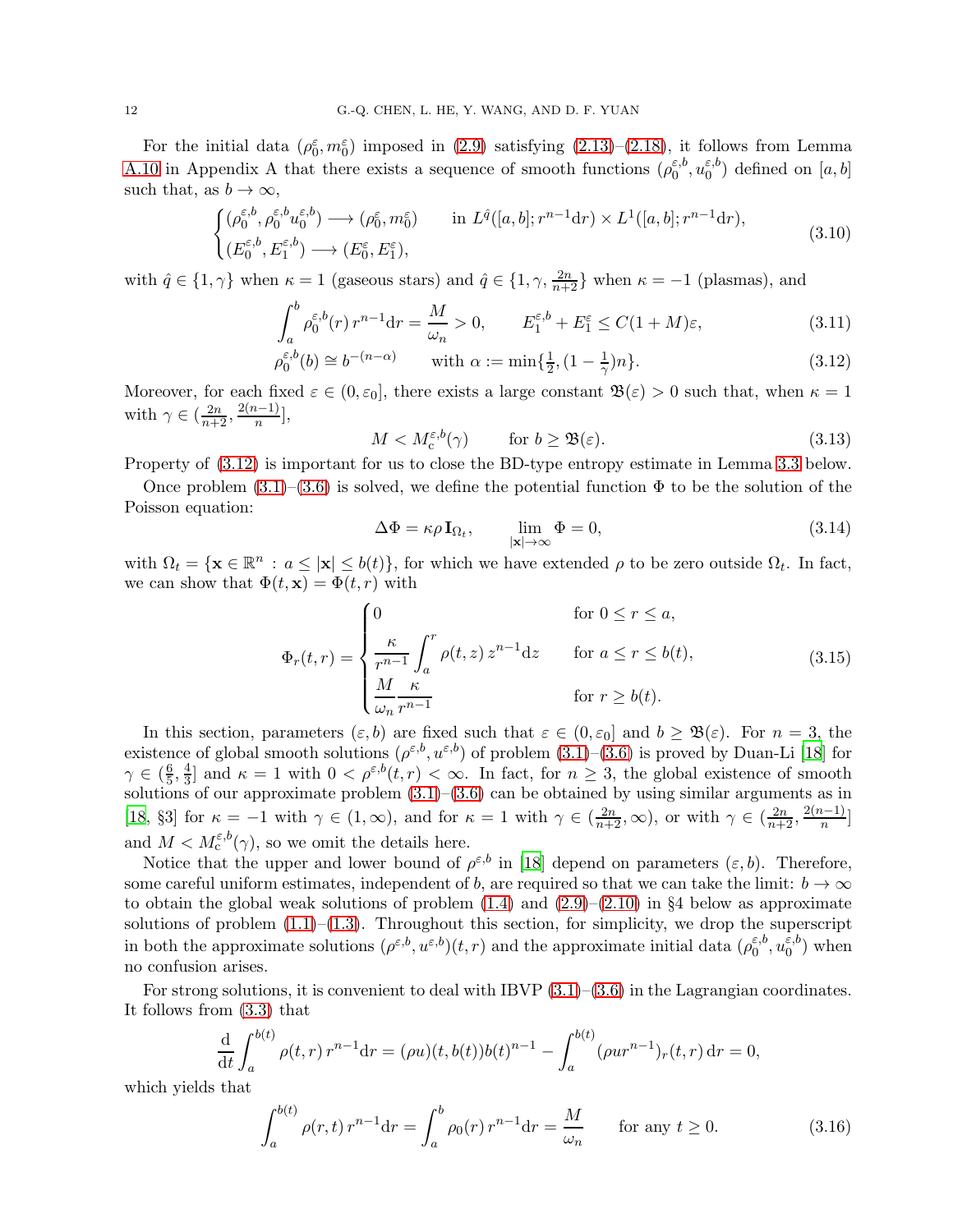For  $r \in [a, b(t)]$  and  $t \in [0, T]$ , we define the Lagrangian coordinates  $(\tau, x)$  as

$$
x(t,r) = \int_a^r \rho(t,y) y^{n-1} dy, \quad \tau = t,
$$

which translates domain  $[0, T] \times [a, b(t)]$  into a fixed domain  $[0, T] \times [0, \frac{M}{\omega_n}]$  $\frac{M}{\omega_n}$ . A direct calculation shows that

$$
\nabla_{(t,r)} x = (-\rho u r^{n-1}, \rho r^{n-1}), \ \nabla_{(t,r)} \tau = (1,0), \quad \nabla_{(\tau,x)} r = (u, \rho^{-1} r^{1-n}), \ \nabla_{(\tau,x)} t = (1,0).
$$

Applying the Euler-Lagrange transformation, IBVP [\(3.1\)](#page-10-1)–[\(3.3\)](#page-10-3) becomes

<span id="page-12-0"></span>
$$
\begin{cases} \rho_{\tau} + \rho^2 (r^{n-1} u)_x = 0, \\ u_{\tau} + r^{n-1} p_x = -\kappa \frac{x}{r^{n-1}} + \varepsilon r^{n-1} (\rho^2 (r^{n-1} u)_x)_x - (n-1) \varepsilon r^{n-2} \rho_x u, \end{cases}
$$
(3.17)

for  $(\tau, x) \in [0, T] \times [0, \frac{M}{\omega_n}]$  $\frac{M}{\omega_n}$ , and

<span id="page-12-1"></span>
$$
u(\tau,0) = 0, \quad \left(p - \varepsilon \rho^2 (r^{n-1} u)_x\right)(\tau, \frac{M}{\omega_n}) = 0 \qquad \text{for } \tau \in [0,T],
$$
\n(3.18)

where  $r = r(\tau, x)$  is defined by

<span id="page-12-3"></span><span id="page-12-2"></span>
$$
\frac{\mathrm{d}}{\mathrm{d}\tau}r(\tau,x) = u(\tau,x) \qquad \text{for } x \in [0, \frac{M}{\omega_n}] \text{ and } \tau \in [0,T], \tag{3.19}
$$

and the fixed boundary  $x = \frac{M}{\omega}$  $\frac{M}{\omega_n}$  corresponds to the free boundary  $b(\tau) = r(\tau, \frac{M}{\omega_n})$  in the Eulerian coordinates.

<span id="page-12-5"></span>**Lemma 3.1** (Basic energy estimate). Any smooth solution  $(\rho, u)(t, r)$  of problem [\(3.1\)](#page-10-1)–[\(3.6\)](#page-10-2) satisfies the following energy identity:

$$
\int_{a}^{b(t)} \rho\left(\frac{1}{2}u^{2} + e(\rho)\right) r^{n-1} dr - \frac{\kappa}{2} \int_{a}^{\infty} \frac{1}{r^{n-1}} \left(\int_{a}^{r} \rho(t, z) z^{n-1} dz\right)^{2} dr
$$
  
+  $\varepsilon \int_{0}^{t} \int_{a}^{b(s)} \rho\left(u_{r}^{2} + (n-1)\frac{u^{2}}{r^{2}}\right) r^{n-1} dr ds + (n-1)\varepsilon \int_{0}^{t} (\rho u^{2})(s, b(s)) b(s)^{n-2} ds$   
=  $\int_{a}^{b} \rho_{0} \left(\frac{1}{2}u_{0}^{2} + e(\rho_{0})\right) r^{n-1} dr - \frac{\kappa}{2} \int_{a}^{\infty} \frac{1}{r^{n-1}} \left(\int_{a}^{r} \rho_{0}(t, z) z^{n-1} dz\right)^{2} dr,$  (3.20)

where  $\rho(t,r)$  has been understood to be 0 for  $r \in [0,a] \cup (b,\infty)$  in the second term of the right-hand side (RHS) and the second term of the left-hand side (LHS). In particular, the following estimates hold:

Case 1: If  $\kappa = -1$  (plasmas) with  $\gamma > 1$ , then

<span id="page-12-4"></span>
$$
\int_{a}^{b(t)} \rho \left(\frac{1}{2}u^{2} + e(\rho)\right)(t, r) r^{n-1} dr + \frac{1}{2} \int_{a}^{\infty} \frac{1}{r^{n-1}} \left(\int_{a}^{r} \rho(t, z) z^{n-1} dz\right)^{2} dr
$$
  
+  $\varepsilon \int_{0}^{t} \int_{a}^{b(s)} \rho \left(u_{r}^{2} + (n-1)\frac{u^{2}}{r^{2}}\right)(t, r) r^{n-1} dr ds + (n-1)\varepsilon \int_{0}^{t} (\rho u^{2})(s, b(s)) b(s)^{n-2} ds$   
=  $\int_{a}^{b} \left(\rho_{0} \left(\frac{1}{2}u_{0}^{2} + e(\rho_{0})\right)(r) + \frac{1}{2r^{2(n-1)}} \left(\int_{a}^{r} \rho_{0}(z) z^{n-1} dz\right)^{2}\right) r^{n-1} dr =: E_{0}^{\varepsilon, b}.$  (3.21)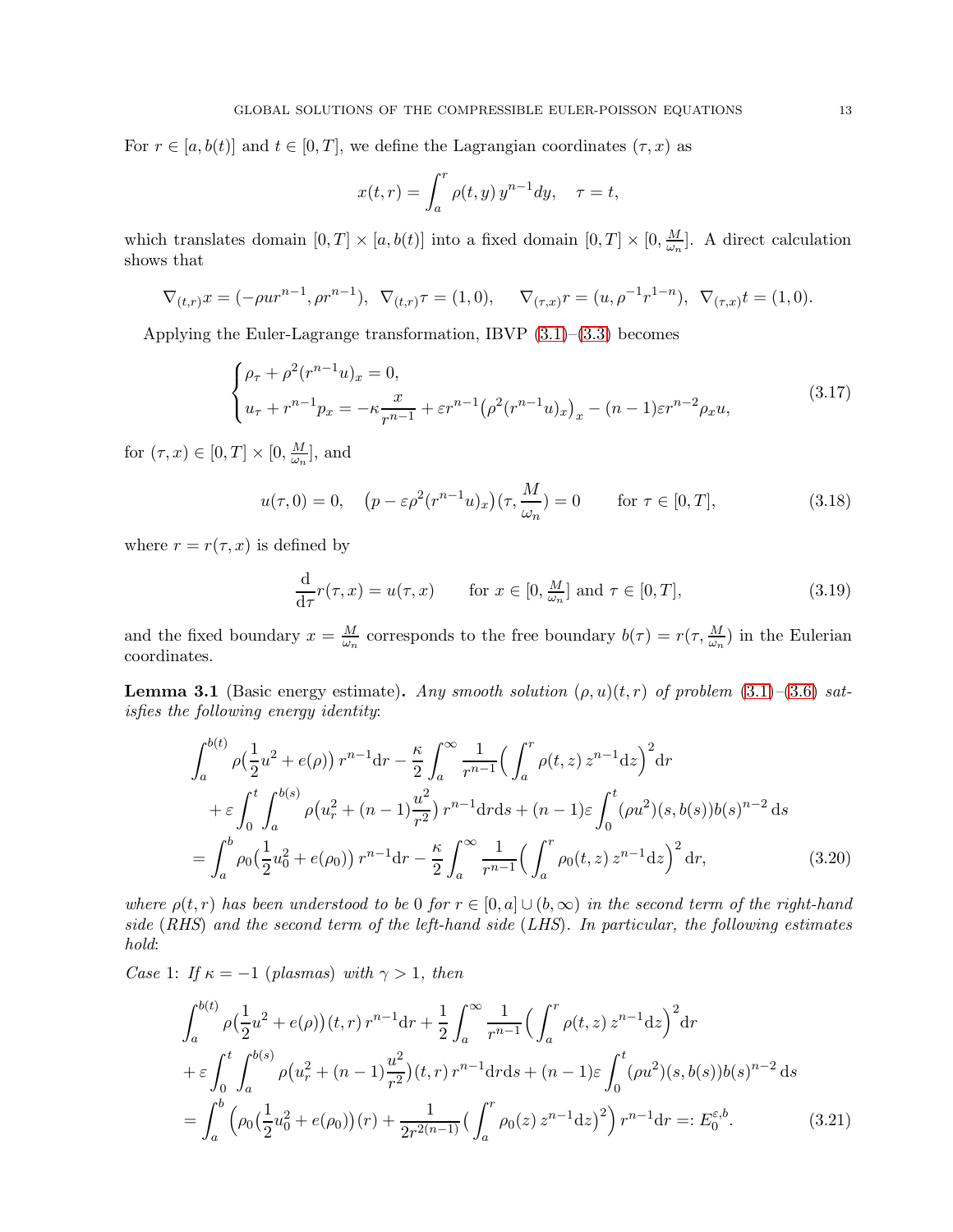Case 2: If  $\kappa = 1$  (gaseous stars) with  $\gamma \in (\frac{2n}{n+2}, \frac{2(n-1)}{n}]$  and  $M < M_{\rm c}^{\varepsilon, b}(\gamma)$ , then

$$
\int_{a}^{b(t)} \rho\left(\frac{1}{2}u^2 + C_{\gamma}e(\rho)\right) r^{n-1} dr + \varepsilon \int_{0}^{t} \int_{a}^{b(s)} \rho\left(u_r^2 + (n-1)\frac{u^2}{r^2}\right)(t, r) r^{n-1} dr ds
$$
  
+  $(n-1)\varepsilon \int_{0}^{t} (\rho u^2)(s, b(s))b(s)^{n-2} ds \le \int_{a}^{b} \rho_0\left(\frac{1}{2}u_0^2 + e(\rho_0)\right) r^{n-1} dr =: E_0^{\varepsilon, b},$  (3.22)

where the positive constant  $C_{\gamma} > 0$  is defined as

<span id="page-13-3"></span>
$$
C_{\gamma} := \begin{cases} 1 - B_{n,\gamma} M^{\frac{2}{n}} & \text{for } \gamma = \frac{2(n-1)}{n}, \\ \frac{2(n-1) - n\gamma}{n-2} & \text{for } \gamma \in (\frac{2n}{n+2}, \frac{2(n-1)}{n}). \end{cases}
$$
(3.23)

Case 3: If  $\kappa = 1$  (gaseous stars) with  $\gamma > \frac{2(n-1)}{n}$ , then

$$
\int_{a}^{b(t)} \frac{1}{2} \rho(u^2 + e(\rho)) r^{n-1} dr + \varepsilon \int_{0}^{t} \int_{a}^{b(s)} \rho(u_r^2 + (n-1)\frac{u^2}{r^2})(t, r) r^{n-1} dr ds
$$
  
+  $(n-1)\varepsilon \int_{0}^{t} (\rho u^2)(s, b(s)) b(s)^{n-2} ds \le E_0^{\varepsilon, b} + C(M),$  (3.24)

where  $C(M) > 0$  is some positive constant depending only on the total initial-mass M.

Proof. We divide the proof into seven steps.

1. Multiplying  $(3.17)_2$  by u and integrating the resultant equation over  $x \in [0, \frac{M}{\omega_n}]$  $\frac{M}{\omega_n}$  yield that

<span id="page-13-2"></span><span id="page-13-1"></span><span id="page-13-0"></span>
$$
\frac{1}{2}\frac{d}{d\tau}\int_{0}^{\frac{M}{\omega_{n}}}u^{2}dx + \int_{0}^{\frac{M}{\omega_{n}}} (p - \varepsilon\rho^{2}(r^{n-1}u)_{x})_{x}u r^{n-1}dx
$$
\n
$$
= -\varepsilon(n-1)\int_{0}^{\frac{M}{\omega_{n}}} \rho_{x}u^{2}r^{n-2}dx - \kappa\int_{0}^{\frac{M}{\omega_{n}}} \frac{x}{r^{n-1}}u dx.
$$
\n(3.25)

For the second term of  $(3.25)$ -LHS (*i.e.*, the left-hand side of  $(3.25)$ ), it follows from  $(3.17)<sub>1</sub>$  and  $(3.18)$ – $(3.19)$  and integration by parts that

$$
\int_{0}^{\frac{M}{\omega_{n}}} \left( p(\rho) - \varepsilon \rho^{2} (r^{n-1} u)_{x} \right)_{x} u r^{n-1} dx = -\int_{0}^{\frac{M}{\omega_{n}}} \left( p(\rho) - \varepsilon \rho^{2} (r^{n-1} u)_{x} \right) (r^{n-1} u)_{x} dx
$$
  
\n
$$
= -\int_{0}^{\frac{M}{\omega_{n}}} p(\rho) (r^{n-1} u)_{x} dx + \varepsilon \int_{0}^{\frac{M}{\omega_{n}}} \rho^{2} \left( (r^{n-1} u)_{x} \right)^{2} dx
$$
  
\n
$$
= a_{0} \int_{0}^{\frac{M}{\omega_{n}}} \rho^{\gamma - 2} \rho_{\tau} dx + \varepsilon \int_{0}^{\frac{M}{\omega_{n}}} \rho^{2} (r^{n-1} u_{x} + (n-1) r^{n-2} r_{x} u)^{2} dx
$$
  
\n
$$
= \frac{d}{d\tau} \int_{0}^{\frac{M}{\omega_{n}}} e(\rho) dx + \varepsilon \int_{0}^{\frac{M}{\omega_{n}}} \left( \rho^{2} (r^{n-1} u_{x})^{2} + (n-1)^{2} \frac{u^{2}}{r^{2}} + 2(n-1) r^{n-2} \rho u u_{x} \right) dx.
$$
 (3.26)

For the first term of  $(3.25)$ -RHS (*i.e.*, the right-hand side of  $(3.25)$ ), a direct calculation shows that

$$
\varepsilon(n-1) \int_0^{\frac{M}{\omega_n}} \rho_x u^2 r^{n-2} \mathrm{d}x \n= -\varepsilon(n-1) \int_0^{\frac{M}{\omega_n}} \left( 2r^{n-2} \rho u u_x + (n-2) \frac{u^2}{r^2} \right) \mathrm{d}x + \varepsilon(n-1) (\rho u^2 r^{n-2}) (\tau, \frac{M}{\omega_n}).
$$
\n(3.27)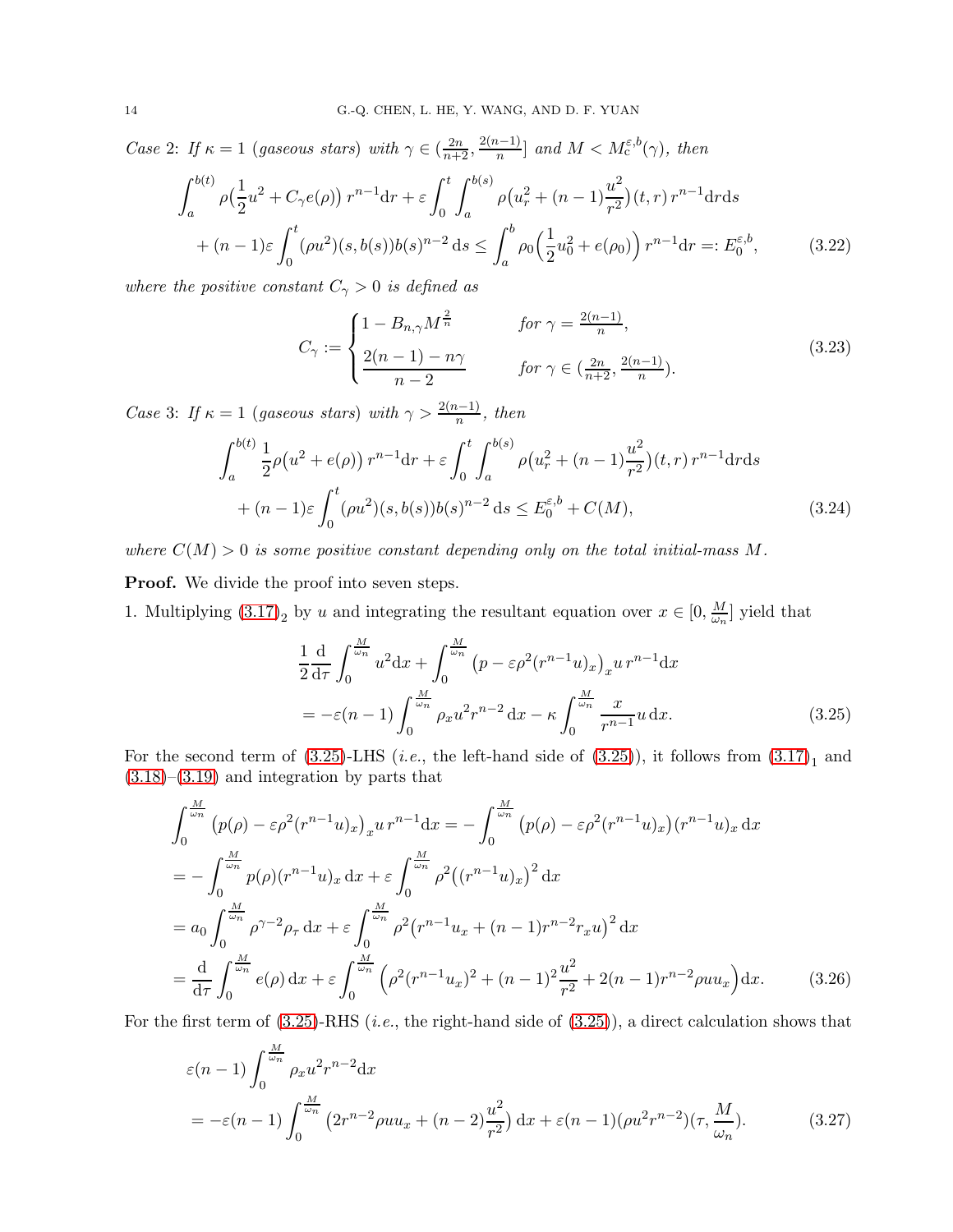For the last term of [\(3.25\)](#page-13-0)-RHS, it follows from [\(3.19\)](#page-12-2) that

<span id="page-14-1"></span><span id="page-14-0"></span>
$$
-\kappa \int_0^{\frac{M}{\omega_n}} \frac{x}{r^{n-1}} u \, \mathrm{d}x = -\kappa \int_0^{\frac{M}{\omega_n}} \frac{x}{r^{n-1}} r_\tau \, \mathrm{d}x = \frac{\kappa}{n-2} \frac{\mathrm{d}}{\mathrm{d}\tau} \int_0^{\frac{M}{\omega_n}} \frac{x}{r^{n-2}} \, \mathrm{d}x. \tag{3.28}
$$

Substituting  $(3.26)$ – $(3.28)$  into  $(3.25)$ , we have

$$
\frac{d}{d\tau} \Big\{ \int_0^{\frac{M}{\omega_n}} \left( \frac{1}{2} u^2 + e(\rho) \right) dx - \frac{\kappa}{n-2} \int_0^{\frac{M}{\omega_n}} \frac{x}{r^{n-2}} dx \Big\} + \varepsilon \int_0^{\frac{M}{\omega_n}} \left( \rho^2 (r^{n-1} u_x)^2 dx + (n-1) \frac{u^2}{r^2} \right) dx + \varepsilon (n-1) (\rho u^2 r^{n-2}) (\tau, \frac{M}{\omega_n}) = 0.
$$
 (3.29)

Plugging [\(3.29\)](#page-14-1) back to the Eulerian coordinates, we obtain

<span id="page-14-2"></span>
$$
\frac{\mathrm{d}}{\mathrm{d}t} \Big\{ \int_{a}^{b(t)} \rho \big( \frac{1}{2} u^2 + e(\rho) \big) r^{n-1} \mathrm{d}r - \frac{\kappa}{n-2} \int_{a}^{b(t)} \big( \int_{a}^{r} \rho z^{n-1} \mathrm{d}z \big) \rho r \mathrm{d}r \Big\} + \varepsilon \int_{a}^{b(t)} \rho \big( u_r^2 + (n-1)\frac{u^2}{r^2} \big) r^{n-1} \mathrm{d}r + \varepsilon (n-1) (\rho u^2) (t, b(t)) b(t)^{n-2} = 0. \tag{3.30}
$$

Then integrating  $(3.30)$  over  $[0, t]$  leads to

$$
\int_{a}^{b(t)} \rho\left(\frac{1}{2}u^{2} + e(\rho)\right) r^{n-1} dr - \frac{\kappa}{n-2} \int_{a}^{b(t)} \left(\int_{a}^{r} \rho(t, z) z^{n-1} dz\right) \rho r dr
$$
  
+  $\varepsilon \int_{0}^{t} \int_{a}^{b(s)} \left(\rho u_{r}^{2} + (n-1)\rho \frac{u^{2}}{r^{2}}\right) r^{n-1} dr ds + (n-1)\varepsilon \int_{0}^{t} (\rho u^{2})(s, b(s)) b(s)^{n-2} ds$   
=  $\int_{a}^{b} \rho_{0} \left(\frac{1}{2}u_{0}^{2} + e(\rho_{0})\right) r^{n-1} dr - \frac{\kappa}{n-2} \int_{a}^{b} \left(\int_{a}^{r} \rho_{0}(z) z^{n-1} dz\right) \rho_{0}(r) r dr.$  (3.31)

2. To close the estimates, we need to control the terms involving potential  $\Phi$ . Noting [\(3.15\)](#page-11-1), a direct calculation shows that

<span id="page-14-5"></span>
$$
\frac{\kappa}{n-2} \int_{a}^{b(t)} \left( \int_{a}^{r} \rho z^{n-1} dz \right) \rho r dr = \frac{1}{(n-2)\kappa} \int_{a}^{b(t)} (r^{n-1} \Phi_{r})_{r} \Phi_{r} r dr \n= \frac{1}{2\kappa} \left\{ \int_{a}^{b(t)} |\Phi_{r}|^{2} r^{n-1} dr + \frac{1}{(n-2)b(t)^{n-2}} \left( \int_{a}^{b(t)} \rho z^{n-1} dz \right)^{2} \right\} \n= \frac{1}{2\kappa} \left\{ \int_{a}^{b(t)} |\Phi_{r}|^{2} r^{n-1} dr + \left( \frac{M}{\omega_{n}} \right)^{2} \frac{1}{(n-2)b(t)^{n-2}} \right\}.
$$
\n(3.32)

On the other hand, it follows from [\(3.15\)](#page-11-1) that

<span id="page-14-4"></span><span id="page-14-3"></span>
$$
\begin{split} \|\nabla \Phi\|_{L^{2}(\mathbb{R}^{n})}^{2} &= \omega_{n} \Big\{ \int_{a}^{b(t)} |\Phi_{r}|^{2} r^{n-1} \mathrm{d}r + \int_{b(t)}^{\infty} |\Phi_{r}|^{2} r^{n-1} \mathrm{d}r \Big\} \\ &= \omega_{n} \Big\{ \int_{a}^{b(t)} |\Phi_{r}|^{2} r^{n-1} \mathrm{d}r + \left(\frac{M}{\omega_{n}}\right)^{2} \int_{b(t)}^{\infty} r^{-n+1} \mathrm{d}r \Big\} \\ &= \omega_{n} \Big\{ \int_{a}^{b(t)} |\Phi_{r}|^{2} r^{n-1} \mathrm{d}r + \left(\frac{M}{\omega_{n}}\right)^{2} \frac{1}{(n-2)b(t)^{n-2}} \Big\}, \end{split}
$$

which, together with [\(3.32\)](#page-14-3), yields that

$$
\frac{\kappa}{n-2} \int_{a}^{b(t)} \left( \int_{a}^{r} \rho z^{n-1} dz \right) \rho r dr = \frac{1}{2\kappa \omega_n} \|\nabla \Phi\|_{L^2(\mathbb{R}^n)}^2 = \frac{1}{2\kappa} \int_{a}^{\infty} \frac{1}{r^{n-1}} \left( \int_{a}^{r} \rho z^{n-1} dz \right)^2 dr, \quad (3.33)
$$

where we need to understand  $\rho$  to be zero for  $r \in [0, a) \cup (b, \infty)$  in the last equality of [\(3.33\)](#page-14-4).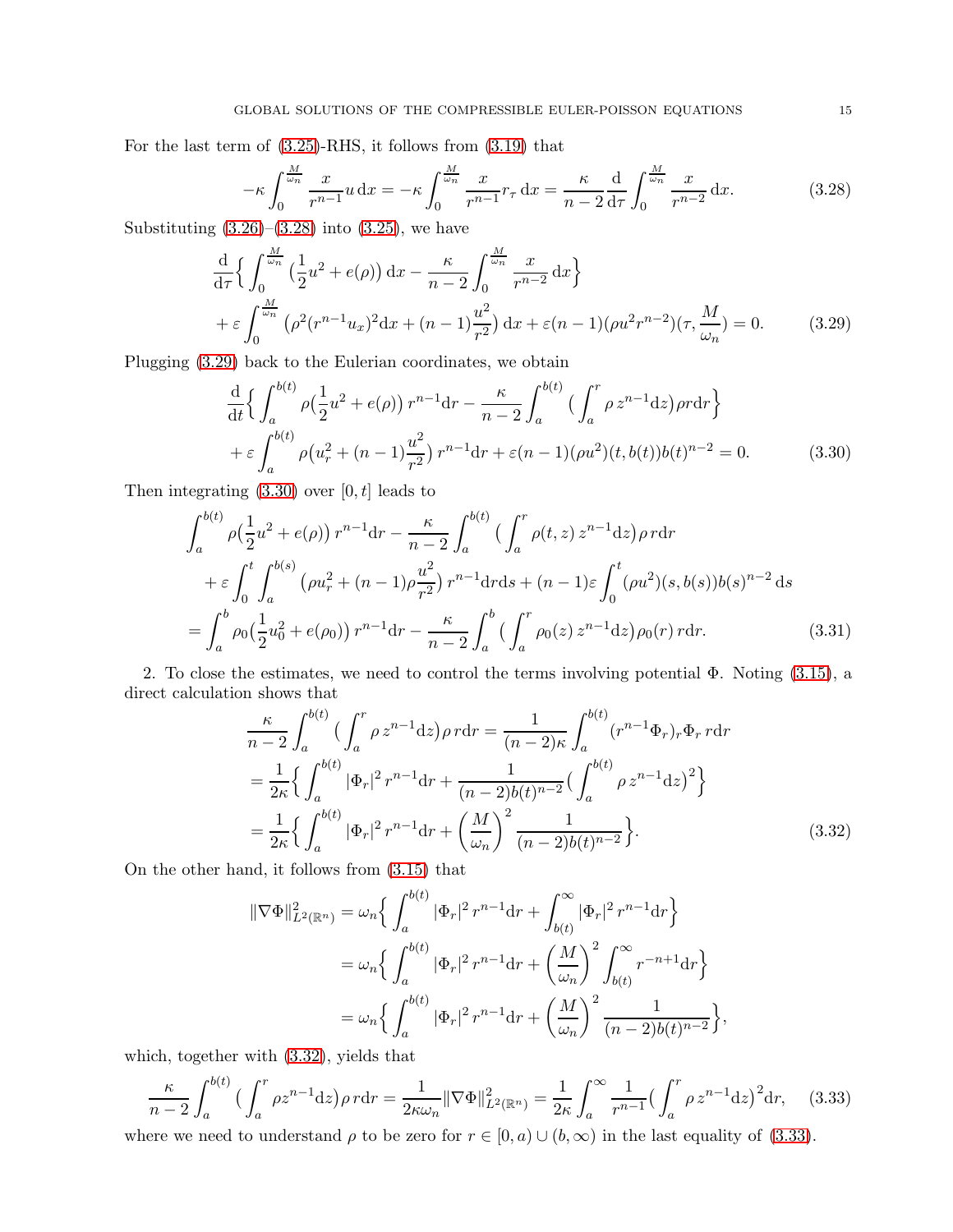3. Substituting [\(3.33\)](#page-14-4) into [\(3.31\)](#page-14-5), we conclude [\(3.20\)](#page-12-3). When  $\kappa = -1$  (plasmas), [\(3.21\)](#page-12-4) follows directly from  $(3.20)$ .

4. When  $\kappa = 1$  (gaseous stars), from [\(3.31\)](#page-14-5) and [\(3.33\)](#page-14-4), the gravitational potential part has to be carefully controlled. Multiplying  $(3.14)$  by  $\Phi$  and integrating by parts yield

$$
\|\nabla\Phi\|_{L^{2}(\mathbb{R}^{n})}^{2} \leq \|\Phi\|_{L^{\frac{2n}{n-2}}(\mathbb{R}^{n})}\|\rho\|_{L^{\frac{2n}{n+2}}(\Omega_{t})} \leq \sqrt{A_{n}}\|\nabla\Phi\|_{L^{2}(\mathbb{R}^{n})}\|\rho\|_{L^{\frac{2n}{n+2}}(\Omega_{t})},\tag{3.34}
$$

where the positive constant  $A_n = \frac{4}{n(n-2)} \omega_{n+1}^{-\frac{2}{n}} > 0$  is the sharp constant for the Sobolev inequality which is given in Lemma [A.1.](#page-48-1) Then it follows directly from  $(3.34)$  that

<span id="page-15-1"></span><span id="page-15-0"></span>
$$
\|\nabla\Phi\|_{L^{2}(\mathbb{R}^{n})}^{2} \leq A_{n} \|\rho\|_{L^{\frac{2n}{n+2}}(\Omega_{t})}^{2} \leq A_{n} \|\rho\|_{L^{1}(\Omega_{t})}^{2(1-\vartheta)} \|\rho\|_{L^{\gamma}(\Omega_{t})}^{2\vartheta}
$$

$$
\leq A_{n} \omega_{n}^{\frac{n-2}{n(\gamma-1)}} M^{\frac{(n+2)\gamma-2n}{n(\gamma-1)}} \Big(\int_{a}^{b(t)} \rho^{\gamma} r^{n-1} dr\Big)^{\frac{n-2}{n(\gamma-1)}}, \tag{3.35}
$$

where  $\vartheta = \frac{(n-2)\gamma}{2n(\gamma-1)}$ , and we have used the condition that  $\gamma \ge \frac{2n}{n+2}$ . Substituting  $(3.35)$  into  $(3.33)$  and using  $(A.2)$ , we have

$$
\frac{\kappa}{n-2} \int_{a}^{b(t)} \left( \int_{a}^{r} \rho z^{n-1} dz \right) \rho r dr
$$
\n
$$
\leq \frac{2\kappa}{n(n-2)} \omega_{n+1}^{-\frac{2}{n}} \omega_n^{-\frac{2(n-1)-n\gamma}{n(\gamma-1)}} \left( \frac{\gamma-1}{a_0} \right)^{\frac{n-2}{n(\gamma-1)}} M^{\frac{(n+2)\gamma-2n}{n(\gamma-1)}} \left( \int_{a}^{b(t)} \rho e(\rho) r^{n-1} dr \right)^{\frac{n-2}{n(\gamma-1)}}
$$
\n
$$
:= B_{n,\gamma} M^{\frac{(n+2)\gamma-2n}{n(\gamma-1)}} \left( \int_{a}^{b(t)} \rho e(\rho) r^{n-1} dr \right)^{\frac{n-2}{n(\gamma-1)}}, \tag{3.36}
$$

where  $B_{n,\gamma}$  is the constant defined in [\(2.8\)](#page-6-0).

Noting [\(3.36\)](#page-15-2), we use the internal energy to control the gravitational part. It follows from [\(3.36\)](#page-15-2) that

<span id="page-15-3"></span><span id="page-15-2"></span>
$$
\int_{a}^{b(t)} \rho e(\rho) r^{n-1} dr - \frac{\kappa}{n-2} \int_{a}^{b(t)} \left( \int_{a}^{r} \rho z^{n-1} dz \right) \rho r dr
$$
  
\n
$$
\geq \int_{a}^{b(t)} \rho e(\rho) r^{n-1} dr - B_{n,\gamma} M^{\frac{(n+2)\gamma - 2n}{n(\gamma - 1)}} \left( \int_{a}^{b(t)} \rho e(\rho) r^{n-1} dr \right)^{\frac{n-2}{n(\gamma - 1)}}.
$$
 (3.37)

For the case that  $\kappa = 1$  with  $\gamma > \frac{2(n-1)}{n}$ , which implies that  $\frac{n-2}{n(\gamma-1)} < 1$ . Then it follows from  $(3.37)$  and the Hölder inequality that

$$
\int_{a}^{b(t)} \rho e(\rho) r^{n-1} dr - \frac{\kappa}{n-2} \int_{a}^{b(t)} \left( \int_{a}^{r} \rho z^{n-1} dz \right) \rho r dr \ge \frac{1}{2} \int_{a}^{b(t)} \rho e(\rho) r^{n-1} dr - C(n, M),
$$
  
h together with (3.31) yields (3.24)

which, together with [\(3.31\)](#page-14-5), yields [\(3.24\)](#page-13-2).

For the case that  $\kappa = 1$  with  $\gamma = \frac{2(n-1)}{n}$ , *i.e.*,  $\frac{n-2}{n(\gamma-1)} = 1$ , we use [\(3.31\)](#page-14-5) and [\(3.37\)](#page-15-3) to obtain

$$
\int_{a}^{b(t)} \rho e(\rho) r^{n-1} dr - \frac{\kappa}{n-2} \int_{a}^{b(t)} \left( \int_{a}^{r} \rho z^{n-1} dz \right) \rho r dr
$$
  
\n
$$
\geq \left( 1 - B_{n,\gamma} M^{\frac{2}{n}} \right) \int_{a}^{b(t)} \rho e(\rho) r^{n-1} dr := C_{\gamma} \int_{a}^{b(t)} \rho e(\rho) r^{n-1} dr,
$$
\n(3.38)

provided that  $M < M_c^{\varepsilon, b}(\gamma) := B_{n, \gamma}^{-\frac{n}{2}}$ .

For the case that  $\kappa = 1$  with  $\gamma \in (\frac{2n}{n+2}, \frac{2(n-1)}{n})$ , we define

<span id="page-15-4"></span>
$$
F(s) = s - B_{n,\gamma} M^{\frac{(n+2)\gamma - 2n}{n(\gamma - 1)}} s^{\frac{n-2}{n(\gamma - 1)}} \qquad \text{for } s \ge 0.
$$
 (3.39)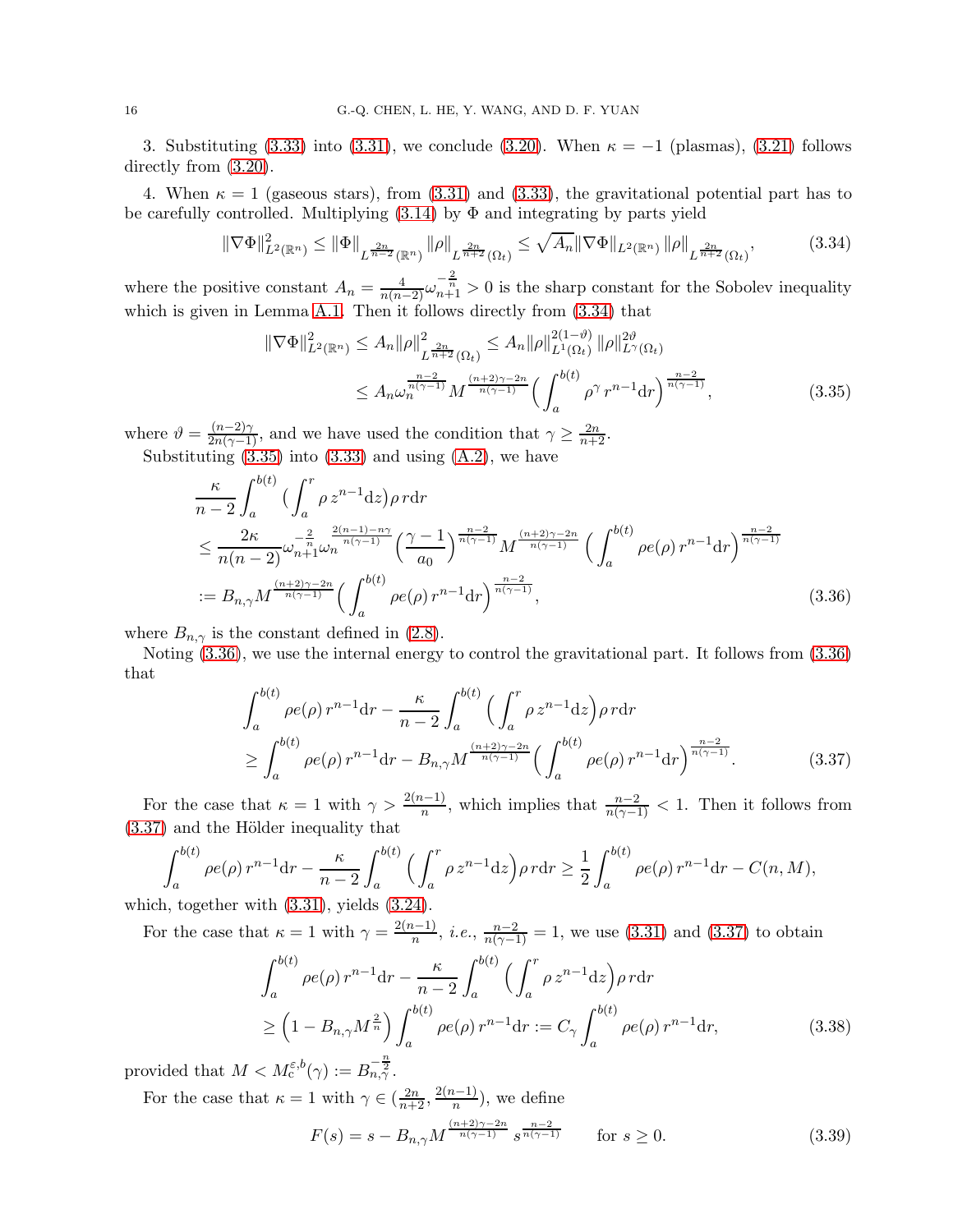A direct calculation shows that

$$
\begin{cases}\nF'(s) = 1 - \frac{n-2}{n(\gamma-1)} B_{n,\gamma} M^{\frac{(n+2)\gamma - 2n}{n(\gamma-1)}} s^{\frac{2(n-1)-n\gamma}{n(\gamma-1)}}, \\
F''(s) = -\frac{(2(n-1)-n\gamma)(n-2)}{n^2(\gamma-1)^2} B_{n,\gamma} M^{\frac{(n+2)\gamma - 2n}{n(\gamma-1)}} s^{\frac{3n-2-2n\gamma}{n(\gamma-1)}},\n\end{cases}
$$
\n(3.40)

which yields that  $F''(s) < 0$  for any  $s > 0$  if  $\gamma < \frac{2(n-1)}{n}$ , so that  $F(s)$  is concave for  $s > 0$ . We denote

$$
s_* = \left(\frac{(n-2)B_{n,\gamma}}{n(\gamma-1)}\right)^{-\frac{n(\gamma-1)}{2(n-1)-n\gamma}} M^{-\frac{(n+2)\gamma-2n}{2(n-1)-n\gamma}},\tag{3.41}
$$

which is the critical point of  $F(s)$  so that  $F'(s_*) = 0$ . The maximum of  $F(s)$  for  $s \geq 0$  is

$$
F(s_*) = \frac{2(n-1) - n\gamma}{n-2} \left(\frac{(n-2)B_{n,\gamma}}{n(\gamma-1)}\right)^{-\frac{n(\gamma-1)}{2(n-1)-n\gamma}} M^{-\frac{(n+2)\gamma - 2n}{2(n-1)-n\gamma}} > 0 \quad \text{for } \gamma < \frac{2(n-1)}{n}
$$

Now we claim that, under condition [\(3.13\)](#page-11-3),

<span id="page-16-3"></span>
$$
\int_{a}^{b(t)} \rho e(\rho) r^{n-1} dr < s_*.\tag{3.42}
$$

Noting that  $\frac{2(n-1)-n\gamma}{(n+2)\gamma-2n} > 0$  for  $\gamma \in (\frac{2n}{n+2}, \frac{2(n-1)}{n})$ , it follows from [\(3.9\)](#page-10-7), [\(3.13\)](#page-11-3), and [\(3.41\)](#page-16-0) that

<span id="page-16-1"></span>
$$
F(s_*) > E_0^{\varepsilon, b},\tag{3.43}
$$

and

$$
s_* > \left(\frac{(n-2)B_{n,\gamma}}{n(\gamma-1)}\right)^{-\frac{n(\gamma-1)}{2(n-1)-n\gamma}} M_c^{\varepsilon, b}(\gamma)^{-\frac{(n+2)\gamma-2n}{2(n-1)-n\gamma}} = \frac{n-2}{2(n-1)-n\gamma} E_0^{\varepsilon, b} > 2E_0^{\varepsilon, b},\tag{3.44}
$$

where we used  $\frac{n-2}{2(n-1)-n\gamma} > 1 + \frac{n}{2} > 2$  for  $\gamma \in (\frac{2n}{n+2}, \frac{2(n-1)}{n})$ . Then it follows from [\(3.31\)](#page-14-5), [\(3.37\)](#page-15-3), and  $(3.43)$ – $(3.44)$  that

$$
F(\int_{a}^{b(t)} \rho e(\rho) r^{n-1} dr) \le E_0^{\varepsilon, b} < F(s_*),\tag{3.45}
$$

$$
\int_{a}^{b} \rho_0 e(\rho_0) r^{n-1} dr \le E_0^{\varepsilon, b} < s_*. \tag{3.46}
$$

Thus, due to the continuity of  $\int_a^{b(t)} \rho e(\rho) r^{n-1} dr$  with respect to t, [\(3.42\)](#page-16-3) must hold. Otherwise, there exists some time  $t_0 > 0$  such that  $\int_a^{b(t)} \rho e(\rho) r^{n-1} dr = s_*$ , which yields

<span id="page-16-5"></span>
$$
F(\int_{a}^{b(t_0)} \rho e(\rho) r^{n-1} dr) = F(s_*) > E_0^{\varepsilon, b},
$$

which contradicts  $(3.45)$ . Therefore,  $(3.42)$  always holds under condition  $(3.13)$ .

Now, under condition [\(3.13\)](#page-11-3), it follows from [\(3.42\)](#page-16-3) that

$$
F\left(\int_{a}^{b(t)} \rho e(\rho) r^{n-1} dr\right) \ge \left(1 - B_{n,\gamma} M^{\frac{(n+2)\gamma - 2n}{n(\gamma - 1)}} s_*^{\frac{2(n-1) - n\gamma}{n(\gamma - 1)}}\right) \int_{a}^{b(t)} \rho e(\rho) r^{n-1} dr
$$

$$
= \frac{2(n-1) - n\gamma}{n-2} \int_{a}^{b(t)} \rho e(\rho) r^{n-1} dr. \tag{3.47}
$$

Thus,  $(3.22)$  follows directly from  $(3.38)$  and  $(3.47)$ . This completes the proof.

Using  $(3.15)$ ,  $(3.21)$ – $(3.22)$ ,  $(3.24)$ ,  $(3.33)$ , and  $(A.1)$ , we have the following estimates for potential Φ.

<span id="page-16-4"></span><span id="page-16-2"></span><span id="page-16-0"></span>.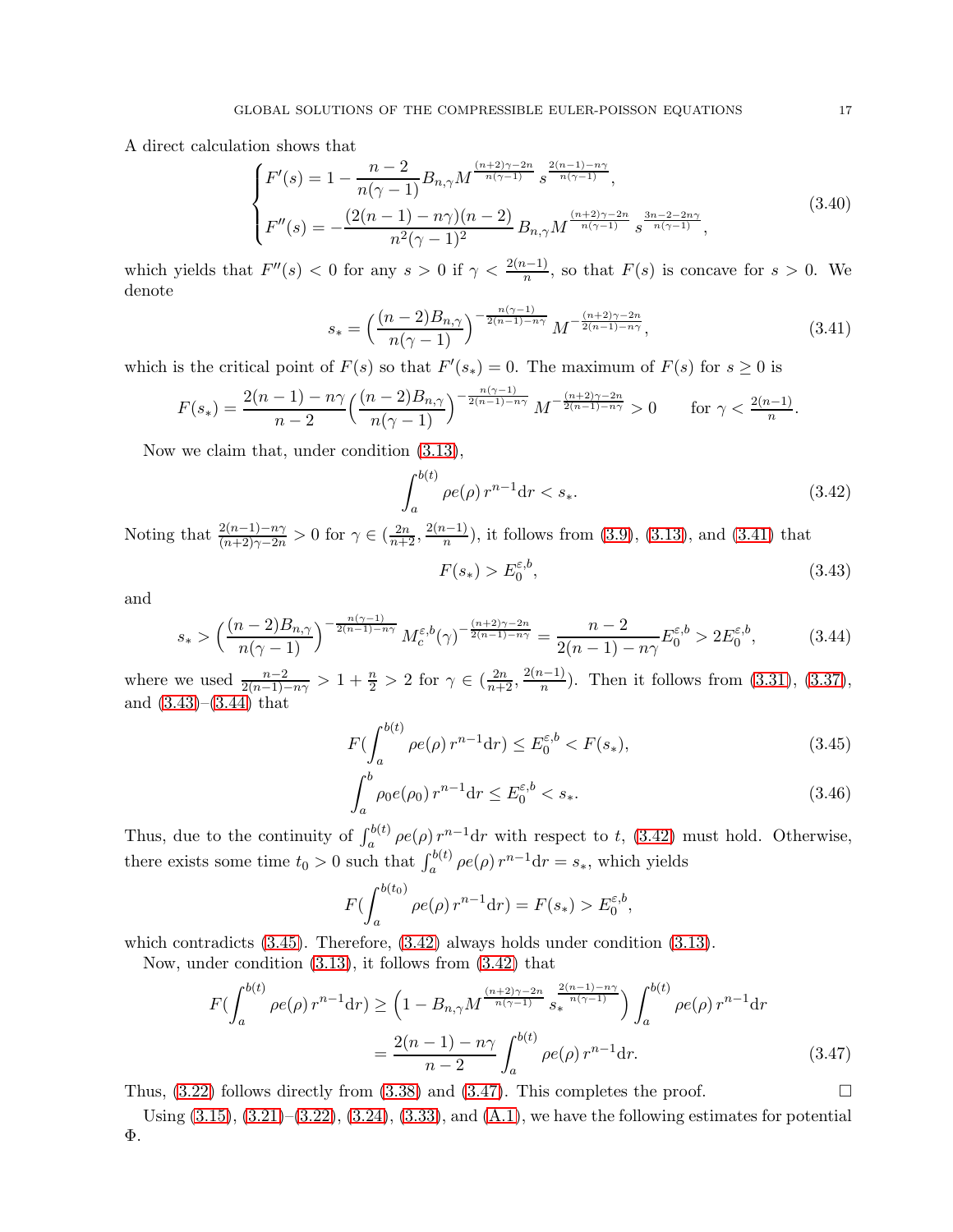<span id="page-17-7"></span>Corollary 3.2. Under the conditions of Lemma [3.1](#page-12-5),

$$
|r^{n-1}\Phi_r(t,r)| \le \frac{M}{\omega_n} \quad \text{for } (t,r) \in [0,\infty) \times [0,\infty),
$$
  

$$
\int_a^{b(t)} \left( \int_a^r \rho(t,z) \, z^{n-1} \, dz \right) \rho(t,r) \, r \, dr + \|\Phi(t)\|_{L^{\frac{2n}{n-2}}(\mathbb{R}^n)} + \|\nabla \Phi(t)\|_{L^2(\mathbb{R}^n)} \le C(M,E_0) \quad \text{for } t \ge 0.
$$

For later use, we analyze the behavior of density  $\rho$  on the free boundary. It follows from  $(3.17)<sub>1</sub>$ and [\(3.18\)](#page-12-1) that

<span id="page-17-4"></span><span id="page-17-1"></span>
$$
\rho_{\tau}(\tau, \frac{M}{\omega_n}) = -\frac{a_0}{\varepsilon} \rho^{\gamma}(\tau, \frac{M}{\omega_n}).
$$
\n(3.48)

Then we obtain

$$
\rho(\tau, \frac{M}{\omega_n}) = \rho_0(\frac{M}{\omega_n}) \left( 1 + \frac{(\gamma - 1)^2}{\varepsilon} e(\rho_0(\frac{M}{\omega_n})) \tau \right)^{-\frac{1}{\gamma - 1}}.
$$

In the Eulerian coordinates, it is equivalent to the form:

$$
\rho(t, b(t)) = \rho_0(b) \left( 1 + \frac{(\gamma - 1)^2}{\varepsilon} e(\rho_0(b))t \right)^{-\frac{1}{\gamma - 1}} \le \rho_0(b). \tag{3.49}
$$

The density behavior on the free boundary [\(3.49\)](#page-17-1) is important, which will be used frequently later.

<span id="page-17-0"></span>**Lemma 3.3** (BD-type entropy estimate). Under the conditions of Lemma [3.1](#page-12-5), for any given  $T > 0$ , the following holds for any  $t \in [0, T]$ :

$$
\varepsilon^{2} \int_{a}^{b(t)} |(\sqrt{\rho})_{r}|^{2} r^{n-1} dr + \frac{3 a_{0} \varepsilon}{\gamma} \int_{0}^{t} \int_{a}^{b(s)} |(\rho^{\frac{\gamma}{2}})_{r}|^{2} r^{n-1} dr ds + \frac{1}{n} p(\rho(t, b(t))) b(t)^{n} + \frac{1}{n \varepsilon} \int_{0}^{t} p(\rho(s, b(s))) p'(\rho(s, b(s))) b(s)^{n} ds \le C(E_{0}, M, b^{n} \rho_{0}^{\gamma}(b), T) \le C(E_{0}, M, T).
$$
 (3.50)

Proof. We divide the proof into four steps.

1. For convenience, we start with the solution in the Lagrangian coordinates  $(\tau, x)$ . It follows from  $(3.17)<sub>1</sub>$  that

<span id="page-17-6"></span><span id="page-17-3"></span><span id="page-17-2"></span>
$$
\rho_{x\tau} = -(\rho^2(r^{n-1}u)_x)_x,
$$

which, together with  $(3.17)_2$ , yields that

$$
u_{\tau} + r^{n-1} p_x = -\varepsilon r^{n-1} \rho_{x\tau} - \varepsilon (n-1) r^{n-2} \rho_x u - \kappa \frac{x}{r^{n-1}}.
$$
 (3.51)

Then  $(3.51)$  can be rewritten by using  $(3.19)$  as

<span id="page-17-5"></span>
$$
(u + \varepsilon r^{n-1} \rho_x)_\tau + r^{n-1} p_x = -\kappa \frac{x}{r^{n-1}}.
$$
\n(3.52)

Multiplying [\(3.52\)](#page-17-3) by  $u + \varepsilon r^{n-1} \rho_x$  yields

$$
\frac{1}{2}\frac{d}{d\tau}\int_{0}^{\frac{M}{\omega n}}(u+\varepsilon r^{n-1}\rho_{x})^{2} dx + \varepsilon \int_{0}^{\frac{M}{\omega n}} r^{2n-2}p(\rho)_{x}\rho_{x} dx + \int_{0}^{\frac{M}{\omega n}} r^{n-1}p(\rho)_{x}u dx
$$

$$
= \frac{\kappa}{n-2}\frac{d}{d\tau}\int_{0}^{\frac{M}{\omega n}} \frac{x}{r^{n-2}} dx - \kappa \varepsilon \int_{0}^{\frac{M}{\omega n}} \rho_{x}x dx, \qquad (3.53)
$$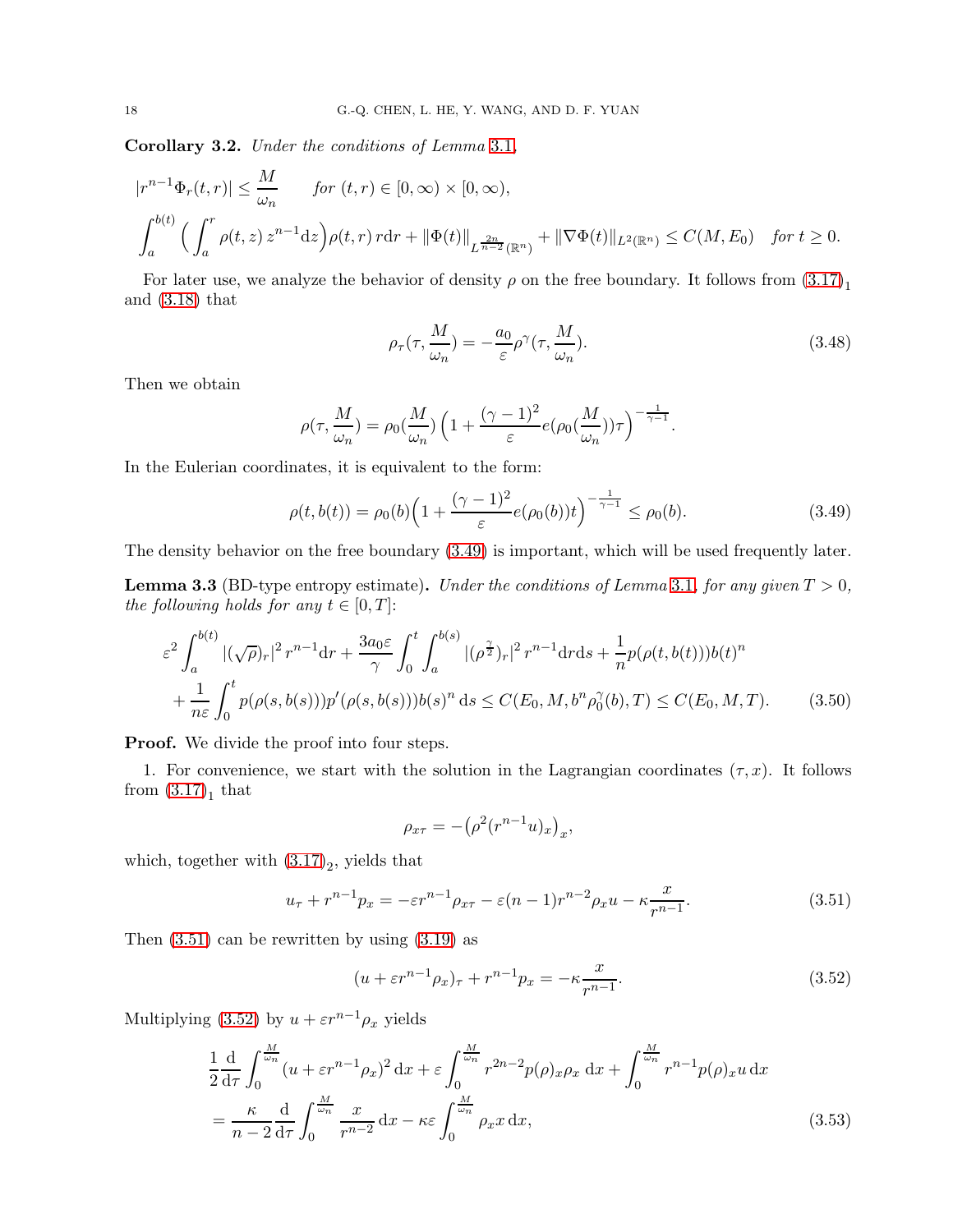where we have used  $(3.28)$ . Using  $(3.17)<sub>1</sub>$ ,  $(3.19)$ , and  $(3.48)$ , we have

$$
\int_{0}^{\frac{M}{\omega_{n}}} p(\rho)_{x} u r^{n-1} dx = -\int_{0}^{\frac{M}{\omega_{n}}} p(\rho) (r^{n-1} u)_{x} dx + (p(\rho) u r^{n-1}) (\tau, \frac{M}{\omega_{n}})
$$
\n
$$
= \frac{d}{d\tau} \int_{0}^{\frac{M}{\omega_{n}}} e(\rho) dx + (p(\rho) r^{n-1}) (\tau, \frac{M}{\omega_{n}}) r_{\tau} (\tau, \frac{M}{\omega_{n}})
$$
\n
$$
= \frac{d}{d\tau} \int_{0}^{\frac{M}{\omega_{n}}} e(\rho) dx + \left( \frac{1}{n} p(\rho(\tau, \frac{M}{\omega_{n}})) b(\tau)^{n} \right)_{\tau} - \frac{1}{n} p'(\rho(\tau, \frac{M}{\omega_{n}})) \rho_{\tau} (\tau, \frac{M}{\omega_{n}}) b(\tau)^{n}
$$
\n
$$
= \frac{d}{d\tau} \int_{0}^{\frac{M}{\omega_{n}}} e(\rho) dx + \left( \frac{1}{n} p(\rho(\tau, \frac{M}{\omega_{n}})) b(\tau)^{n} \right)_{\tau} + \frac{1}{n \varepsilon} p(\rho(\tau, \frac{M}{\omega_{n}})) p'(\rho(\tau, \frac{M}{\omega_{n}})) b(\tau)^{n}, \qquad (3.54)
$$
\n
$$
\int_{\frac{M}{\omega_{n}}}^{\frac{M}{\omega_{n}}} \int_{0}^{\frac{M}{\omega_{n}}} \int_{0}^{\frac{M}{\omega_{n}}} e(\rho) dx + \int_{0}^{\frac{M}{\omega_{n}}} \int_{0}^{\frac{M}{\omega_{n}}} e(\rho(\tau, \frac{M}{\omega_{n}})) b(\tau)^{n}, \qquad (3.55)
$$

<span id="page-18-2"></span><span id="page-18-1"></span>
$$
\int_0^{\frac{\pi}{\omega_n}} x \rho_x \, dx = -\int_0^{\frac{\pi}{\omega_n}} \rho \, dx + \frac{M}{\omega_n} \rho(\tau, \frac{M}{\omega_n}).
$$
\n(3.55)

Substituting  $(3.54)$ – $(3.55)$  into  $(3.53)$  yields

$$
\frac{\mathrm{d}}{\mathrm{d}\tau} \Big\{ \int_0^{\frac{M}{\omega_n}} \frac{1}{2} (u + \varepsilon r^{n-1} \rho_x)^2 \, \mathrm{d}x + \int_0^{\frac{M}{\omega_n}} e(\rho) \, \mathrm{d}x - \frac{\kappa}{n-2} \int_0^{\frac{M}{\omega_n}} \frac{x}{r^{n-2}} \, \mathrm{d}x \Big\} \n+ \varepsilon \int_0^{\frac{M}{\omega_n}} p'(\rho) \rho_x^2 r^{2n-2} \mathrm{d}x + \left( \frac{1}{n} p(\rho(\tau, \frac{M}{\omega_n})) b(\tau)^n \right)_\tau + \frac{1}{n\varepsilon} p(\rho(\tau, \frac{M}{\omega_n})) p'(\rho(\tau, \frac{M}{\omega_n})) b(\tau)^n \n= \varepsilon \kappa \int_0^{\frac{M}{\omega_n}} \rho \, \mathrm{d}x - \varepsilon \kappa \frac{M}{\omega_n} \rho(\tau, \frac{M}{\omega_n}).
$$
\n(3.56)

Integrating [\(3.56\)](#page-18-3) over [0,  $\tau$ ], we have

$$
\int_{0}^{\frac{M}{\omega_{n}}} \frac{1}{2} (u + \varepsilon r^{n-1} \rho_{x})^{2} dx + \int_{0}^{\frac{M}{\omega_{n}}} e(\rho) dx - \frac{\kappa}{n-2} \int_{0}^{\frac{M}{\omega_{n}}} \frac{x}{r^{n-2}} dx \n+ \varepsilon \int_{0}^{\tau} \int_{0}^{\frac{M}{\omega_{n}}} p(\rho) \rho_{x}^{2} r^{2n-2} dx ds + \frac{1}{n} p(\rho(\tau, \frac{M}{\omega_{n}})) b(\tau)^{n} + \frac{1}{n \varepsilon} \int_{0}^{\tau} p(\rho(\tau, \frac{M}{\omega_{n}})) p'(\rho(\tau, \frac{M}{\omega_{n}})) b(s)^{n} ds \n= \int_{0}^{\frac{M}{\omega_{n}}} \frac{1}{2} (u_{0} + \varepsilon r_{0}^{n-1} \rho_{0x})^{2} dx + \int_{0}^{\frac{M}{\omega_{n}}} e(\rho_{0}) dx - \frac{\kappa}{n-2} \int_{0}^{\frac{M}{\omega_{n}}} \frac{x}{r_{0}^{n-2}} dx \n+ \frac{1}{n} b^{n} p(\rho_{0}(\frac{M}{\omega_{n}})) + \varepsilon \kappa \int_{0}^{\tau} \int_{0}^{\frac{M}{\omega_{n}}} \rho dx ds - \varepsilon \kappa \frac{M}{\omega_{n}} \int_{0}^{\tau} \rho(s, \frac{M}{\omega_{n}}) ds.
$$
\n(3.57)

Plugging [\(3.57\)](#page-18-4) back to the Eulerian coordinates and using Lemma [3.1,](#page-12-5) we obtain

$$
\frac{\varepsilon^{2}}{4} \int_{a}^{b(t)} |(\sqrt{\rho})_{r}|^{2} r^{n-1} dr + \frac{4a_{0}\varepsilon}{\gamma} \int_{0}^{\tau} \int_{a}^{b(s)} |(\rho^{\frac{\gamma}{2}})_{r}|^{2} r^{n-1} dr ds \n+ \frac{1}{n} p(\rho(t, b(t))) b(t)^{n} + \frac{1}{n\varepsilon} \int_{0}^{t} p(\rho(s, b(s))) p'(\rho(s, b(s))) b(s)^{n} ds \n\leq C(E_{0}, M) + \frac{1}{n} p(\rho_{0}(b)) b^{n} + \varepsilon \kappa \int_{0}^{t} \int_{a}^{b(s)} \rho^{2} r^{n-1} dr ds - \varepsilon \kappa \frac{M}{\omega_{n}} \int_{0}^{t} \rho(s, b(s)) ds.
$$
\n(3.58)

2. For the second term of [\(3.58\)](#page-18-0)-RHS, it follows from [\(3.12\)](#page-11-0) that

<span id="page-18-5"></span><span id="page-18-4"></span><span id="page-18-3"></span><span id="page-18-0"></span>
$$
\frac{1}{n}p(\rho_0(b))b^n \le C. \tag{3.59}
$$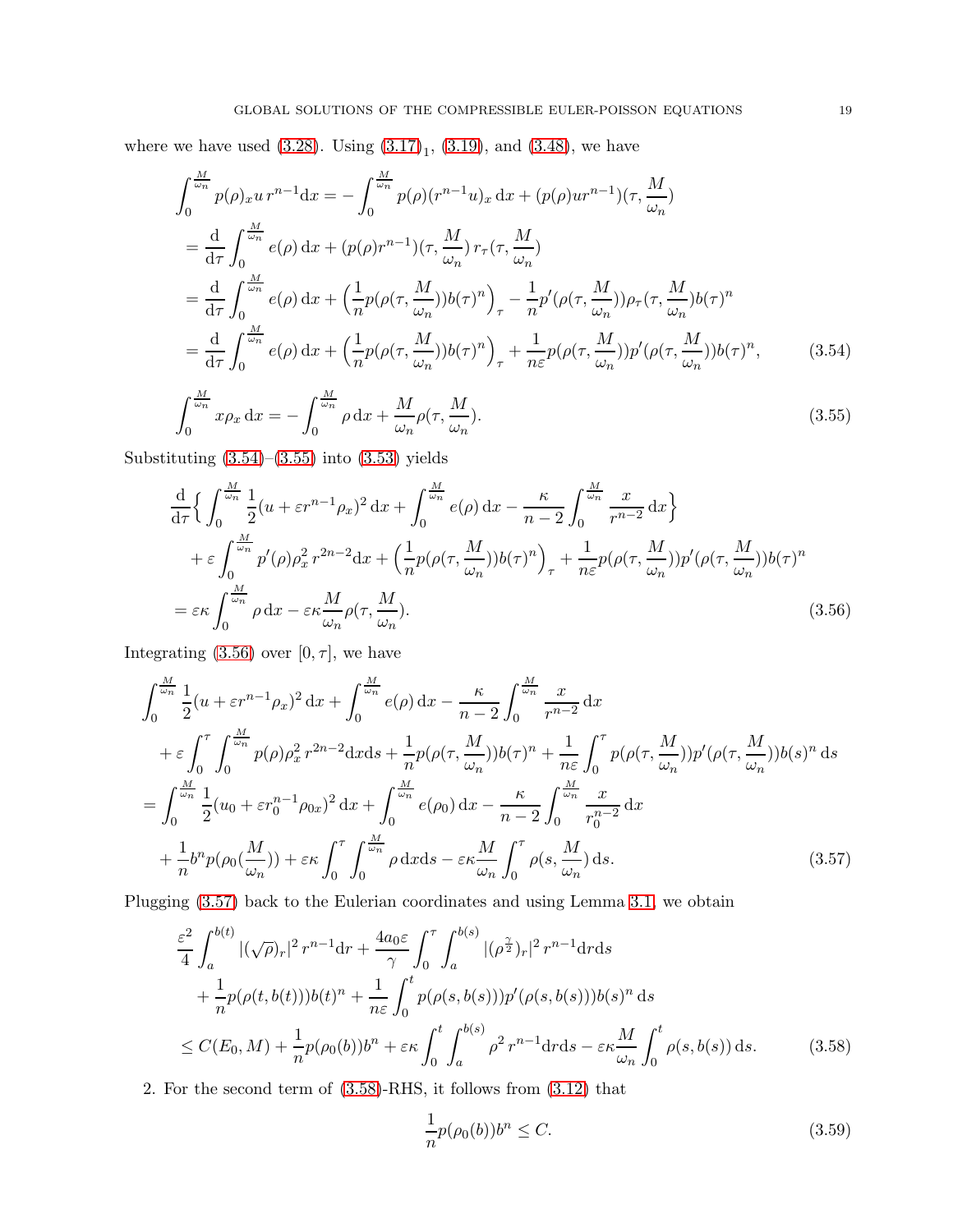For the last term of  $(3.58)$ -RHS, by using  $(3.49)$ , we have

<span id="page-19-0"></span>
$$
\left| \varepsilon \kappa \frac{M}{\omega_n} \int_0^t \rho(s, b(s)) \, ds \right| \le C(M) \rho_0(b) T \le C(M, T). \tag{3.60}
$$

3. For  $\kappa = -1$  (plasmas), then [\(3.50\)](#page-17-6) follows from [\(3.58\)](#page-18-0) and [\(3.60\)](#page-19-0).

4. To close the estimates for  $\kappa = 1$  (gaseous stars), we still need to bound the third term of [\(3.58\)](#page-18-0)-RHS:

<span id="page-19-4"></span>
$$
\varepsilon \kappa \int_0^t \int_a^{b(s)} \rho^2 r^{n-1} dr ds = \frac{\varepsilon \kappa}{\omega_n} \int_0^t ||\rho(s)||^2_{L^2(\Omega_s)} ds.
$$

We estimate the above term in the following two cases:

*Case* 1. For  $\gamma \geq 2$ , then it is bounded as

$$
\varepsilon \kappa \int_0^t \int_a^{b(s)} \rho^2 r^{n-1} dr ds \le C \varepsilon \int_0^t \int_a^{b(s)} \rho(1 + e(\rho)) r^{n-1} dr ds \le C(E_0, M, T). \tag{3.61}
$$

Case 2. For  $\gamma \in (\frac{2n}{n+2}, 2)$ , we notice that  $\frac{n\gamma}{n-2} > 2$  and use the interpolation inequality to obtain that

$$
\|\rho(t)\|_{L^{2}(\Omega_{t})} \le \|\rho(t)\|_{L^{\frac{n\gamma}{n-2}}(\Omega_{t})}^{\bar{\vartheta}} \|\rho(t)\|_{L^{\gamma}(\Omega_{t})}^{1-\bar{\vartheta}} \quad \text{with } \bar{\vartheta} = \frac{n(2-\gamma)}{4}.
$$
 (3.62)

For  $B_R(\mathbf{0}) \subset \mathbb{R}^n$ , the following Sobolev inequality holds:

<span id="page-19-3"></span><span id="page-19-1"></span>
$$
||f||_{L^{\frac{2n}{n-2}}(B_R(\mathbf{0}))} \le C(||\nabla f||_{L^2(B_R(\mathbf{0}))} + \frac{1}{R}||f||_{L^2(B_R(\mathbf{0}))}).
$$
\n(3.63)

It follows from [\(3.16\)](#page-11-4) that

$$
\frac{M}{\omega_n} = \int_a^{b(t)} \rho(t, r) r^{n-1} dr \le \left( \int_a^{b(t)} \rho^\gamma r^{n-1} dr \right)^{\frac{1}{\gamma}} \left( \int_a^{b(t)} r^{n-1} dr \right)^{1-\frac{1}{\gamma}}
$$
\n
$$
\le n^{\frac{1}{\gamma}-1} b(t)^{n(1-\frac{1}{\gamma})} \left( \int_a^{b(t)} \rho^\gamma r^{n-1} dr \right)^{\frac{1}{\gamma}},
$$

which yields that

<span id="page-19-6"></span><span id="page-19-2"></span>
$$
b(t)^{-1} \le \left(n^{\frac{1-\gamma}{\gamma}} \frac{\omega_n}{M}\right)^{\frac{\gamma}{n(\gamma-1)}} \left(\int_a^{b(t)} \rho^\gamma r^{n-1} dr\right)^{\frac{1}{n(\gamma-1)}} \le C(M, E_0),\tag{3.64}
$$

which, together with Lemma [3.1](#page-12-5) and [\(3.63\)](#page-19-1), yields that

$$
\|\rho(t)\|_{L^{\frac{n\gamma}{n-2}}(\Omega_t)} = \left(\|\rho^{\frac{\gamma}{2}}(t)\|_{L^{\frac{2n}{n-2}}(\Omega_t)}\right)^{\frac{2}{\gamma}} \le C\left(\|\nabla(\rho^{\frac{\gamma}{2}})\|_{L^2(\Omega_t)} + b(t)^{-1}\|\rho^{\frac{\gamma}{2}}\|_{L^2(\Omega_t)}\right)^{\frac{2}{\gamma}}
$$
  
 
$$
\le C(M, E_0)\left(1 + \left(\int_a^{b(t)} |(\rho^{\frac{\gamma}{2}})_r|^2 r^{n-1} dr\right)^{\frac{1}{\gamma}}\right). \tag{3.65}
$$

Substituting  $(3.65)$  into  $(3.62)$  and using  $(3.1)$  and the Hölder inequality, we have

<span id="page-19-5"></span>
$$
\varepsilon \kappa \int_0^t \int_a^{b(s)} \rho^2 r^{n-1} dr ds \le C(M, E_0) \int_0^t \varepsilon \Big( 1 + \big( \int_a^{b(s)} |(\rho^2)^2| r^{n-1} dr \big)^{\frac{1}{\gamma}} \Big)^{2\bar{\vartheta}} ds
$$
  
 
$$
\le C(M, E_0, T) + \frac{\varepsilon a_0}{\gamma} \int_0^t \int_a^{b(s)} |(\rho^2)^2| r^{n-1} dr ds, \tag{3.66}
$$

where we have used  $\frac{2\bar{\vartheta}}{\gamma} \in (0,1)$  for  $\gamma > \frac{2n}{n+2}$ . Finally, combining [\(3.58\)](#page-18-0)–[\(3.59\)](#page-18-5), [\(3.61\)](#page-19-4), and [\(3.66\)](#page-19-5), we obtain  $(3.50)$ . This completes the proof.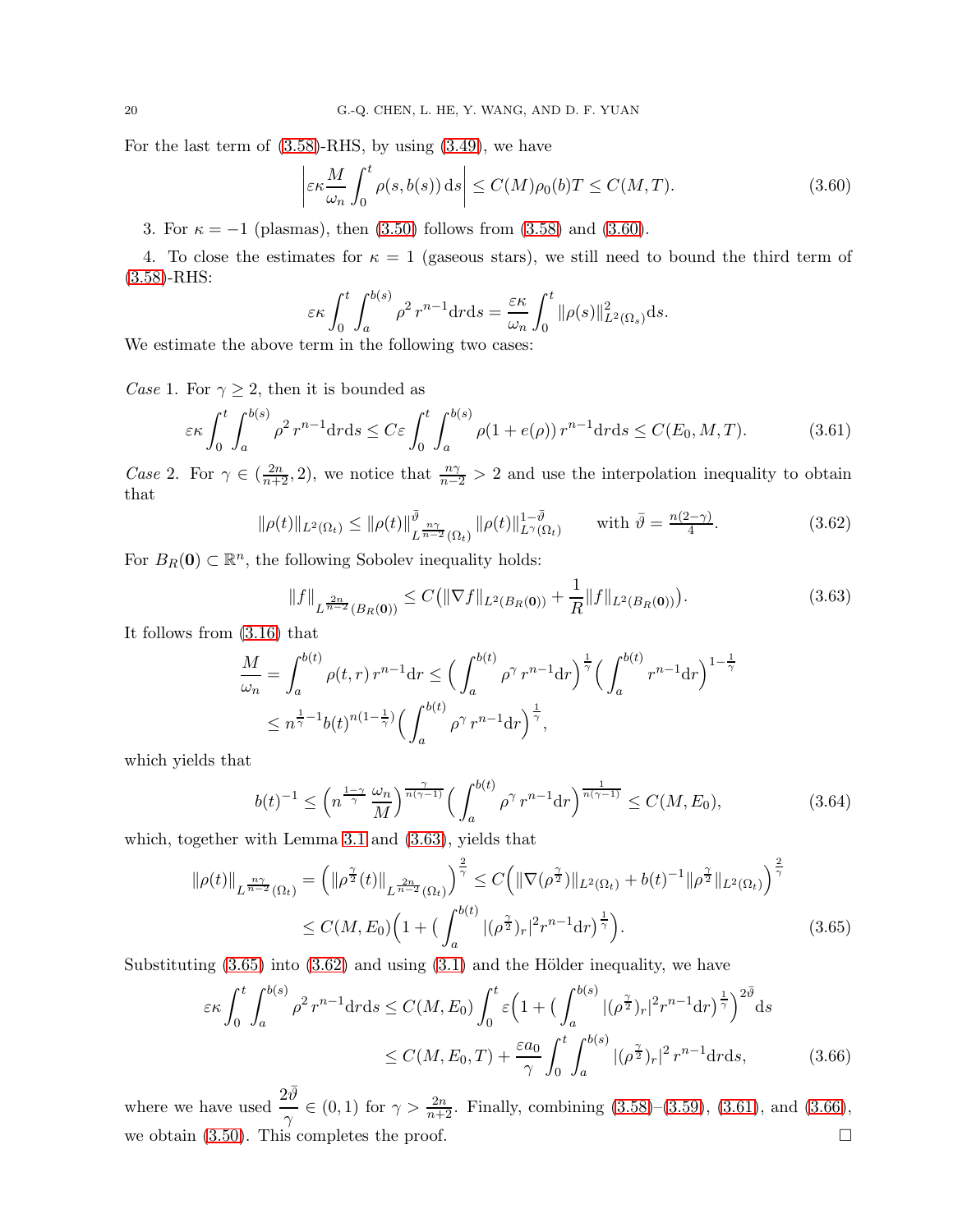From  $(3.64)$ , we know that  $b(t)$  has a uniform positive lower bound. However, to take limit:  $b \to \infty$ , we need to make sure that domain  $\Omega_T$  can expand to the whole physical space for fixed  $\varepsilon > 0$ , that is,  $\inf_{t \in [0,T]} b(t) \to \infty$  as  $b \to \infty$ .  $t \in [0,T]$ 

<span id="page-20-0"></span>**Lemma 3.4** (Expanding of domain  $\Omega_T$ ). Given  $T > 0$  and  $\varepsilon \in (0, \varepsilon_0]$ , there exists a positive constant  $C_1(M, E_0, T, \varepsilon) > 0$  such that, if  $b \ge \max\{C_1(M, E_0, T, \varepsilon), \mathfrak{B}(\varepsilon)\},$ 

$$
b(t) \ge \frac{1}{2}b \qquad \text{for } t \in [0, T], \tag{3.67}
$$

where  $\mathfrak{B}(\varepsilon)$  is defined for [\(A.41\)](#page-53-1).

**Proof.** Noting the continuity of  $b(t)$ , we first make the a priori assumption:

<span id="page-20-6"></span><span id="page-20-3"></span><span id="page-20-1"></span>
$$
b(t) \ge \frac{1}{4}b.\tag{3.68}
$$

Integrating  $(3.3)$  over  $[0, t]$  yields

$$
b(t) = b + \int_0^t u(s, b(s)) \, ds. \tag{3.69}
$$

A direct calculation by using [\(3.49\)](#page-17-1), [\(3.68\)](#page-20-1), and Lemma [3.1](#page-12-5) yields that

$$
\left| \int_{0}^{t} u(s,b(s)) ds \right| \leq \frac{C}{\sqrt{\varepsilon}} \Big( \int_{0}^{t} \varepsilon (\rho u^{2} r^{n-2}) (s,b(s)) ds \Big)^{\frac{1}{2}} \Big( \int_{0}^{t} \frac{1}{\rho(s,b(s))b(s)^{n-2}} ds \Big)^{\frac{1}{2}}
$$
  

$$
\leq \frac{C(M,E_{0})}{\sqrt{\varepsilon}} \Big( \int_{0}^{t} \frac{1}{\rho(s,b(s))b(s)^{n-2}} ds \Big)^{\frac{1}{2}}
$$
  

$$
= C(M,E_{0}) \varepsilon^{-\frac{1}{2}} \Big( \int_{0}^{t} \frac{\left(1 + \frac{(\gamma - 1)^{2}}{\varepsilon} e(\rho_{0}(b))s\right)^{\frac{1}{\gamma - 1}}}{\rho_{0}(b)b(s)^{n-2}} ds \Big)^{\frac{1}{2}}
$$
  

$$
\leq C_{0}(M,E_{0}) \left( \frac{1 + T}{\varepsilon} \right)^{\frac{\gamma}{2(\gamma - 1)}} \rho_{0}(b)^{-\frac{1}{2}} b^{-\frac{n-2}{2}}.
$$
 (3.70)

We take  $C_1(M, E_0, T, \varepsilon) := (4C_0(M, E_0))^{\frac{2}{\alpha}} \left(\frac{1+T}{\varepsilon}\right)^{\frac{\gamma}{\alpha(\gamma-1)}}$ . Then we use [\(3.12\)](#page-11-0) and [\(3.70\)](#page-20-2) to conclude that

$$
\left| \int_0^t u(s, b(s)) \mathrm{d}s \right| \le \frac{1}{4}b,\tag{3.71}
$$

provided  $b \geq C_1(M, E_0, T, \varepsilon)$ . Then it follows from [\(3.69\)](#page-20-3) and [\(3.71\)](#page-20-4) that

<span id="page-20-7"></span><span id="page-20-5"></span><span id="page-20-4"></span><span id="page-20-2"></span>
$$
b(t) \ge \frac{3}{4}b.\tag{3.72}
$$

Thus, we have closed our a priori assumption  $(3.68)$ . Then, using  $(3.72)$  and the continuity arguments, we conclude  $(3.67)$ .

<span id="page-20-8"></span>**Lemma 3.5** (Higher integrability on the density). Let  $(\rho, u)$  be the smooth solution of  $(3.1)$ – $(3.6)$ . Then, under the assumption of Lemma [3.1](#page-12-5),

$$
\int_0^T \int_K \rho^{\gamma+1}(t, r) \, dr \, dt \le C(K, M, E_0, T) \qquad \text{for any } K \in [a, b(t)] \text{ for any } t \in [0, T]. \tag{3.73}
$$

**Proof.** We divide the proof into five steps.

1. For given  $K \subseteq [a, b(t)]$  for any  $t \in [0, T]$ , there exist d and D such that  $K \subseteq (d, D) \subseteq [a, b(t)]$ . Let  $w(r)$  be a smooth compact support function with supp  $w \subseteq (d, D)$  and  $w(r) = 1$  for  $r \in K$ .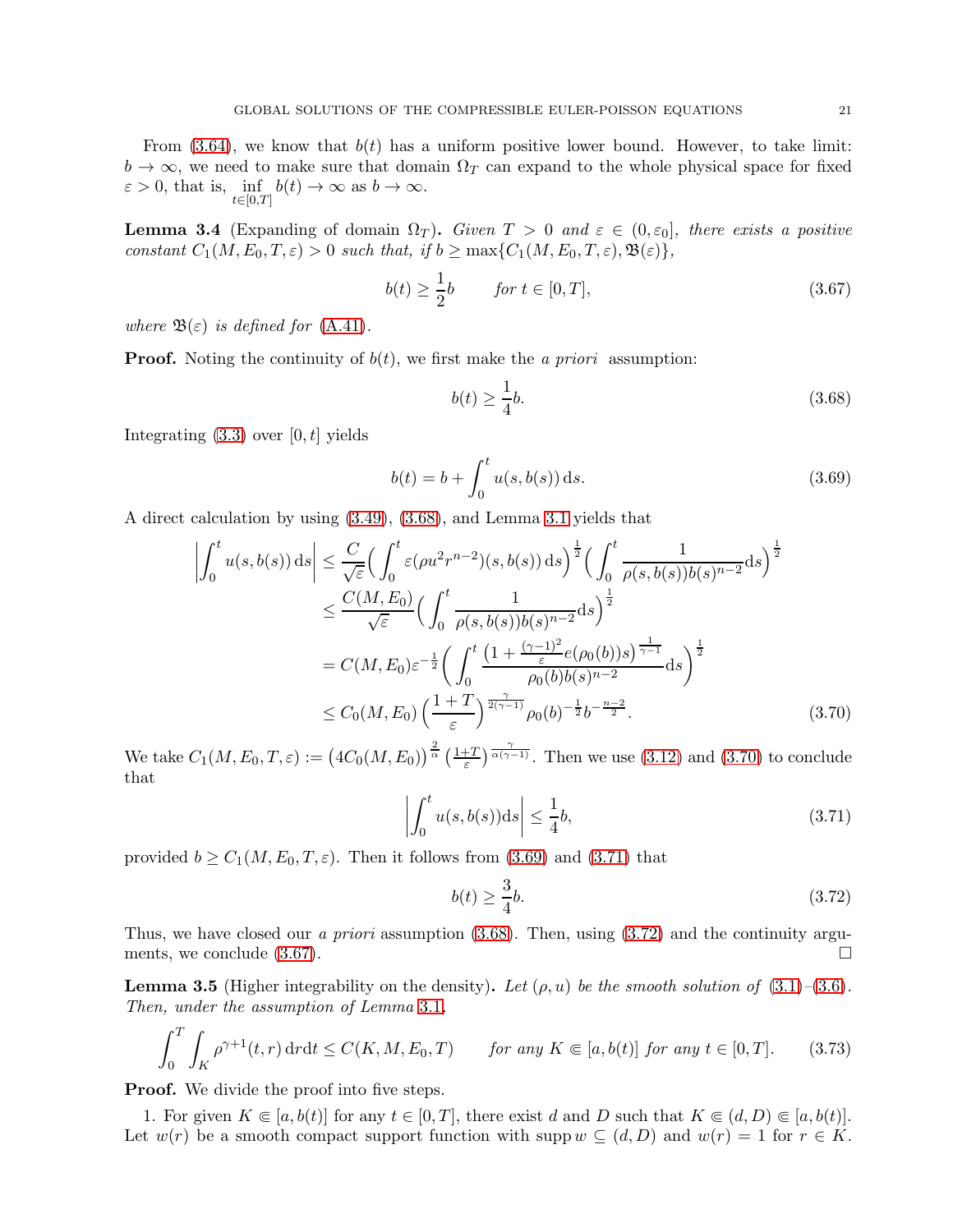Multiplying  $(3.1)<sub>2</sub>$  by  $w(r)$ , we have

$$
(\rho uw)_t + ((\rho u^2 + p(\rho))w)_r + \frac{n-1}{r}\rho u^2 w
$$
  
=  $\varepsilon \left(\rho (u_r + \frac{n-1}{r}u)w\right)_r - \varepsilon \frac{n-1}{r}u\rho_r w + (\rho u^2 + p(\rho) - \varepsilon \rho (u_r + \frac{n-1}{r}u))w_r - \frac{\kappa \rho w}{r^{n-1}} \int_a^r \rho z^{n-1} dz.$  (3.74)

Integrating  $(3.74)$  over  $[d, r)$  to obtain

<span id="page-21-0"></span>
$$
(\rho u^2 + p(\rho))w = \varepsilon \rho (u_r + \frac{n-1}{r}u)w - \varepsilon \int_d^r \frac{n-1}{z} u \rho_z w \,dz - \left(\int_d^r \rho u w \,dz\right)_t
$$

$$
- \int_d^r \frac{n-1}{z} \rho u^2 w \,dz + \int_d^r \left(\rho u^2 + p(\rho) - \varepsilon \rho (u_z + \frac{n-1}{z}u)\right) w_z \,dz
$$

$$
- \kappa \int_d^r \left(\int_a^z \rho y^{n-1} dy\right) \frac{\rho w}{z^{n-1}} dz. \tag{3.75}
$$

Multiplying [\(3.75\)](#page-21-1) by  $\rho w$  and performing a direct calculation, we have

<span id="page-21-1"></span>
$$
\rho p(\rho) w^2 = \varepsilon \rho^2 (u_r + \frac{n-1}{r} u) w^2 - \varepsilon \rho w \int_d^r \frac{n-1}{z} u \rho_z w \,dz - \left(\rho w \int_d^r \rho u w \,dz\right)_t
$$
  

$$
- \left(\rho u w \int_d^r \rho u w \,dz\right)_r + \rho u w_r \int_d^r \rho u w \,dz - \frac{n-1}{r} \rho u w \int_d^r \rho u w \,dz
$$
  

$$
- \rho w \int_d^r \frac{n-1}{z} \rho u^2 w \,dz + \rho w \int_d^r \left(\rho u^2 + p(\rho) - \varepsilon \rho (u_z + \frac{n-1}{z} u)\right) w_z \,dz
$$
  

$$
- \kappa \rho w \int_d^r \left(\int_a^z \rho y^{n-1} dy\right) \frac{\rho w}{z^{n-1}} dz
$$
  

$$
:= \sum_{i=1}^9 I_i.
$$
 (3.76)

2. To estimate  $I_i, i = 1, \dots, 9$ , in [\(3.76\)](#page-21-2), we first notice that

<span id="page-21-3"></span><span id="page-21-2"></span>
$$
\int_{d}^{D} (\rho + \rho |u|) dr \leq \frac{C}{d^{n-1}} \int_{d}^{D} (\rho + \rho u^{2}) r^{n-1} dr \leq C(d, M, E_{0}).
$$
\n(3.77)

Then it follows from [\(3.77\)](#page-21-3) that

$$
\left| \int_0^T \int_d^D (I_3 + I_4 + I_5 + I_6 + I_7 + I_9) \, \mathrm{d}r \mathrm{d}t \right| \le C(d, M, E_0, T). \tag{3.78}
$$

3. Next, we estimate  $I_8$ . Noting that

$$
\left| \int_0^T \int_d^D \rho w \int_d^r (\rho u^2 + p(\rho)) w_z \, dz dr dt \right| \le C(d, M, E_0, T),
$$
  

$$
\varepsilon \left| \int_0^T \int_d^D \rho w \int_d^r \rho (u_z + \frac{n-1}{z} u) w_z \, dz dr dt \right|
$$
  

$$
\le C(d, M, E_0) \left( \varepsilon \int_0^T \int_d^D (z^{n-1} \rho |u_z|^2 + z^{n-1} \rho u^2) \, dz dt \right) \le C(d, M, E_0, T),
$$

we have

<span id="page-21-5"></span><span id="page-21-4"></span>
$$
\left| \int_0^T \int_d^D I_8 \, \mathrm{d}r \mathrm{d}t \right| \le C(d, M, E_0, T). \tag{3.79}
$$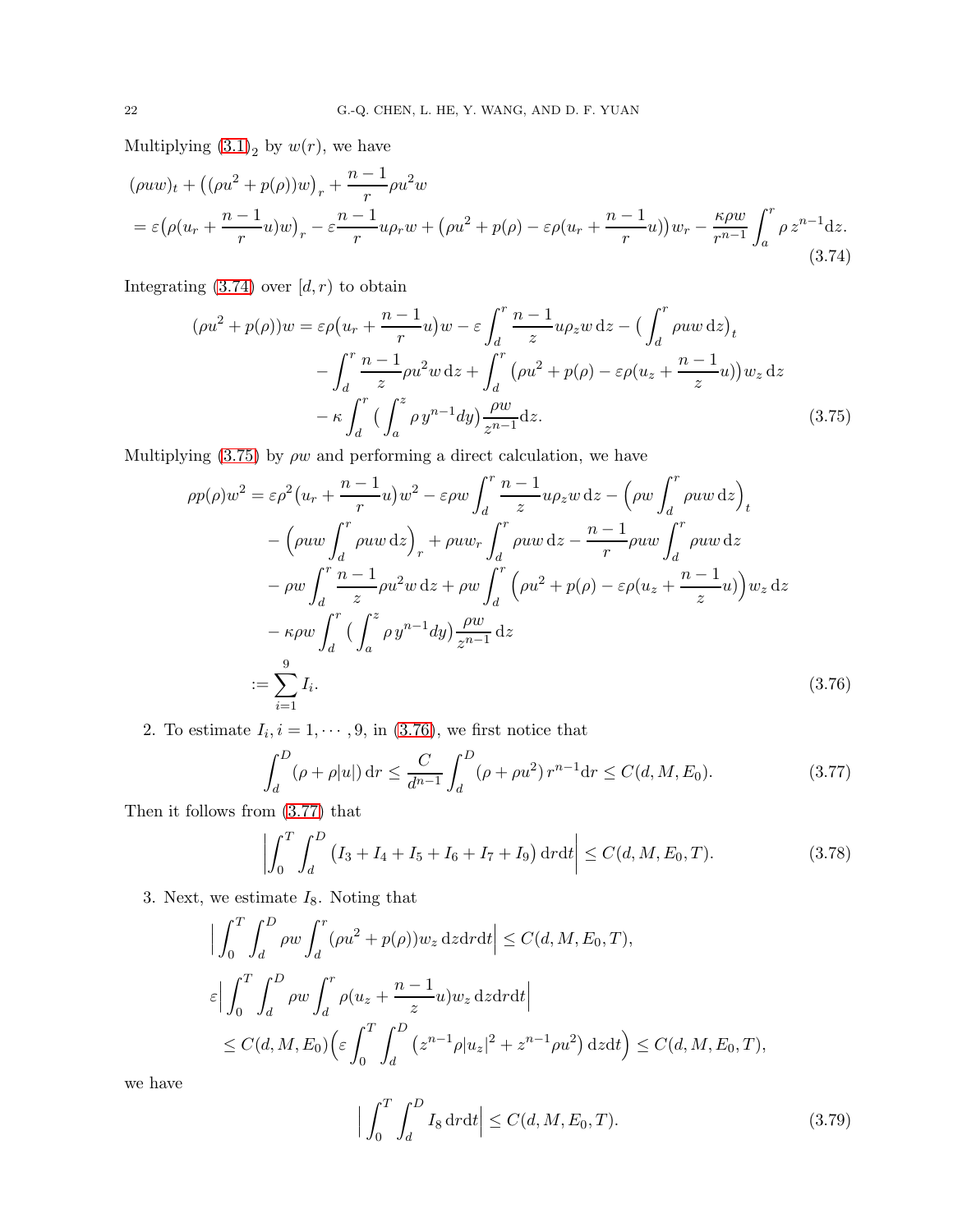4. For  $I_2$ , integrating by parts, we have

$$
\left| \int_d^r \frac{n-1}{z} u \rho_z w \,dz \right| \le \left| \frac{n-1}{r} (\rho u w)(t, r) \right| + C \left| \int_d^r \frac{1}{z} \left( -\frac{1}{z} \rho u w + \rho u_z w + \rho u w_z \right)(t, z) dz \right|
$$
  

$$
\le \left| \frac{n-1}{r} (\rho u w)(t, r) \right| + C(d) \int_d^D \rho u_r^2 r^{n-1} dr + C(d, M, E_0, T),
$$

which yields that

<span id="page-22-0"></span>
$$
\left| \int_0^T \int_d^D I_2 \, \mathrm{d}r \mathrm{d}t \right| = \left| \int_0^T \int_d^D \varepsilon \rho w \int_d^r \frac{n-1}{z} u \rho_z w \, \mathrm{d}z \mathrm{d}r \mathrm{d}t \right|
$$
  
\n
$$
\leq C(d, M, E_0, T) \left( 1 + \int_0^T \int_d^D \varepsilon \rho u_r^2 \, r^{n-1} \mathrm{d}r \mathrm{d}t \right) + \varepsilon \int_0^T \int_d^D \rho^3 w^2 \, \mathrm{d}r \mathrm{d}t
$$
  
\n
$$
\leq C(d, M, E_0, T) + \varepsilon \int_0^T \int_d^D \rho^3 w^2 \, \mathrm{d}r \mathrm{d}t.
$$
 (3.80)

For  $I_1$ , notice that

$$
\left| \int_0^T \int_d^D I_1 \, \mathrm{d}r \mathrm{d}t \right| \leq \varepsilon \int_0^T \int_d^D \rho^2 |u_r + \frac{n-1}{r} u| w^2 \, \mathrm{d}r \mathrm{d}t \leq \varepsilon \int_0^T \int_d^D \rho \Big( \rho^2 + C \big( u_r + \frac{n-1}{r} u \big)^2 \Big) w^2 \, \mathrm{d}r \mathrm{d}t
$$
\n
$$
\leq C(d, M, E_0, T) + \varepsilon \int_0^T \int_d^D \rho^3 w^2 \, \mathrm{d}r \mathrm{d}t. \tag{3.81}
$$

To close the estimates for  $I_1$  and  $I_2$ , we need to bound the last term of both [\(3.80\)](#page-22-0)-RHS and [\(3.81\)](#page-22-1)-RHS. There are three cases:

*Case* 1:  $\gamma \in (1, 2]$ . Notice that

<span id="page-22-2"></span><span id="page-22-1"></span>
$$
\varepsilon \int_0^T \int_d^D \rho^3 w^2 dr dt \le \varepsilon \int_0^T \left( \int_d^D \rho^\gamma dr \right) \sup_{r \in [d,D]} (\rho^{3-\gamma} w^2) dt
$$
  
\n
$$
\le C(d, M, E_0) \int_0^T \varepsilon \sup_{r \in [d,D]} (\rho^{3-\gamma} w^2) dt
$$
  
\n
$$
\le C(d, M, E_0) \int_0^T \int_d^D \varepsilon |(\rho^{3-\gamma} w^2)_r(t, r)| dr dt
$$
  
\n
$$
\le C_2(d, M, E_0) \int_0^T \int_d^D \varepsilon (\rho^{2-\gamma} |\rho_r| w^2 + \rho^{3-\gamma} w |w_r|) dr dt.
$$
 (3.82)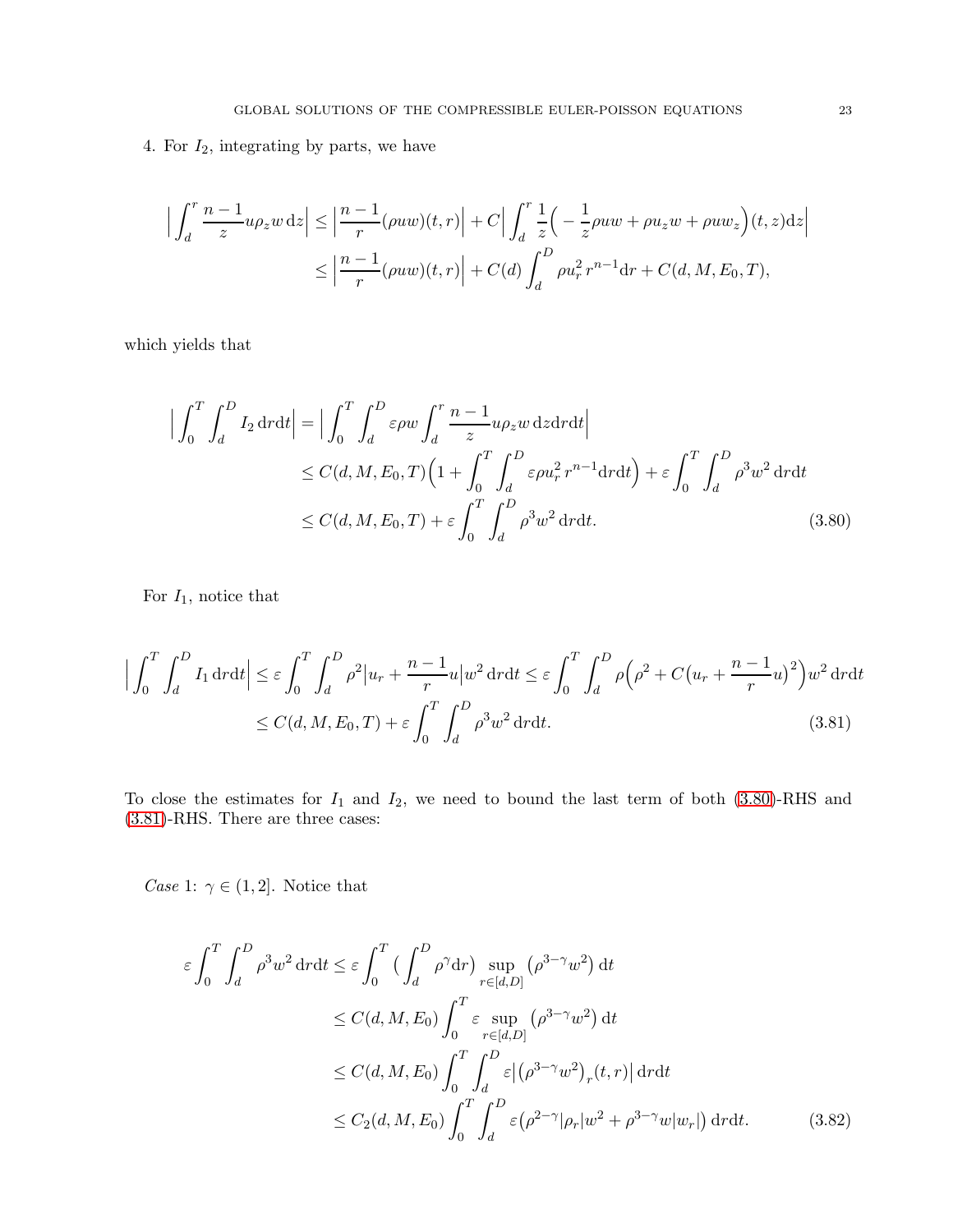A direct calculation shows that

$$
\int_{0}^{T} \int_{d}^{D} \varepsilon \rho^{2-\gamma} |\rho_{r}| w^{2} \, \mathrm{d}r \, \mathrm{d}t \leq \int_{0}^{T} \int_{d}^{D} \varepsilon \rho^{\gamma-2} \rho_{r}^{2} \, \mathrm{d}r \, \mathrm{d}t + \frac{\varepsilon}{2} \int_{0}^{T} \int_{d}^{D} \rho^{3(2-\gamma)} w^{2} \, \mathrm{d}r \, \mathrm{d}t
$$
\n
$$
\leq C(d, M, E_{0}, T) + \frac{1}{4C_{2}(d, M, E_{0})} \int_{0}^{T} \int_{d}^{D} \varepsilon \rho^{3} w^{2} \, \mathrm{d}r \, \mathrm{d}t, \qquad (3.83)
$$
\n
$$
\int_{0}^{T} \int_{d}^{D} \varepsilon \rho^{3-\gamma} w |w_{r}| \, \mathrm{d}r \, \mathrm{d}t \leq \int_{0}^{T} \left( \varepsilon \sup_{r \in [d, D]} (\rho w)(t, r) \int_{d}^{D} \rho^{2-\gamma} |w_{r}| \, \mathrm{d}r \right) \mathrm{d}t
$$
\n
$$
\leq C(d, M, E_{0}) \int_{0}^{T} \varepsilon \sup_{r \in [d, D]} (\rho w)(t, r) \, \mathrm{d}t
$$
\n
$$
\leq C(d, M, E_{0}) \int_{0}^{T} \int_{d}^{D} \varepsilon (|\rho_{r}| w + \rho |w_{r}|) \, \mathrm{d}r \, \mathrm{d}t
$$
\n
$$
\leq C(d, M, E_{0}) \left( \int_{0}^{T} \int_{d}^{D} \varepsilon \rho^{\gamma-2} \rho_{r}^{2} \, \mathrm{d}r \, \mathrm{d}t + \int_{0}^{T} \int_{d}^{D} (\rho + \rho^{2-\gamma} w) \, \mathrm{d}r \, \mathrm{d}t \right)
$$
\n
$$
\leq C(d, M, E_{0}, T). \qquad (3.84)
$$

Combining  $(3.82)$ – $(3.84)$ , we have

<span id="page-23-1"></span><span id="page-23-0"></span>
$$
\varepsilon \int_0^T \int_d^D \rho^3 w^2 dr dt \le C(d, M, E_0, T) \qquad \text{for } \gamma \in (1, 2]. \tag{3.85}
$$

*Case* 2:  $\gamma \in [2, 3]$ . We have

$$
\varepsilon \int_0^T \int_d^D \rho^3 w^2 \, \mathrm{d}r \, \mathrm{d}t \le \varepsilon \int_0^T \Big( \sup_{r \in [d,D]} (\rho^2 w)(t,r) \int_d^D \rho w \, \mathrm{d}r \Big) \mathrm{d}t
$$
  
\n
$$
\le C(d, M, E_0) \int_0^T \int_d^D \varepsilon (\rho |\rho_r| w + \rho^2 |w_r|) \, \mathrm{d}r \, \mathrm{d}t
$$
  
\n
$$
\le C(d, M, E_0) \int_0^T \int_d^D (\varepsilon^2 \rho^{\gamma-2} |\rho_r|^2 w + \rho^2 |w_r| + \rho^{4-\gamma} w) \, \mathrm{d}r \, \mathrm{d}t
$$
  
\n
$$
\le C(d, M, E_0, T). \tag{3.86}
$$

Case 3:  $\gamma \in (3,\infty)$ . It is direct to see that

$$
\varepsilon \int_0^T \int_d^D \rho^3 w^2 \, \mathrm{d}r \mathrm{d}t \le C \int_0^T \int_d^D (\rho + \rho^\gamma) \, \mathrm{d}r \mathrm{d}t \le C(d, M, E_0, T). \tag{3.87}
$$

Now substituting  $(3.85)$ – $(3.87)$  into  $(3.80)$ – $(3.81)$  yields that

<span id="page-23-3"></span><span id="page-23-2"></span>
$$
\left| \int_{0}^{T} \int_{d}^{D} (I_{1} + I_{2}) \, \mathrm{d}r \mathrm{d}t \right| \le C(d, M, E_{0}, T). \tag{3.88}
$$

5. Integrating  $(3.76)$  over  $[0, T] \times [d, D]$ , then using  $(3.78)$ – $(3.79)$  and  $(3.88)$ , we conclude  $(3.73)$ .  $\Box$ 

To use the compensated compactness framework in Chen-Perepelitsa [\[8](#page-54-5)], we still need to obtain the higher integrability on the velocity. For this, we require to exploit several important properties of some special entropy pairs.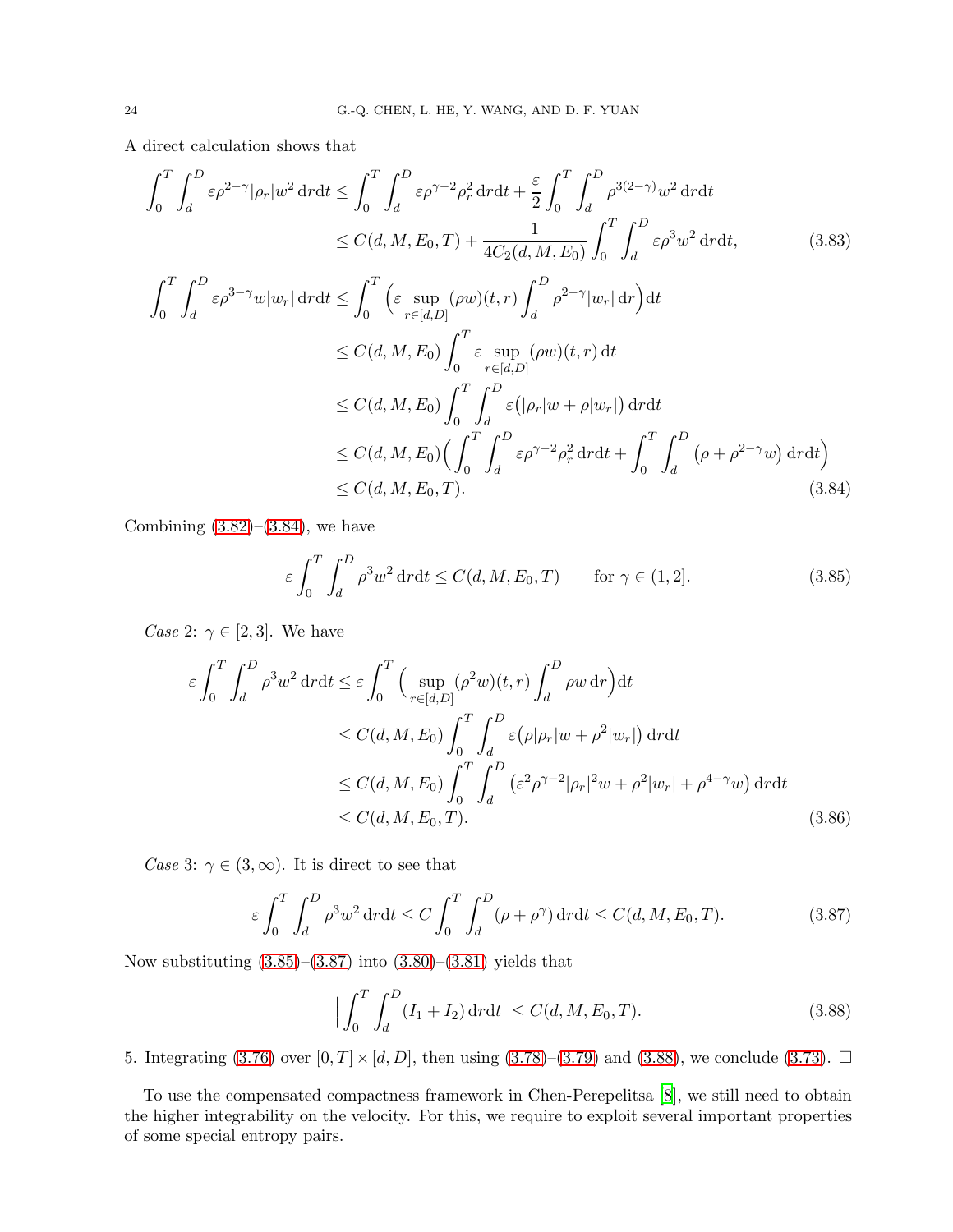First, taking  $\psi(s) = \frac{1}{2}s|s|$  in [\(2.11\)](#page-8-0), then the corresponding entropy and entropy flux are represented as

<span id="page-24-0"></span>
$$
\begin{cases}\n\eta^{\#}(\rho,\rho u) = \frac{1}{2}\rho \int_{-1}^{1} (u+\rho^{\theta}s)|u+\rho^{\theta}s|[1-s^{2}]_{+}^{\mathfrak{b}}ds, \\
q^{\#}(\rho,\rho u) = \frac{1}{2}\rho \int_{-1}^{1} (u+\theta\rho^{\theta}s)(u+\rho^{\theta}s)|u+\rho^{\theta}s|[1-s^{2}]_{+}^{\mathfrak{b}}ds.\n\end{cases}
$$
\n(3.89)

A direct calculation shows that

$$
|\eta^{\#}(\rho, \rho u)| \le C_{\gamma}(\rho |u|^2 + \rho^{\gamma}), \qquad q^{\#}(\rho, \rho u) \ge C_{\gamma}^{-1}(\rho |u|^3 + \rho^{\gamma+\theta}), \tag{3.90}
$$

where and whereafter  $C_{\gamma} > 0$  is a universal constant depending only on  $\gamma > 1$ . We regard  $\eta^{\#}$  as a function of  $(\rho, m)$  to obtain

<span id="page-24-6"></span>
$$
\begin{cases} \eta_{\rho}^{\#} = \int_{-1}^{1} \left( -\frac{1}{2} u + (\theta + \frac{1}{2}) \rho^{\theta} s \right) |u + \rho^{\theta} s| [1 - s^2]_{+}^{6} \mathrm{d} s, \\ \eta_{m}^{\#} = \int_{-1}^{1} |u + \rho^{\theta} s| [1 - s^2]_{+}^{6} \mathrm{d} s. \end{cases}
$$

It is direct to check that

$$
|\eta_m^{\#}| \le C_\gamma (|u| + \rho^\theta), \qquad |\eta_\rho^{\#}| \le C_\gamma (|u|^2 + \rho^{2\theta}). \tag{3.91}
$$

From [\[8](#page-54-5), [9](#page-54-16)], we know that

$$
\rho u \partial_{\rho} \eta^{\#} + \rho u^{2} \partial_{m} \eta^{\#} - q^{\#} = \frac{\theta}{2} \rho^{1+\theta} \int_{-1}^{1} (u - \rho^{\theta} s) s |u + \rho^{\theta} s| [1 - s^{2}]_{+}^{b} ds \le 0.
$$
 (3.92)

The following lemma is crucial to control the trace estimates for the higher integrability on the velocity. In fact, we have the boundary parts  $(u\eta^{\#})(t, b(t))$  and  $q^{\#}(t, b(t))$ , and it is impossible to have the uniform trace bound (independent of  $\varepsilon$ ) for each of them. Our key point is to identify the cancelation between these two boundary parts.

<span id="page-24-4"></span>**Lemma 3.6.** For the entropy pair defined in  $(3.89)$ ,

<span id="page-24-5"></span><span id="page-24-3"></span><span id="page-24-2"></span>
$$
|q^{\#} - u\eta^{\#}| \le C_{\gamma}(\rho^{\gamma}|u| + \rho^{\gamma+\theta}). \tag{3.93}
$$

Proof. It follows from [\(3.89\)](#page-24-0) that

$$
q^{\#} - u\eta^{\#} = \frac{1}{2}\theta\rho^{1+2\theta} \int_{-1}^{1} s^2|u+\rho^{\theta}|[1-s^2]_+^{\mathfrak{b}}ds + \frac{1}{2}\theta\rho^{1+\theta}u \int_{-1}^{1} s|u+\rho^{\theta}s|[1-s^2]_+^{\mathfrak{b}}ds
$$
  
:=  $I_1 + I_2.$  (3.94)

A direct calculation shows that

<span id="page-24-1"></span>
$$
|I_1| \le C_\gamma (\rho^\gamma |u| + \rho^{\gamma+\theta}). \tag{3.95}
$$

For  $I_2$ , we note that  $I_2 = 0$  if  $u = 0$ . Thus, it suffices to consider  $u \neq 0$ . We divide the proof into three cases.

Case 1. If  $u > 0$  and  $u + \rho^{\theta} s \ge 0$  for all  $s \in [-1, 1]$ , then it follows that

$$
\int_{-1}^{1} s|u + \rho^{\theta}s|[1 - s^2]_+^{\mathfrak{b}} ds = u \int_{-1}^{1} s[1 - s^2]_+^{\mathfrak{b}} ds + \rho^{\theta} \int_{-1}^{1} s^2[1 - s^2]_+^{\mathfrak{b}} ds = \rho^{\theta} \int_{-1}^{1} s^2[1 - s^2]_+^{\mathfrak{b}} ds,
$$
  
which yields that

which yields that

$$
|I_2| \le C_\gamma \rho^{1+2\theta} |u| = C_\gamma \rho^\gamma |u|. \tag{3.96}
$$

*Case* 2. If  $u > 0$  and  $u + \rho^{\theta} s_0 = 0$  for some  $s_0 \in [-1, 1]$ , then  $s_0 = -\frac{u}{\rho^{\theta}} \in [-1, 1]$  so that

$$
|u| \le \rho^{\theta},
$$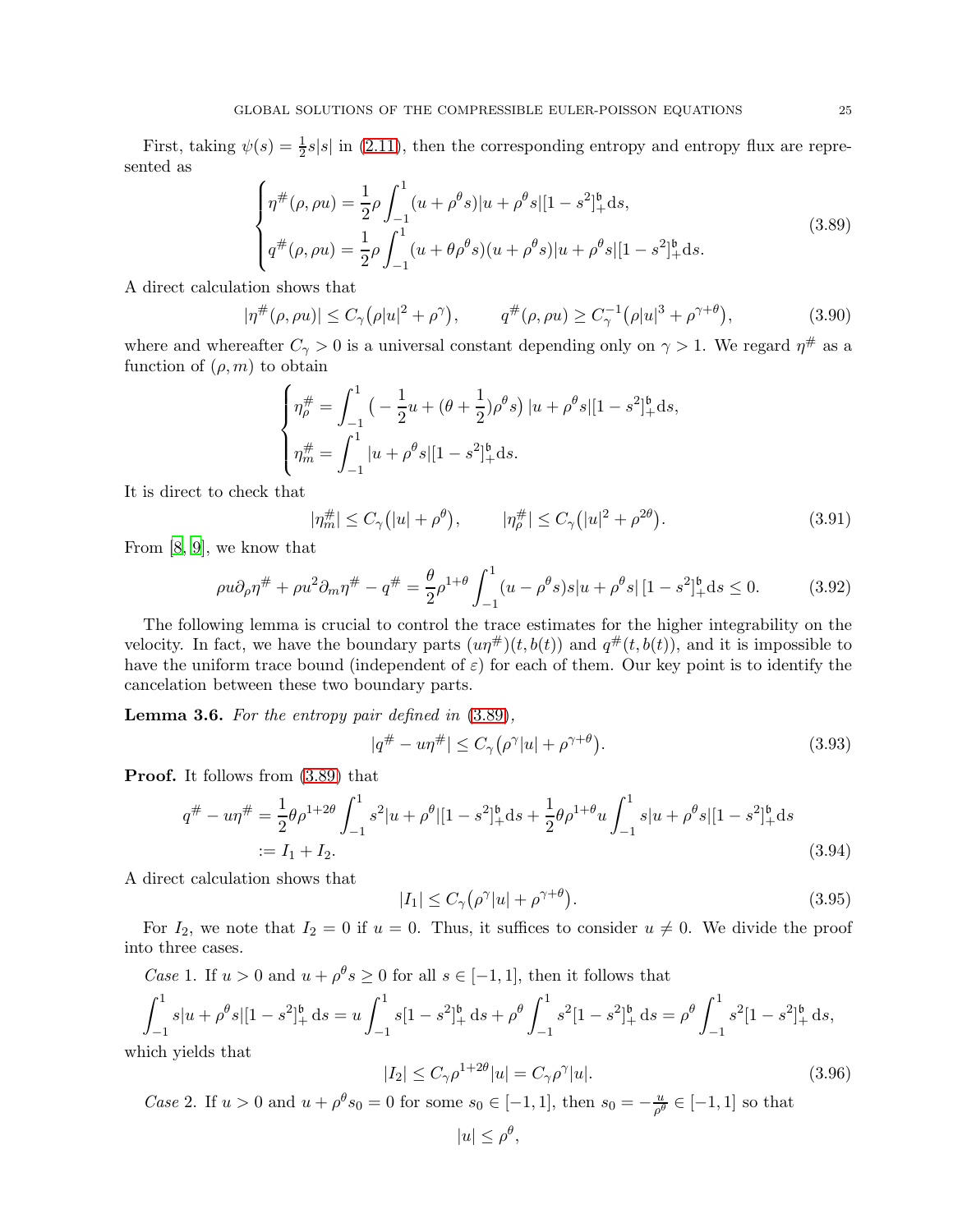which yields that

$$
|I_2| \le C_\gamma \rho^{1+\theta} |u| \left( |u| + \rho^{\theta} \right) \le C_\gamma \rho^{1+3\theta} = C_\gamma \rho^{\gamma+\theta}.
$$
 (3.97)

Case 3. If  $u < 0$ , by similar arguments as in Cases 1-2,

$$
|I_2| \leq C_{\gamma}(\rho^{\gamma}|u| + \rho^{\gamma+\theta}),
$$

which, together with  $(3.94)$ – $(3.97)$  yields  $(3.93)$ .

<span id="page-25-0"></span>**Lemma 3.7** (Higher integrability on the velocity). Let  $(\rho, u)$  be the smooth solution of  $(3.1)$ – $(3.3)$ . Then, under the assumption of Lemma [3.1](#page-12-5),

$$
\int_0^T \int_d^D (\rho |u|^3 + \rho^{\gamma+\theta})(t, r) r^{n-1} dr dt \le C(d, D, M, E_0, T),
$$
\n(3.98)

for any  $(d, D) \in [a, b(t)].$ 

**Proof.** Multiplying  $(3.1)_1$  by  $r^{n-1}\eta_p^{\#}$  and  $(3.1)_2$  by  $r^{n-1}\eta_m^{\#}$ , we have

$$
(\eta^{\#}r^{n-1})_t + (q^{\#}r^{n-1})_r + (n-1)(-q^{\#} + \rho u \eta^{\#}_{\rho} + \rho u^2 \eta^{\#}_{m})r^{n-2}
$$
  
=  $\varepsilon \eta^{\#}_{m} ((\rho u_r)_r + (n-1)\rho \left(\frac{u}{r}\right)_r)r^{n-1} - \kappa \eta^{\#}_{m} \rho \int_a^r \rho z^{n-1}dz.$  (3.99)

Using [\(3.3\)](#page-10-3), a direct calculation shows that

$$
\frac{d}{dt} \int_{r}^{b(t)} \eta^{\#} z^{n-1} dz = \eta^{\#}(t, b(t)) b(t)^{n-1} b'(t) + \int_{r}^{b(t)} \eta^{\#}_{t}(t, z) z^{n-1} dz
$$
\n
$$
= (u\eta^{\#})(t, b(t)) b(t)^{n-1} + \int_{r}^{b(t)} \eta^{\#}_{t}(t, z) z^{n-1} dz. \tag{3.100}
$$

Integrating  $(3.99)$  over  $[r, b(t)]$ , then using  $(3.92)$  and  $(3.100)$ , we have

$$
q^{\#}(t,r)r^{n-1} \leq -\varepsilon \int_{r}^{b(t)} \eta_m^{\#}(t,z)(\rho u_z)_{z} z^{n-1} dz - (n-1)\varepsilon \int_{r}^{b(t)} \eta_m^{\#}(t,z)\rho(\frac{u}{z})_{z} z^{n-1} dz + \Big(\int_{r}^{b(t)} \eta^{\#}(t,z) z^{n-1} dz\Big)_{t} + \Big(q^{\#} - u\eta^{\#}\Big)(t,b(t))b(t)^{n-1} + \kappa \int_{r}^{b(t)} \Big(\int_{a}^{y} \rho z^{n-1} dz\Big) \rho \eta_m^{\#} dy.
$$
 (3.101)

We now bound each term of  $(3.101)$ -RHS. First, for the term involving the trace estimates in [\(3.101\)](#page-25-4), it follows from [\(3.49\)](#page-17-1) and Lemmas [3.1,](#page-12-5) [3.3,](#page-17-0) and [3.6](#page-24-4) that

<span id="page-25-5"></span>
$$
\int_{0}^{T} |(q^{\#} - u\eta^{\#})(t, b(t))|b(t)^{n-1} dt
$$
\n
$$
\leq C \int_{0}^{T} (\rho^{\gamma+\theta}(t, b(t)) + (\rho^{\gamma}|u|)(t, b(t)))b(t)^{n-1} dt
$$
\n
$$
\leq C \Big(\int_{0}^{T} \varepsilon(\rho|u|^{2})(t, b(t))b(t)^{n-2} dt\Big)^{\frac{1}{2}} \Big(\int_{0}^{T} \frac{1}{\varepsilon} \rho^{2\gamma-1}(t, b(t))b(t)^{n} dt\Big)^{\frac{1}{2}}
$$
\n
$$
+ C(M, E_{0}, T) \int_{0}^{T} \rho^{\frac{\gamma}{n}+\theta}(t, b(t)) dt \leq C(M, E_{0}, T). \tag{3.102}
$$

Observe from [\(3.102\)](#page-25-5) that the free boundary approximate is an ideal approximation for the existence of solutions of CEPEs with finite mass.

<span id="page-25-6"></span><span id="page-25-4"></span><span id="page-25-3"></span><span id="page-25-2"></span><span id="page-25-1"></span>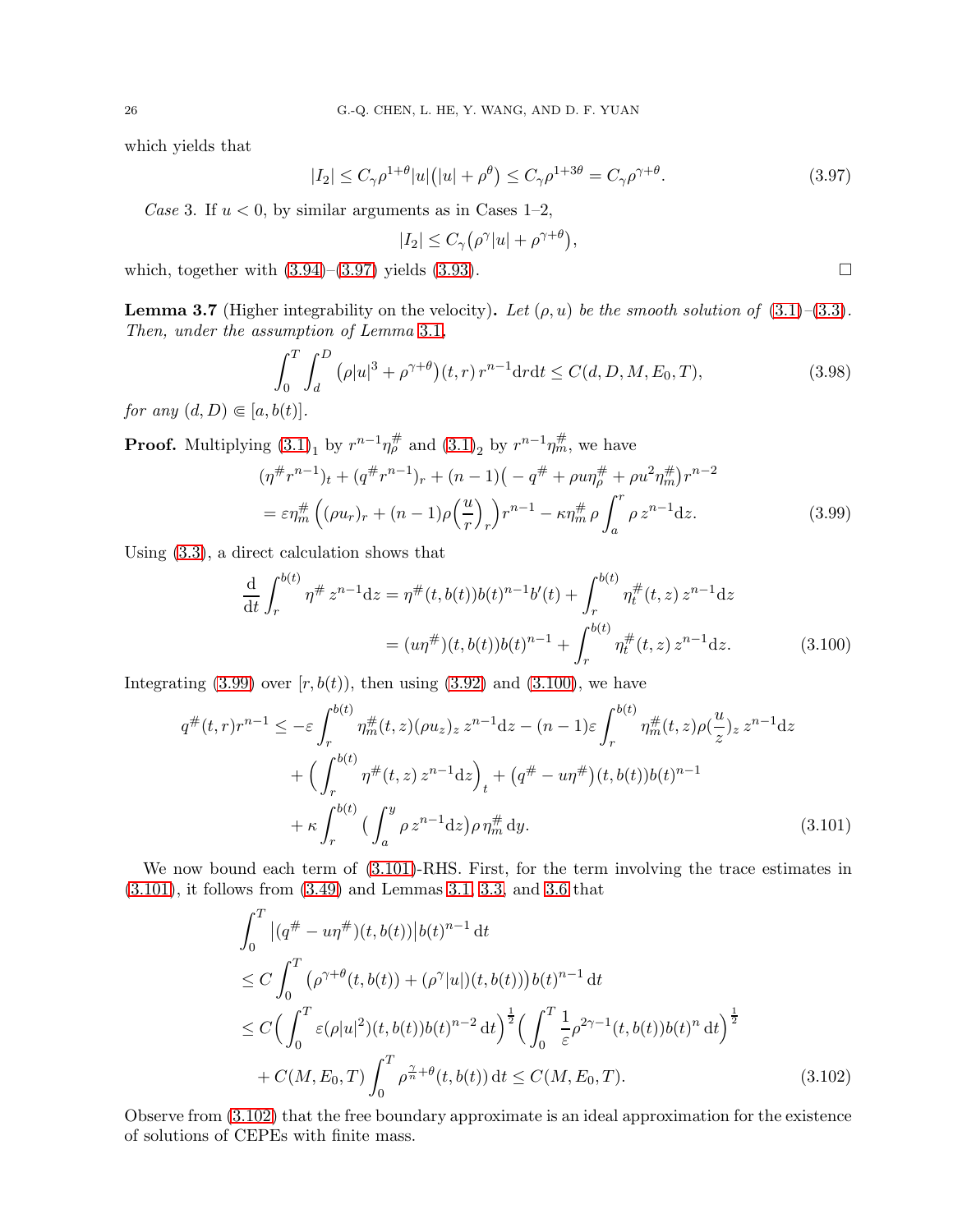To estimate the first term of [\(3.101\)](#page-25-4)-RHS, we integrate by parts to obtain

$$
\varepsilon \int_{r}^{b(t)} \eta_{m}^{\#}(\rho u_{z})_{z} z^{n-1} dz
$$
\n
$$
= \varepsilon \Big( \eta_{m}^{\#}(t, b(t)) \left( \rho u_{r} \right)(t, b(t)) b(t)^{n-1} - \eta_{m}^{\#}(t, r) (\rho u_{r}) (t, r) r^{n-1} \Big)
$$
\n
$$
- (n-1) \varepsilon \int_{r}^{b(t)} \eta_{m}^{\#} \rho u_{z} z^{n-2} dz - \varepsilon \int_{r}^{b(t)} \rho u_{z} (\eta_{mu}^{\#} u_{z} + \eta_{m}^{\#} \rho_{z}) z^{n-1} dz, \tag{3.103}
$$

where we have regarded  $\eta_m^{\#}$  as a function of  $(\rho, u)$ . Using [\(3.4\)](#page-10-4) and [\(3.91\)](#page-24-5), we have

<span id="page-26-1"></span>
$$
\begin{split}\n&|\varepsilon\eta_m^{\#}(t,b(t))\,(\rho u_r)(t,b(t))b(t)^{n-1}| \\
&= \left|\eta_m^{\#}(t,b(t))\left(\varepsilon\rho\big(u_r + \frac{n-1}{r}u\big)(t,b(t)) - (n-1)\varepsilon b(t)^{-1}\,(\rho u)(t,b(t))\right)b(t)^{n-1}\right| \\
&= \left|\kappa\eta_m^{\#}(t,b(t))\,\rho^{\gamma}(t,b(t))b(t)^{n-1} - (n-1)\varepsilon\eta_m^{\#}(t,b(t))\,(\rho u)(t,b(t))b(t)^{n-2}\right| \\
&\leq C\left\{(\rho^{\gamma}|u|)(t,b(t)) + \rho^{\gamma+\theta}(t,b(t))\right\}b(t)^{n-1} \\
&+ C\varepsilon\left\{(\rho|u|^2)(t,b(t)) + (\rho^{1+\theta}|u|)(t,b(t))\right\}b(t)^{n-2} \\
&\leq C\left\{(\rho^{\gamma}|u|)(t,b(t)) + \rho^{\gamma+\theta}(t,b(t))\right\}b(t)^{n-1} \\
&+ C\varepsilon\left\{(\rho|u|^2)(t,b(t)) + \rho^{\gamma}(t,b(t))\right\}b(t)^{n-2}.\n\end{split} \tag{3.104}
$$

Thus, using [\(3.104\)](#page-26-0), by similar arguments as in [\(3.102\)](#page-25-5), we have

$$
\int_0^T \left| \varepsilon b^{n-1}(t) \eta_m^\#(t, b(t)) (\rho u_r)(t, b(t)) \right| dt \le C(M, E_0, T). \tag{3.105}
$$

A direct calculation shows that

<span id="page-26-4"></span><span id="page-26-3"></span><span id="page-26-2"></span><span id="page-26-0"></span>
$$
|\eta_{mu}^{\#}| \le C, \qquad |\eta_{m\rho}^{\#}| \le C\rho^{\theta - 1}.
$$
 (3.106)

Integrating [\(3.103\)](#page-26-1) over  $[0, T] \times [d, D]$  and then using [\(3.91\)](#page-24-5) and [\(3.105\)](#page-26-2)–[\(3.106\)](#page-26-3) lead to

$$
\int_{0}^{T} \int_{d}^{D} \left| \varepsilon \int_{r}^{b(t)} \eta_{m}^{\#}(\rho u_{z})_{z} z^{n-1} \mathrm{d}z \right| \mathrm{d}r \mathrm{d}t \n\leq C(D, M, E_{0}, T) + C \varepsilon \int_{0}^{T} \int_{d}^{D} \rho |u_{r}| (|u| + \rho^{\theta}) r^{n-1} \mathrm{d}r \mathrm{d}t \n+ C \int_{0}^{T} \int_{d}^{D} \int_{r}^{b(t)} \varepsilon \rho |u_{z}| (|u| + \rho^{\theta}) z^{n-2} \mathrm{d}z \mathrm{d}r \mathrm{d}t \n+ C \int_{0}^{T} \int_{d}^{D} \int_{r}^{b(t)} \varepsilon \rho |u_{z}| (|u_{z}| + \rho^{\theta-1} |\rho_{z}|) z^{n-1} \mathrm{d}z \mathrm{d}r \mathrm{d}t \n\leq C(D, M, E_{0}, T) + C(d, D) \int_{0}^{T} \int_{d}^{b(t)} \varepsilon (\rho |u_{z}|^{2} + \rho^{\gamma-2} |\rho_{z}|^{2}) z^{n-1} \mathrm{d}z \mathrm{d}t \n+ C(d, D) \int_{0}^{T} \int_{d}^{b(t)} \varepsilon (\rho |u|^{2} + \rho^{\gamma}) z^{n-1} \mathrm{d}z \mathrm{d}t \n\leq C(d, D, M, E_{0}, T), \qquad (3.107)
$$

where we have used Lemmas [3.1–](#page-12-5)[3.5.](#page-10-6)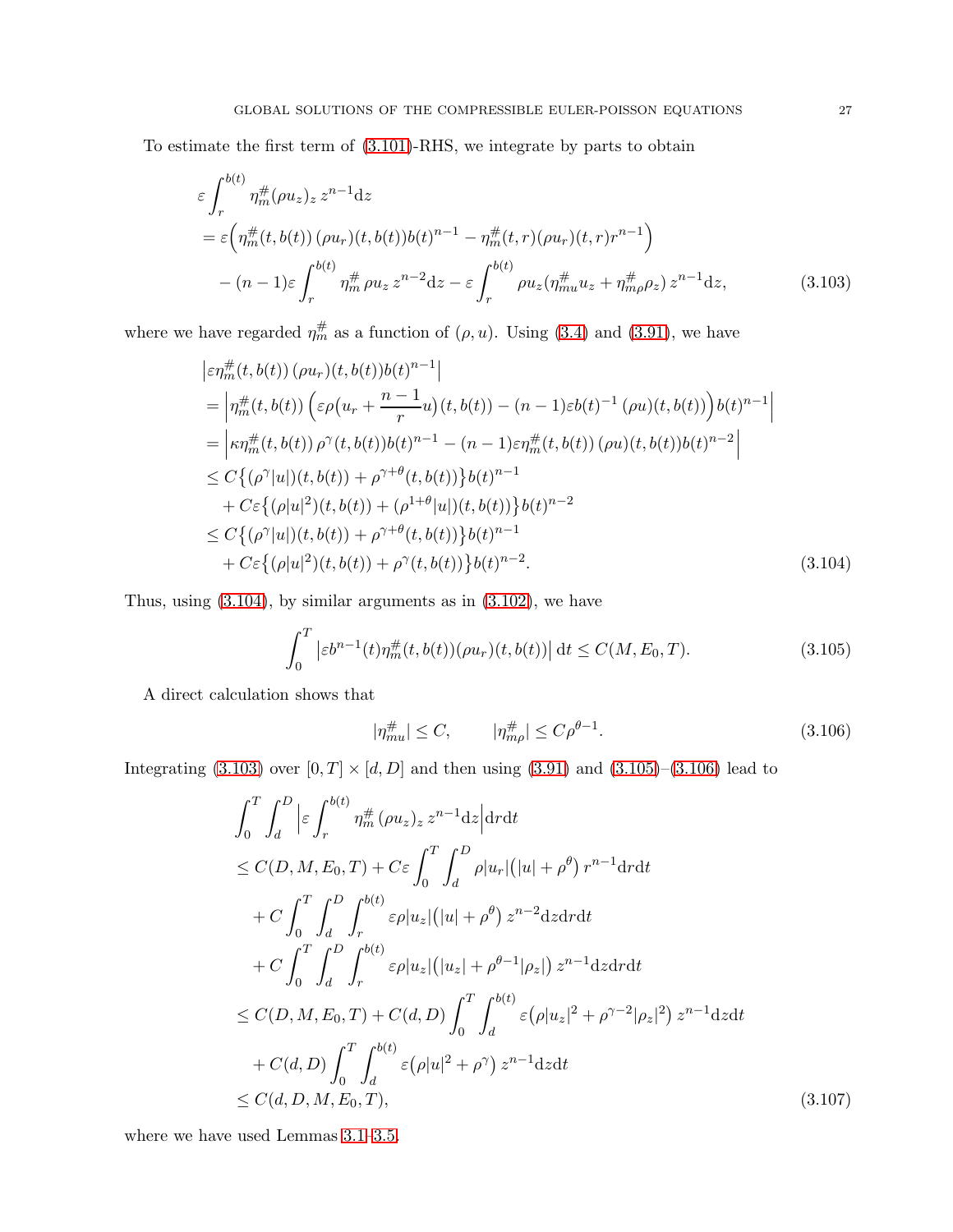For the second term of [\(3.101\)](#page-25-4)-RHS, we have

$$
\int_{0}^{T} \int_{d}^{D} \Big| \int_{r}^{b(t)} \varepsilon \eta_{m}^{\#}(t, z) \, \rho(\frac{u}{z})_{z} \, z^{n-1} \mathrm{d}z \Big| \mathrm{d}r \mathrm{d}t
$$
\n
$$
\leq C(D) \int_{0}^{T} \int_{d}^{b(t)} \varepsilon (\rho |u| + \rho^{1+\theta}) \left(\frac{|u_{z}|}{z} + \frac{|u|}{z^{2}}\right) z^{n-1} \mathrm{d}z \mathrm{d}t,
$$
\n
$$
\leq C(d, D) \int_{0}^{T} \int_{d}^{b(t)} \varepsilon (\rho |u|^{2} + \rho |u_{z}|^{2} + \rho^{\gamma}) \, z^{n-1} \mathrm{d}z \mathrm{d}t
$$
\n
$$
\leq C(d, D, M, E_{0}, T).
$$
\n(3.108)

For the third term of [\(3.101\)](#page-25-4)-RHS,

$$
\left| \int_{0}^{T} \int_{d}^{D} \left( \int_{r}^{b(t)} \eta^{\#}(\rho, \rho u) z^{n-1} \mathrm{d}z \right) d\tau \mathrm{d}t \right|
$$
  
\n
$$
\leq \left| \int_{d}^{D} \int_{r}^{b(T)} \eta^{\#}(\rho, \rho u)(T, z) z^{n-1} \mathrm{d}z \mathrm{d}r \right| + \left| \int_{d}^{D} \int_{r}^{b} \eta^{\#}(\rho_{0}, \rho_{0} u_{0}) z^{n-1} \mathrm{d}z \mathrm{d}r \right|
$$
  
\n
$$
\leq C(D, M, E_{0}). \tag{3.109}
$$

For the last term of [\(3.101\)](#page-25-4)-RHS, it follows from [\(3.90\)](#page-24-6) that

$$
\int_0^T \int_d^D \left| \kappa \int_r^{b(t)} \eta_m^{\#} \rho \left( \int_a^y \rho z^{n-1} dz \right) dy \right| dr dt
$$
  
\n
$$
\leq C(D, M) \int_0^T \int_d^{b(t)} (\rho |u| + \rho^{1+\theta}) dr dt
$$
  
\n
$$
\leq C(D, M) \int_0^T \int_d^{b(t)} (\rho |u|^2 + \rho + \rho^{\gamma}) dr dt \leq C(d, D, M, E_0).
$$
 (3.110)

Integrating  $(3.101)$  over  $[0, T] \times [d, D]$ , then using  $(3.90), (3.102),$  $(3.90), (3.102),$  $(3.90), (3.102),$  and  $(3.107)$ – $(3.110),$  $(3.110),$  we conclude that

$$
\int_0^T \int_d^D (\rho |u|^3 + \rho^{\gamma+\theta}) r^{n-1} dr dt \le C \int_0^T \int_d^D q^{\#}(t, r) r^{n-1} dr dt \le C(d, D, M, E_0, T).
$$

### 4. Existence of Global Weak Solutions of CNSPEs

<span id="page-27-0"></span>In this section, for fixed  $\varepsilon > 0$ , we take limit  $b \to \infty$  to obtain global weak solutions of CN-SPEs with some uniform bounds, which are essential for applying the compensated compactness framework in §5 below. We often denote the solutions of  $(3.1)$ – $(3.6)$  as  $(\rho^{\varepsilon,b}, u^{\varepsilon,b})$  for simplicity of presentation in this section, since  $\rho^{\varepsilon,b} > 0$  on  $[0,T] \times [a,b(t)]$  for fixed  $b > 0$ .

To take the limit, we have to be careful, since the weak solutions may involve the vacuum. We use the similar compactness arguments as in [29, [60](#page-56-17)] to handle the limit:  $b \to \infty$ . First of all, we understand our solutions  $(\rho^{\varepsilon,b}, u^{\varepsilon,b})$  to be the zero extension of  $(\rho^{\varepsilon,b}, u^{\varepsilon,b})$  on  $([0, T] \times [0, \infty)) \setminus \Omega_T$ . It follows from Lemma [3.4](#page-20-0) that

<span id="page-27-2"></span><span id="page-27-1"></span>
$$
\lim_{b \to \infty} \sup_{t \in [0,T]} b(t) = \infty,
$$
\n(4.1)

which implies that domain  $[0, T] \times [a, b(t)]$  expands to  $[0, T] \times (0, \infty)$  as  $b \to \infty$ . That is, for any compact set  $K \in (0, \infty)$ , when  $b \gg 1$ ,  $K \in (a, b(t))$  for all  $t \in [0, T]$ .

Now we define

<span id="page-27-3"></span>
$$
\mathcal{M}^{\varepsilon,b}(t,\mathbf{x}) := m^{\varepsilon,b}(t,r)\frac{\mathbf{x}}{r} = (\rho^{\varepsilon,b}u^{\varepsilon,b})(t,r)\frac{\mathbf{x}}{r}.
$$
\n(4.2)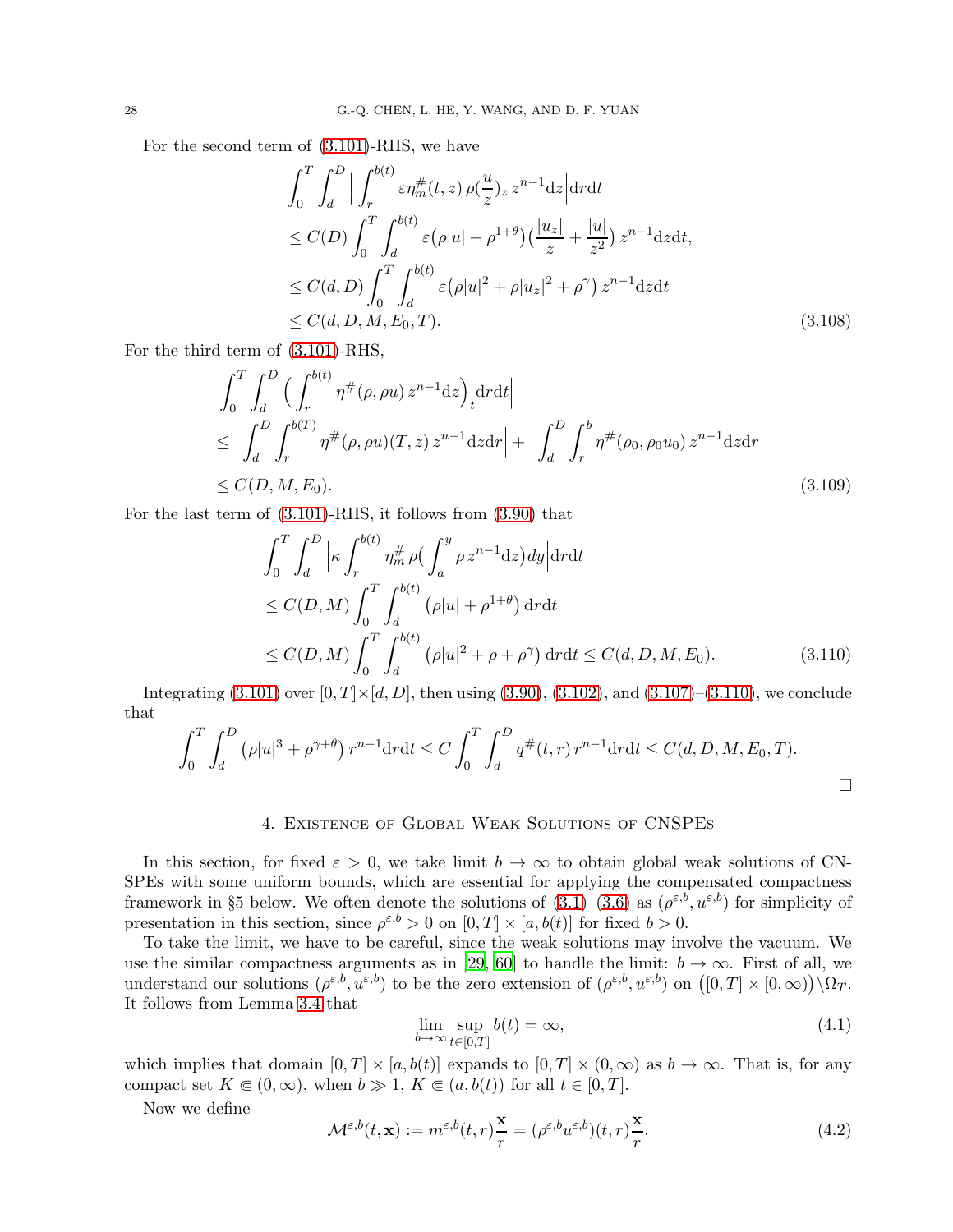Then it is direct to check that the corresponding vector function  $U^{\varepsilon,b} = (\rho^{\varepsilon,b}, \mathcal{M}^{\varepsilon,b}, \Phi^{\varepsilon,b})$  is a classical solution of CNSPEs:

$$
\begin{cases} \partial_t \rho^{\varepsilon,b} + \text{div}\,\mathcal{M}^{\varepsilon,b} = 0, \\ \partial_t \mathcal{M}^{\varepsilon,b} + \text{div}\big(\frac{\mathcal{M}^{\varepsilon,b} \otimes \mathcal{M}^{\varepsilon,b}}{\rho^{\varepsilon,b}}\big) + \nabla p(\rho^{\varepsilon,b}) = -\rho^{\varepsilon,b} \nabla \Phi^{\varepsilon,b} + \varepsilon \text{div}\big(\rho^{\varepsilon,b} D(\frac{\mathcal{M}^{\varepsilon,b}}{\rho^{\varepsilon,b}})\big), \\ \Delta \Phi^{\varepsilon,b} = \kappa \rho^{\varepsilon,b}, \end{cases} \tag{4.3}
$$

for  $(t, \mathbf{x}) \in [0, \infty) \times \Omega_t$ , with  $\mathcal{M}^{\varepsilon, b}\Big|_{\mathbf{x} \in \partial B_a(\mathbf{0})}$  $= 0.$ 

4.1. Taking limit  $b \to \infty$ .

<span id="page-28-5"></span>**Lemma 4.1.** For fixed  $\varepsilon > 0$ , there exists a function  $\rho^{\varepsilon}(t,r)$  such that, as  $b \to \infty$  (up to a subsequence),

$$
(\sqrt{\rho^{\varepsilon,b}}, \rho^{\varepsilon,b}) \to (\sqrt{\rho^{\varepsilon}}, \rho^{\varepsilon}) \quad a.e. \text{ and strongly in } C(0,T; L_{loc}^q),
$$
  
for any  $q \in [1, \infty)$ , where  $L_{loc}^q$  denotes  $L^q(K)$  for  $K \in (0, \infty)$ . (4.4)

Proof. It follows from Lemmas [3.1](#page-12-5) and [3.3](#page-17-0) that

<span id="page-28-6"></span><span id="page-28-3"></span><span id="page-28-0"></span>
$$
\sqrt{\rho^{\varepsilon,b}} \in L^{\infty}(0,T;H_{\text{loc}}^1) \hookrightarrow L^{\infty}(0,T;L_{\text{loc}}^{\infty}).
$$
\n(4.5)

Using the mass equation  $(3.1)<sub>1</sub>$  and Lemma [3.1,](#page-12-5) we have

$$
-\partial_t \sqrt{\rho^{\varepsilon,b}} = (\sqrt{\rho^{\varepsilon,b}})_r u^{\varepsilon,b} + \frac{1}{2} \sqrt{\rho^{\varepsilon,b}} u_r^{\varepsilon,b} + \frac{n-1}{2r} \sqrt{\rho^{\varepsilon,b}} u^{\varepsilon,b}
$$
  
=  $(\sqrt{\rho^{\varepsilon,b}} u^{\varepsilon,b})_r - \frac{1}{2} \sqrt{\rho^{\varepsilon,b}} u_r^{\varepsilon,b} + \frac{n-1}{2r} \sqrt{\rho^{\varepsilon,b}} u^{\varepsilon,b} \in L^2(0,T;H_{\text{loc}}^{-1})$  uniformly in  $b > 0$ ,

which, together with the Aubin-Lions lemma, yields that

$$
\sqrt{\rho^{\varepsilon,b}}
$$
 is compact in  $C(0,T; L^q_{loc})$  for any  $q \in [1, \infty)$ .

Notice that, for any  $K \in (0, \infty)$  and  $b_1, b_2 \in (1, \infty)$ ,

$$
|\rho^{\varepsilon,b_1}(t,r) - \rho^{\varepsilon,b_2}(t,r)| \leq C_{T,K} |\sqrt{\rho^{\varepsilon,b_1}} - \sqrt{\rho^{\varepsilon,b_2}}| \quad \text{for any } (t,r) \in [0,T] \times K,
$$

where  $C_{T,K} > 0$  is a constant independent of  $b_1$  and  $b_2$ . Then there exists a function  $\rho^{\varepsilon}(t,r)$  such that, as  $b \to \infty$  (up to a subsequence),  $(\sqrt{\rho^{\varepsilon,b}}, \rho^{\varepsilon,b}) \to (\sqrt{\rho^{\varepsilon}}, \rho^{\varepsilon})$  a.e. and strongly in  $C(0,T; L^q_{loc})$ for any  $q \in [1,\infty)$ . Then  $(4.4)$  follows.

<span id="page-28-7"></span>**Corollary 4.2.** For fixed  $\varepsilon > 0$ , the pressure function sequence  $p(\rho^{\varepsilon,b})$  is uniformly bounded in  $L^{\infty}(0,T; L^{q}_{loc})$  for all  $q \in [1,\infty]$  and, as  $b \to \infty$  (up to a subsequence),

$$
p(\rho^{\varepsilon,b}) \to p(\rho^{\varepsilon})
$$
 strongly in  $L^q(0,T; L^q_{loc})$  for all  $q \in [1,\infty)$ .

<span id="page-28-4"></span>**Lemma 4.3.** For fixed  $\varepsilon > 0$ , as  $b \to \infty$  (up to a subsequence), the momentum function sequence  $m^{\varepsilon,b} := \rho^{\varepsilon,b} u^{\varepsilon,b}$  converges strongly in  $L^2(0,T; L^q_{loc})$  to some function  $m^{\varepsilon}(t,r)$  for all  $q \in [1,\infty)$ . In particular, we have

<span id="page-28-2"></span><span id="page-28-1"></span>
$$
m^{\varepsilon,b} = \rho^{\varepsilon,b} u^{\varepsilon,b} \to m^{\varepsilon}(t,r) \qquad a.e. \quad in \ [0,T] \times (0,\infty).
$$

**Proof.** Notice that  $\sqrt{\rho^{\varepsilon,b}}$  is uniformly bounded in  $L^{\infty}(0,T;L^{\infty}_{loc})$  and  $\sqrt{\rho^{\varepsilon,b}}u^{\varepsilon,b}$  is uniformly bounded in  $L^{\infty}(0,T; L^2_{loc})$  in  $b > 0$ , which imply that

$$
\rho^{\varepsilon, b} u^{\varepsilon, b} = \sqrt{\rho^{\varepsilon, b}} \left( \sqrt{\rho^{\varepsilon, b}} u^{\varepsilon, b} \right) \qquad \text{is uniformly bounded in } L^{\infty}(0, T; L^{2}_{\text{loc}}). \tag{4.6}
$$

A direct calculation shows that

$$
(\rho^{\varepsilon,b}u^{\varepsilon,b})_r = \rho^{\varepsilon,b}_r u^{\varepsilon,b} + \rho^{\varepsilon,b} u^{\varepsilon,b}_r = 2(\sqrt{\rho^{\varepsilon,b}})_r (\sqrt{\rho^{\varepsilon,b}}u^{\varepsilon,b}) + \sqrt{\rho^{\varepsilon,b}} (\sqrt{\rho^{\varepsilon,b}}u^{\varepsilon,b}_r) \tag{4.7}
$$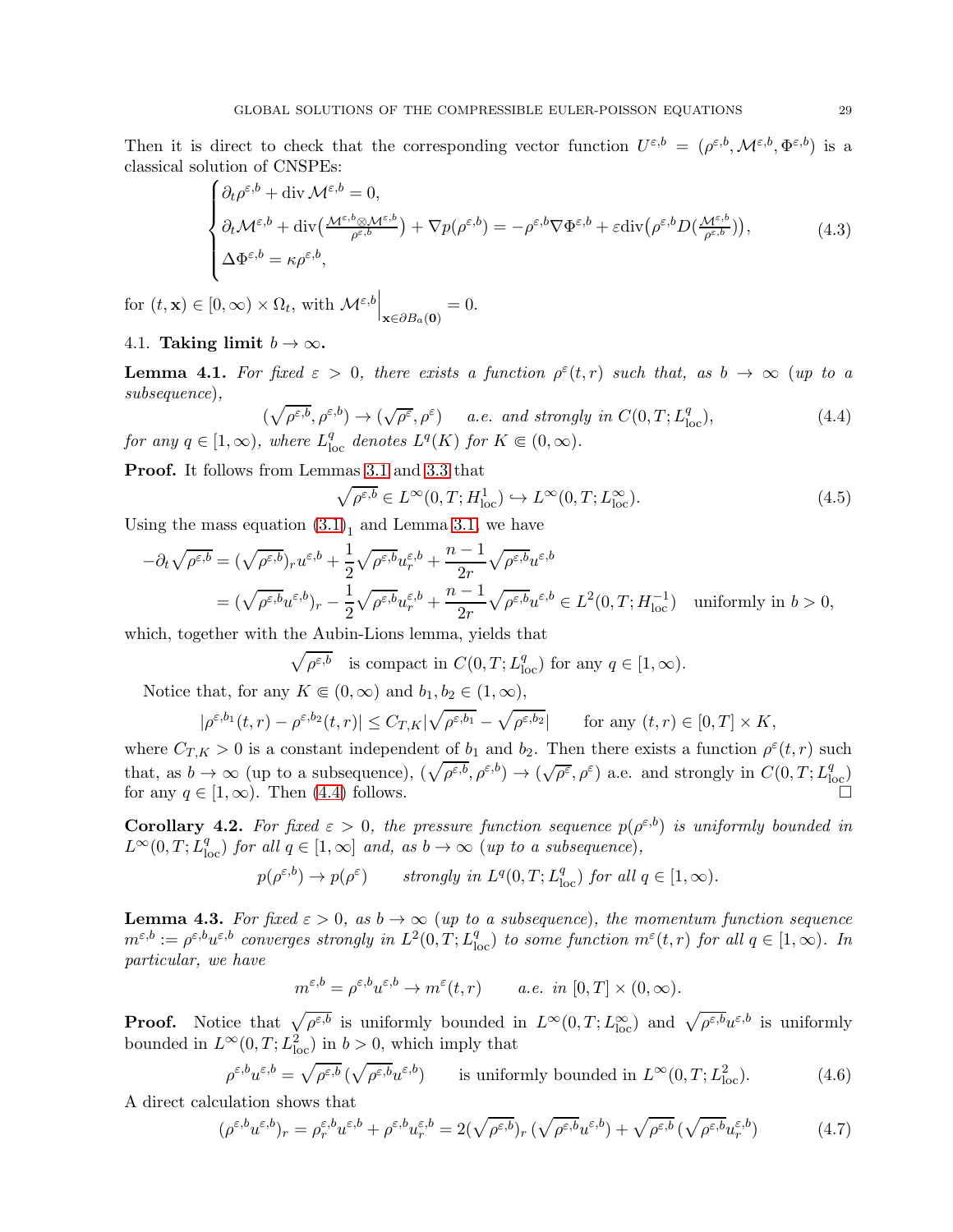is uniformly bounded in  $L^2(0,T;L^1_{loc})$ . Then it follows from  $(4.6)-(4.7)$  $(4.6)-(4.7)$  that

$$
\rho^{\varepsilon, b} u^{\varepsilon, b} \qquad \text{is uniformly bounded in } L^2(0, T; W^{1,1}_{\text{loc}}). \tag{4.8}
$$

It follows from [\(4.5\)](#page-28-3) and Lemma [3.1](#page-12-5) that

<span id="page-29-4"></span>
$$
\begin{cases}\n\partial_r\left((\sqrt{\rho^{\varepsilon,b}}u^{\varepsilon,b})^2\right) \in L^\infty(0,T;W_{\text{loc}}^{-1,1}), \\
\frac{n-1}{r}(\sqrt{\rho^{\varepsilon,b}}u^{\varepsilon,b})^2 \in L^\infty(0,T;L^1_{\text{loc}}), \\
\partial_r p(\rho^{\varepsilon,b}) \in L^2(0,T;H_{\text{loc}}^{-1}), \\
\kappa \frac{\rho^{\varepsilon,b}}{r^{n-1}} \int_a^r \rho^{\varepsilon,b}(t,z) z^{n-1} dz \in L^\infty(0,T;L^\infty_{\text{loc}}),\n\end{cases} \tag{4.9}
$$

and

$$
\sqrt{\rho^{\varepsilon,b}} \left( \sqrt{\rho^{\varepsilon,b}} u^{\varepsilon,b}_r \right) + \frac{n-1}{r} \sqrt{\rho^{\varepsilon,b}} \left( \sqrt{\rho^{\varepsilon,b}} u^{\varepsilon,b} \right) \in L^2(0,T;L^2_{\text{loc}})
$$
\n(4.10)

uniformly in  $b > 0$ .

Therefore, it follows from [\(4.10\)](#page-29-0) that

$$
\partial_r \left( \rho^{\varepsilon, b} (u_r^{\varepsilon, b} + \frac{n-1}{r} u^{\varepsilon, b}) \right) \in L^2(0, T; H_{\text{loc}}^{-1}) \qquad \text{uniformly in } b. \tag{4.11}
$$

Also, using Lemmas [3.1](#page-12-5) and [3.3,](#page-17-0) we have

$$
\frac{n-1}{r}u^{\varepsilon,b}\partial_r\rho^{\varepsilon,b} = \frac{2(n-1)}{r}(\sqrt{\rho^{\varepsilon,b}})_r\left(\sqrt{\rho^{\varepsilon,b}}u^{\varepsilon,b}\right) \in L^2(0,T;L^1_{loc}) \qquad \text{uniformly in } b. \tag{4.12}
$$

Thus, substituting  $(4.9)$  and  $(4.11)$ – $(4.12)$  into  $(3.1)<sub>2</sub>$  yields that

$$
\partial_t(\rho^{\varepsilon,b}u^{\varepsilon,b}) \in L^2(0,T;W^{-1,q}_{\text{loc}}) \qquad \text{uniformly in } b > 0 \text{ for } q \in [1,\tfrac{n}{n-1}),
$$

which, together with  $(4.8)$  and the Aubin-Lions lemma, implies that

$$
\rho^{\varepsilon,b}u^{\varepsilon,b} \qquad \text{is compact in } L^2(0,T;L^q_{\text{loc}}) \text{ for all } q \in [1,\infty).
$$

This completes the proof.

<span id="page-29-5"></span>**Lemma 4.4.** The limit function  $m^{\epsilon}(t,r)$  in Lemma [4.3](#page-28-4) satisfies that  $m^{\epsilon}(t,r) = 0$  a.e. on  $\{(t,r)$ :  $\rho^{\varepsilon}(t,r) = 0$ . Furthermore, there exists a function  $u^{\varepsilon}(t,r)$  such that  $m^{\varepsilon}(t,r) = \rho^{\varepsilon}(t,r)u^{\varepsilon}(t,r)$  a.e., and  $u^{\varepsilon}(t,r) = 0$  a.e. on  $\{(t,r) : \rho^{\varepsilon}(t,r) = 0\}$ . Moreover, as  $b \to \infty$  (up to a subsequence),

$$
m^{\varepsilon,b} \longrightarrow m^{\varepsilon} = \rho^{\varepsilon} u^{\varepsilon} \qquad strongly \ in \ L^{2}(0,T;L^{q}_{\text{loc}}) \ for \ q \in [1,\infty),
$$
  

$$
\frac{m^{\varepsilon,b}}{\sqrt{\rho^{\varepsilon,b}}} \longrightarrow \frac{m^{\varepsilon}}{\sqrt{\rho^{\varepsilon}}} = \sqrt{\rho^{\varepsilon}} u^{\varepsilon} \qquad strongly \ in \ L^{2}(0,T;L^{2}_{\text{loc}}).
$$

**Proof.** Since  $\sqrt{\rho^{\varepsilon,b}} u^{\varepsilon,b} r^{\frac{n-1}{2}} = \frac{m^{\varepsilon,b}}{\sqrt{\rho^{\varepsilon,b}}} r^{\frac{n-1}{2}}$  is uniformly bounded in  $L^{\infty}(0,T;L^2)$ , then Fatou's lemma implies that

$$
\int_0^T \int_0^\infty \liminf_{b \to \infty} \frac{|m^{\varepsilon, b}(t, r)|^2}{\rho^{\varepsilon, b}(t, r)} r^{n-1} dr dt \le \liminf_{b \to \infty} \int_0^T \int_0^\infty \frac{|m^{\varepsilon, b}(t, r)|^2}{\rho^{\varepsilon, b}(t, r)} r^{n-1} dr dt < \infty.
$$

Thus,  $m^{\varepsilon}(t,r) = 0$  *a.e.* on  $\{(t,r) : \rho^{\varepsilon}(t,r) = 0\}$ . Then, if the limit velocity  $u^{\varepsilon}(t,r)$  is defined by setting  $u^{\varepsilon}(t,r) := \frac{m^{\varepsilon}(t,r)}{e^{\varepsilon}(t,r)}$  $\frac{n^{\varepsilon}(t,r)}{\rho^{\varepsilon}(t,r)}$  a.e. on  $\{(t,r) : \rho^{\varepsilon}(t,r) \neq 0\}$ , and  $u^{\varepsilon}(t,r) = 0$  a.e. on  $\{(t,r) : \rho^{\varepsilon}(t,r) = 0\}$ 0}, we have

$$
m^{\varepsilon}(t,r) = \rho^{\varepsilon}(t,r)u^{\varepsilon}(t,r) \quad a.e., \quad \int_{0}^{T} \int_{0}^{\infty} \left| \frac{m^{\varepsilon}}{\sqrt{\rho^{\varepsilon}}} \right|^{2} r^{n-1} dr dt = \int_{0}^{T} \int_{0}^{\infty} \rho^{\varepsilon} |u^{\varepsilon}|^{2} r^{n-1} dr dt < \infty.
$$

<span id="page-29-3"></span><span id="page-29-2"></span><span id="page-29-1"></span><span id="page-29-0"></span>
$$
\Box
$$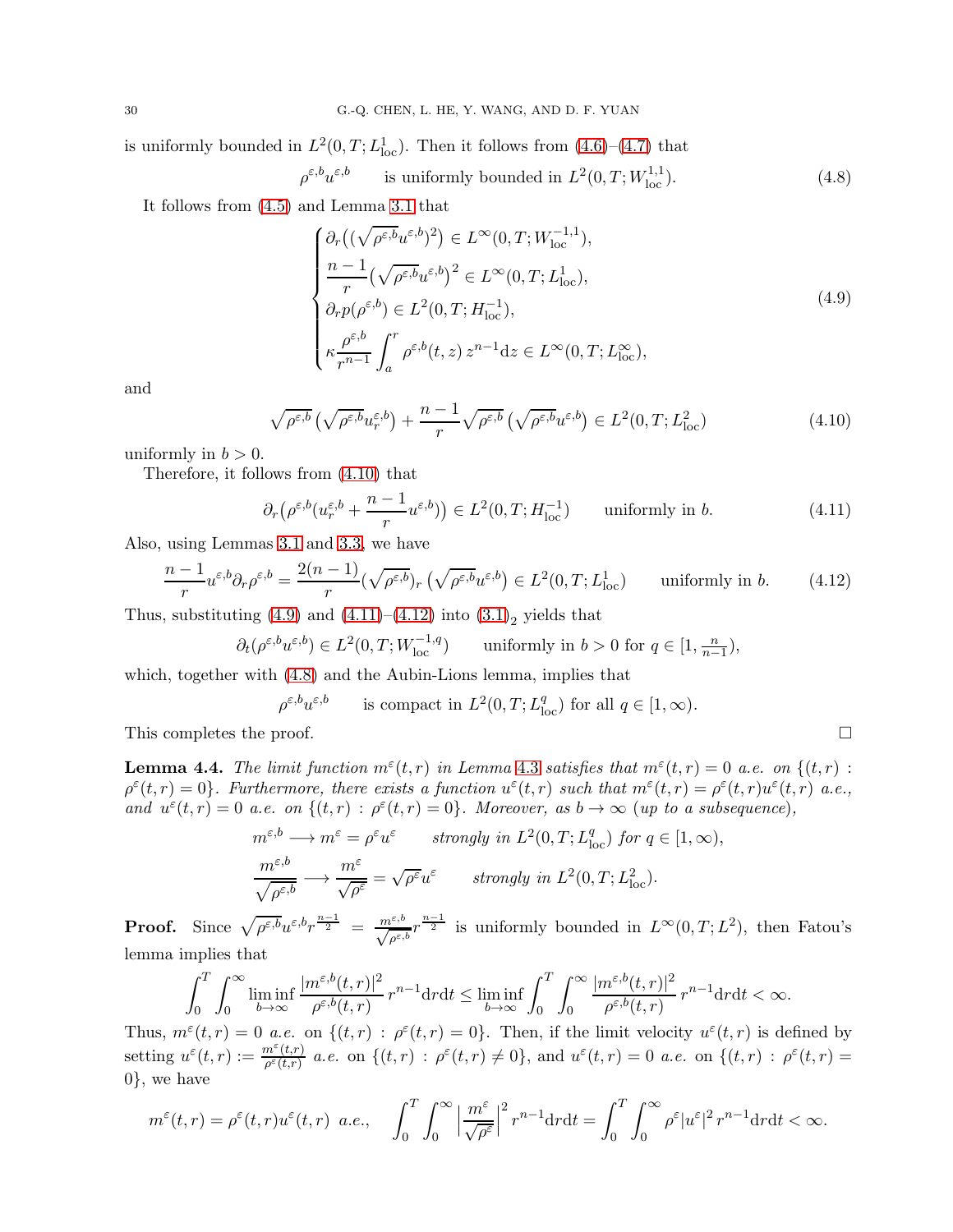Moreover, it follows from Lemma [3.7](#page-25-0) and Fatou's lemma that

$$
\int_0^T \int_d^D \rho^{\varepsilon} |u^{\varepsilon}|^3 \, \mathrm{d}r \mathrm{d}t \le \lim_{b \to \infty} \int_0^T \int_d^D \rho^{\varepsilon, b} |u^{\varepsilon, b}|^3 \, \mathrm{d}r \mathrm{d}t \le C(d, D, M, E_0, T) < \infty,\tag{4.13}
$$

where  $[d, D] \in (0, \infty)$ .

Next, since  $(\rho^{\varepsilon,b}, m^{\varepsilon,b})$  converges almost everywhere, it is direct to know that sequence  $\sqrt{\rho^{\varepsilon,b}}u^{\varepsilon,b}$  $\frac{m^{\varepsilon,b}}{\sqrt{\rho^{\varepsilon,b}}}$  converges almost everywhere to  $\sqrt{\rho^{\varepsilon}}u^{\varepsilon} = \frac{m^{\varepsilon}}{\sqrt{\rho^{\varepsilon}}}$  on  $\{(t,r) : \rho^{\varepsilon}(t,r) \neq 0\}$ . Moreover, for any given positive constant  $k > 0$ , we have

<span id="page-30-1"></span><span id="page-30-0"></span>
$$
\sqrt{\rho^{\varepsilon,b}} u^{\varepsilon,b} I_{|u^{\varepsilon,b}| \leq k} \to \sqrt{\rho^{\varepsilon}} u^{\varepsilon} I_{|u^{\varepsilon}| \leq k} \quad \text{almost everywhere.} \tag{4.14}
$$

For  $k \geq 1$ , we cut the  $L^2$ -norm as

$$
\int_{0}^{T} \int_{d}^{D} |\sqrt{\rho^{\varepsilon,b}} u^{\varepsilon,b} - \sqrt{\rho^{\varepsilon}} u^{\varepsilon}|^{2} \, \mathrm{d}x \, \mathrm{d}x
$$
\n
$$
\leq \int_{0}^{T} \int_{d}^{D} |\sqrt{\rho^{\varepsilon,b}} u^{\varepsilon,b} I_{|u^{\varepsilon,b}| \leq k} - \sqrt{\rho^{\varepsilon}} u^{\varepsilon} I_{|u^{\varepsilon}| \leq k}|^{2} \, \mathrm{d}x \, \mathrm{d}x
$$
\n
$$
+ 2 \int_{0}^{T} \int_{d}^{D} |\sqrt{\rho^{\varepsilon,b}} u^{\varepsilon,b} I_{|u^{\varepsilon,b}| \geq k}|^{2} \, \mathrm{d}x \, \mathrm{d}x + 2 \int_{0}^{T} \int_{d}^{D} |\sqrt{\rho^{\varepsilon} u^{\varepsilon}} I_{|u^{\varepsilon}| \geq k}|^{2} \, \mathrm{d}x \, \mathrm{d}x. \tag{4.15}
$$

It is direct to know that  $\sqrt{\rho^{\varepsilon,b}}u^{\varepsilon,b}I_{|u^{\varepsilon,b}|\leq k}$  is uniformly bounded in  $(\varepsilon,b)$  in  $L^{\infty}(0,T;L^q_{\text{loc}})$  for all  $q \in [1,\infty)$ . Then it follows from [\(4.14\)](#page-30-0) that

$$
\int_0^T \int_d^D \left| \sqrt{\rho^{\varepsilon,b}} u^{\varepsilon,b} I_{|u^{\varepsilon,b}| \le k} - \sqrt{\rho^{\varepsilon}} u^{\varepsilon} I_{|u^{\varepsilon}| \le k} \right|^2 \mathrm{d}r \mathrm{d}t \to 0 \qquad \text{as } b \to 0+.
$$
 (4.16)

Using  $(4.13)$ , we have

$$
\int_{0}^{T} \int_{d}^{D} \left( \left| \sqrt{\rho^{\varepsilon,b}} u^{\varepsilon,b} I_{|u^{\varepsilon,b}| \geq k} \right|^{2} + \left| \sqrt{\rho^{\varepsilon}} u^{\varepsilon} I_{|u^{\varepsilon}| \geq k} \right|^{2} \right) \mathrm{d}r \mathrm{d}t
$$
\n
$$
\leq \frac{1}{k} \int_{0}^{T} \int_{d}^{D} \left( \rho^{\varepsilon,b} |u^{\varepsilon,b}|^{3} + \rho^{\varepsilon} |u^{\varepsilon}|^{3} \right) \mathrm{d}r \mathrm{d}t \leq \frac{C(d, D, M, E_{0}, T)}{k}.
$$
\n(4.17)

Substituting  $(4.16)$ – $(4.17)$  into  $(4.15)$ , we see that

$$
\lim_{b \to \infty} \int_0^T \int_d^D \left| \sqrt{\rho^{\varepsilon,b}} u^{\varepsilon,b} - \sqrt{\rho^{\varepsilon}} u^{\varepsilon} \right|^2 dr dt \le \frac{C(d,D,M,E_0,T)}{k} \quad \text{for all } k > 0.
$$

Thus, the result follows by taking  $k \to \infty$ .

Let  $(\rho^{\varepsilon}, m^{\varepsilon})$  be the limit obtained above. First, using [\(3.16\)](#page-11-4), [\(4.1\)](#page-27-2), Lemmas [3.1,](#page-12-5) [3.3,](#page-17-0) [3.5,](#page-20-8) [3.7,](#page-25-0) [4.1,](#page-28-5) and [4.4,](#page-29-5) Fatou's lemma, and the lower semicontinuity, we have

<span id="page-30-4"></span><span id="page-30-3"></span><span id="page-30-2"></span>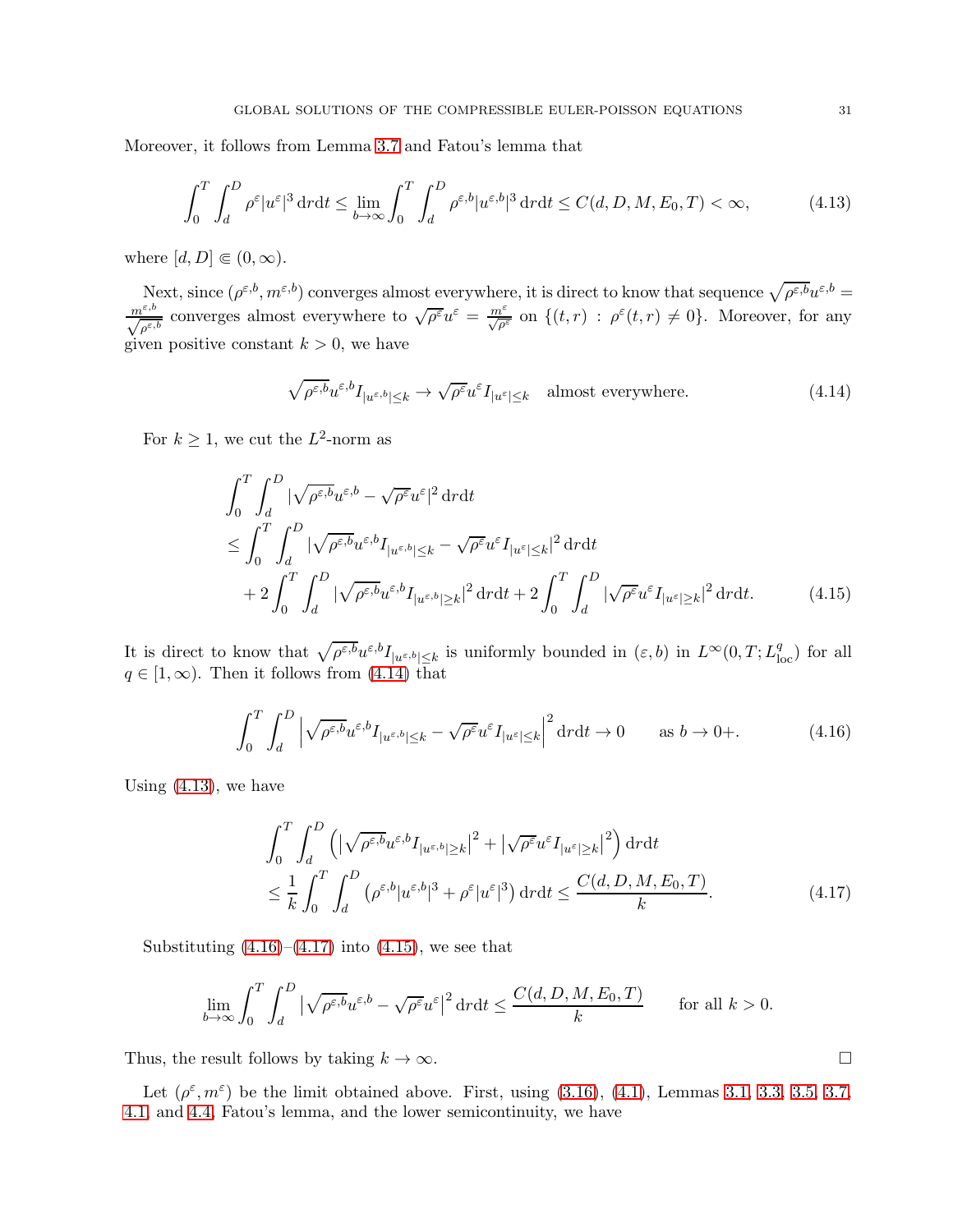<span id="page-31-8"></span>**Proposition 4.5.** Under assumptions [\(3.11\)](#page-11-5)–[\(3.12\)](#page-11-0), for any fixed  $\varepsilon$  and  $T > 0$ , the limit functions  $(\rho^{\varepsilon}, m^{\varepsilon}) = (\rho^{\varepsilon}, \rho^{\varepsilon} u^{\varepsilon})$  satisfy

<span id="page-31-3"></span>
$$
\rho^{\varepsilon}(t,r) \ge 0 \quad a.e., \tag{4.18}
$$

$$
u^{\varepsilon}(t,r) = 0, \ \left(\frac{m^{\varepsilon}}{\sqrt{\rho^{\varepsilon}}}\right)(t,r) = \sqrt{\rho^{\varepsilon}}(t,r)u^{\varepsilon}(t,r) = 0 \qquad a.e. \ on \ \{(t,r) \,:\, \rho^{\varepsilon}(t,r) = 0\},\tag{4.19}
$$

$$
\int_0^\infty \rho^{\varepsilon}(t, r) r^{n-1} dr \le M \qquad \text{for all } t \ge 0,
$$
\n
$$
\int_0^\infty \left(\frac{1}{2}\rho^{\varepsilon} |u^{\varepsilon}|^2 + (\rho^{\varepsilon})^{\gamma}\right)(t, r) r^{n-1} dr + \int_0^\infty r^{-n+1} \left(\int_0^r \rho^{\varepsilon}(t, z) z^{n-1} dz\right)^2 dr
$$
\n(4.20)

<span id="page-31-7"></span><span id="page-31-6"></span>
$$
\int_0^{\infty} \left(\frac{1}{2}\rho^{\epsilon} |u^{\epsilon}|^2 + (\rho^{\epsilon})^{\epsilon}\right) (t, r) r^{\epsilon \epsilon} dr + \int_0^{\infty} \left(\int_0^r \rho^{\epsilon} (t, z) \rho^{\epsilon} (t, z) \right) dr
$$
  
+ 
$$
\int_0^{\infty} \left(\int_0^r \rho^{\epsilon} z^{n-1} dz\right) \rho^{\epsilon} (t, r) r dr + \varepsilon \int_0^t \int_0^{\infty} (\rho^{\epsilon} |u^{\epsilon}|^2) (s, r) r^{n-3} dr ds
$$
  

$$
\leq C(M, E_0) \text{ for all } t \geq 0,
$$
 (4.21)

$$
\varepsilon^{2} \int_{0}^{\infty} \left| (\sqrt{\rho^{\varepsilon}(t,r)})_{r} \right|^{2} r^{n-1} dr + \varepsilon \int_{0}^{T} \int_{0}^{\infty} \left| \left( (\rho^{\varepsilon}(s,r))_{2}^{2} \right)_{r} \right|^{2} r^{n-1} dr ds
$$
\n
$$
\leq C(M, E_{0}, T) \quad \text{for } t \in [0, T], \tag{4.22}
$$

$$
\int_{0}^{T} \int_{d}^{D} (\rho^{\varepsilon}(t, r))^{\gamma+1} \, dr dt \le C(d, D, M, E_0, T), \tag{4.23}
$$

$$
\int_0^T \int_d^D \left( \rho^{\varepsilon} |u^{\varepsilon}|^3 + (\rho^{\varepsilon})^{\gamma+\theta} \right) (t, r) r^{n-1} dr dt \le C(d, D, M, E_0, T), \tag{4.24}
$$

where  $[d, D] \in (0, \infty)$ .

The following lemma is devoted to the convergence of the potential functions  $\Phi^{\varepsilon,b}$ .

<span id="page-31-11"></span>**Lemma 4.6.** For fixed  $\varepsilon > 0$ , there exists a function  $\Phi^{\varepsilon}(t, \mathbf{x}) = \Phi^{\varepsilon}(t, r)$  such that, as  $b \to \infty$  (up to a subsequence),

$$
\Phi^{\varepsilon,b} \rightharpoonup \Phi^{\varepsilon} \quad weak-* in \ L^{\infty}(0,T; H^1_{\text{loc}}(\mathbb{R}^n)) \ and \ weakly \ in \ L^2(0,T; H^1_{\text{loc}}(\mathbb{R}^n)), \tag{4.25}
$$

$$
\Phi_r^{\varepsilon,b}(t,r)r^{n-1} \to \Phi_r^{\varepsilon}(t,r)r^{n-1} = \kappa \int_0^r \rho^{\varepsilon}(t,z) z^{n-1} dz \quad in \ C_{\text{loc}}([0,T] \times [0,\infty)), \tag{4.26}
$$

and

<span id="page-31-10"></span><span id="page-31-9"></span><span id="page-31-5"></span><span id="page-31-2"></span><span id="page-31-1"></span><span id="page-31-0"></span>
$$
\|\Phi^{\varepsilon}(t)\|_{L^{\frac{2n}{n-2}}(\mathbb{R}^n)} + \|\nabla\Phi^{\varepsilon}(t)\|_{L^2(\mathbb{R}^n)} \le C(M, E_0) \qquad \text{for } t \ge 0. \tag{4.27}
$$

Moreover, if  $\gamma > \frac{2n}{n+2}$ ,

$$
\int_0^\infty |(\Phi_r^{\varepsilon,b} - \Phi_r^{\varepsilon})(t,r)|^2 r^{n-1} dr \to 0 \qquad \text{as } b \to \infty \text{ (up to a subsequence).} \tag{4.28}
$$

**Proof.** The proof of  $(4.25)$  and  $(4.27)$  are direct by using Corollary [3.2.](#page-17-7)

We now prove [\(4.26\)](#page-31-2). For any  $D > 0$  and  $(t, r) \in [0, T] \times [0, D]$ , taking b sufficiently large, then it follows from [\(3.15\)](#page-11-1) that

<span id="page-31-4"></span>
$$
\left| \Phi_r^{\varepsilon,b}(t,r)r^{n-1} - \kappa \int_0^r \rho^{\varepsilon}(t,z) z^{n-1} dz \right| = \left| \kappa \int_0^D (\rho^{\varepsilon,b} - \rho^{\varepsilon})(t,z) z^{n-1} dz \right|
$$
  
\n
$$
\leq C \left| \int_{\sigma}^D (\rho^{\varepsilon,b} - \rho^{\varepsilon})(t,z) z^{n-1} dz \right| + C \left| \int_0^{\sigma} (\rho^{\varepsilon,b} - \rho^{\varepsilon})(t,z) z^{n-1} dz \right|. \tag{4.29}
$$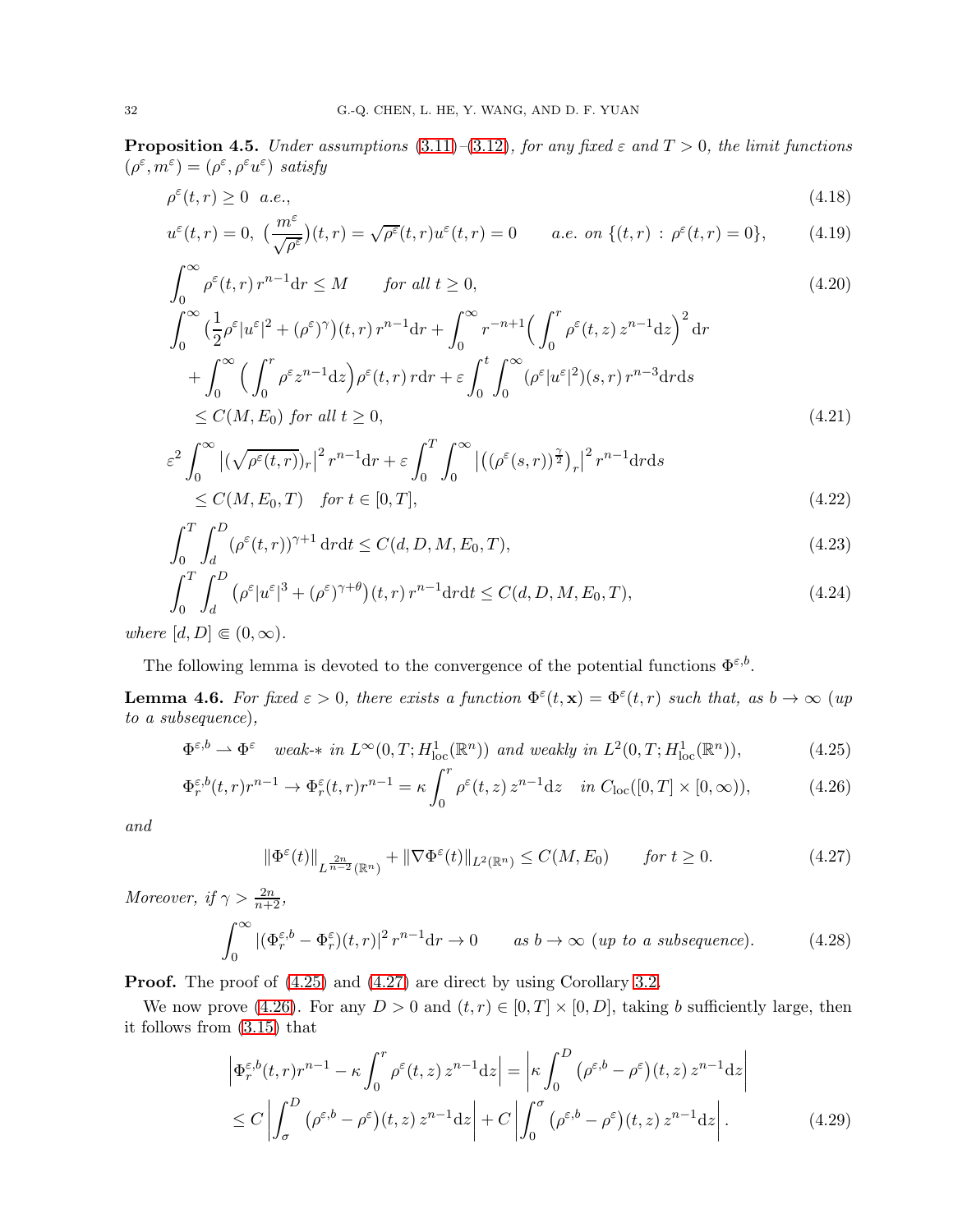Using [\(4.4\)](#page-28-0), we see that, for any fixed  $\sigma > 0$ ,

<span id="page-32-0"></span>
$$
\lim_{b \to \infty} \sup_{t \in [0,T]} \left| \int_{\sigma}^{D} \left( \rho^{\varepsilon, b} - \rho^{\varepsilon} \right) (t, z) z^{n-1} \mathrm{d} z \right| = 0. \tag{4.30}
$$

It follows from [\(4.18\)](#page-31-3) and Lemma [3.1](#page-12-5) that

$$
\left| \int_0^{\sigma} (\rho^{\varepsilon,b} - \rho^{\varepsilon})(t, z) z^{n-1} dz \right| \le C \left( \int_0^{\sigma} ((\rho^{\varepsilon,b})^{\gamma} + (\rho^{\varepsilon})^{\gamma}) z^{n-1} dr \right)^{\frac{1}{\gamma}} \left( \int_0^{\sigma} z^{n-1} dr \right)^{1-\frac{1}{\gamma}}
$$
  

$$
\le C(M, E_0) \sigma^{n(1-\frac{1}{\gamma})} \to 0 \quad \text{as } \sigma \to 0,
$$

which, together with  $(4.29)$ – $(4.30)$ , yields that

$$
\sup_{[0,T] \times [0,D]} \left| \Phi_r^{\varepsilon,b}(t,r) r^{n-1} - \kappa \int_0^r \rho^{\varepsilon}(t,z) z^{n-1} \mathrm{d} z \right| \to 0 \quad \text{as } b \to \infty,
$$

which leads to [\(4.26\)](#page-31-2).

For [\(4.28\)](#page-31-5), we first notice that

$$
\frac{1}{r^{n-1}} \Big| \int_0^r (\rho^{\varepsilon, b} - \rho^{\varepsilon})(t, z) z^{n-1} dz \Big|^2 \le C(M) r^{-n+1} \qquad \text{for } r > 0,
$$

which yields that

$$
\int_{k}^{\infty} \frac{1}{r^{n-1}} \Big| \int_{0}^{r} (\rho^{\varepsilon,b} - \rho^{\varepsilon})(t,z) z^{n-1} dz \Big|^{2} dr \le C(M) k^{-n+2}.
$$
 (4.31)

Using the Hölder inequality, we have

$$
\frac{1}{r^{n-1}} \Big| \int_0^r (\rho^{\varepsilon,b} - \rho^{\varepsilon})(t,z) z^{n-1} dz \Big|^2 \le Cr^{-n+1} \left( \int_0^r \left( (\rho^{\varepsilon,b})^{\gamma} + (\rho^{\varepsilon})^{\gamma} \right) z^{n-1} dz \right)^{\frac{2}{\gamma}} r^{2n(1-\frac{1}{\gamma})}
$$
  

$$
\le C(E_0, M) r^{n+1-\frac{2n}{\gamma}}.
$$
 (4.32)

Since  $n+1-\frac{2n}{\gamma} > -1$  for  $\gamma > \frac{2n}{n+2}$ , it follows from [\(4.4\)](#page-28-0), [\(4.32\)](#page-32-1), and Lebesgue's dominated convergence theorem that, for any given  $k > 0$ ,

$$
\int_0^k \frac{1}{r^{n-1}} \Big| \int_0^r (\rho^{\varepsilon,b} - \rho^{\varepsilon})(t,z) z^{n-1} dz \Big|^2 dr \to 0 \quad \text{as } b \to \infty,
$$

which, together with [\(4.31\)](#page-32-2), yields that

$$
\lim_{b \to \infty} \int_0^\infty |(\Phi_r^{\varepsilon, b} - \Phi_r^{\varepsilon})(t, r)|^2 r^{n-1} dr = \lim_{b \to \infty} \int_0^\infty \frac{1}{r^{n-1}} \Big| \int_0^r (\rho^{\varepsilon, b} - \rho^{\varepsilon})(t, z) z^{n-1} dz \Big|^2 dr
$$
\n
$$
\leq C(M) k^{-n+2} + \lim_{b \to \infty} \int_0^k \frac{1}{r^{n-1}} \Big| \int_0^r (\rho^{\varepsilon, b} - \rho^{\varepsilon})(t, z) z^{n-1} dz \Big|^2 dr \leq C(M) k^{-n+2}.
$$

Then [\(4.28\)](#page-31-5) follows by taking  $k \to \infty$ .

Remark 4.7. The convergence result [\(4.28\)](#page-31-5) will be used to prove the energy inequality for the case that  $\kappa = 1$  (gaseous stars). Moreover, from [\(4.26\)](#page-31-2), it is direct to know that  $\Phi^{\varepsilon}$  satisfies Poisson's equation in the classical sense except the origin, i.e.,

$$
\Delta \Phi^{\varepsilon}(t, \mathbf{x}) = \kappa \rho^{\varepsilon}(t, \mathbf{x}) \quad \text{for } (t, \mathbf{x}) \in [0, \infty) \times \mathbb{R}^n \setminus \{0\}.
$$

<span id="page-32-2"></span><span id="page-32-1"></span>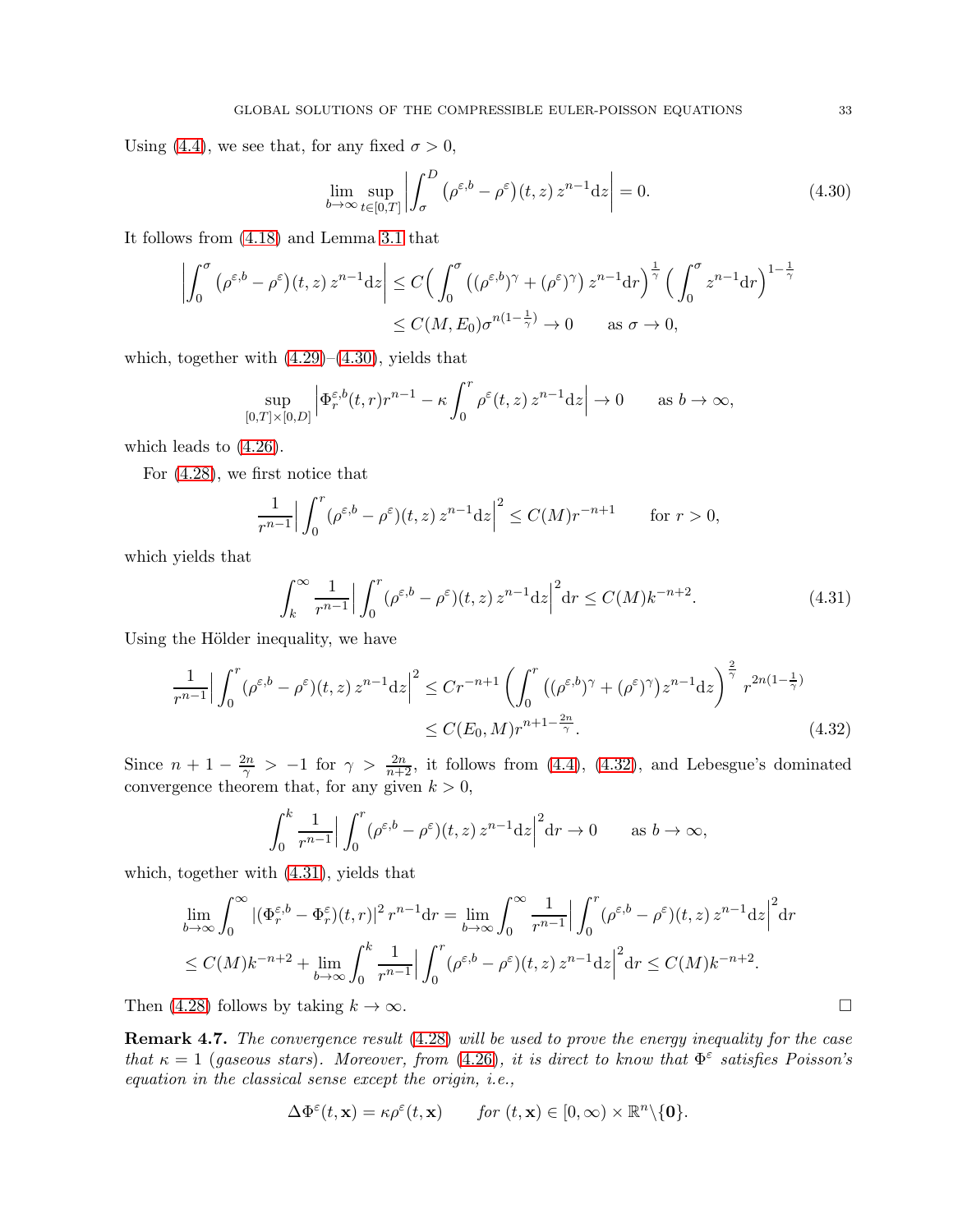<span id="page-33-7"></span>**Lemma 4.8.** Let  $\gamma > 1$  for  $\kappa = -1$  (plasmas) and  $\gamma > \frac{2n}{n+2}$  for  $\kappa = 1$  (gaseous stars). Then  $\int^{\infty}$ 0  $(1)$ 2  $\begin{array}{c} \begin{array}{c} \begin{array}{c} \end{array}\\ \begin{array}{c} \end{array} \end{array} \end{array}$  $m^{\varepsilon}$  $\left|\frac{m^{\circ}}{\sqrt{\rho^{\varepsilon}}}\right|$  $\int_{0}^{2} + \rho^{\varepsilon} e(\rho^{\varepsilon}) \Big) (t, r) r^{n-1} dr - \frac{\kappa}{2}$ 2  $\int^{\infty}$  $\int\limits_{0}^{t}|\Phi ^{\varepsilon }(t,r)|^{2}\,r^{n-1}\mathrm{d}r$ ≤  $\int^{\infty}$ 0  $(1)$ 2  $\begin{array}{c} \begin{array}{c} \begin{array}{c} \end{array}\\ \begin{array}{c} \end{array} \end{array} \end{array}$  $m_0^{\varepsilon}$  $\sqrt{ }$  $\overline{0}$  $\rho_0^{\varepsilon}$  $\begin{array}{c} \n\end{array}$  $\int_{0}^{2}+\rho_{0}^{\varepsilon}e(\rho_{0}^{\varepsilon})\Big)(r)\,r^{n-1}\mathrm{d}r-\frac{\kappa}{2}$ 2  $\int^{\infty}$  $|\Phi^\varepsilon_0(r)|^2 \, r^{n-1}$  $(4.33)$ 

**Proof.** For  $\kappa = -1$  (plasmas), [\(4.33\)](#page-33-0) follows directly from [\(3.20\)](#page-12-3), [\(3.33\)](#page-14-4), and Fatou's lemma.

For  $\kappa = 1$  (gaseous stars), [\(4.33\)](#page-33-0) follows from [\(3.20\)](#page-12-3), [\(3.33\)](#page-14-4), [\(4.28\)](#page-31-5), and Fatou's lemma, where the strong convergence of the gravitational potentials  $(4.28)$  plays a key role.

Denote

<span id="page-33-0"></span>
$$
(\rho^\varepsilon,{\mathcal M}^\varepsilon,\Phi^\varepsilon)(t,{\bf x}):=(\rho^\varepsilon(t,r),~m^\varepsilon(t,r)\frac{{\bf x}}{r},~\Phi^\varepsilon(t,r)).
$$

We show that  $(\rho^{\varepsilon}, \mathcal{M}^{\varepsilon}, \Phi^{\varepsilon})$  is a global weak solution of the Cauchy problem for CNSPEs [\(1.4\)](#page-1-3) in  $\mathbb{R}^n$  in the sense of Definition [2.6.](#page-7-2)

<span id="page-33-8"></span>**Lemma 4.9.** Let  $0 \le t_1 < t_2 \le T$ , and let  $\zeta(t, \mathbf{x}) \in C^1([0, T] \times \mathbb{R}^n)$  be any smooth function with compact support. Then

$$
\int_{\mathbb{R}^n} \rho^{\varepsilon}(t_2, \mathbf{x}) \zeta(t_2, \mathbf{x}) \, \mathrm{d}\mathbf{x} = \int_{\mathbb{R}^n} \rho^{\varepsilon}(t_1, \mathbf{x}) \zeta(t_1, \mathbf{x}) \, \mathrm{d}\mathbf{x} + \int_{t_1}^{t_2} \int_{\mathbb{R}^n} \left( \rho^{\varepsilon} \zeta_t + \mathcal{M}^{\varepsilon} \cdot \nabla \zeta \right) \mathrm{d}\mathbf{x} \mathrm{d}t. \tag{4.34}
$$

Moreover, the total mass is conserved:

<span id="page-33-6"></span><span id="page-33-5"></span><span id="page-33-4"></span>
$$
\int_{\mathbb{R}^n} \rho^{\varepsilon}(t, \mathbf{x}) \, \mathrm{d}\mathbf{x} = \int_{\mathbb{R}^n} \rho_0^{\varepsilon}(\mathbf{x}) \, \mathrm{d}\mathbf{x} = M \qquad \text{for } t \ge 0.
$$
\n(4.35)

**Proof.** Using [\(3.67\)](#page-20-6), we can choose sufficiently large  $b \gg 1$  so that  $\text{supp }\zeta(t, \cdot) \subset B_{\frac{b}{2}}(\mathbf{0})$  for  $t \in [0, T]$ . Then it follows from  $(4.3)<sub>1</sub>$  and a direct calculation that

$$
0 = \int_{t_1}^{t_2} \int_{\mathbb{R}^n \setminus B_a(0)} \left( (\rho^{\varepsilon,b})_t + \text{div}(\mathcal{M}^{\varepsilon,b}) \right) \zeta(t, \mathbf{x}) \, \mathrm{d}\mathbf{x} \mathrm{d}t
$$
  
\n
$$
= \int_{\mathbb{R}^n \setminus B_a(0)} \rho^{\varepsilon,b} \zeta \, \mathrm{d}\mathbf{x} \Big|_{t_1}^{t_2} - \int_{t_1}^{t_2} \int_{\mathbb{R}^n \setminus B_a(0)} \left( \rho^{\varepsilon,b} \zeta_t + \mathcal{M}^{\varepsilon,b} \cdot \nabla \zeta \right) \mathrm{d}\mathbf{x} \mathrm{d}t
$$
  
\n
$$
= \int_{\mathbb{R}^n} \rho^{\varepsilon,b} \zeta \, \mathrm{d}\mathbf{x} \Big|_{t_1}^{t_2} - \int_{t_1}^{t_2} \int_{\mathbb{R}^n} \left( \rho^{\varepsilon,b} \zeta_t + \mathcal{M}^{\varepsilon,b} \cdot \nabla \zeta \right) \mathrm{d}\mathbf{x} \mathrm{d}t,
$$
\n(4.36)

where we have used the fact that  $(\rho^{\varepsilon,b}, m^{\varepsilon,b})$  is extended by zero in  $[0, T] \times [0, a)$ .

Notice that, for  $i = 1, 2$ ,

$$
\left| \int_{\mathbb{R}^n} (\rho^{\varepsilon, b} - \rho^{\varepsilon}) (t_i, \mathbf{x}) \zeta(t_i, \mathbf{x}) \, d\mathbf{x} \right|
$$
\n
$$
\leq \left| \int_{\mathbb{R}^n \setminus B_{\sigma}(\mathbf{0})} (\rho^{\varepsilon, b} - \rho^{\varepsilon}) (t_i, \mathbf{x}) \zeta(t_i, \mathbf{x}) \, d\mathbf{x} \right| + \left| \int_{B_{\sigma}(\mathbf{0})} (\rho^{\varepsilon, b} - \rho^{\varepsilon}) (t_i, \mathbf{x}) \zeta(t_i, \mathbf{x}) \, d\mathbf{x} \right|. \tag{4.37}
$$

We denote

<span id="page-33-3"></span><span id="page-33-1"></span>
$$
\phi(t,r) := \int_{\partial B_1(\mathbf{0})} \zeta(t,r\omega) d\omega \in C_0^1([0,T] \times [0,\infty)), \tag{4.38}
$$

which, together with [\(4.4\)](#page-28-0), yields that, for any fixed  $\sigma > 0$ ,

<span id="page-33-2"></span>
$$
\lim_{b \to \infty} \left| \int_{\mathbb{R}^n \setminus B_{\sigma}(0)} (\rho^{\varepsilon, b} - \rho^{\varepsilon}) (t_i, \mathbf{x}) \zeta(t_i, \mathbf{x}) \, d\mathbf{x} \right|
$$
\n
$$
= \lim_{b \to \infty} \left| \int_{\sigma}^{\infty} \omega_n (\rho^{\varepsilon, b} - \rho^{\varepsilon}) (t_i, r) \phi(t_i, r) r^{n-1} dr \right| = 0. \tag{4.39}
$$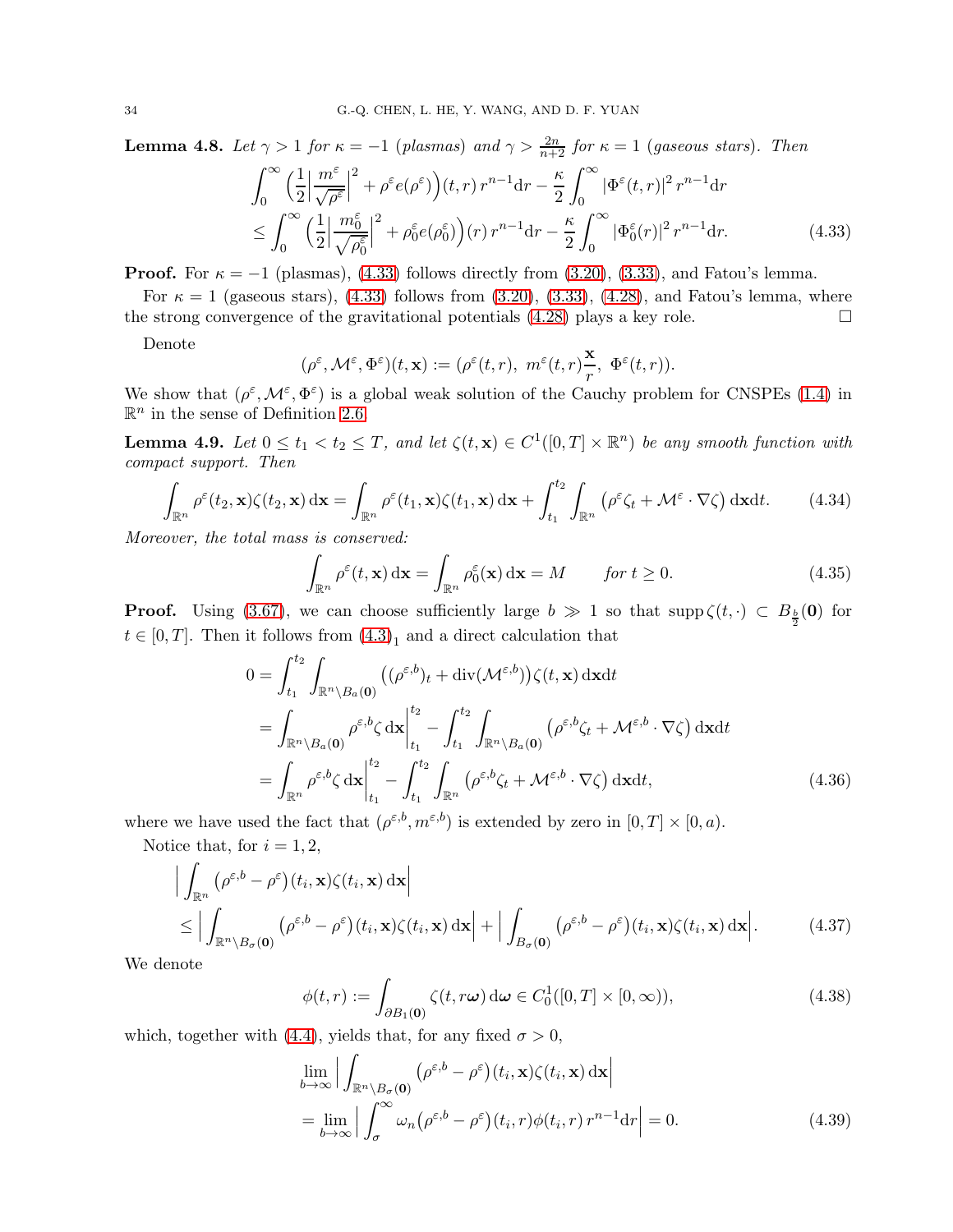Using Lemma [3.1](#page-12-5) and [\(4.18\)](#page-31-3), we have

$$
\left| \int_{B_{\sigma}(\mathbf{0})} \left( \rho^{\varepsilon,b} - \rho^{\varepsilon} \right) (t_i, \mathbf{x}) \zeta(t_i, \mathbf{x}) \, d\mathbf{x} \right| \leq C \|\zeta\|_{L^{\infty}} \left\{ \int_0^{\sigma} \left( (\rho^{\varepsilon,b})^{\gamma} + (\rho^{\varepsilon})^{\gamma} \right) r^{n-1} dr \right\}^{\frac{1}{\gamma}} \left\{ \int_0^{\sigma} r^{n-1} dr \right\}^{1-\frac{1}{\gamma}}
$$
  

$$
\leq C(M, E_0) \|\zeta\|_{L^{\infty}} \sigma^{n(1-\frac{1}{\gamma})} \to 0 \quad \text{as } \sigma \to 0,
$$
 (4.40)

which, together with [\(4.37\)](#page-33-1) and [\(4.39\)](#page-33-2), leads to

$$
\lim_{b \to \infty} \int_{\mathbb{R}^n} \rho^{\varepsilon, b}(t_i, \mathbf{x}) \zeta(t_i, \mathbf{x}) \, \mathrm{d}\mathbf{x} = \int_{\mathbb{R}^n} \rho^{\varepsilon}(t_i, \mathbf{x}) \zeta(t_i, \mathbf{x}) \, \mathrm{d}\mathbf{x} \qquad \text{for } i = 1, 2. \tag{4.41}
$$

From [\(4.38\)](#page-33-3), it is direct to show that

<span id="page-34-8"></span><span id="page-34-2"></span><span id="page-34-1"></span><span id="page-34-0"></span>
$$
\phi_r(t,r) = \int_{\partial B_1(\mathbf{0})} \boldsymbol{\omega} \cdot \nabla \zeta(t,r\boldsymbol{\omega}) \, \mathrm{d}\boldsymbol{\omega},\tag{4.42}
$$

which, together with [\(4.4\)](#page-28-0) and Lemma [4.4,](#page-29-5) implies that

$$
\lim_{b \to \infty} \int_{t_1}^{t_2} \int_{\mathbb{R}^n \setminus B_{\sigma}(\mathbf{0})} (\rho^{\varepsilon, b} \zeta_t + \mathcal{M}^{\varepsilon, b} \cdot \nabla \zeta) \, \mathrm{d} \mathbf{x} \mathrm{d} t = \lim_{b \to \infty} \int_{t_1}^{t_2} \int_{\sigma}^{\infty} (\rho^{\varepsilon, b} \phi_t + m^{\varepsilon, b} \phi_r) \, \omega_n r^{n-1} \mathrm{d} r \mathrm{d} t \n= \int_{t_1}^{t_2} \int_{\sigma}^{\infty} (\rho^{\varepsilon} \phi_t + m^{\varepsilon} \phi_r) \, \omega_n r^{n-1} \mathrm{d} r \mathrm{d} t = \int_{t_1}^{t_2} \int_{\mathbb{R}^n \setminus B_{\sigma}(\mathbf{0})} (\rho^{\varepsilon} \zeta_t + \mathcal{M}^{\varepsilon} \cdot \nabla \zeta) \, \mathrm{d} \mathbf{x} \mathrm{d} t. \tag{4.43}
$$

Similar to those as in [\(4.40\)](#page-34-0), we have

$$
\Big| \int_{t_1}^{t_2} \int_{B_{\sigma}(0)} (\rho^{\varepsilon,b} - \rho^{\varepsilon}) \zeta_t \, d\mathbf{x} dt \Big| \leq C(E_0, T) \|\zeta_t\|_{L^{\infty}} \sigma^{n(1-\frac{1}{\gamma})},
$$
  

$$
\Big| \int_{t_1}^{t_2} \int_{B_{\sigma}(0)} (\mathcal{M}^{\varepsilon,b} - \mathcal{M}^{\varepsilon}) \cdot \nabla \zeta \, d\mathbf{x} dt \Big| \leq C \|\nabla \zeta\|_{L^{\infty}} \Big\{ \int_{t_1}^{t_2} \int_0^{\sigma} (\rho^{\varepsilon,b} + \rho^{\varepsilon}) (t, r) r^{n-1} dr dt \Big\}^{\frac{1}{2}}
$$
  

$$
\times \Big\{ \int_{t_1}^{t_2} \int_0^{\sigma} (\rho^{\varepsilon,b} |u^{\varepsilon,b}|^2 + \rho^{\varepsilon} |u^{\varepsilon}|^2) (t, r) r^{n-1} dr dt \Big\}^{\frac{1}{2}}
$$
  

$$
\leq C(M, E_0, T) \|\nabla \zeta\|_{L^{\infty}} \sigma^{\frac{n}{2}(1-\frac{1}{\gamma})},
$$

which, together with [\(4.43\)](#page-34-1), yields that

$$
\lim_{b \to \infty} \int_{t_1}^{t_2} \int_{\mathbb{R}^n} \left( \rho^{\varepsilon, b} \zeta_t + \mathcal{M}^{\varepsilon, b} \cdot \nabla \zeta \right) d\mathbf{x} dt = \int_{t_1}^{t_2} \int_{\mathbb{R}^n} \left( \rho^{\varepsilon} \zeta_t + \mathcal{M}^{\varepsilon} \cdot \nabla \zeta \right) d\mathbf{x} dt.
$$
 (4.44)

Combining  $(4.36)$  with  $(4.41)$  and  $(4.44)$ , we conclude  $(4.34)$ .

Finally, we prove the conservation of mass [\(4.35\)](#page-33-6). We take smooth test functions  $\phi_k(t, \mathbf{x}) = \phi_k(r)$ with

<span id="page-34-4"></span><span id="page-34-3"></span>
$$
\phi_k(r) = \begin{cases} 1 & \text{for } r \in [0, k], \\ \text{smooth} & \text{for } r \in [k, k+1], \\ 0 & \text{for } r \in [k+1, \infty), \end{cases} \tag{4.45}
$$

<span id="page-34-7"></span><span id="page-34-5"></span>
$$
|\partial_r \phi_k(r)| \le C \qquad \text{for all } r \in [0, \infty), \tag{4.46}
$$

where  $C > 0$  is a constant independent of k. Now it follows from  $(4.34)$  and  $(4.45)$ – $(4.46)$  that

<span id="page-34-6"></span>
$$
\int_{\mathbb{R}^n} \rho^{\varepsilon}(t, \mathbf{x}) \phi_k \, \mathrm{d}\mathbf{x} = \int_{\mathbb{R}^n} \rho_0^{\varepsilon}(\mathbf{x}) \phi_k \, \mathrm{d}\mathbf{x} + \int_0^t \int_{k \le |\mathbf{x}| \le k+1} \mathcal{M}^{\varepsilon} \cdot \nabla \phi_k \, \mathrm{d}\mathbf{x} \mathrm{d}t. \tag{4.47}
$$

From [\(2.2\)](#page-5-2), [\(4.20\)](#page-31-6), and Lebesgue's dominated convergence theorem, we have

$$
\lim_{k \to \infty} \int_{\mathbb{R}^n} \rho^{\varepsilon}(t, \mathbf{x}) \phi_k \, \mathrm{d} \mathbf{x} = \int_{\mathbb{R}^n} \rho^{\varepsilon}(t, \mathbf{x}) \, \mathrm{d} \mathbf{x}, \qquad \lim_{k \to \infty} \int_{\mathbb{R}^n} \rho_0^{\varepsilon}(\mathbf{x}) \phi_k \, \mathrm{d} \mathbf{x} = \int_{\mathbb{R}^n} \rho_0^{\varepsilon}(\mathbf{x}) \, \mathrm{d} \mathbf{x}.
$$
 (4.48)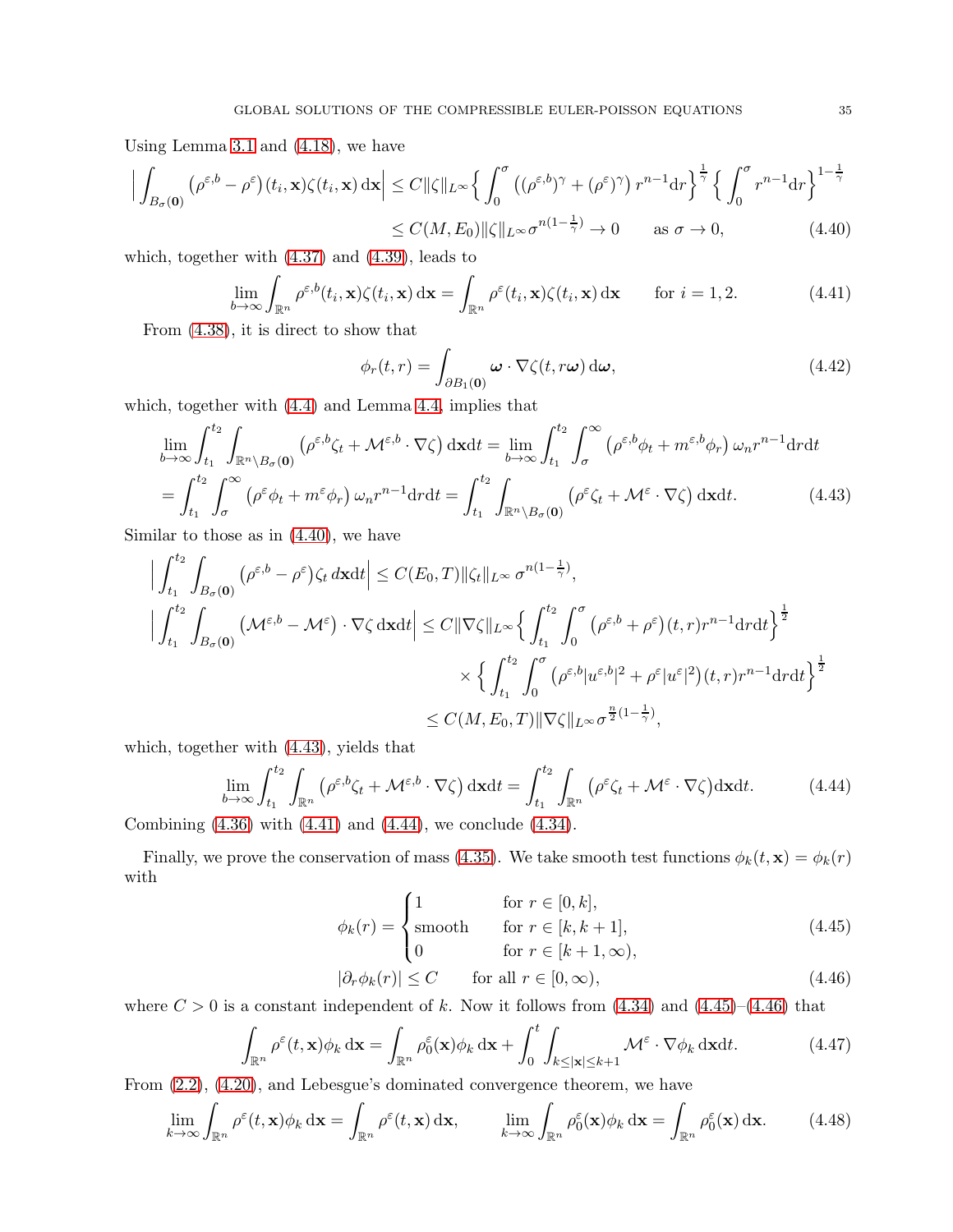Since

$$
\left| \int_0^T \int_{k \le |\mathbf{x}| \le k+1} \mathcal{M}^{\varepsilon} \cdot \nabla \phi_k \, \mathrm{d} \mathbf{x} \mathrm{d} t \right| = \left| \int_0^T \int_k^{k+1} \rho^{\varepsilon} u^{\varepsilon} \partial_r \phi_k(r) \, \omega_n \, r^{n-1} \mathrm{d} r \mathrm{d} t \right|
$$
  
\n
$$
\le C \left\{ \int_0^T \int_k^{k+1} \rho^{\varepsilon} r^{n-1} \mathrm{d} r \mathrm{d} t \right\}^{\frac{1}{2}} \left\{ \int_0^T \int_k^{k+1} \rho^{\varepsilon} |u^{\varepsilon}|^2 \, r^{n-1} \mathrm{d} r \mathrm{d} t \right\}^{\frac{1}{2}} \to 0 \qquad \text{as } k \to \infty,
$$
  
\ntogether with (4.47)-(4.48), we conclude (4.35).

**Lemma 4.10.** Let  $\psi(t, \mathbf{x}) \in (C_0^2([0, T] \times \mathbb{R}^n))^n$  be any smooth function with compact support so that  $\psi(T, \mathbf{x}) = 0$ . Then

$$
\int_{\mathbb{R}_{+}^{n+1}} \left\{ \mathcal{M}^{\varepsilon} \cdot \partial_{t} \psi + \frac{\mathcal{M}^{\varepsilon}}{\sqrt{\rho^{\varepsilon}}} \cdot \left( \frac{\mathcal{M}^{\varepsilon}}{\sqrt{\rho^{\varepsilon}}} \cdot \nabla \right) \psi + p(\rho^{\varepsilon}) \text{div} \psi - \rho^{\varepsilon} \nabla \Phi^{\varepsilon} \cdot \psi \right\} \text{d} \mathbf{x} \text{d} t + \int_{\mathbb{R}^{n}} \mathcal{M}_{0}^{\varepsilon} \cdot \psi(0, \mathbf{x}) \text{d} \mathbf{x}
$$
\n
$$
= -\varepsilon \int_{\mathbb{R}^{n+1}} \left\{ \frac{1}{2} \mathcal{M}^{\varepsilon} \cdot \left( \Delta \psi + \nabla \text{div} \psi \right) + \frac{\mathcal{M}^{\varepsilon}}{\sqrt{\rho^{\varepsilon}}} \cdot \left( \nabla \sqrt{\rho^{\varepsilon}} \cdot \nabla \right) \psi + \nabla \sqrt{\rho^{\varepsilon}} \cdot \left( \frac{\mathcal{M}^{\varepsilon}}{\sqrt{\rho^{\varepsilon}}} \cdot \nabla \right) \psi \right\} \text{d} \mathbf{x} \text{d} t \quad (4.49)
$$

$$
\mathcal{J}_{\mathbb{R}_{+}^{n+1}}(2) \qquad \mathcal{J}_{\rho^{\varepsilon}}(2) \qquad \mathcal{J}_{\rho^{\varepsilon}}(2) \qquad \mathcal{J}_{\rho^{\varepsilon}}(2) \qquad \mathcal{J}_{\rho^{\varepsilon}}(2) \qquad \mathcal{J}_{\rho^{\varepsilon}}(2) \qquad \mathcal{J}_{\rho^{\varepsilon}}(2) \qquad \mathcal{J}_{\rho^{\varepsilon}}(2) \qquad \mathcal{J}_{\rho^{\varepsilon}}(2) \qquad \mathcal{J}_{\rho^{\varepsilon}}(2) \qquad \mathcal{J}_{\rho^{\varepsilon}}(2) \qquad \mathcal{J}_{\rho^{\varepsilon}}(2) \qquad \mathcal{J}_{\rho^{\varepsilon}}(2) \qquad \mathcal{J}_{\rho^{\varepsilon}}(2) \qquad \mathcal{J}_{\rho^{\varepsilon}}(2) \qquad \mathcal{J}_{\rho^{\varepsilon}}(2) \qquad \mathcal{J}_{\rho^{\varepsilon}}(2) \qquad \mathcal{J}_{\rho^{\varepsilon}}(2) \qquad \mathcal{J}_{\rho^{\varepsilon}}(2) \qquad \mathcal{J}_{\rho^{\varepsilon}}(2) \qquad \mathcal{J}_{\rho^{\varepsilon}}(2) \qquad \mathcal{J}_{\rho^{\varepsilon}}(2) \qquad \mathcal{J}_{\rho^{\varepsilon}}(2) \qquad \mathcal{J}_{\rho^{\varepsilon}}(2) \qquad \mathcal{J}_{\rho^{\varepsilon}}(2) \qquad \mathcal{J}_{\rho^{\varepsilon}}(2) \qquad \mathcal{J}_{\rho^{\varepsilon}}(2) \qquad \mathcal{J}_{\rho^{\varepsilon}}(2) \qquad \mathcal{J}_{\rho^{\varepsilon}}(2) \qquad \mathcal{J}_{\rho^{\varepsilon}}(2) \qquad \mathcal{J}_{\rho^{\varepsilon}}(2) \qquad \mathcal{J}_{\rho^{\varepsilon}}(2) \qquad \mathcal{J}_{\rho^{\varepsilon}}(2) \qquad \mathcal{J}_{\rho^{\varepsilon}}(2) \qquad \mathcal{J}_{\rho^{\varepsilon}}(2) \qquad \mathcal{J}_{\rho^{\varepsilon}}(2) \qquad \mathcal{J}_{\rho^{\varepsilon}}(2) \qquad \mathcal{J}_{\rho^{\varepsilon}}(
$$

where  $V^{\varepsilon}(t,r) \in L^2(0,T;L^2(\mathbb{R}^n))$  is a function such that

<span id="page-35-2"></span><span id="page-35-1"></span>
$$
\int_0^T \int_{\mathbb{R}^N} |V^{\varepsilon}(t, \mathbf{x})|^2 \, \mathrm{d}\mathbf{x} \mathrm{d}t \le C(E_0, M) \qquad \text{for some } C(E_0, M) > 0 \text{ independent of } T > 0.
$$

**Proof.** For any given  $\sigma \in (0,1]$ , let  $\chi_{\sigma}(r) \in C^{\infty}(\mathbb{R})$  be a cut-off function satisfying

$$
\chi_{\sigma}(r) = 0 \text{ for } r \le \sigma; \quad \chi_{\sigma}(r) = 1 \text{ for } r \ge 2\sigma; \quad |\chi_{\sigma}'(r)| + \sigma |\chi_{\sigma}''(r)| \le \frac{C}{\sigma} \text{ for } r \in \mathbb{R}.
$$
 (4.51)

Denote  $\Psi_{\sigma}(t, \mathbf{x}) = \psi(t, \mathbf{x}) \chi_{\sigma}(|\mathbf{x}|)$ . Taking  $b \gg 1$  large enough so that  $a = b^{-1} \leq \sigma$ , then it follows from  $(4.3)<sub>2</sub>$  and integration by parts that

$$
\int_{\mathbb{R}_{+}^{n+1}} \left\{ \mathcal{M}^{\varepsilon,b} \cdot \partial_t \Psi_\sigma + \frac{\mathcal{M}^{\varepsilon,b}}{\sqrt{\rho^{\varepsilon,b}}} \cdot \left( \frac{\mathcal{M}^{\varepsilon,b}}{\sqrt{\rho^{\varepsilon,b}}} \cdot \nabla \right) \Psi_\sigma + p(\rho^{\varepsilon,b}) \text{div} \Psi_\sigma \right\} \text{d} \mathbf{x} \text{d} t + \int_{\mathbb{R}^n} \mathcal{M}_0^{\varepsilon,b} \cdot \Psi_\sigma(0,\mathbf{x}) \, \text{d} \mathbf{x}
$$
\n
$$
= \int_{\mathbb{R}_{+}^{n+1}} \rho^{\varepsilon,b} \nabla \Phi^{\varepsilon,b} \cdot \Psi_\sigma \, \text{d} \mathbf{x} \text{d} t + R^{\varepsilon,b},
$$

where

<span id="page-35-3"></span>
$$
R^{\varepsilon,b} = -\varepsilon \int_{\mathbb{R}^{n+1}_+} \left\{ \frac{1}{2} \mathcal{M}^{\varepsilon,b} \cdot \left( \Delta \Psi_{\sigma} + \nabla \text{div} \Psi_{\sigma} \right) + \frac{\mathcal{M}^{\varepsilon,b}}{\sqrt{\rho^{\varepsilon,b}}} \cdot \left( \nabla \sqrt{\rho^{\varepsilon,b}} \cdot \nabla \right) \Psi_{\sigma} \right\}
$$

$$
+ \nabla \sqrt{\rho^{\varepsilon,b}} \cdot \left( \frac{\mathcal{M}^{\varepsilon,b}}{\sqrt{\rho^{\varepsilon,b}}} \cdot \nabla \right) \Psi_{\sigma} \right\} d\mathbf{x} dt
$$

$$
= \varepsilon \int_{\mathbb{R}^{n+1}_+} \sqrt{\rho^{\varepsilon,b}} (\sqrt{\rho^{\varepsilon,b}} D(\frac{\mathcal{M}^{\varepsilon,b}}{\rho^{\varepsilon,b}})) : \nabla \Psi_{\sigma} d\mathbf{x} dt.
$$

For the term involving the potentials, using [\(4.4\)](#page-28-0) and [\(4.25\)](#page-31-0), we have

$$
\lim_{b \to \infty} \int_{\mathbb{R}^{n+1}_+} \rho^{\varepsilon, b} \nabla \Phi^{\varepsilon, b} \cdot \Psi_{\sigma} \, \mathrm{d}x \mathrm{d}t = \int_{\mathbb{R}^{n+1}_+} \rho^{\varepsilon} \nabla \Phi^{\varepsilon} \cdot \Psi_{\sigma} \, \mathrm{d}x \mathrm{d}t. \tag{4.52}
$$

For the convergence of the viscous term, it follows from [\(4.2\)](#page-27-3) and a direct calculation that

<span id="page-35-0"></span>
$$
\partial_i \left( \frac{\mathcal{M}_j^{\varepsilon, b}}{\rho^{\varepsilon, b}} \right) = u_r^{\varepsilon, b} \frac{x_i x_j}{r^2} + \frac{u^{\varepsilon, b}}{r} \left( \delta_{ij} - \frac{x_i x_j}{r^2} \right).
$$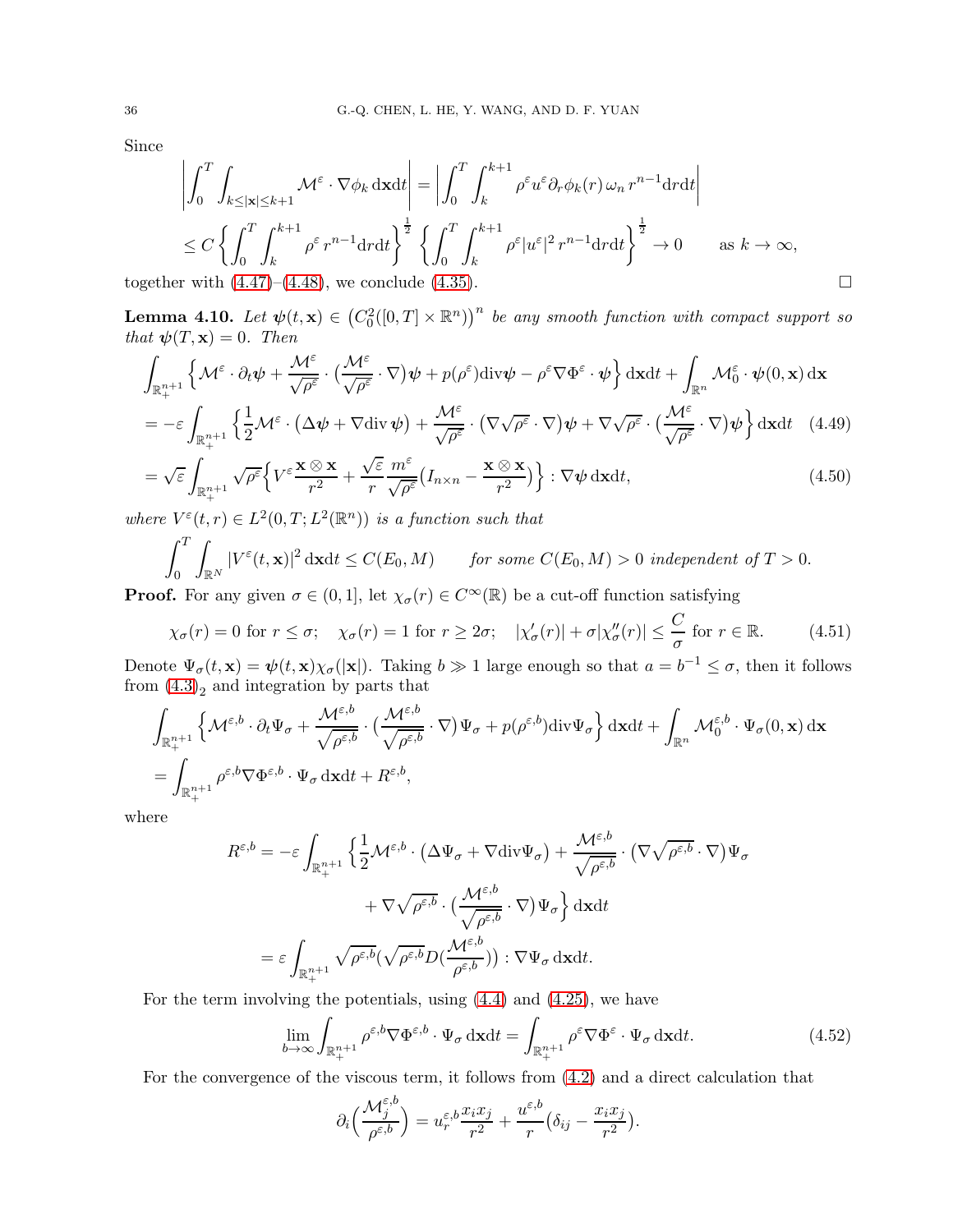Thus, using Lemma [3.1,](#page-12-5) there exists a function  $V^{\varepsilon}(t,r)$  so that

$$
\sqrt{\varepsilon}\sqrt{\rho^{\varepsilon,b}}D\Big(\frac{\mathcal{M}_j^{\varepsilon,b}}{\rho^{\varepsilon,b}}\Big) \longrightarrow V^{\varepsilon}\frac{\mathbf{x}\otimes\mathbf{x}}{r^2} + \frac{\sqrt{\varepsilon}}{r}\sqrt{\rho^{\varepsilon}}u^{\varepsilon}\Big(I_{n\times n} - \frac{\mathbf{x}\otimes\mathbf{x}}{r^2}\Big),\tag{4.53}
$$

in  $L^2(0,T; (L^2(B_{\sigma^{-1}}(\mathbf{0})\setminus B_{\sigma}(\mathbf{0})))^{n\times n})$  as  $b\to\infty$  for any given  $\sigma>0$ , and

<span id="page-36-2"></span><span id="page-36-1"></span><span id="page-36-0"></span>
$$
\int_0^T \int_{\mathbb{R}^n} |V^{\varepsilon}|^2 d\mathbf{x} dt \le C(E_0, M). \tag{4.54}
$$

Denote

$$
\phi_{1\sigma}(t,r) := \int_{\partial B_1(\mathbf{0})} \left\{ \omega \cdot (\Delta \Psi_{\sigma})(t,r\omega) + \omega \cdot (\nabla \text{div} \Psi_{\sigma})(t,r\omega) \right\} d\omega.
$$

Then  $\phi_{1\sigma} \in C_0([0,T] \times (0,\infty))$ . Hence, using Lemma [4.4,](#page-29-5) we have

$$
\int_{\mathbb{R}_{+}^{n+1}} \mathcal{M}^{\varepsilon,b} \cdot \left\{ \Delta \Psi_{\sigma} + \nabla \text{div} \Psi_{\sigma} \right\} d\mathbf{x} dt = \int_{\mathbb{R}_{+}^{2}} m^{\varepsilon,b} \phi_{1\sigma} \omega_{n} r^{n-1} dr dt
$$
\n
$$
\longrightarrow \int_{\mathbb{R}_{+}^{2}} m^{\varepsilon} \phi_{1\sigma} \omega_{n} r^{n-1} dr dt = \int_{\mathbb{R}_{+}^{n+1}} \mathcal{M}^{\varepsilon} \cdot \left\{ \Delta \Psi_{\sigma} + \nabla \text{div} \Psi_{\sigma} \right\} d\mathbf{x} dt \qquad \text{as } b \to \infty. \tag{4.55}
$$

Similarly, using Lemmas [4.1](#page-28-5) and [4.4,](#page-29-5) we see that

$$
\int_{\mathbb{R}_{+}^{n+1}} \left\{ \frac{\mathcal{M}^{\varepsilon,b}}{\sqrt{\rho^{\varepsilon,b}}} \cdot (\nabla \sqrt{\rho^{\varepsilon,b}} \cdot \nabla) \Psi_{\sigma} + \nabla \sqrt{\rho^{\varepsilon,b}} \cdot (\frac{\mathcal{M}^{\varepsilon,b}}{\sqrt{\rho^{\varepsilon,b}}} \cdot \nabla) \Psi_{\sigma} \right\} d\mathbf{x} dt
$$
\n
$$
\longrightarrow \int_{\mathbb{R}_{+}^{n+1}} \left\{ \frac{\mathcal{M}^{\varepsilon}}{\sqrt{\rho^{\varepsilon}}} \cdot (\nabla \sqrt{\rho^{\varepsilon}} \cdot \nabla) \Psi_{\sigma} + \nabla \sqrt{\rho^{\varepsilon}} \cdot (\frac{\mathcal{M}^{\varepsilon}}{\sqrt{\rho^{\varepsilon}}} \cdot \nabla) \Psi_{\sigma} \right\} d\mathbf{x} dt \quad \text{as } b \to \infty. \tag{4.56}
$$

Combining [\(4.53\)](#page-36-0) and [\(4.55\)](#page-36-1)–[\(4.56\)](#page-36-2), we obtain that, as  $b \to \infty$ ,

$$
R^{\varepsilon,b} \longrightarrow -\varepsilon \int_{\mathbb{R}^{n+1}_+} \left\{ \frac{1}{2} \mathcal{M}^{\varepsilon} \cdot (\Delta \Psi_{\sigma} + \nabla \text{div} \Psi_{\sigma}) + \left( \frac{\mathcal{M}^{\varepsilon}}{\sqrt{\rho^{\varepsilon}}} \cdot (\nabla \sqrt{\rho^{\varepsilon}} \cdot \nabla) + \nabla \sqrt{\rho^{\varepsilon}} \cdot (\frac{\mathcal{M}^{\varepsilon}}{\sqrt{\rho^{\varepsilon}}} \cdot \nabla) \right) \Psi_{\sigma} \right\} d\mathbf{x} dt
$$
  
=  $\int_{\mathbb{R}^{n+1}_+} \left\{ \frac{1}{2} \mathcal{M}^{\varepsilon} \cdot (\Delta \Psi_{\sigma} + \nabla \text{div} \Psi_{\sigma}) + (\nabla \sqrt{\rho^{\varepsilon}} \cdot \nabla \times \nabla \times \nabla \times \nabla \times \nabla \times \nabla \times \nabla \times \nabla \times \nabla \times \nabla \times \nabla \times \nabla \times \nabla \times \nabla \times \nabla \times \nabla \times \nabla \times \nabla \times \nabla \times \nabla \times \nabla \times \nabla \times \nabla \times \nabla \times \nabla \times \nabla \times \nabla \times \nabla \times \nabla \times \nabla \times \nabla \times \nabla \times \nabla \times \nabla \times \nabla \times \nabla \times \nabla \times \nabla \times \nabla \times \nabla \times \nabla \times \nabla \times \nabla \times \nabla \times \nabla \times \nabla \times \nabla \times \nabla \times \nabla \times \nabla \times \nabla \times \nabla \times \nabla \times \nabla \times \nabla \times \nabla \times \nabla \times \nabla \times \nabla \times \nabla \times \nabla \times \nabla \times \nabla \times \nabla \times \nabla \times \nabla \times \nabla \times \nabla \times \nabla \times \nabla \times \nabla \times \nabla \times \nabla \times \nabla \times \nabla \times \nabla \times \nabla \times \nabla \times \nab$ 

<span id="page-36-3"></span>
$$
= \sqrt{\varepsilon} \int_{\mathbb{R}^{n+1}_+} \sqrt{\rho^{\varepsilon}} \Big\{ V^{\varepsilon} \frac{\mathbf{x} \otimes \mathbf{x}}{r^2} + \frac{\sqrt{\varepsilon}}{r} \sqrt{\rho^{\varepsilon}} u^{\varepsilon} \Big( I_{n \times n} - \frac{\mathbf{x} \otimes \mathbf{x}}{r^2} \Big) \Big\} : \nabla \Psi_{\sigma} \, \mathrm{d} \mathbf{x} \mathrm{d} t. \tag{4.57}
$$

Also, by similar arguments as in [\(4.55\)](#page-36-1), using Lemma [4.1,](#page-28-5) Corollary [4.2,](#page-28-7) and Lemma [4.4,](#page-29-5) we have

$$
\int_{\mathbb{R}_{+}^{n+1}} \left\{ \mathcal{M}^{\varepsilon,b} \cdot \partial_{t} \Psi_{\sigma} + \frac{\mathcal{M}^{\varepsilon,b}}{\sqrt{\rho^{\varepsilon,b}}} \cdot \left( \frac{\mathcal{M}^{\varepsilon,b}}{\sqrt{\rho^{\varepsilon,b}}} \cdot \nabla \right) \Psi_{\sigma} + p(\rho^{\varepsilon,b}) \text{div} \Psi_{\sigma} \right\} \text{d} \mathbf{x} \text{d} t + \int_{\mathbb{R}^{n}} \mathcal{M}_{0}^{\varepsilon,b} \cdot \Psi_{\sigma}(0,\mathbf{x}) \, \text{d} \mathbf{x} \text{d} t + \int_{\mathbb{R}^{n}} \mathcal{M}_{0}^{\varepsilon,b} \cdot \Psi_{\sigma}(0,\mathbf{x}) \, \text{d} \mathbf{x} \text{d} t + \int_{\mathbb{R}^{n}} \mathcal{M}_{0}^{\varepsilon} \cdot \Psi_{\sigma}(0,\mathbf{x}) \, \text{d} \mathbf{x} \text{d} t + \int_{\mathbb{R}^{n}} \mathcal{M}_{0}^{\varepsilon} \cdot \Psi_{\sigma}(0,\mathbf{x}) \, \text{d} \mathbf{x} \text{d} t + \int_{\mathbb{R}^{n}} \mathcal{M}_{0}^{\varepsilon,b} \cdot \Psi_{\sigma}(0,\mathbf{x}) \, \text{d} \mathbf{x} \text{d} t + \int_{\mathbb{R}^{n}} \mathcal{M}_{0}^{\varepsilon,b} \cdot \Psi_{\sigma}(0,\mathbf{x}) \, \text{d} \mathbf{x} \text{d} t + \int_{\mathbb{R}^{n}} \mathcal{M}_{0}^{\varepsilon,b} \cdot \Psi_{\sigma}(0,\mathbf{x}) \, \text{d} t + \int_{\mathbb{R}^{n}} \mathcal{M}_{0}^{\varepsilon,b} \cdot \Psi_{\sigma}(0,\mathbf{x}) \, \text{d} t + \int_{\mathbb{R}^{n}} \mathcal{M}_{0}^{\varepsilon,b} \cdot \Psi_{\sigma}(0,\mathbf{x}) \, \text{d} t + \int_{\mathbb{R}^{n}} \mathcal{M}_{0}^{\varepsilon,b} \cdot \Psi_{\sigma}(0,\mathbf{x}) \, \text{d} t + \int_{\mathbb{R}^{n}} \mathcal{M}_{0}^{\varepsilon,b} \cdot \Psi_{\sigma}(0,\mathbf{x
$$

as  $b \to \infty$ , which, together with [\(4.52\)](#page-35-0) and [\(4.57\)](#page-36-3), yields that

<span id="page-36-4"></span>
$$
\int_{\mathbb{R}_{+}^{n+1}} \left\{ \mathcal{M}^{\varepsilon} \cdot \partial_{t} \Psi_{\sigma} + \frac{\mathcal{M}^{\varepsilon}}{\sqrt{\rho^{\varepsilon}}} \cdot \left( \frac{\mathcal{M}^{\varepsilon}}{\sqrt{\rho^{\varepsilon}}} \cdot \nabla \right) \Psi_{\sigma} + p(\rho^{\varepsilon}) \text{div} \Psi_{\sigma} - \rho^{\varepsilon} \nabla \Phi^{\varepsilon} \cdot \Psi_{\sigma} \right\} \text{d} \mathbf{x} dt \n+ \int_{\mathbb{R}^{n}} \mathcal{M}_{0}^{\varepsilon} \cdot \Psi_{\sigma}(0, \mathbf{x}) \, \mathrm{d} \mathbf{x} \n= -\varepsilon \int_{\mathbb{R}_{+}^{n+1}} \left\{ \frac{1}{2} \mathcal{M}^{\varepsilon} \cdot \left( \Delta \Psi_{\sigma} + \nabla \text{div} \Psi_{\sigma} \right) + \left( \frac{\mathcal{M}^{\varepsilon}}{\sqrt{\rho^{\varepsilon}}} \cdot \left( \nabla \sqrt{\rho^{\varepsilon}} \cdot \nabla \right) + \nabla \sqrt{\rho^{\varepsilon}} \cdot \left( \frac{\mathcal{M}^{\varepsilon}}{\sqrt{\rho^{\varepsilon}}} \cdot \nabla \right) \right) \Psi_{\sigma} \right\} \text{d} \mathbf{x} dt \n= \sqrt{\varepsilon} \int_{\mathbb{R}_{+}^{n+1}} \sqrt{\rho^{\varepsilon}} \left\{ V^{\varepsilon} \frac{\mathbf{x} \otimes \mathbf{x}}{r^{2}} + \frac{\sqrt{\varepsilon}}{r} \sqrt{\rho^{\varepsilon}} u^{\varepsilon} \left( I_{n \times n} - \frac{\mathbf{x} \otimes \mathbf{x}}{r^{2}} \right) \right\} : \nabla \Psi_{\sigma} \text{d} \mathbf{x} dt. \tag{4.58}
$$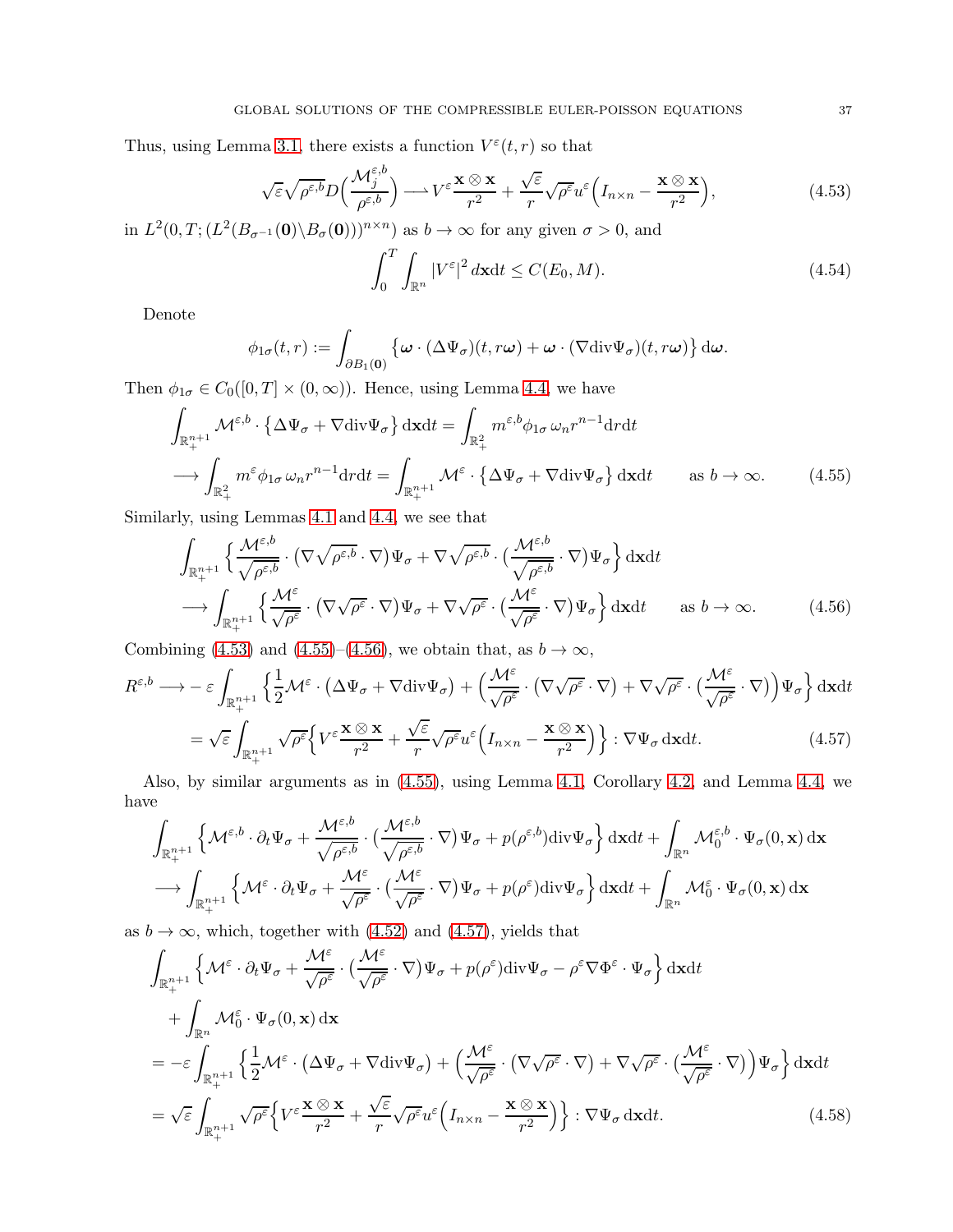Next, we consider the limit:  $\sigma \to 0$  in [\(4.58\)](#page-36-4). First, we define

$$
\varphi(t,r) := \int_{\partial B_1(\mathbf{0})} \omega \cdot \psi(t,r\omega) d\omega = \frac{1}{r^{n-1}} \int_{\partial B_r(\mathbf{0})} \omega \cdot \psi(t,\mathbf{y}) dS_{\mathbf{y}} = \frac{1}{r^{n-1}} \int_{B_r(\mathbf{0})} \operatorname{div} \psi(t,\mathbf{y}) d\mathbf{y},\tag{4.59}
$$

which implies that

<span id="page-37-4"></span><span id="page-37-1"></span><span id="page-37-0"></span>
$$
|\varphi(t,r)| \le C(||\psi||_{C^1})r;\tag{4.60}
$$

also see [\[39](#page-56-10), [66\]](#page-57-8). For the term involving the potential, we notice from [\(4.26\)](#page-31-2) and [\(4.60\)](#page-37-0) that

$$
\left|\rho^{\varepsilon}\left(\Phi_r^{\varepsilon}r^{n-1}\right)\varphi\right| \leq C(\|\psi\|_{C^1})\rho^{\varepsilon}(t,r)r\int_0^r\rho^{\varepsilon}(t,z)\,z^{n-1}\mathrm{d}z
$$

for  $(t, r) \in [0, \infty) \times [0, \infty)$ , which, together with Lebesgue's dominated convergence theorem and [\(4.21\)](#page-31-7), yields that

$$
\lim_{\sigma \to 0} \int_{\mathbb{R}^{n+1}} \rho^{\varepsilon} \nabla \Phi^{\varepsilon} \cdot \Psi_{\sigma} \, \mathrm{d}x \mathrm{d}t = \lim_{\sigma \to 0} \int_{\mathbb{R}^2_+} \rho^{\varepsilon} \Phi^{\varepsilon} \varphi \chi_{\sigma}(r) \, \omega_n r^{n-1} \mathrm{d}r \mathrm{d}t \n= \int_{\mathbb{R}^2_+} \rho^{\varepsilon} \Phi^{\varepsilon} \varphi \, \omega_n r^{n-1} \mathrm{d}r \mathrm{d}t = \int_{\mathbb{R}^{n+1}} \rho^{\varepsilon} \nabla \Phi^{\varepsilon} \cdot \psi \, \mathrm{d}x \mathrm{d}t.
$$
\n(4.61)

Using [\(4.59\)](#page-37-1), Lebesgue's dominated convergence theorem, and Proposition [4.5,](#page-31-8) we have

<span id="page-37-5"></span><span id="page-37-2"></span>
$$
\lim_{\sigma \to 0} \left\{ \int_{\mathbb{R}^{n+1}} \mathcal{M}^{\varepsilon} \cdot \partial_t \Psi_{\sigma} \, \mathrm{d}x \mathrm{d}t + \int_{\mathbb{R}^n} \mathcal{M}_0^{\varepsilon} \cdot \Psi_{\sigma}(0, \mathbf{x}) \, \mathrm{d}\mathbf{x} \right\}
$$
\n
$$
= \lim_{\sigma \to 0} \left\{ \int_{\mathbb{R}_+^2} m^{\varepsilon} \, \partial_t \varphi \, \chi_{\sigma}(r) \, \omega_n r^{n-1} \mathrm{d}r \mathrm{d}t + \int_0^\infty m_0^{\varepsilon} \varphi(0, r) \chi_{\sigma}(r) \, \omega_n r^{n-1} \mathrm{d}r \right\}
$$
\n
$$
= \int_{\mathbb{R}_+^2} m^{\varepsilon} \, \partial_t \varphi \, \omega_n r^{n-1} \mathrm{d}r \mathrm{d}t + \int_0^\infty m_0^{\varepsilon} \varphi(0, r) \, \omega_n r^{n-1} \mathrm{d}r
$$
\n
$$
= \int_{\mathbb{R}^{n+1}} \mathcal{M}^{\varepsilon} \cdot \partial_t \psi \, \mathrm{d}x \mathrm{d}t + \int_{\mathbb{R}^n} \mathcal{M}_0^{\varepsilon} \cdot \psi(0, \mathbf{x}) \, \mathrm{d}\mathbf{x}.\tag{4.62}
$$

Employing [\(4.60\)](#page-37-0) and Proposition [4.5,](#page-31-8) we have

$$
\left| \int_{\mathbb{R}^{n+1}} \left( \frac{|m^{\varepsilon}|^2}{\rho^{\varepsilon}} + p(\rho^{\varepsilon}) \right) \psi \cdot \frac{\mathbf{x}}{r} \chi_{\sigma}'(r) \, \mathrm{d}\mathbf{x} \mathrm{d}t \right| \leq C \int_0^T \int_{\sigma}^{2\sigma} \left( \frac{|m^{\varepsilon}|^2}{\rho^{\varepsilon}} + p(\rho^{\varepsilon}) \right) |\varphi(t, r) \chi_{\sigma}'(r)| \, r^{n-1} \mathrm{d}r \mathrm{d}t
$$
  
\n
$$
\leq C \int_0^T \int_{\sigma}^{2\sigma} \left( \frac{|m^{\varepsilon}|^2}{\rho^{\varepsilon}} + p(\rho^{\varepsilon}) \right) r^{n-1} \mathrm{d}r \mathrm{d}t \to 0 \qquad \text{as } \sigma \to 0,
$$
\n(4.63)

$$
\left| \varepsilon \int_{\mathbb{R}^{n+1}} \frac{m^{\varepsilon}}{\sqrt{\rho^{\varepsilon}}} (\sqrt{\rho^{\varepsilon}}) r \psi \cdot \frac{\mathbf{x}}{r} \chi_{\sigma}'(r) \, \mathrm{d}\mathbf{x} \mathrm{d}t \right| \leq C \varepsilon \int_{0}^{T} \int_{\sigma}^{2\sigma} \left| \frac{m^{\varepsilon}}{\sqrt{\rho^{\varepsilon}}} (\sqrt{\rho^{\varepsilon}}) r \varphi(t, r) \chi_{\sigma}'(r) \right| r^{n-1} \mathrm{d}r \mathrm{d}t
$$
  
 
$$
\leq C \int_{0}^{T} \int_{\sigma}^{2\sigma} \left( \frac{|m^{\varepsilon}|^{2}}{\rho^{\varepsilon}} + \varepsilon^{2} |(\sqrt{\rho^{\varepsilon}}) r|^{2} \right) r^{n-1} \mathrm{d}r \mathrm{d}t \to 0 \qquad \text{as } \sigma \to 0,
$$
 (4.64)

<span id="page-37-3"></span>
$$
\left| \sqrt{\varepsilon} \int_{\mathbb{R}^{n+1}} \chi_{\sigma}'(r) \sqrt{\rho^{\varepsilon}} \left\{ V^{\varepsilon} \frac{\mathbf{x} \otimes \mathbf{x}}{r^2} + \frac{\sqrt{\varepsilon}}{r} \sqrt{\rho^{\varepsilon}} u^{\varepsilon} \left( I_{n \times n} - \frac{\mathbf{x} \otimes \mathbf{x}}{r^2} \right) \right\} : \left( \psi \otimes \frac{\mathbf{x}}{r} \right) \mathrm{d} \mathbf{x} \mathrm{d} t \right|
$$
  
\n
$$
= \left| \sqrt{\varepsilon} \int_{0}^{T} \int_{\mathbb{R}^{n}} \chi_{\sigma}'(r) \sqrt{\rho^{\varepsilon}} V^{\varepsilon} \psi \cdot \frac{\mathbf{x}}{r} \mathrm{d} \mathbf{x} \mathrm{d} t \right| \leq C \left| \sqrt{\varepsilon} \int_{0}^{T} \int_{\sigma}^{2\sigma} \sqrt{\rho^{\varepsilon}} V^{\varepsilon} r^{n-1} \mathrm{d} r \mathrm{d} t \right| \to 0 \quad \text{as } \sigma \to 0. \tag{4.65}
$$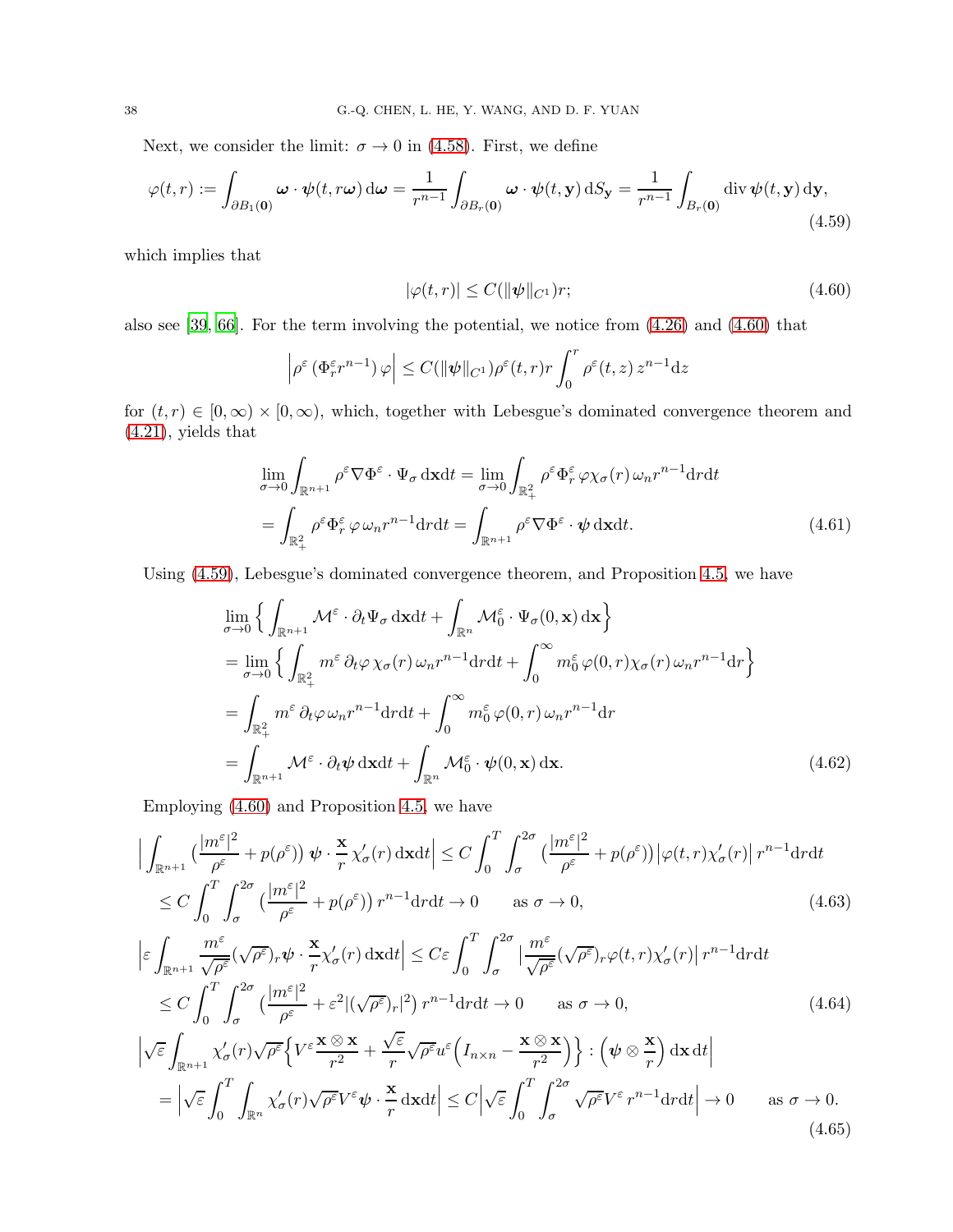Using [\(4.63\)](#page-37-2)–[\(4.65\)](#page-37-3), Lebesgue's dominated convergence theorem, and Proposition [4.5,](#page-31-8) we obtain

$$
\lim_{\sigma \to 0} \int_{\mathbb{R}^{n+1}} \left\{ \frac{\mathcal{M}^{\varepsilon}}{\sqrt{\rho^{\varepsilon}}} \cdot \left( \frac{\mathcal{M}^{\varepsilon}}{\sqrt{\rho^{\varepsilon}}} \cdot \nabla \right) \Psi_{\sigma} + p(\rho^{\varepsilon}) \text{div} \Psi_{\sigma} \right\} d\mathbf{x} dt
$$
\n
$$
= \int_{\mathbb{R}^{n+1}} \left\{ \frac{\mathcal{M}^{\varepsilon}}{\sqrt{\rho^{\varepsilon}}} \cdot \left( \frac{\mathcal{M}^{\varepsilon}}{\sqrt{\rho^{\varepsilon}}} \cdot \nabla \right) \psi + p(\rho^{\varepsilon}) \text{div} \psi \right\} d\mathbf{x} dt, \tag{4.66}
$$

<span id="page-38-2"></span>
$$
\lim_{\sigma \to 0} \varepsilon \int_{\mathbb{R}^{n+1}} \left\{ \frac{\mathcal{M}^{\varepsilon}}{\sqrt{\rho^{\varepsilon}}} \cdot (\nabla \sqrt{\rho^{\varepsilon}} \cdot \nabla) \Psi_{\sigma} + \nabla \sqrt{\rho^{\varepsilon}} \cdot (\frac{\mathcal{M}^{\varepsilon}}{\sqrt{\rho^{\varepsilon}}} \cdot \nabla) \Psi_{\sigma} \right\} d\mathbf{x} dt
$$
\n
$$
= \varepsilon \int_{\mathbb{R}^{n+1}} \left\{ \frac{\mathcal{M}^{\varepsilon}}{\sqrt{\rho^{\varepsilon}}} \cdot (\nabla \sqrt{\rho^{\varepsilon}} \cdot \nabla) \psi + \nabla \sqrt{\rho^{\varepsilon}} \cdot (\frac{\mathcal{M}^{\varepsilon}}{\sqrt{\rho^{\varepsilon}}} \cdot \nabla) \psi \right\} d\mathbf{x} dt, \tag{4.67}
$$

<span id="page-38-3"></span>
$$
\lim_{\sigma \to 0} \sqrt{\varepsilon} \int_{\mathbb{R}^{n+1}} \sqrt{\rho^{\varepsilon}} \Big\{ V^{\varepsilon} \frac{\mathbf{x} \otimes \mathbf{x}}{r^2} + \frac{\sqrt{\varepsilon}}{r} \sqrt{\rho^{\varepsilon}} u^{\varepsilon} \Big( I_{n \times n} - \frac{\mathbf{x} \otimes \mathbf{x}}{r^2} \Big) \Big\} : \nabla \Psi_{\sigma} \, \mathrm{d} \mathbf{x} \mathrm{d} t \n= \sqrt{\varepsilon} \int_{\mathbb{R}^{n+1}} \sqrt{\rho^{\varepsilon}} \Big\{ V^{\varepsilon} \frac{\mathbf{x} \otimes \mathbf{x}}{r^2} + \frac{\sqrt{\varepsilon}}{r} \sqrt{\rho^{\varepsilon}} u^{\varepsilon} \Big( I_{n \times n} - \frac{\mathbf{x} \otimes \mathbf{x}}{r^2} \Big) \Big\} : \nabla \psi \, \mathrm{d} \mathbf{x} \mathrm{d} t. \tag{4.68}
$$

We notice that

<span id="page-38-0"></span>
$$
\Delta(\Psi_{\sigma})_i = \chi_{\sigma}(r)\Delta\psi_i + 2\nabla\psi_i \cdot \nabla\chi_{\sigma}(r) + \psi_i \Delta\chi_{\sigma}(r),
$$
  
\n
$$
\partial_i(\text{div}\Psi_{\sigma}) = \chi_{\sigma}(r)\partial_i(\text{div}\psi) + \text{div}\psi \partial_i\chi_{\sigma}(r) + \partial_i\psi \cdot \nabla\chi_{\sigma}(r) + \frac{x_i}{r}\chi_{\sigma}''(r)\psi \cdot \frac{\mathbf{x}}{r} + \chi_{\sigma}'(r)(\psi \cdot \frac{\nabla x_i}{r} - \psi \cdot \frac{\mathbf{x}}{r}\frac{x_i}{r^2}).
$$
\n(4.69)

It follows from [\(4.60\)](#page-37-0) and Proposition [4.5](#page-31-8) that

$$
\left| \sum_{i=1}^{n} \varepsilon \int_{\mathbb{R}^{n+1}} m^{\varepsilon} \frac{x_i}{r} \left\{ 2 \nabla \psi_i \cdot \nabla \chi_{\sigma} + \psi_i \Delta \chi_{\sigma} + \text{div} \psi \, \partial_i \chi_{\sigma}(r) + \partial_i \psi \cdot \nabla \chi_{\sigma}(r) \right. \right. \\
\left. + \frac{x_i}{r} \chi_{\sigma}''(r) \psi \cdot \frac{\mathbf{x}}{r} + \chi_{\sigma}'(r) \left( \psi \cdot \frac{\nabla x_i}{r} - \psi \cdot \frac{\mathbf{x}}{r} \frac{x_i}{r^2} \right) \right\} \text{d} \mathbf{x} \text{d} t \right| \\
\leq C (\|\psi\|_{C^1}) \int_0^T \int_0^{2\sigma} \varepsilon |m^{\varepsilon}| \left( |\chi_{\sigma}'(r)| + \frac{1}{r} \varphi(r) |\chi_{\sigma}'(r)| + \varphi(r) |\chi_{\sigma}''(r)| \right) r^{n-1} \text{d} r \text{d} t \\
\leq C (\|\psi\|_{C^1}) \int_0^T \int_0^{2\sigma} \varepsilon |m^{\varepsilon}| r^{n-2} \text{d} r \text{d} t \\
\leq C (\|\psi\|_{C^1}) \left\{ \int_0^T \int_{\sigma}^{2\sigma} \rho^{\varepsilon} r^{n-1} \text{d} r \text{d} t \right\}^{\frac{1}{2}} \left\{ \varepsilon \int_0^T \int_{\sigma}^{2\sigma} \frac{|m^{\varepsilon}|^2}{\rho^{\varepsilon}} r^{n-3} \text{d} r \text{d} t \right\}^{\frac{1}{2}} \to 0 \qquad (4.70)
$$
\nThus, using (4.60), (4.70). It becomes equivalent to the same, as the same, and Denveit is

as  $\sigma \to 0$ . Thus, using [\(4.69\)](#page-38-0)–[\(4.70\)](#page-38-1), Lebesgue's dominated convergence theorem, and Proposition [4.5,](#page-31-8) we have

$$
\lim_{\sigma \to 0} \int_{\mathbb{R}^{n+1}} \mathcal{M}^{\varepsilon} \cdot \left\{ \Delta \Psi_{\sigma} + \nabla \text{div} \Psi_{\sigma} \right\} d\mathbf{x} dt = \int_{\mathbb{R}^{n+1}} \mathcal{M}^{\varepsilon} \cdot \left\{ \Delta \psi + \nabla \text{div} \psi \right\} d\mathbf{x} dt. \tag{4.71}
$$

Substituting  $(4.61)$ – $(4.62)$ ,  $(4.66)$ – $(4.68)$ , and  $(4.71)$  into  $(4.58)$  leads to  $(4.49)$ – $(4.50)$ .

**Lemma 4.11.** Let  $\xi(\mathbf{x}) \in C_0^1(\mathbb{R}^n)$  be any smooth function with compact support. Then

<span id="page-38-5"></span><span id="page-38-4"></span><span id="page-38-1"></span>
$$
\int_{\mathbb{R}^n} \nabla \Phi^{\varepsilon}(t, \mathbf{x}) \cdot \nabla \xi(\mathbf{x}) \, \mathrm{d}\mathbf{x} = -\kappa \int_{\mathbb{R}^n} \rho^{\varepsilon}(t, \mathbf{x}) \xi(\mathbf{x}) \, \mathrm{d}\mathbf{x} \qquad \text{for } t \ge 0.
$$
\n(4.72)

The proof is direct by using  $(4.3)_3$ ,  $(4.26)$ , and  $(4.41)$ , so we omit the details here.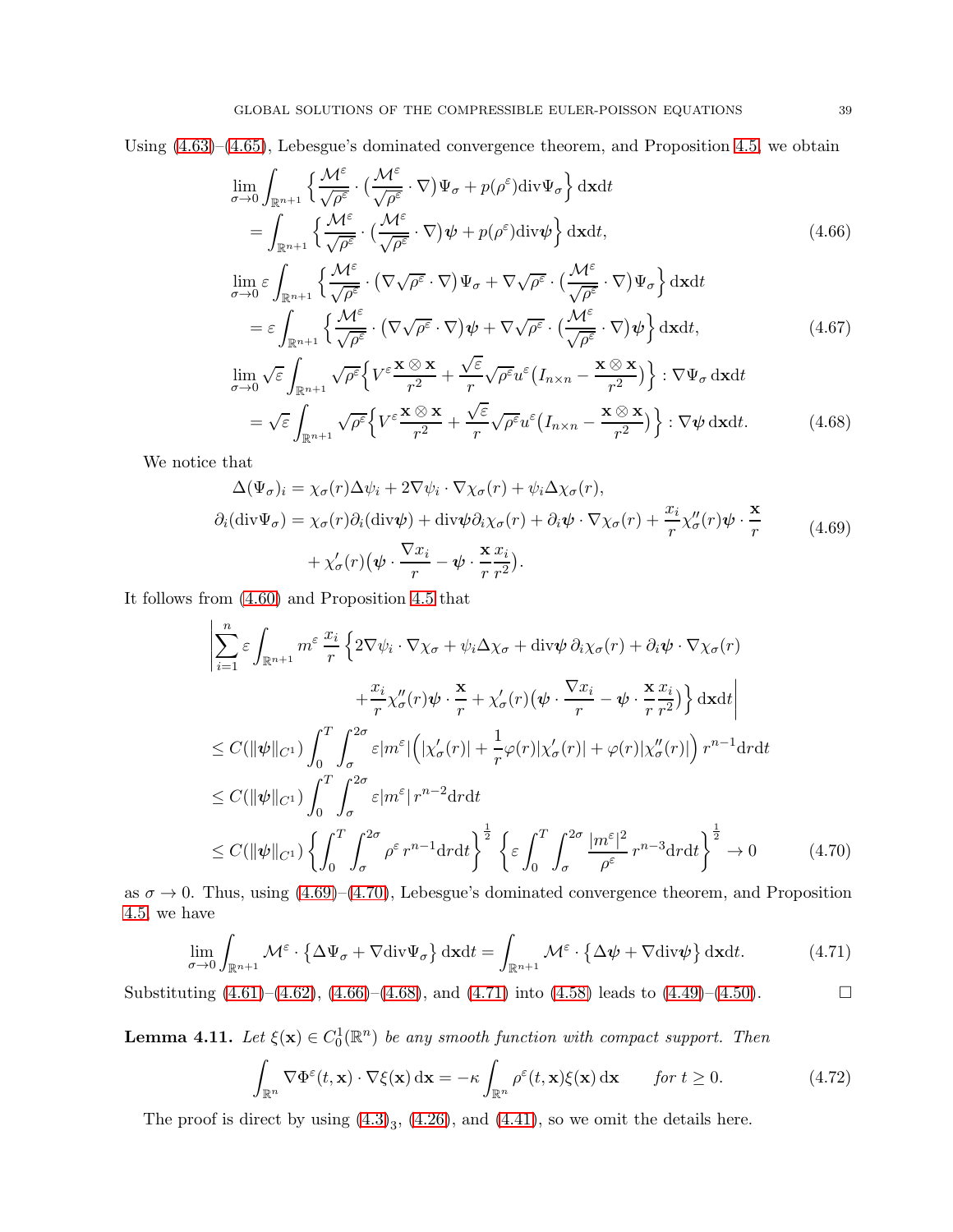4.2.  $H_{\text{loc}}^{-1}$ -Compactness. To use the compensated compactness framework in [\[8](#page-54-5)], we need the  $H_{\text{loc}}^{-1}$ -compactness of entropy pairs.

<span id="page-39-8"></span>**Lemma 4.12**  $(H_{\text{loc}}^{-1}-\text{compactness})$ . Let  $(\eta, q)$  be a weak entropy pair defined in [\(2.11\)](#page-8-0) for any smooth compact supported function  $\psi(s)$  on  $\mathbb{R}$ . Then, for  $\varepsilon \in (0, \varepsilon_0]$ ,

<span id="page-39-0"></span>
$$
\partial_t \eta(\rho^{\varepsilon}, m^{\varepsilon}) + \partial_r q(\rho^{\varepsilon}, m^{\varepsilon}) \qquad \text{is compact in } H^{-1}_{\text{loc}}(\mathbb{R}^2_+). \tag{4.73}
$$

**Proof.** To obtain [\(4.73\)](#page-39-0), we have to make the argument in the weak sense, since  $(\rho^{\varepsilon}, \mathcal{M}^{\varepsilon}, \Phi^{\varepsilon})$  is a weak solution of CNSPEs [\(1.4\)](#page-1-3). In fact, we first have to study the equation for  $\partial_t \eta(\rho^\varepsilon, m^\varepsilon)$  +  $\partial_r q(\rho^{\varepsilon}, m^{\varepsilon})$  in the distributional sense, which is more complicated than that in [\[8](#page-54-5), [9\]](#page-54-16). We divide the proof into five steps.

1. Since

$$
\eta(\rho, m) = \rho \int_{-1}^{1} \psi(u + \rho^{\theta} s)[1 - s^2]_{+}^{6} ds, \quad q(\rho, \rho u) = \rho \int_{-1}^{1} (u + \theta \rho^{\theta} s) \psi(u + \rho^{\theta} s)[1 - s^2]_{+}^{6} ds,
$$

then it follows from [\[8,](#page-54-5) Lemma 2.1] that

$$
|\eta(\rho, \rho u)| + |q(\rho, \rho u)| \le C_{\psi}\rho \qquad \text{for } \gamma \in (1, 3], \tag{4.74}
$$

$$
|\eta(\rho,\rho u)| \le C_{\psi}\rho, \quad |q(\rho,\rho u)| \le C_{\psi}(\rho + \rho^{1+\theta}) \quad \text{for } \gamma \in (3,\infty), \tag{4.75}
$$

$$
|\partial_{\rho}\eta(\rho,\rho u)| \le C_{\psi}\left(1+\rho^{\theta}\right), \quad |\partial_{m}\eta(\rho,\rho u)| \le C_{\psi}.\tag{4.76}
$$

On the other hand, if we regard  $\partial_m \eta(\rho, m)$  as a function of  $(\rho, u)$ , then

<span id="page-39-7"></span><span id="page-39-6"></span><span id="page-39-3"></span><span id="page-39-2"></span><span id="page-39-1"></span>
$$
|\partial_{m\rho}\eta| \le C_{\psi}\rho^{\theta-1}, \qquad |\partial_{mu}\eta| \le C_{\psi}.
$$
 (4.77)

2. Denote  $(\eta^{\varepsilon,b}, q^{\varepsilon,b}) := (\eta, q)(\rho^{\varepsilon,b}, m^{\varepsilon,b})$  and  $(\eta^{\varepsilon}, q^{\varepsilon}) := (\eta, q)(\rho^{\varepsilon}, m^{\varepsilon})$  for simplicity. Multiplying  $(3.1)_1$  $(3.1)_1$  by  $\eta_\rho(\rho^{\varepsilon,b}, m^{\varepsilon,b})$ ,  $(3.1)_2$  by  $\eta_m(\rho^{\varepsilon,b}, m^{\varepsilon,b})$ , and add them together to obtain

$$
\partial_t \eta(\rho^{\varepsilon,b}, m^{\varepsilon,b}) + \partial_r q(\rho^{\varepsilon,b}, m^{\varepsilon,b}) = -\frac{n-1}{r} m^{\varepsilon,\delta} \left( \eta^{\varepsilon,b}_\rho + u^{\varepsilon,b} \eta^{\varepsilon,b}_m \right) - \kappa \eta^{\varepsilon,b}_m \frac{\rho^{\varepsilon,b}}{r^{n-1}} \int_0^r \rho^{\varepsilon,b}(t, z) z^{n-1} dz + \varepsilon \eta^{\varepsilon,b}_m \left\{ \left( \rho^{\varepsilon,b}(u^{\varepsilon,b}_r + \frac{n-1}{r} u^{\varepsilon,b}) \right)_r - \frac{n-1}{r} \rho^{\varepsilon,b}_r u^{\varepsilon,b} \right\}, \tag{4.78}
$$

where  $\rho^{\varepsilon,b}$  is understood to be zero in domain  $[0,T] \times [0,a)$  so that  $\int_a^r \rho^{\varepsilon,b}(t,z) z^{n-1} dz$  can be rewritten as  $\int_0^r \rho^{\varepsilon,b}(t,z) z^{n-1} dz$  in the potential term.

Let  $\phi(t,r) \in C_0^{\infty}(\mathbb{R}^2_+)$  and  $b \gg 1$  so that supp  $\phi(t,\cdot) \in (a,b(t))$ . Then multiplying [\(4.78\)](#page-39-1) by  $\phi$ and integrating by parts yield that

$$
\int_{\mathbb{R}^2_+} \left( \partial_t \eta^{\varepsilon,b} + \partial_r q^{\varepsilon,b} \right) \phi \, \mathrm{d}r \, \mathrm{d}t \n= - \int_{\mathbb{R}^2_+} \frac{n-1}{r} m^{\varepsilon,b} \left( \eta^{\varepsilon,b}_{\rho} + u^{\varepsilon,b} \eta^{\varepsilon,b}_{m} \right) \phi \, \mathrm{d}r \, \mathrm{d}t - \varepsilon \int_{\mathbb{R}^2_+} \rho^{\varepsilon,b} \left( \eta^{\varepsilon,b}_{m} + \frac{n-1}{r} u^{\varepsilon,b} \right) \phi \, \mathrm{d}r \, \mathrm{d}t \n- \varepsilon \int_{\mathbb{R}^2_+} \rho^{\varepsilon,b} \eta^{\varepsilon,b}_{m} \left( u^{\varepsilon,b}_{r} + \frac{n-1}{r} u^{\varepsilon,b} \right) \phi_r \, \mathrm{d}r \, \mathrm{d}t - \varepsilon \int_{\mathbb{R}^2_+} \eta^{\varepsilon,b}_{m} \frac{n-1}{r} \rho^{\varepsilon,b}_{r} u^{\varepsilon,b} \phi \, \mathrm{d}r \, \mathrm{d}t \n- \kappa \int_{\mathbb{R}^2_+} \eta^{\varepsilon,b}_{m} \frac{\rho^{\varepsilon,b}}{r^{n-1}} \left( \int_0^r \rho^{\varepsilon,b}(t,z) \, z^{n-1} \, \mathrm{d}z \right) \phi \, \mathrm{d}r \, \mathrm{d}t := \sum_i^5 I^{\varepsilon,b}_i. \tag{4.79}
$$

3. It is direct to see that

<span id="page-39-5"></span><span id="page-39-4"></span>
$$
\eta^{\varepsilon,b}\to\eta^{\varepsilon}\qquad a.e. \text{ in }\{(t,r)\,:\,\rho^{\varepsilon}(t,r)\neq 0\}\text{ as }b\to\infty. \tag{4.80}
$$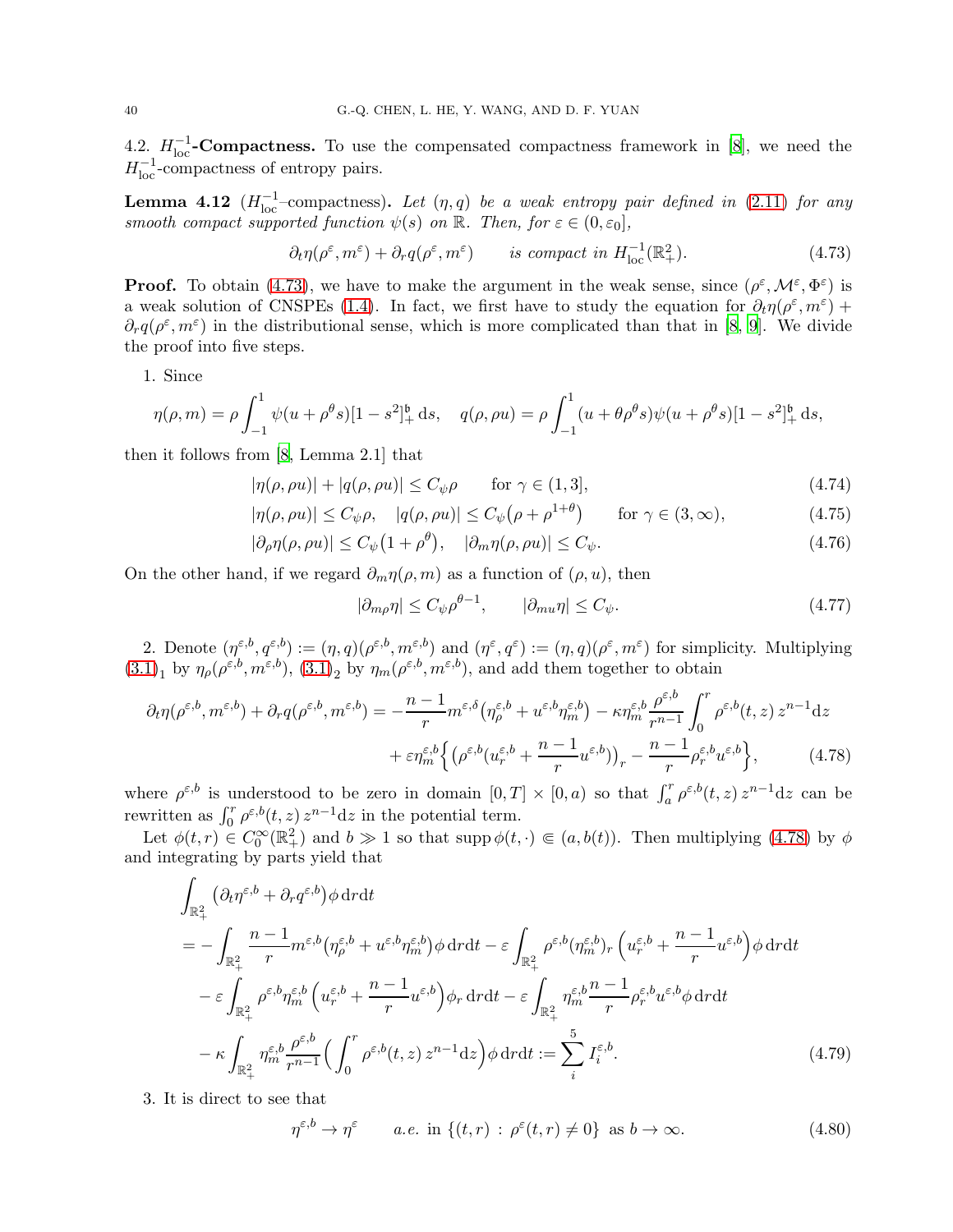In  $\{(t,r) : \rho^{\varepsilon}(t,r) = 0\}$ , it follows from  $(4.74)$ – $(4.75)$  that

$$
|\eta^{\varepsilon,b}| \le C_{\psi}\rho^{\varepsilon,b} \longrightarrow 0 = \eta^{\varepsilon} \qquad \text{as } b \to \infty. \tag{4.81}
$$

Combining  $(4.80)$ – $(4.81)$  together, we have

<span id="page-40-4"></span><span id="page-40-3"></span><span id="page-40-0"></span>
$$
\eta^{\varepsilon,b}\to\eta^{\varepsilon}\qquad a.e. \text{ as } b\to\infty. \tag{4.82}
$$

Similarly, we also have

<span id="page-40-2"></span><span id="page-40-1"></span>
$$
q^{\varepsilon,b} \to q^{\varepsilon} \qquad a.e. \text{ as } b \to \infty. \tag{4.83}
$$

Let  $K \in (0,\infty)$  be any compact subset. For  $\gamma \in (1,3]$ , it follows from  $(3.73)$  and  $(4.74)$  that

$$
\int_0^T \int_K \left( |\eta^{\varepsilon, b}| + |\dot{q}^{\varepsilon, b}| \right)^{\gamma + 1} \mathrm{d}r \mathrm{d}t \le C_\psi \int_0^T \int_K |\rho^{\varepsilon, b}|^{\gamma + 1} \mathrm{d}r \mathrm{d}t \le C_\psi(K, M, E_0, T). \tag{4.84}
$$

For  $\gamma \in (3,\infty)$ , it follows from  $(4.75)$  and  $(3.98)$  that

$$
\int_0^T \int_K \left( |\eta^{\varepsilon, b}| + |\dot{q}^{\varepsilon, b}| \right)^{\frac{\gamma + \theta}{1 + \theta}} \mathrm{d}r \mathrm{d}t \le C_\psi \int_0^T \int_K \left( |\rho^{\varepsilon, b}|^{\frac{\gamma + \theta}{1 + \theta}} + |\rho^{\varepsilon, b}|^{\gamma + \theta} \right) \mathrm{d}r \mathrm{d}t \le C_\psi(K, M, E_0, T). \tag{4.85}
$$

We take  $p_1 = \gamma + 1 > 2$  when  $\gamma \in (1, 3]$ , and  $p_1 = \frac{\gamma + \theta}{1+\theta} > 2$  when  $\gamma \in (3, \infty)$ . Then it follows from  $(4.84)–(4.85)$  $(4.84)–(4.85)$  $(4.84)–(4.85)$  that

 $(\eta^{\varepsilon,b}, \, q^{\varepsilon,b})$  is uniformly bounded in  $L^{p_1}_{loc}(\mathbb{R}^2_+),$ 

which, together with [\(4.82\)](#page-40-3) and [\(4.83\)](#page-40-4), yields that, up to a subsequence,

<span id="page-40-8"></span><span id="page-40-7"></span>
$$
(\eta^{\varepsilon,b}, q^{\varepsilon,b}) \to (\eta^{\varepsilon}, q^{\varepsilon}) \quad \text{in } L^2_{\text{loc}}(\mathbb{R}^2_+) \text{ as } b \to \infty.
$$

Thus, for any  $\phi \in C_0^1(\mathbb{R}^2_+)$ , we see that, as  $b \to \infty$  (up to a subsequence),

$$
\int_{\mathbb{R}^2_+} \left( \partial_t \eta^{\varepsilon, b} + \partial_r q^{\varepsilon, b} \right) \phi \, dr \, dt = - \int_{\mathbb{R}^2_+} \left( \eta^{\varepsilon, b} \partial_t \phi + q^{\varepsilon, b} \partial_r \phi \right) \, dr \, dt
$$
\n
$$
\longrightarrow - \int_{\mathbb{R}^2_+} \left( \eta^{\varepsilon} \partial_t \phi + q^{\varepsilon} \partial_r \phi \right) \, dr \, dt. \tag{4.86}
$$

Furthermore,  $(\eta^{\varepsilon}, q^{\varepsilon})$  is uniformly bounded in  $L_{\text{loc}}^{p_1}(\mathbb{R}^2_+)$  for some  $p_1 > 2$ , which implies that

<span id="page-40-5"></span>
$$
\partial_t \eta^{\varepsilon} + \partial_r q^{\varepsilon}
$$
 is uniformly bounded in  $\varepsilon > 0$  in  $W_{\text{loc}}^{-1,p_1}(\mathbb{R}^2_+).$  (4.87)

4. Now we estimate the terms of [\(4.79\)](#page-39-5)-RHS. For  $I_1^{\varepsilon, b}$  $\int_1^{\epsilon, \theta}$ , a direct calculation shows that  $|\eta_{\rho}+u\eta_m| \leq$  $C_{\psi}(1+\rho^{\theta})$  which, together with Lemma [4.4](#page-29-5) and similar arguments in [\(4.80\)](#page-39-4)–[\(4.82\)](#page-40-3), yields that

<span id="page-40-6"></span>
$$
\frac{n-1}{r}m^{\varepsilon,b}\left(\eta_{\rho}^{\varepsilon,b}+u^{\varepsilon,b}\eta_{m}^{\varepsilon,b}\right)\longrightarrow\frac{n-1}{r}m^{\varepsilon}\left(\eta_{\rho}^{\varepsilon}+u^{\varepsilon}\eta_{m}^{\varepsilon}\right)\qquad a.e.\text{ as }\delta\to 0+.\tag{4.88}
$$

Then it follows from  $(4.23)$ – $(4.24)$  that

$$
\int_{0}^{T} \int_{K} \left| \frac{n-1}{r} m^{\varepsilon,b} \left( \eta_{\rho}^{\varepsilon,b} + u^{\varepsilon,b} \eta_{m}^{\varepsilon,b} \right) \right|^{\frac{7}{6}} \mathrm{d}r \mathrm{d}t
$$
\n
$$
\leq C(K) \int_{0}^{T} \int_{K} \left( \rho^{\varepsilon,b} |u^{\varepsilon,\delta}|^{2} + \rho^{\varepsilon,b} + (\rho^{\varepsilon,b})^{\gamma} \right)^{\frac{7}{6}} \mathrm{d}r \mathrm{d}t
$$
\n
$$
\leq \begin{cases} C(K) \left( 1 + \int_{0}^{T} \int_{K} \rho^{\varepsilon,b} |u^{\varepsilon,b}|^{3} \mathrm{d}r \mathrm{d}t \right)^{\frac{7}{9}} \left( \int_{0}^{T} \int_{K} \left( 1 + |\rho^{\varepsilon,b}|^{\gamma+1} \right) \mathrm{d}r \mathrm{d}t \right)^{\frac{2}{9}} & \text{for } \gamma \in (1,3],\\ C(K) \left( 1 + \int_{0}^{T} \int_{K} \rho^{\varepsilon,b} |u^{\varepsilon,b}|^{3} \mathrm{d}r \mathrm{d}t \right)^{\frac{7}{9}} \left( \int_{0}^{T} \int_{K} \left( 1 + |\rho^{\varepsilon,b}|^{\gamma+\theta} \right) \mathrm{d}r \mathrm{d}t \right)^{\frac{2}{9}} & \text{for } \gamma \in (3,\infty),\\ \leq C(K,M,E_{0},T). \end{cases} \tag{4.89}
$$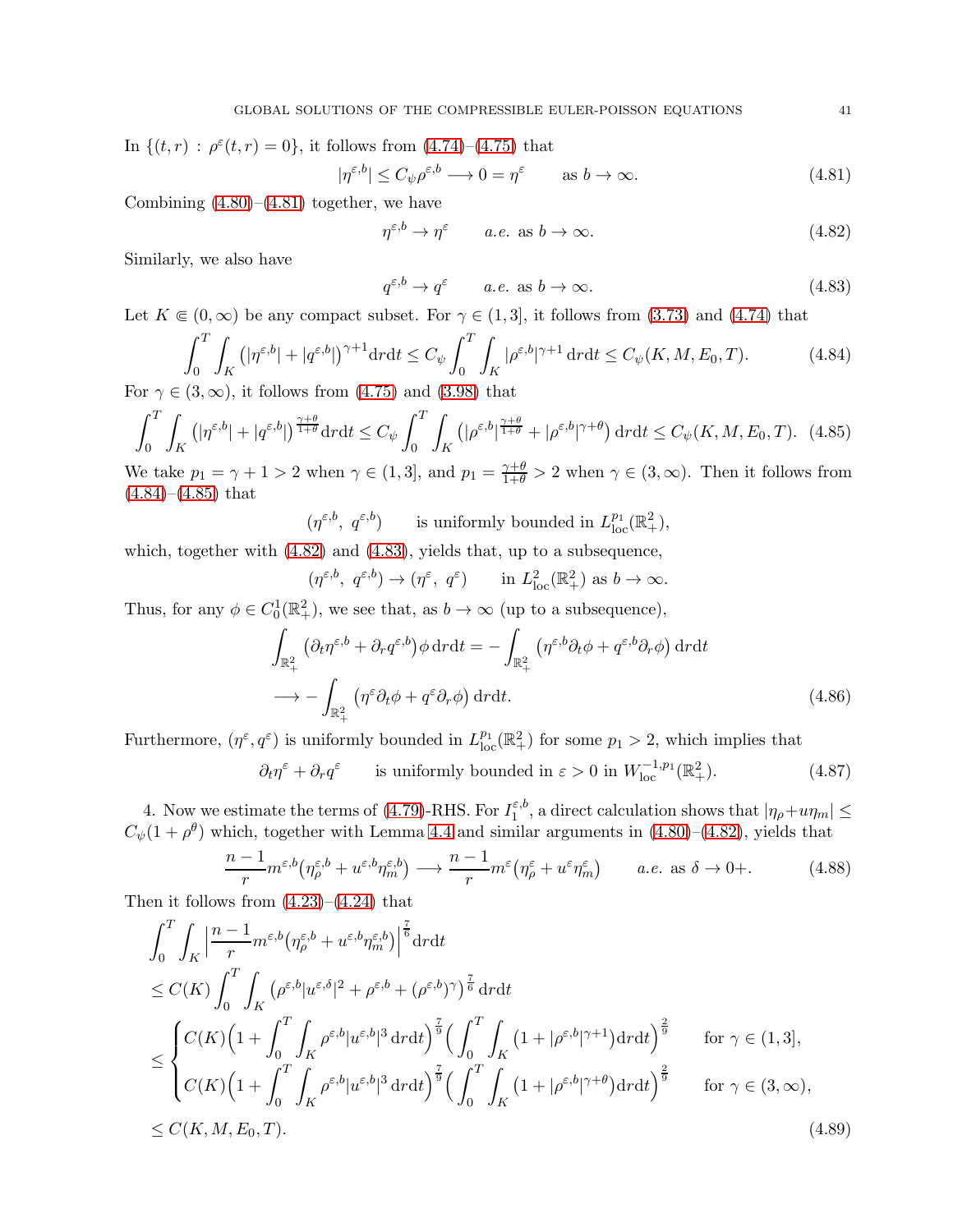Using  $(4.88)$ – $(4.89)$ , up to a subsequence, we have

$$
I_1^{\varepsilon,b} \longrightarrow -\int_{\mathbb{R}_+^2} \frac{n-1}{r} m^{\varepsilon} \left(\eta_\rho^{\varepsilon} + u^{\varepsilon} \eta_m^{\varepsilon}\right) \phi \, \mathrm{d}r \mathrm{d}t \qquad \text{as } b \to \infty,
$$
\n
$$
(4.90)
$$

<span id="page-41-3"></span><span id="page-41-1"></span>
$$
\int_0^T \int_K \left| \frac{n-1}{r} m^\varepsilon \left( \eta_\rho^\varepsilon + u^\varepsilon \eta_m^\varepsilon \right) \right|^{\frac{7}{6}} dr dt \le C(K, M, E_0, T). \tag{4.91}
$$

For  $I_2^{\varepsilon,b}$  $\zeta_2^{\varepsilon,b}, I_4^{\varepsilon,b}, \text{ and } I_5^{\varepsilon,b}$  $\epsilon_5^{\epsilon,0}$ , it follows from Lemmas [3.1](#page-12-5) and [3.3,](#page-17-0) and  $(4.76)-(4.77)$  $(4.76)-(4.77)$  that

$$
\int_{0}^{T} \int_{K} \left| \varepsilon \rho^{\varepsilon,b} (\eta^{\varepsilon,b}_{m})_{r} (u^{\varepsilon,b}_{r} + \frac{n-1}{r} u^{\varepsilon,b}) \right| \mathrm{d}r \mathrm{d}t
$$
\n
$$
\leq C_{\psi}(K) \int_{0}^{T} \int_{K} \left( \varepsilon \rho^{\varepsilon,b} |u^{\varepsilon,b}_{r}|^{2} + \varepsilon (\rho^{\varepsilon,b})^{\gamma-2} |\rho^{\varepsilon,b}_{r}|^{2} + \rho^{\varepsilon,b} |u^{\varepsilon,b}|^{2} \right) \mathrm{d}r \mathrm{d}t \leq C_{\psi}(K, M, E_{0}, T),
$$
\n
$$
\int_{0}^{T} \int_{K} \left| \varepsilon \eta^{\varepsilon,b}_{m} \frac{n-1}{r} \rho^{\varepsilon,b}_{r} u^{\varepsilon,b} \right| \mathrm{d}r \mathrm{d}t
$$
\n
$$
\leq C_{\psi}(K) \Big( \varepsilon^{2} \int_{0}^{T} \int_{K} |(\sqrt{\rho^{\varepsilon,b}})_{r}|^{2} \mathrm{d}r \mathrm{d}t \Big)^{\frac{1}{2}} \Big( \int_{0}^{T} \int_{K} \rho^{\varepsilon,b} |u^{\varepsilon,b}|^{2} \mathrm{d}r \mathrm{d}t \Big)^{\frac{1}{2}} \leq C_{\psi}(K, M, E_{0}, T),
$$
\n
$$
\int_{0}^{T} \int_{K} \left| \kappa \eta^{\varepsilon,b}_{m} \frac{\rho^{\varepsilon,b}}{r^{n-1}} \int_{0}^{r} \rho^{\varepsilon,b}(t, z) z^{n-1} \mathrm{d}z \right| \mathrm{d}r \mathrm{d}t \leq C_{\psi}(K, M) \int_{0}^{T} \int_{K} \rho^{\varepsilon,b} \mathrm{d}r \mathrm{d}t \leq C_{\psi}(K, M, E_{0}, T).
$$

Thus, there exist local bounded Radon measures  $\mu_1^{\varepsilon}$ ,  $\mu_2^{\varepsilon}$ , and  $\mu_3^{\varepsilon}$  on  $\mathbb{R}_+^2$  so that, as  $b \to \infty$  (up to a subsequence),

$$
- \varepsilon \rho^{\varepsilon, b} (\eta_m^{\varepsilon, b})_r (u_r^{\varepsilon, b} + \frac{n-1}{r} u^{\varepsilon, b}) \longrightarrow \mu_1^{\varepsilon},
$$
  

$$
- \varepsilon \eta_m^{\varepsilon, b} \frac{n-1}{r} \rho_r^{\varepsilon, b} u^{\varepsilon, b} \longrightarrow \mu_2^{\varepsilon},
$$
  

$$
- \kappa \eta_m^{\varepsilon, b} \frac{\rho^{\varepsilon, b}}{r^{n-1}} \int_0^r \rho^{\varepsilon, b}(t, z) z^{n-1} dz \longrightarrow \mu_3^{\varepsilon}.
$$

In addition,

<span id="page-41-4"></span><span id="page-41-2"></span>
$$
\mu_i^{\varepsilon}((0,T) \times V) \le C_{\psi}(K,T,E_0) \qquad \text{for } i = 1,2,3,
$$
\n(4.92)

for each open subset  $V \subset K$ . Then, up to a subsequence, we have

$$
I_2^{\varepsilon,b} + I_4^{\varepsilon,b} + I_5^{\varepsilon,b} \longrightarrow \langle \mu_1^{\varepsilon} + \mu_2^{\varepsilon} + \mu_3^{\varepsilon}, \phi \rangle \qquad \text{as } b \to \infty. \tag{4.93}
$$

For  $I_3^{\varepsilon,b}$  $3^{6,0}$ , we notice from Lemma [3.1](#page-12-5) that

$$
\int_0^T \int_K \left| \sqrt{\varepsilon} \rho^{\varepsilon, b} \eta_m^{\varepsilon, b} \left( u_r^{\varepsilon, b} + \frac{n-1}{r} u^{\varepsilon, b} \right) \right|^{\frac{4}{3}} dr dt \le C_\psi(K) \int_0^T \int_K \left| \sqrt{\varepsilon} \rho^{\varepsilon, b} (|u_r^{\varepsilon, b}| + |u^{\varepsilon, b}|) \right|^{\frac{4}{3}} dr dt
$$
  

$$
\le C_\psi(K) \left( \varepsilon \int_0^T \int_K \left( \rho^{\varepsilon, \delta} |u_r^{\varepsilon, b}|^2 + \rho^{\varepsilon, b} |u^{\varepsilon, b}|^2 \right) dr dt \right)^{\frac{2}{3}} \left( \int_0^T \int_K |\rho^{\varepsilon, b}|^2 dr dt \right)^{\frac{1}{3}} \le C_\psi(K, M, E_0, T).
$$

Then there exists a function  $f^{\varepsilon}$  such that, as  $b \to \infty$  (up to a subsequence),

<span id="page-41-0"></span>
$$
-\sqrt{\varepsilon}\rho^{\varepsilon,b}\eta_m^{\varepsilon,b}\left(u_r^{\varepsilon,b}+\frac{n-1}{r}u^{\varepsilon,b}\right)\longrightarrow f^{\varepsilon}\qquad\text{weakly in }L^{\frac{4}{3}}_{\text{loc}}(\mathbb{R}^2_+),\tag{4.94}
$$

<span id="page-41-5"></span>
$$
\int_0^T \int_K |f^\varepsilon|^{\frac{4}{3}} \, \mathrm{d}r \mathrm{d}t \le C_\psi(K, M, E_0, T). \tag{4.95}
$$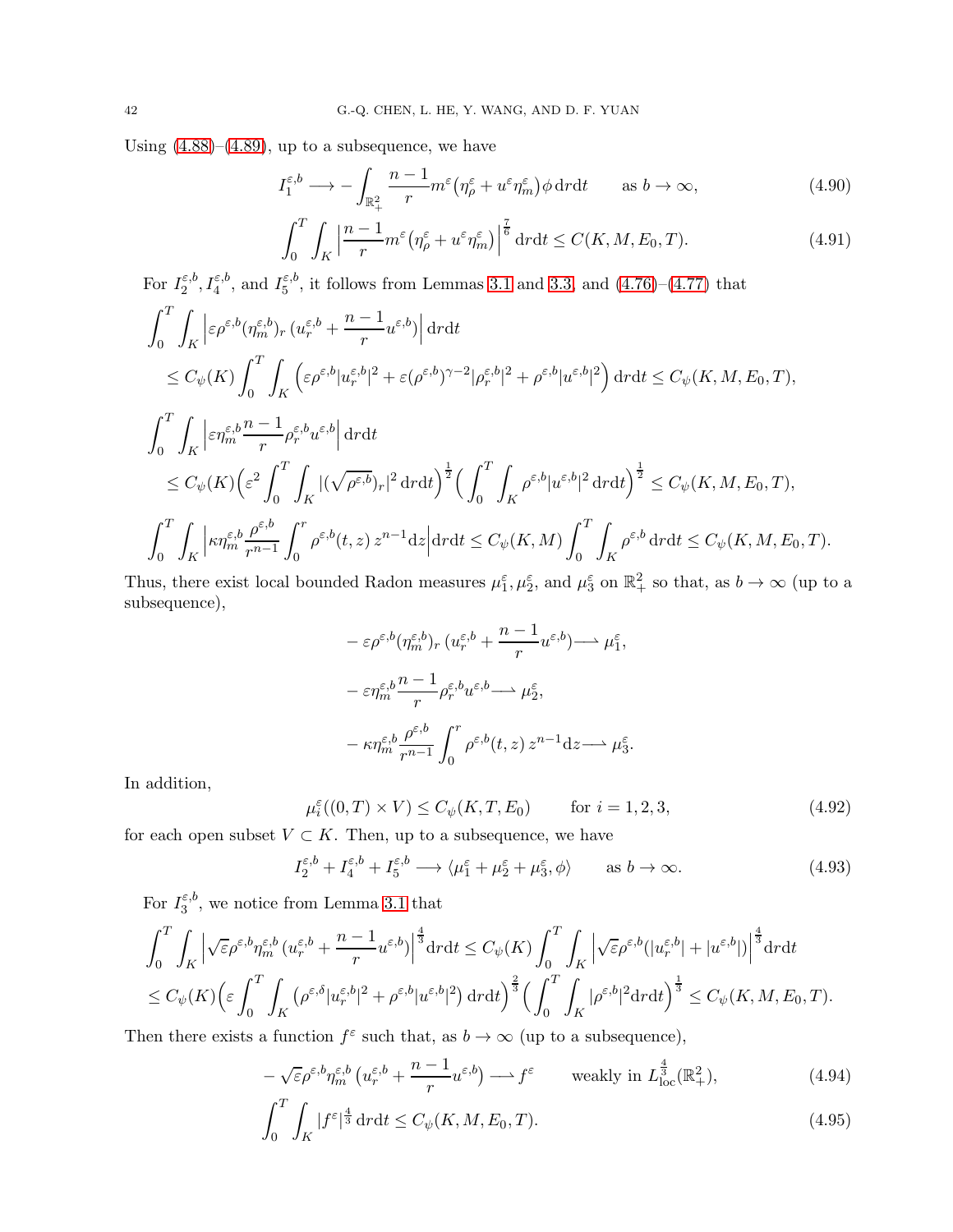Thus, it follows from [\(4.94\)](#page-41-0) that

<span id="page-42-0"></span>
$$
I_3^{\varepsilon,b} \longrightarrow \sqrt{\varepsilon} \int_0^T \int_K f^{\varepsilon} \phi_r \, dr \, dt \qquad \text{as } b \to \infty \text{ (up to a subsequence).} \tag{4.96}
$$

5. Taking  $b \to \infty$  (up to a subsequence) on both sides of [\(4.79\)](#page-39-5), then it follows from [\(4.86\)](#page-40-7), [\(4.90\)](#page-41-1), [\(4.93\)](#page-41-2), and [\(4.96\)](#page-42-0) that

$$
\partial_t \eta^\varepsilon + \partial_r q^\varepsilon = -\frac{n-1}{r} \rho^\varepsilon u^\varepsilon \big( \eta_\rho^\varepsilon + u^\varepsilon \eta_m^\varepsilon \big) + \mu_1^\varepsilon + \mu_2^\varepsilon + \mu_3^\varepsilon - \sqrt{\varepsilon} f_r^\varepsilon
$$

in the sense of distributions. Noting  $(4.91)$ – $(4.92)$ , we know that

$$
-\frac{n-1}{r}\rho^{\varepsilon}u^{\varepsilon}\left(\eta_{\rho}^{\varepsilon}+u^{\varepsilon}\eta_{m}^{\varepsilon}\right)+\mu_{1}^{\varepsilon}+\mu_{2}^{\varepsilon}+\mu_{3}^{\varepsilon} \qquad \text{is a local bounded Radon measure},\tag{4.97}
$$

and the bound is uniform in  $\varepsilon > 0$ . From [\(4.95\)](#page-41-5), we know that

<span id="page-42-3"></span><span id="page-42-2"></span><span id="page-42-1"></span>
$$
\sqrt{\varepsilon} f_r^{\varepsilon} \longrightarrow 0 \qquad \text{in } W_{\text{loc}}^{-1,\frac{4}{3}}(\mathbb{R}^2_+) \text{ as } \varepsilon \to 0+.
$$
 (4.98)

Then it follows from  $(4.97)$ – $(4.98)$  that

 $\partial_t \eta^{\varepsilon} + \partial_r q^{\varepsilon}$  are confined in a compact subset of  $W_{loc}^{-1,p_2}(\mathbb{R}^2_+)$  for some  $p_2 \in (1,2)$ . (4.99)

The interpolation compactness theorem (cf. [\[6](#page-54-4), [16](#page-54-9)]) indicates that, for  $p_2 > 1$ ,  $p_1 \in (p_2, \infty]$ , and  $p_0 \in [p_2, p_1),$ 

$$
(\text{compact set of } W^{-1,p_2}_{loc}(\mathbb{R}^2_+)) \cap (\text{bounded set of } W^{-1,p_1}_{loc}(\mathbb{R}^2_+)) \subset (\text{compact set of } W^{-1,p_0}_{loc}(\mathbb{R}^2_+)),
$$

which is a generalization of Murat's lemma in [62, 68]. Combining this theorem for  $1 < p_2 < 2$ ,  $p_1 > 2$  and  $p_0 = 2$  with the facts in [\(4.87\)](#page-40-8) and [\(4.99\)](#page-42-3), we conclude [\(4.73\)](#page-39-0).

**Remark 4.13.** Since the weak solution  $(\rho^{\varepsilon}, m^{\varepsilon})$  of CNSPEs may contain vacuum states, and the estimate of  $u_r^{\varepsilon}$  is not available, it is difficult to use directly the weak form of CNSPEs to study the  $H_{\text{loc}}^{-1}$ -compactness. In fact, we first have to study the equation satisfied by  $\partial_t \eta^{\varepsilon} + \partial_r q^{\varepsilon}$  in the distributional sense, and then use the equation to prove the compactness result.

Combining Proposition [4.5](#page-31-8) with Lemmas [4.6](#page-31-11) and [4.8](#page-33-7)[–4.12,](#page-39-8) we have

<span id="page-42-4"></span>**Theorem 4.14.** Let  $(\rho_0^{\varepsilon}, m_0^{\varepsilon})$  be the initial data satisfying [\(2.13\)](#page-8-2)–[\(2.18\)](#page-8-3). Then, for each  $\varepsilon > 0$ , there exists a global spherically symmetric weak solution

$$
(\rho^\varepsilon,{\mathcal M}^\varepsilon,\Phi^\varepsilon)(t,{\bf x}):=(\rho^\varepsilon(t,r),m^\varepsilon(t,r)\frac{{\bf x}}{r},\Phi^\varepsilon(t,r))
$$

of CNSPEs [\(1.4\)](#page-1-3) in the sense of Definition [2.6](#page-7-2). Moreover,  $m^{\varepsilon}(t,r) = \rho^{\varepsilon}(t,r)u^{\varepsilon}(t,r)$ , with  $u^{\varepsilon}(t,r) :=$  $m^{\varepsilon}(t,r)$  $\frac{m^{\varepsilon}(t,r)}{\rho^{\varepsilon}(t,r)}$  a.e. on  $\{(t,r) \; : \; \rho^{\varepsilon}(t,r) \neq 0\}$  and  $u^{\varepsilon}(t,r) := 0$  a.e. on  $\{(t,r) \; : \; \rho^{\varepsilon}(t,r) = 0$  or  $r = 0\}$ ,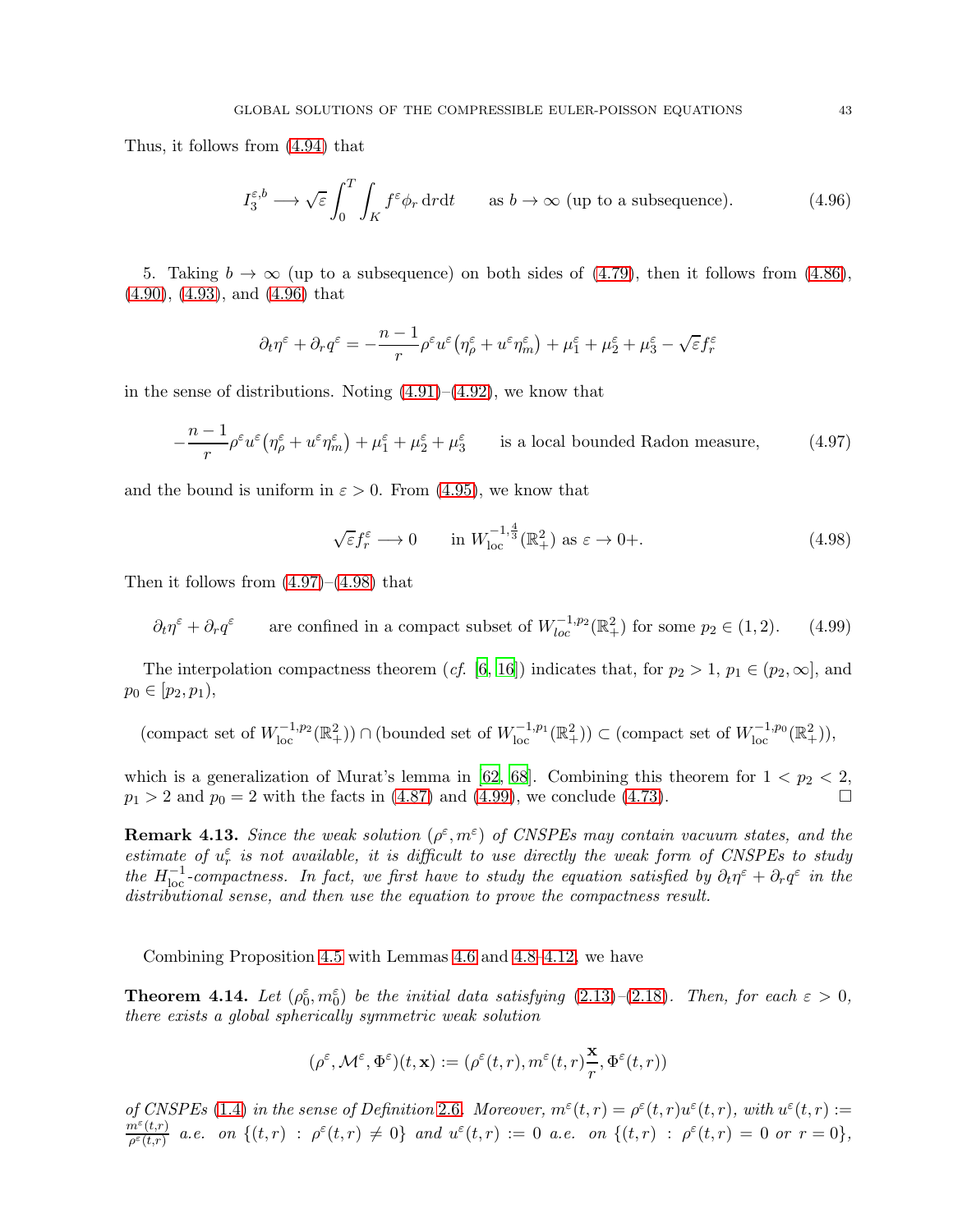satisfies the following properties:

$$
\rho^{\varepsilon}(t,r) \ge 0 \qquad a.e.,\tag{4.100}
$$

$$
u^{\varepsilon}(t,r) = 0, \ \left(\frac{m^{\varepsilon}}{\sqrt{\rho^{\varepsilon}}}\right)(t,r) = \sqrt{\rho^{\varepsilon}}(t,r)u^{\varepsilon}(t,r) = 0 \qquad a.e. \text{ on } \{(t,r) \,:\, \rho^{\varepsilon}(t,r) = 0\},\tag{4.101}
$$

$$
\Phi_r^{\varepsilon}(t,r) = \frac{\kappa}{r^{n-1}} \int_0^r \rho^{\varepsilon}(t,z) z^{n-1} dz \qquad \text{for } (t,r) \in \mathbb{R}^2_+,
$$
\n(4.102)

$$
\int_0^\infty \rho^\varepsilon(t, r) r^{n-1} dr = M \qquad \text{for all } t \ge 0,
$$
\n(4.103)

$$
\int_0^\infty \left(\frac{1}{2}\rho^\varepsilon |u^\varepsilon|^2 + (\rho^\varepsilon)^\gamma\right)(t, r) r^{n-1} dr + \int_0^\infty \left(\int_0^r \rho^\varepsilon(t, z) z^{n-1} dz\right) \rho^\varepsilon(t, r) r dr \n+ \int_0^\infty |\Phi_r^\varepsilon(t, r)|^2 r^{n-1} dr + \varepsilon \int_0^t \int_0^\infty (\rho^\varepsilon |u^\varepsilon|^2)(s, r) r^{n-3} dr ds \n\le C(M, E_0) \quad \text{for all } t \ge 0,
$$
\n(4.104)

$$
\varepsilon^2 \int_0^\infty r^{n-1} \left| \left( \sqrt{\rho^\varepsilon(t,r)} \right)_r \right|^2 dr + \varepsilon \int_0^T \int_0^\infty r^{n-1} \left| \left( \left( \rho^\varepsilon(s,r) \right)_r^2 \right)_r \right|^2 dr ds
$$
\n
$$
\leq C(M, E_0, T) \quad \text{for } t \in [0, T], \tag{4.105}
$$

$$
\int_{0}^{T} \int_{d}^{D} (\rho^{\varepsilon}(t, r))^{\gamma + 1} \, dr \, dt \le C(d, D, M, E_0, T), \tag{4.106}
$$

$$
\int_0^T \int_d^D \left( \rho^{\varepsilon} |u^{\varepsilon}|^3 + (\rho^{\varepsilon})^{\gamma+\theta} \right) (t, r) r^{n-1} dr dt \le C(d, D, M, E_0, T), \tag{4.107}
$$

for any fixed  $T > 0$  and any compact subset  $[d, D] \in (0, \infty)$ . Moreover, the following energy inequality holds:

<span id="page-43-2"></span><span id="page-43-1"></span>
$$
\int_{\mathbb{R}^n} \left(\frac{1}{2} \left| \frac{\mathcal{M}^{\varepsilon}}{\sqrt{\rho^{\varepsilon}}}\right|^2 + \rho^{\varepsilon} e(\rho^{\varepsilon}) - \frac{\kappa}{2} |\nabla \Phi^{\varepsilon}|^2\right) (t, \mathbf{x}) \, \mathrm{d}\mathbf{x} \n\leq \int_{\mathbb{R}^n} \left(\frac{1}{2} \left| \frac{\mathcal{M}^{\varepsilon}_{0}}{\sqrt{\rho^{\varepsilon}_{0}}}\right|^2 + \rho^{\varepsilon}_{0} e(\rho^{\varepsilon}_{0}) - \frac{\kappa}{2} |\nabla \Phi^{\varepsilon}_{0}|^2\right) (\mathbf{x}) \, \mathrm{d}\mathbf{x} \qquad \text{for } t \geq 0.
$$
\n(4.108)

Furthermore, let  $(\eta^{\psi}, q^{\psi})$  be an entropy pair defined in [\(2.11\)](#page-8-0) for a smooth function  $\psi(s)$  with compact support on  $\mathbb{R}$ . Then, for  $\varepsilon \in (0, \varepsilon_0]$ ,

$$
\partial_t \eta^{\psi}(\rho^{\varepsilon}, m^{\varepsilon}) + \partial_r q^{\psi}(\rho^{\varepsilon}, m^{\varepsilon}) \qquad is \ compact \ in \ H^{-1}_{\text{loc}}(\mathbb{R}^2_+).
$$

## <span id="page-43-4"></span>5. Proof of the Main Theorems

<span id="page-43-0"></span>In this section, we give a complete proof of Main Theorem II: Theorem [2.7,](#page-8-1) which leads to Main Theorem I: Theorem [2.2,](#page-6-1) as indicated in Remark [2.8.](#page-10-8) We divide the proof into several steps.

1. The uniform estimates and compactness properties obtained in Theorem [4.14](#page-42-4) imply that the weak solutions

<span id="page-43-3"></span>
$$
(\rho^\varepsilon,{\mathcal M}^\varepsilon,\Phi^\varepsilon)=(\rho^\varepsilon,m^\varepsilon\frac{\mathbf{x}}{r},\Phi^\varepsilon)
$$

of CNSPEs [\(1.4\)](#page-1-3) satisfy the compensated compactness framework in Chen-Perepelitsa [\[8\]](#page-54-5). Then the compactness theorem in [\[8\]](#page-54-5) for the whole range  $\gamma > 1$  (also see LeFloch-Westdickenberg [43] for  $\gamma \in (1, 5/3]$ ) implies that there exists a vector function  $(\rho, m)(t, r)$  such that

$$
(\rho^{\varepsilon}, m^{\varepsilon}) \to (\rho, m) \qquad a.e. \ \ (t, r) \in \mathbb{R}^2_+ \ \text{as} \ \varepsilon \to 0+ \text{ (up to a subsequence).} \tag{5.1}
$$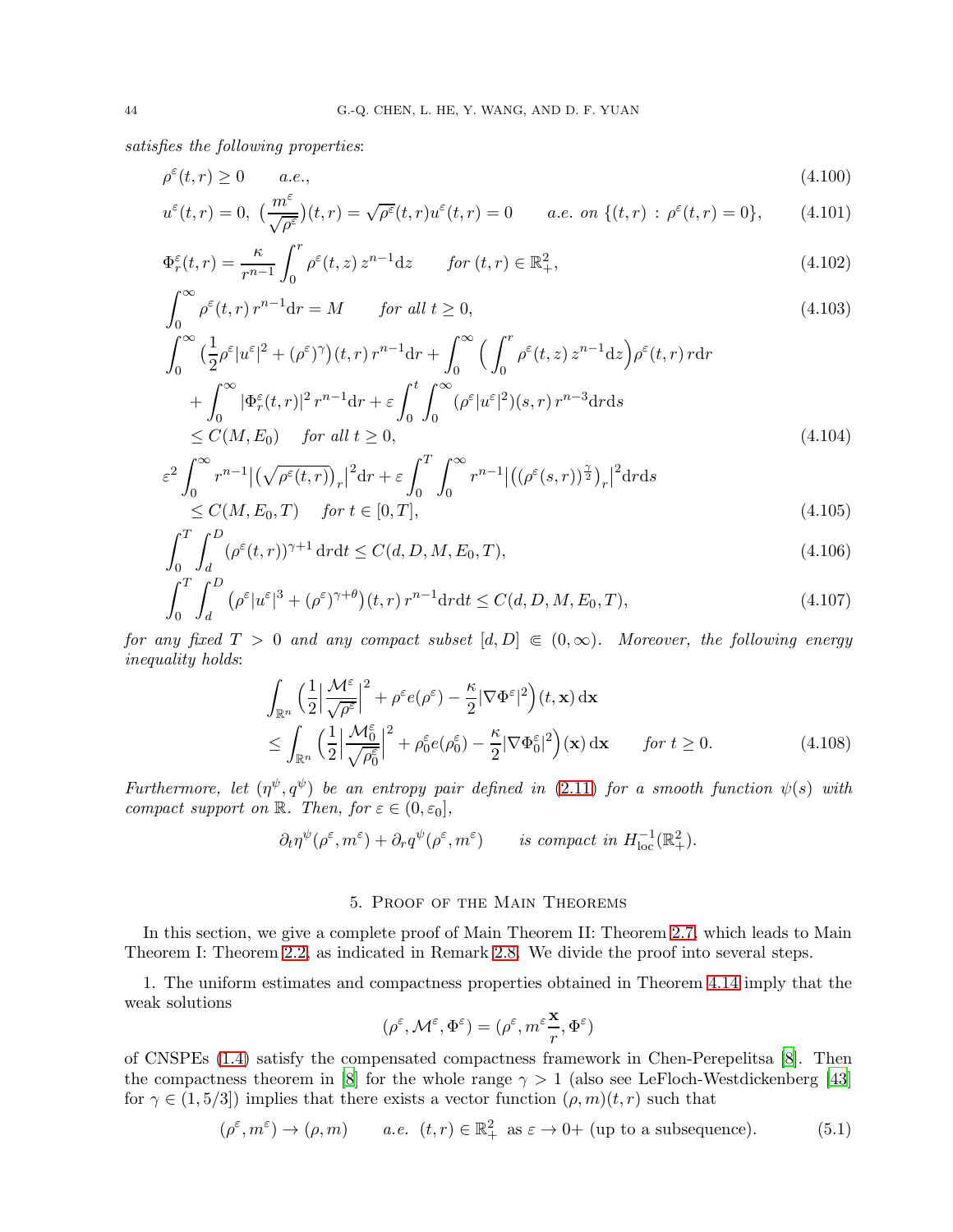By similar arguments as in the proof of Lemma [4.4,](#page-29-5) we find that  $m(t,r) = 0$  a.e. on  $\{(t,r)$ :  $\rho(t,r) = 0$ . We can define the limit velocity  $u(t,r)$  by setting  $u(t,r) := \frac{m(t,r)}{\rho(t,r)}$  a.e. on  $\{(t,r)$ :  $\rho(t, r) \neq 0$ } and  $u(t, r) := 0$  *a.e.* on  $\{(t, r) : \rho(t, r) = 0$  or  $r = 0\}$ . Then we have

<span id="page-44-3"></span>
$$
m(t,r) = \rho(t,r)u(t,r).
$$

We can also define  $(\frac{m}{\sqrt{\rho}})(t,r) := \sqrt{\rho(t,r)}u(t,r)$ , which is 0 *a.e.* on  $\{(t,r) : \rho(t,r) = 0\}$ . Moreover, we obtain that, as  $\varepsilon \to 0^+,$ 

$$
\frac{m^{\varepsilon}}{\sqrt{\rho^{\varepsilon}}}\equiv \sqrt{\rho^{\varepsilon}}u^{\varepsilon} \longrightarrow \frac{m}{\sqrt{\rho}} \equiv \sqrt{\rho}u \qquad \text{strongly in } L^{2}([0, T] \times [d, D], r^{n-1} dr dt)
$$

for any given T and  $[d, D] \in (0, \infty)$ .

Notice that 
$$
|m|^{\frac{3(\gamma+1)}{\gamma+3}} \leq C(\rho|u|^3 + \rho^{\gamma+1})
$$
 which, together with (4.106)–(4.107), yields that  $(\rho^{\varepsilon}, m^{\varepsilon}) \longrightarrow (\rho, m)$  in  $L_{\text{loc}}^{p_1}(\mathbb{R}^2_+) \times L_{\text{loc}}^{p_2}(\mathbb{R}^2_+)$  (5.2)

for  $p_1 \in [1, \gamma + 1)$  and  $p_2 \in [1, \frac{3(\gamma+1)}{\gamma+3})$ , where  $L_{loc}^{p_j}(\mathbb{R}^2_+)$  represents  $L^{p_j}([0, T] \times K)$  for any  $T > 0$  and  $K \in (0, \infty), j = 1, 2.$ 

From the same estimates, we also obtain the convergence of the mechanical energy as  $\varepsilon \to 0+$ :

<span id="page-44-2"></span><span id="page-44-1"></span>
$$
\eta^*(\rho^{\varepsilon}, m^{\varepsilon}) \longrightarrow \eta^*(\rho, m) \quad \text{in } L^1_{loc}(\mathbb{R}^2_+).
$$

Since  $\eta^*(\rho,m)$  is a convex function, by passing limit in [\(4.18\)](#page-31-3) and [\(4.20\)](#page-31-6), we have

$$
\int_{t_1}^{t_2} \int_0^{\infty} \left\{ \eta^*(\rho, m)(t, r) + \rho(t, r) \right\} r^{n-1} dr dt \le C(M, E_0)(t_2 - t_1),
$$
\n(5.3)

which implies that, for *a.e.*  $t \geq 0$ ,

<span id="page-44-0"></span>
$$
\int_0^\infty \left\{ \eta^*(\rho, m)(t, r) + \rho(t, r) \right\} r^{n-1} dr \le C(M, E_0).
$$
 (5.4)

This implies that there is no concentration formed in the density  $\rho$  at the origin  $r = 0$ .

2. A direct calculation shows that

$$
\lim_{\varepsilon \to 0+} \int_0^T \int_0^D \left| \int_0^r \rho^{\varepsilon}(t, z) z^{n-1} dz - \int_0^r \rho(t, z) z^{n-1} dz \right| dr dt
$$
\n
$$
\leq D \lim_{\varepsilon \to 0+} \int_0^T \int_\sigma^D |\rho^{\varepsilon}(t, z) - \rho(t, z)| z^{n-1} dz dt + C(D, T, M, E_0) \sigma^{n(1-\frac{1}{\gamma})}
$$
\n
$$
\leq C(D, T, M, E_0) \sigma^{n(1-\frac{1}{\gamma})},
$$

which, as  $\varepsilon \to 0^+$  (up to a subsequence), yields that

$$
\Phi_r^{\varepsilon}(t,r)r^{n-1} = \kappa \int_0^r \rho^{\varepsilon}(t,z) z^{n-1} dz \longrightarrow \kappa \int_0^r \rho(t,z) z^{n-1} dz \qquad a.e. \ (t,r) \in \mathbb{R}_+^2.
$$
 (5.5)

Then, using Fatou's lemma,  $(4.18)$ ,  $(5.1)$ ,  $(5.5)$ , and similar arguments as in  $(5.3)$ – $(5.4)$ , we have

<span id="page-44-5"></span><span id="page-44-4"></span>
$$
\int_0^\infty \Big( \int_0^r \rho(t, z) z^{n-1} \mathrm{d}z \Big) \rho(t, r) r \mathrm{d}r \le C(M, E_0) \qquad \text{for a.e. } t \ge 0. \tag{5.6}
$$

Estimate [\(4.27\)](#page-31-1) implies that there exists a function  $\Phi(t, \mathbf{x}) = \Phi(t, r)$  such that, as  $\varepsilon \to 0^+$  (up to a subsequence),

$$
\Phi^{\varepsilon} \longrightarrow \Phi \quad \text{weak-* in } L^{\infty}(0,T; H_{\text{loc}}^1(\mathbb{R}^n)) \text{ and weakly in } L^2(0,T; H_{\text{loc}}^1(\mathbb{R}^n)),\tag{5.7}
$$

$$
\|\Phi(t)\|_{L^{\frac{2n}{n-2}}(\mathbb{R}^n)} + \|\nabla\Phi(t)\|_{L^2(\mathbb{R}^n)} \le C(M, E_0) \qquad a.e. \ t \ge 0.
$$
 (5.8)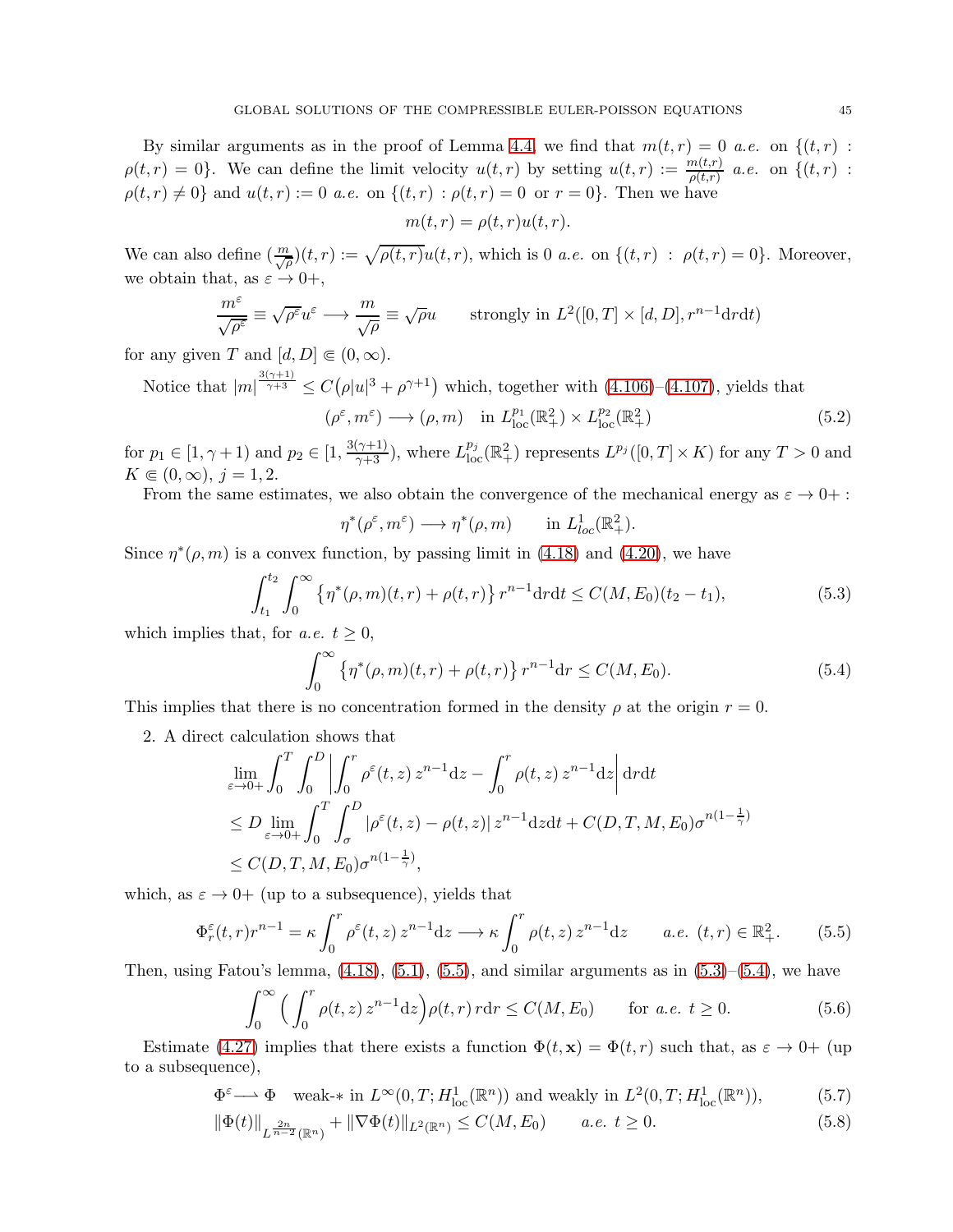It follows from the uniqueness of limit and [\(5.5\)](#page-44-0) that

<span id="page-45-3"></span><span id="page-45-1"></span>
$$
\Phi_r(t,r)r^{n-1} = \kappa \int_0^r \rho(t,z) z^{n-1} dz \qquad a.e. \ (t,r) \in \mathbb{R}^2_+.
$$
 (5.9)

To prove the energy inequality for the case that  $\kappa = 1$  (gaseous stars), we need the strong convergence of the potential functions. Notice that

$$
\frac{1}{r^{n-1}} \Big| \int_0^r (\rho^\varepsilon - \rho)(t, z) z^{n-1} dz \Big|^2 \le C(M) r^{-n+1} \qquad \text{for } r > 0 \text{ and a.e. } t \ge 0,
$$

which yields that

$$
\int_{k}^{\infty} \frac{1}{r^{n-1}} \Big| \int_{0}^{r} (\rho^{\varepsilon} - \rho)(t, z) z^{n-1} dz \Big|^{2} dr \le C(M) k^{-n+2} \qquad a.e. \ t \ge 0.
$$
 (5.10)

Using the Hölder inequality,

$$
\frac{1}{r^{n-1}} \Big| \int_0^r (\rho^\varepsilon - \rho)(t, z) z^{n-1} dz \Big|^2 \le Cr^{-n+1} \left( \int_0^r \left( (\rho^\varepsilon)^\gamma + \rho^\gamma \right) z^{n-1} dz \right)^{\frac{2}{\gamma}} r^{2n(1-\frac{1}{\gamma})}
$$
  

$$
\le C(E_0, M) r^{n+1-\frac{2n}{\gamma}} \qquad a.e. \ t \ge 0.
$$
 (5.11)

Since  $n+1-\frac{2n}{\gamma} > -1$  for  $\gamma > \frac{2n}{n+2}$ , then it follows from [\(5.1\)](#page-43-3), [\(5.11\)](#page-45-0), and Lebesgue's dominated convergence theorem that, for any given  $k > 0$ ,

<span id="page-45-0"></span>
$$
\int_0^T \int_0^k \frac{1}{r^{n-1}} \Big| \int_0^r (\rho^\varepsilon - \rho)(t, z) z^{n-1} dz \Big|^2 dr \to 0 \quad \text{as } \varepsilon \to 0+,
$$

which, together with [\(5.10\)](#page-45-1), yields that

$$
\lim_{\varepsilon \to 0+} \int_0^T \int_0^\infty |(\Phi_r^\varepsilon - \Phi_r)(t, r)|^2 r^{n-1} dr dt = \lim_{\varepsilon \to 0} \int_0^T \int_0^\infty \frac{1}{r^{n-1}} \Big| \int_0^r (\rho^{\varepsilon, b} - \rho^\varepsilon)(t, z) z^{n-1} dz \Big|^2 dr dt
$$
\n
$$
\leq C(M) Tk^{-n+2} + \lim_{b \to 0} \int_0^T \int_0^k \frac{1}{r^{n-1}} \Big| \int_0^r (\rho^{\varepsilon, b} - \rho^\varepsilon)(t, z) z^{n-1} dz \Big|^2 dr \leq C(M, T) k^{-n+2}.
$$

Then [\(4.28\)](#page-31-5) follows by taking  $k \to \infty$  to obtain

<span id="page-45-2"></span>
$$
\lim_{\varepsilon \to 0+} \int_0^T \int_0^\infty |(\Phi_r^\varepsilon - \Phi_r)(t, r)|^2 r^{n-1} dr dt = 0 \quad \text{if } \gamma > \frac{2n}{n+2}.
$$
 (5.12)

3. Now we define

$$
(\rho, \mathcal{M}, \Phi)(t, \mathbf{x}) = (\rho(t, r), m(t, r)\frac{\mathbf{x}}{r}, \Phi(t, r)).
$$

Using  $(4.108)$ , Fatou's lemma, and  $(5.12)$ , we have

$$
\int_{t_1}^{t_2} \int_{\mathbb{R}^n} \left( \frac{1}{2} \left| \frac{\mathcal{M}}{\sqrt{\rho}} \right|^2 + \rho e(\rho) - \frac{\kappa}{2} |\nabla \Phi|^2 \right) (t, \mathbf{x}) \, \mathrm{d}\mathbf{x} \mathrm{d}t
$$
  

$$
\leq (t_2 - t_1) \int_{\mathbb{R}^n} \left( \frac{1}{2} \left| \frac{\mathcal{M}_0}{\sqrt{\rho_0}} \right|^2 + \rho_0 e(\rho_0) - \frac{\kappa}{2} |\nabla \Phi_0|^2 \right) (\mathbf{x}) \, \mathrm{d}\mathbf{x},
$$

which implies that, for *a.e.*  $t \geq 0$ ,

$$
\int_{\mathbb{R}^n} \left(\frac{1}{2} \left| \frac{\mathcal{M}}{\sqrt{\rho}} \right|^2 + \rho e(\rho) - \frac{\kappa}{2} |\nabla \Phi|^2\right) (t, \mathbf{x}) \, \mathrm{d}\mathbf{x} \n\leq \int_{\mathbb{R}^n} \left(\frac{1}{2} \left| \frac{\mathcal{M}_0}{\sqrt{\rho_0}} \right|^2 + \rho_0 e(\rho_0) - \frac{\kappa}{2} |\nabla \Phi_0|^2\right) (\mathbf{x}) \, \mathrm{d}\mathbf{x}.
$$

This leads to  $(2.3)$ – $(2.4)$ .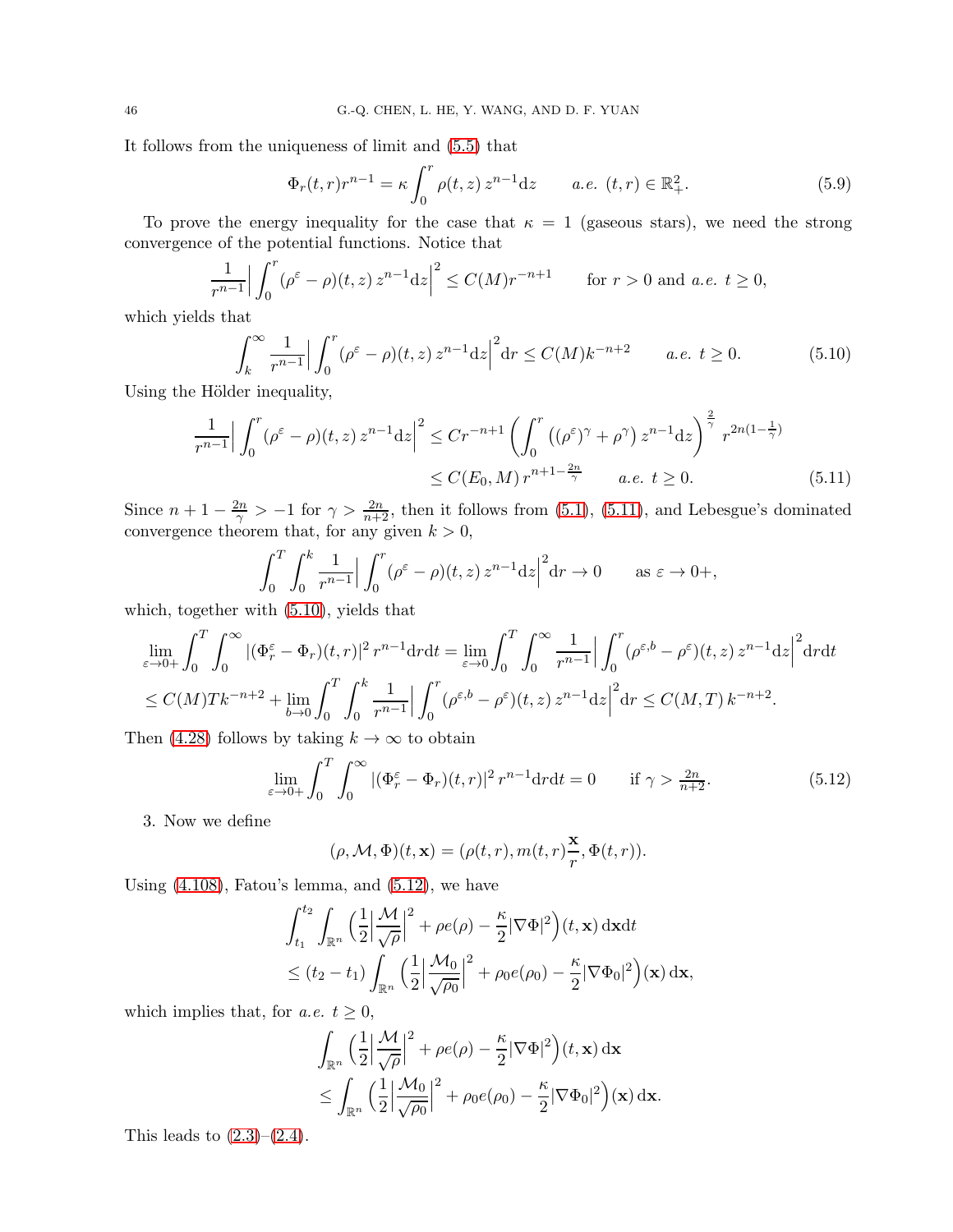4. In the following, we prove that  $(\rho, \mathcal{M}, \Phi)(t, x)$  is indeed a global weak solution of problem  $(1.1)$ – $(1.3)$  in  $\mathbb{R}^n$ .

Let  $\zeta(t, \mathbf{x}) \in C_0^1(\mathbb{R} \times \mathbb{R}^n)$  be a smooth function with compact support. Then it follows from [\(4.34\)](#page-33-5) that

<span id="page-46-2"></span><span id="page-46-0"></span>
$$
\int_{\mathbb{R}_{+}^{n+1}} \left( \rho^{\varepsilon} \zeta_t + \mathcal{M}^{\varepsilon} \cdot \nabla \zeta \right) \mathrm{d} \mathbf{x} \mathrm{d} t + \int_{\mathbb{R}^n} \rho_0^{\varepsilon}(\mathbf{x}) \zeta(0, \mathbf{x}) \, \mathrm{d} \mathbf{x} = 0. \tag{5.13}
$$

Without loss of generality, we assume that  $\text{supp }\zeta \subset [-T,T] \times B_D(0)$  for some  $T, D > 0$ . Let  $\phi(t,r)$ be the corresponding function defined in [\(4.38\)](#page-33-3). Using [\(4.42\)](#page-34-8), [\(5.2\)](#page-44-3), and similar arguments as in the proof of Lemma [4.9,](#page-33-8) we see that, for any fixed  $\sigma > 0$ ,

$$
\lim_{\varepsilon \to 0+} \int_0^\infty \int_{\mathbb{R}^n \setminus B_\sigma(\mathbf{0})} \left( \rho^\varepsilon \zeta_t + \mathcal{M}^\varepsilon \cdot \nabla \zeta \right) d\mathbf{x} dt = \lim_{\varepsilon \to 0+} \int_0^\infty \int_\sigma^\infty \left( \rho^\varepsilon \phi_t + m^\varepsilon \phi_r \right) \omega_n r^{n-1} dr dt
$$
\n
$$
= \int_0^\infty \int_\sigma^\infty \left( \rho \phi_t + m \phi_r \right) \omega_n r^{n-1} dr dt = \int_0^\infty \int_{\mathbb{R}^n \setminus B_\sigma(\mathbf{0})} \left( \rho \zeta_t + \mathcal{M} \cdot \nabla \zeta \right) d\mathbf{x} dt. \tag{5.14}
$$

Using  $(5.4)$  and similar arguments as in  $(4.40)$ , we have

$$
\left| \int_0^\infty \int_{B_\sigma(0)} (\rho^\varepsilon - \rho) \zeta_t \, \mathrm{d}x \mathrm{d}t \right| \le C(\|\zeta\|_{C^1}, T) \left\{ \int_0^T \int_0^\sigma \left( (\rho^\varepsilon)^\gamma + \rho^\gamma \right) r^{n-1} \mathrm{d}r \mathrm{d}t \right\}^{\frac{1}{\gamma}} \left\{ \int_0^\sigma r^{n-1} \mathrm{d}r \right\}^{1-\frac{1}{\gamma}} \le C(E_0, M, \|\zeta\|_{C^1}, T) \sigma^{n(1-\frac{1}{\gamma})} \to 0 \quad \text{as } \sigma \to 0,
$$
 (5.15)

and

$$
\left| \int_{0}^{T} \int_{B_{\sigma}(\mathbf{0})} \left( \mathcal{M}^{\varepsilon} - \mathcal{M} \right) \cdot \nabla \zeta \, \mathrm{d}\mathbf{x} \mathrm{d}t \right| \leq C \left\{ \int_{0}^{T} \int_{0}^{\sigma} \left( \frac{|m^{\varepsilon}|^{2}}{\rho^{\varepsilon}} + \frac{m^{2}}{\rho} \right) (t, r) |\phi_{r}| r^{n-1} \mathrm{d}r \mathrm{d}t \right\}^{\frac{1}{2}} \times \left\{ \int_{0}^{T} \int_{0}^{\sigma} \left( \rho^{\varepsilon} + \rho \right) (t, r) |\phi_{r}| r^{n-1} \mathrm{d}r \mathrm{d}t \right\}^{\frac{1}{2}} \leq C(E_{0}, M, \|\zeta\|_{C^{1}}, T) \sigma^{\frac{n}{2}(1 - \frac{1}{\gamma})} \to 0 \quad \text{as } \sigma \to 0, \tag{5.16}
$$

which, together with  $(5.14)$ – $(5.16)$ , yields that

<span id="page-46-4"></span><span id="page-46-3"></span><span id="page-46-1"></span>
$$
\lim_{\varepsilon \to 0+} \int_0^\infty \int_{\mathbb{R}^n} \left( \rho^\varepsilon \zeta_t + \mathcal{M}^\varepsilon \cdot \nabla \zeta \right) \mathrm{d} \mathbf{x} \mathrm{d} t = \int_0^\infty \int_{\mathbb{R}^n} \left( \rho \zeta_t + \mathcal{M} \cdot \nabla \zeta \right) \mathrm{d} \mathbf{x} \mathrm{d} t. \tag{5.17}
$$

Taking  $\varepsilon \to 0$  in [\(5.13\)](#page-46-2) and using [\(5.17\)](#page-46-3), we conclude that  $(\rho, \mathcal{M})$  satisfies [\(2.5\)](#page-6-2).

Next, we consider the momentum equation. Let  $\psi = (\psi_1, \dots, \psi_n) \in (C_0^2(\mathbb{R} \times \mathbb{R}^n))^n$  be a smooth function with compact support, and let  $\chi_{\sigma}(r) \in C^{\infty}(\mathbb{R})$  be a cut-off function satisfying [\(4.51\)](#page-35-3). Without loss of generality, we assume that  $\text{supp }\psi \subset [-T,T] \times B_D(0)$  for some  $T, D > 0$ . Denote  $\Psi_{\sigma} = \psi \chi_{\sigma}$ . Then we have

$$
\begin{split}\n&\left|\varepsilon \int_{\mathbb{R}_{+}^{n+1}} \left\{ \frac{1}{2} \mathcal{M}^{\varepsilon} \cdot \left( \Delta \Psi_{\sigma} + \nabla \text{div} \, \Psi_{\sigma} \right) + \frac{\mathcal{M}^{\varepsilon}}{\sqrt{\rho^{\varepsilon}}} \cdot \left( \nabla \sqrt{\rho^{\varepsilon}} \cdot \nabla \right) \Psi_{\sigma} + \nabla \sqrt{\rho^{\varepsilon}} \cdot \left( \frac{\mathcal{M}^{\varepsilon}}{\sqrt{\rho^{\varepsilon}}} \cdot \nabla \right) \Psi_{\sigma} \right\} \text{d} \mathbf{x} \text{d} t \right| \\
&= \left| \sqrt{\varepsilon} \int_{\mathbb{R}_{+}^{n+1}} \sqrt{\rho^{\varepsilon}} \left\{ V^{\varepsilon} \frac{\mathbf{x} \otimes \mathbf{x}}{r^2} + \frac{\sqrt{\varepsilon}}{r} \sqrt{\rho^{\varepsilon}} u^{\varepsilon} \left( I_{n \times n} - \frac{\mathbf{x} \otimes \mathbf{x}}{r^2} \right) \right\} : \nabla \Psi_{\sigma} \, \text{d} \mathbf{x} \text{d} t \right| \\
&\leq C \left\{ \int_{0}^{\infty} \int_{\mathbb{R}^{n}} |V^{\varepsilon}|^{2} \, \text{d} \mathbf{x} \text{d} t + \varepsilon \int_{\mathbb{R}_{+}^{2}} \frac{|m^{\varepsilon}|^{2}}{\rho^{\varepsilon}} r^{n-3} \, \text{d} r \text{d} t \right\}^{\frac{1}{2}} \left\{ \varepsilon \int_{0}^{\infty} \int_{\mathbb{R}^{n}} \rho^{\varepsilon} |\nabla \Psi_{\sigma}|^{2} \, \text{d} \mathbf{x} \text{d} t \right\}^{\frac{1}{2}} \\
&\leq C(\sigma, E_{0}, D, T) \sqrt{\varepsilon} \to 0 \qquad \text{as } \varepsilon \to 0.\n\end{split} \tag{5.18}
$$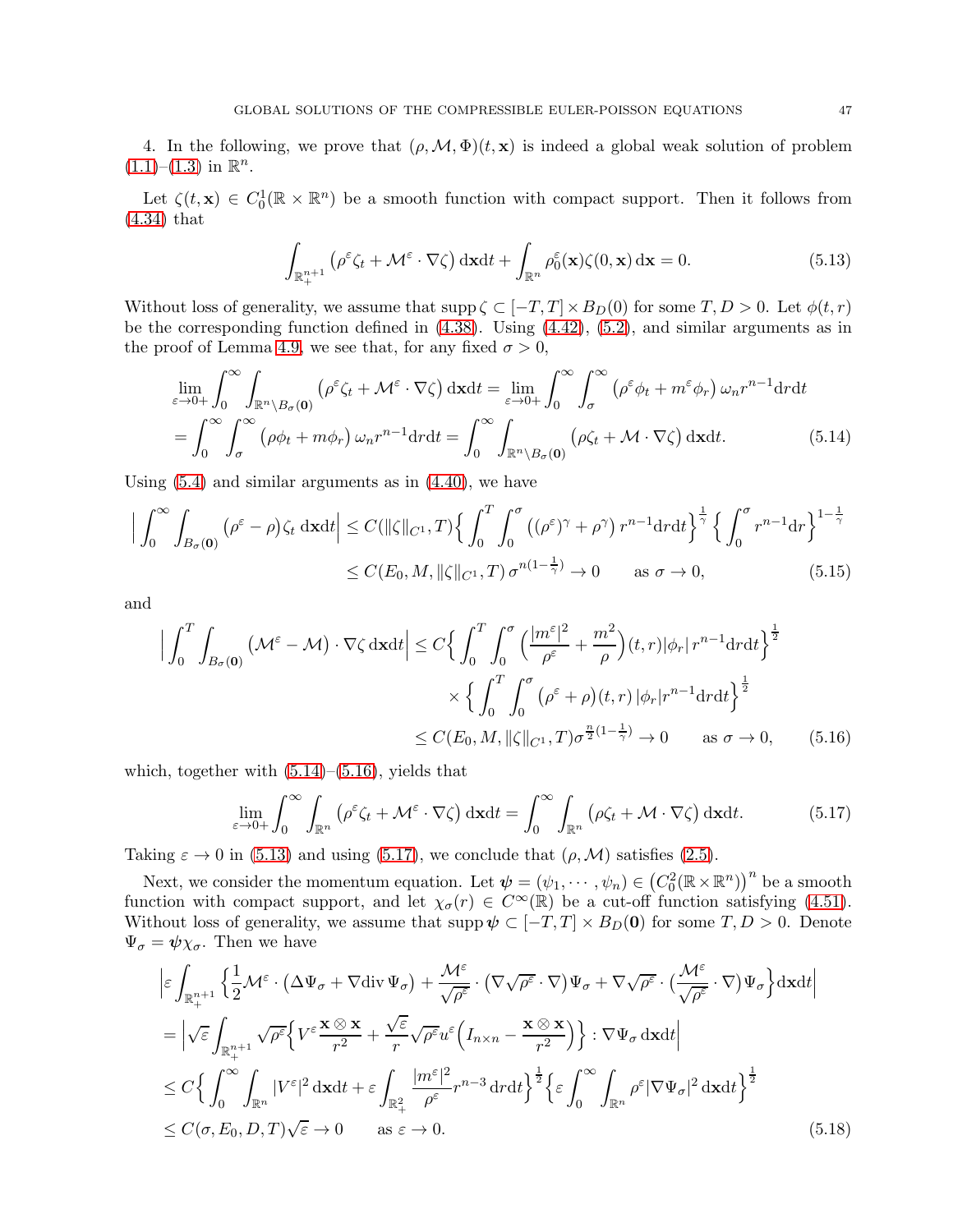For the potential term, it follows from [\(5.2\)](#page-44-3) and [\(5.7\)](#page-44-4) that

<span id="page-47-0"></span>
$$
\lim_{\varepsilon \to 0+} \int_{\mathbb{R}^{n+1}_+} \rho^{\varepsilon} \nabla \Phi^{\varepsilon} \cdot \Psi_{\sigma} \, \mathrm{d}x \mathrm{d}t = \int_{\mathbb{R}^{n+1}_+} \rho \nabla \Phi \cdot \Psi_{\sigma} \, \mathrm{d}x \mathrm{d}t. \tag{5.19}
$$

Using [\(5.18\)](#page-46-4)–[\(5.19\)](#page-47-0) and passing limit  $\varepsilon \to 0+$  (up to a subsequence) in [\(4.58\)](#page-36-4) yields that

$$
\int_{\mathbb{R}_{+}^{n+1}} \left\{ \mathcal{M} \cdot \partial_t \Psi_{\sigma} + \frac{\mathcal{M}}{\sqrt{\rho}} \cdot \left( \frac{\mathcal{M}}{\sqrt{\rho}} \cdot \nabla \right) \Psi_{\sigma} + p(\rho) \operatorname{div} \Psi_{\sigma} - \rho \nabla \Phi \cdot \Psi_{\sigma} \right\} d\mathbf{x} dt + \int_{\mathbb{R}^n} \mathcal{M}_0 \cdot \Psi_{\sigma} (0, \mathbf{x}) d\mathbf{x} = 0.
$$
\n(5.20)

In the following, we take limit  $\sigma \to 0$  in [\(5.20\)](#page-47-1). Notice that, for any  $T > 0$  and  $D > 0$ ,

<span id="page-47-2"></span><span id="page-47-1"></span>
$$
\int_0^T \int_0^D \left(\frac{m^2}{\rho} + p(\rho)\right)(t, r) r^{n-1} dr dt \le C(E_0, M, D, T),\tag{5.21}
$$

which, together with similar arguments as in  $(4.62)$ , yields that

<span id="page-47-3"></span>
$$
\lim_{\sigma \to 0+} \left( \int_{\mathbb{R}^{n+1}_+} \mathcal{M} \cdot \partial_t \Psi_{\sigma} \, \mathrm{d}x \mathrm{d}t + \int_{\mathbb{R}^n} \mathcal{M}_0 \cdot \Psi_{\sigma}(0, \mathbf{x}) \, \mathrm{d}\mathbf{x} \right) \n= \int_{\mathbb{R}^{n+1}_+} \mathcal{M} \cdot \partial_t \psi \, \mathrm{d}x \mathrm{d}t + \int_{\mathbb{R}^n} \mathcal{M}_0 \cdot \psi(0, \mathbf{x}) \, \mathrm{d}\mathbf{x}.
$$
\n(5.22)

Using  $(4.59)$ – $(4.60)$  and  $(5.21)$ , we have

$$
\left| \int_{\mathbb{R}^{n+1}_+} \left( \frac{m^2}{\rho} + p(\rho) \right) \psi \cdot \frac{\mathbf{x}}{r} \chi_{\sigma}'(r) \, \mathrm{d}\mathbf{x} \mathrm{d}t \right| \leq \int_0^{\infty} \int_{\sigma}^{2\sigma} \left( \frac{m^2}{\rho} + p(\rho) \right) |\varphi(t, r) \chi_{\sigma}'(r)| \, r^{n-1} \mathrm{d}r \mathrm{d}t
$$
  

$$
\leq C \int_0^T \int_{\sigma}^{2\sigma} \left( \frac{m^2}{\rho} + p(\rho) \right) r^{n-1} \mathrm{d}r \mathrm{d}t \to 0 \qquad \text{as } \sigma \to 0+,
$$

which, together with [\(5.21\)](#page-47-2) and Lebesgue's dominated convergence theorem, yields that

$$
\lim_{\sigma \to 0+} \int_{\mathbb{R}^{n+1}_+} \left\{ \frac{\mathcal{M}}{\sqrt{\rho}} \cdot \left( \frac{\mathcal{M}}{\sqrt{\rho}} \cdot \nabla \right) \Psi_{\sigma} + p(\rho) \operatorname{div} \Psi_{\sigma} \right\} d\mathbf{x} dt
$$
\n
$$
= \int_{\mathbb{R}^{n+1}_+} \left\{ \frac{\mathcal{M}}{\sqrt{\rho}} \cdot \left( \frac{\mathcal{M}}{\sqrt{\rho}} \cdot \nabla \right) \psi + p(\rho) \operatorname{div} \psi \right\} d\mathbf{x} dt. \tag{5.23}
$$

For the term involving the potential, using  $(4.59)$ – $(4.60)$ , we see that

$$
\left|\rho(t,r)\left(\int_0^r \rho(t,z)\,z^{n-1}\mathrm{d}z\right)\varphi(t,r)\chi_{\sigma}(r)\right| \leq C(\|\psi\|_{C^1})\,\rho(t,r)r\int_0^r \rho(t,z)\,z^{n-1}\mathrm{d}z,
$$

which, together with [\(5.6\)](#page-44-5), [\(5.9\)](#page-45-3), and Lebesgue's dominated convergence theorem, yields that

<span id="page-47-4"></span>
$$
\lim_{\sigma \to 0+} \int_{\mathbb{R}^{n+1}_+} \rho \nabla \Phi \cdot \Psi_{\sigma} \, \mathrm{d}x \mathrm{d}t = \lim_{\sigma \to 0+} \int_{\mathbb{R}^2_+} \rho \Phi_r \, \varphi(t, r) \chi_{\sigma}(r) \, \omega_n r^{n-1} \mathrm{d}r \mathrm{d}t \n= \kappa \lim_{\sigma \to 0+} \int_{\mathbb{R}^2_+} \rho(t, r) \big( \int_0^r \rho(t, z) \, \omega_n z^{n-1} \mathrm{d}z \big) \varphi(t, r) \chi_{\sigma}(r) \, \mathrm{d}r \mathrm{d}t \n= \kappa \int_{\mathbb{R}^2_+} \rho(t, r) \big( \int_0^r \rho(t, z) \, \omega_n z^{n-1} \mathrm{d}z \big) \varphi(t, r) \, \mathrm{d}r \mathrm{d}t = \int_{\mathbb{R}^{n+1}_+} \rho \nabla \Phi \cdot \psi \, \mathrm{d}x \mathrm{d}t. \tag{5.24}
$$

Substituting  $(5.22)$ – $(5.24)$  into  $(5.20)$ , we conclude that  $(\rho, \mathcal{M}, \Phi)$  satisfies  $(2.6)$ . By the Lebesgue theorem, we can weaken the assumption that  $\psi \in C_0^2$  as  $\psi \in C_0^1$ .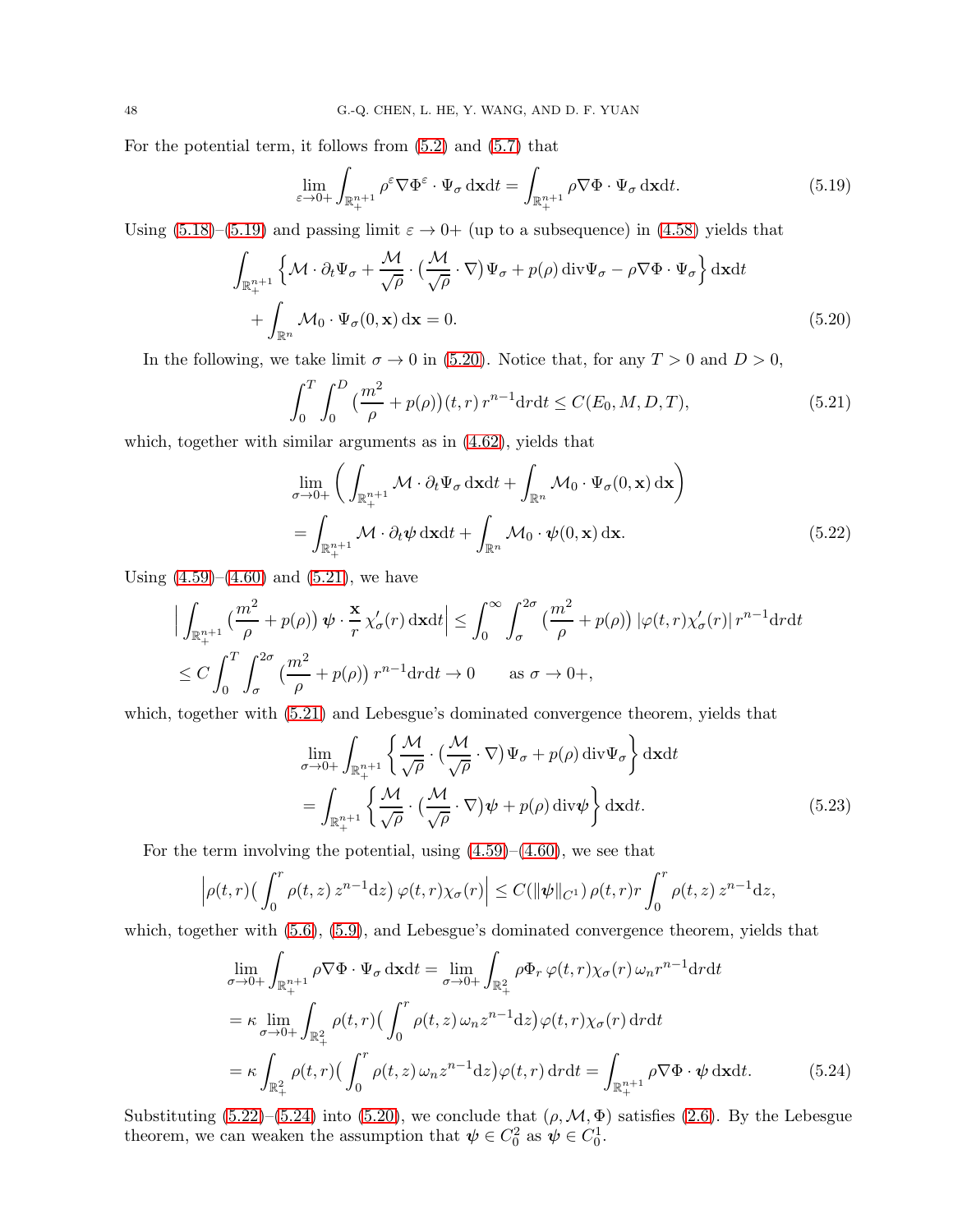Finally, we consider Poisson's equation. Let  $\xi(\mathbf{x}) \in C_0^1(\mathbb{R}^n)$  be any smooth function with compact support. For any  $t_2 > t_1 \geq 0$ , we use [\(4.72\)](#page-38-5), [\(5.7\)](#page-44-4), and similar arguments as in [\(5.17\)](#page-46-3), and then pass limit  $\varepsilon \to 0+$  (up to a subsequence) to obtain

$$
-\int_{t_1}^{t_2} \int_{\mathbb{R}^n} \nabla \Phi(s, \mathbf{x}) \cdot \nabla \xi(\mathbf{x}) \, \mathrm{d}\mathbf{x} \mathrm{d}s = \kappa \int_{t_1}^{t_2} \int_{\mathbb{R}^n} \rho(s, \mathbf{x}) \xi(\mathbf{x}) \, \mathrm{d}\mathbf{x} \mathrm{d}s. \tag{5.25}
$$

Applying the Lebesgue point theorem, we obtain that, for a.e.  $t \geq 0$ ,

$$
\lim_{t_2, t_1 \to t} \frac{1}{t_2 - t_1} \int_{t_1}^{t_2} \int_{\mathbb{R}^n} \nabla \Phi(s, \mathbf{x}) \cdot \nabla \xi(\mathbf{x}) \, \mathrm{d}\mathbf{x} \mathrm{d}s = \int_{\mathbb{R}^n} \nabla \Phi(t, \mathbf{x}) \cdot \nabla \xi(\mathbf{x}) \, \mathrm{d}\mathbf{x},\tag{5.26}
$$

$$
\lim_{t_2, t_1 \to t} \frac{1}{t_2 - t_1} \int_{t_1}^{t_2} \int_{\mathbb{R}^n} \rho(s, \mathbf{x}) \xi(\mathbf{x}) \, \mathrm{d}\mathbf{x} \mathrm{d}s = \int_{\mathbb{R}^n} \rho(t, \mathbf{x}) \xi(\mathbf{x}) \, \mathrm{d}\mathbf{x}.\tag{5.27}
$$

Combining  $(5.25)-(5.27)$  $(5.25)-(5.27)$  together, we conclude that  $(\rho, \mathcal{M}, \Phi)$  satisfies  $(2.7)$ .

# <span id="page-48-0"></span>Appendix A. Sobolev's Inequality and Construction of the Approximate Initial DATA SEQUENCES

<span id="page-48-1"></span>In this appendix, we first state Sobolev's inequality used in  $\S3-\S4$ ; see e.g. [\[47](#page-56-18), Section 8.3]. **Lemma A.1** (Sobolev's Inequality). For  $n \geq 3$ , let  $\nabla f \in L^2(\mathbb{R}^n)$  and  $\lim_{|\mathbf{x}| \to \infty} f(\mathbf{x}) = 0$ . Then

<span id="page-48-5"></span><span id="page-48-4"></span><span id="page-48-3"></span>
$$
||f||_{L^{\frac{2n}{n-2}}}^2 \le A_n ||\nabla f||_{L^2}^2,
$$
\n(A.1)

where  $A_n$  is the best constant which is given by

<span id="page-48-2"></span>
$$
A_n = \frac{4}{n(n-2)} \omega_{n+1}^{-\frac{2}{n}},
$$
\n(A.2)

with  $\omega_k = \frac{2\pi^{\frac{k}{2}}}{\Gamma(\frac{k}{2})}$  as the surface area of unit sphere in  $\mathbb{R}^k$ .

We now construct the approximate initial data sequences  $(\rho_0^{\varepsilon}, m_0^{\varepsilon})$  and  $(\rho_0^{\varepsilon, b})$  $_0^{\varepsilon,b},u_0^{\varepsilon,b}$  $\binom{\varepsilon, o}{0}$  with desired estimates, regularity, and boundary compatibility.

To keep the  $L^p$ -properties of mollification, it is more convenient to smooth out the initial data in the original coordinates in  $\mathbb{R}^n$ ; so we do not distinguish functions  $(\rho_0, m_0)(r)$  from  $(\rho_0, m_0)(\mathbf{x}) =$  $(\rho_0, m_0)(|\mathbf{x}|)$  for simplicity below.

For initial data  $(\rho_0, m_0)$ , we assume that

$$
\int_{\mathbb{R}^n} \left( \rho_0 + \rho_0^{\gamma} + \rho_0^{\frac{2n}{n+2}} + \left| \frac{m_0}{\sqrt{\rho_0}} \right|^2 \right) dx < \infty \quad \text{for } \kappa = -1 \text{ (plasmas) with } \gamma > 1,
$$
\n
$$
\int_{\mathbb{R}^n} \left( \rho_0 + \rho_0^{\gamma} + \left| \frac{m_0}{\sqrt{\rho_0}} \right|^2 \right) dx < \infty \quad \text{for } \kappa = 1 \text{ (gaseous stars) with } \gamma > \frac{2n}{n+2},
$$
\n(A.3)

and denote

<span id="page-48-7"></span><span id="page-48-6"></span>
$$
\Delta\Phi_0 = \kappa\rho_0,
$$

which is well-defined under assumption [\(A.3\)](#page-48-6).

From now on, we denote  $C > 0$  is a universal constant independent of  $\varepsilon, \delta$ , and b.

Let  $J(\mathbf{x})$  be the standard mollification function and  $J_\delta(\mathbf{x}) := \frac{1}{\delta^n} J(\frac{\mathbf{x}}{\delta})$  $\frac{\text{d}}{\delta}$  for  $\delta \in (0,1)$ . For later use, we take  $\delta = \varepsilon^{\frac{1}{2}}$  and define  $\tilde{\rho}_0^{\varepsilon}(\mathbf{x})$  as

$$
\tilde{\rho}_0^{\varepsilon}(\mathbf{x}) := \Big(\int_{\mathbb{R}^n} \sqrt{\rho_0(\mathbf{x} - \mathbf{y})} J_{\sqrt{\varepsilon}}(\mathbf{y}) \mathrm{d}\mathbf{y} + \varepsilon e^{-|\mathbf{x}|^2}\Big)^2. \tag{A.4}
$$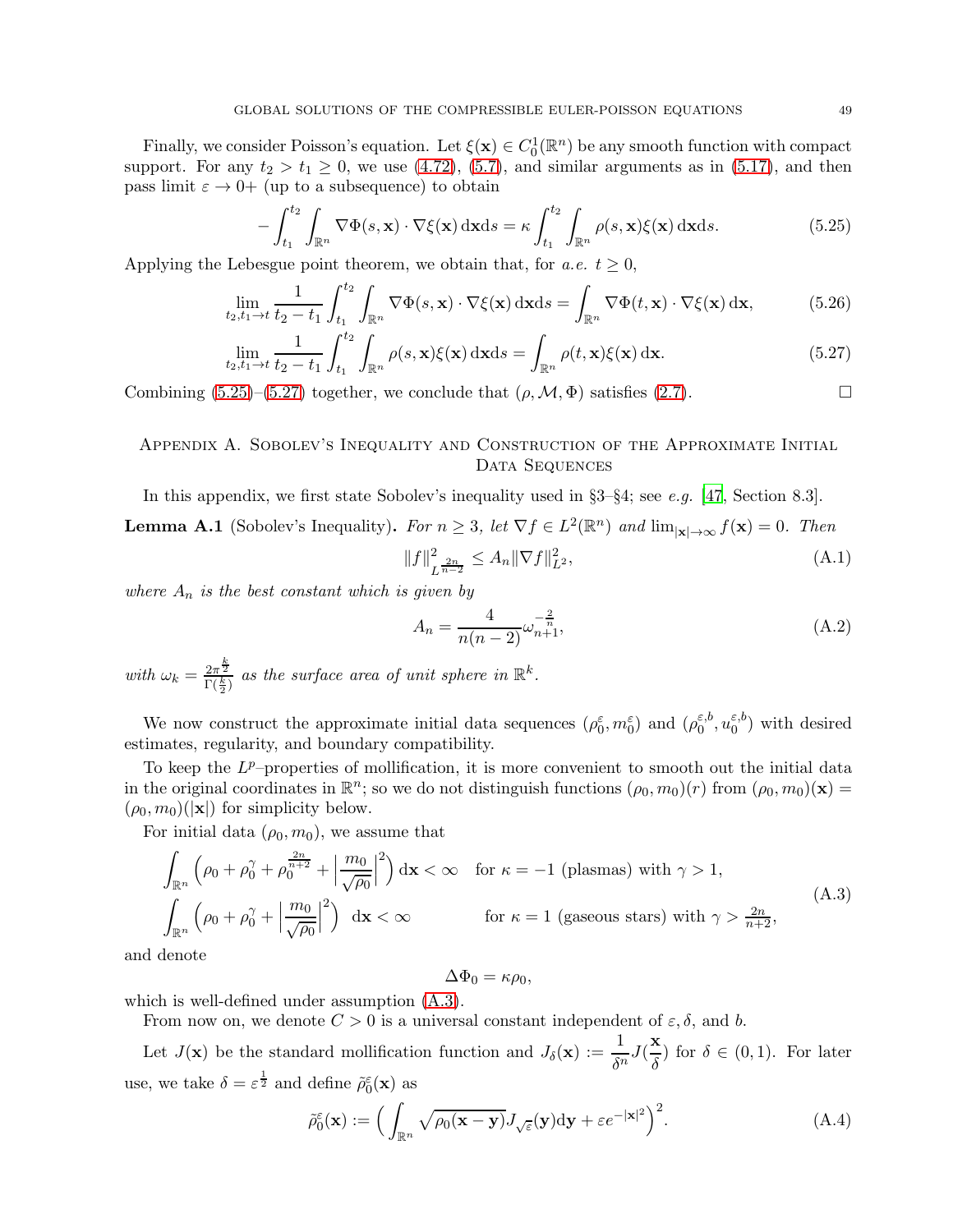Then  $\tilde{\rho}_0^{\varepsilon}(\mathbf{x})$  is still a spherically symmetric function, *i.e.*,  $\tilde{\rho}_0^{\varepsilon}(\mathbf{x}) = \tilde{\rho}_0^{\varepsilon}(|\mathbf{x}|)$ . It is also direct to know that  $\tilde{\rho}_0^{\varepsilon}(\mathbf{x}) \geq \varepsilon^2 e^{-2|\mathbf{x}|^2} > 0.$ 

<span id="page-49-0"></span>**Lemma A.2.** Let  $q \in \{1, \gamma\}$  for  $\kappa = 1$  (gaseous stars), and  $q \in \{1, \gamma, \frac{2n}{n+2}\}$  for  $\kappa = -1$  (plasmas). Then

$$
\|\tilde{\rho}_0^{\varepsilon}\|_{L^q} \le \|\rho_0\|_{L^q} + C\varepsilon \qquad \text{as } \varepsilon \in (0, 1], \tag{A.5}
$$

$$
\lim_{\varepsilon \to 0+} \left\{ \| \tilde{\rho}_0^{\varepsilon} - \rho_0 \|_{L^q} + \| \sqrt{\tilde{\rho}_0^{\varepsilon}} - \sqrt{\rho_0} \|_{L^{2q}} \right\} = 0, \tag{A.6}
$$

$$
\varepsilon^2 \int_{\mathbb{R}^n} |\nabla_{\mathbf{x}} \sqrt{\tilde{\rho}_0^{\varepsilon}(\mathbf{x})}|^2 d\mathbf{x} \le C\varepsilon \left( \|\rho_0\|_{L^1} + 1 \right) \to 0 \qquad as \ \varepsilon \to 0+.
$$
 (A.7)

**Proof.** It is direct to see that  $(A.5)$ – $(A.6)$  follows from the standard property of mollifier operator. For [\(A.7\)](#page-49-3), we notice that

$$
\varepsilon^2 \int_{\mathbb{R}^n} |\nabla_{\mathbf{x}} \sqrt{\tilde{\rho}_0^{\varepsilon}(\mathbf{x})}|^2 d\mathbf{x} \le C \varepsilon^2 \int_{\mathbb{R}^n} \left| \int_{\mathbb{R}^n} \sqrt{\rho_0(\mathbf{x} - \mathbf{y})} \nabla_{\mathbf{y}} J_{\sqrt{\varepsilon}}(\mathbf{y}) d\mathbf{y} \right|^2 d\mathbf{x} + C \varepsilon^4
$$
  

$$
\le C ||\rho_0||_{L^1} \varepsilon + C \varepsilon^4 \to 0 \qquad \text{as } \varepsilon \to 0+
$$

In general, since  $\int_{\mathbb{R}^n} \tilde{\rho}_0^{\varepsilon}(\mathbf{x}) d\mathbf{x} \neq \int_{\mathbb{R}^n} \rho_0(\mathbf{x}) d\mathbf{x} = M$ , we define

<span id="page-49-4"></span><span id="page-49-3"></span><span id="page-49-2"></span><span id="page-49-1"></span>
$$
\rho_0^{\varepsilon}(\mathbf{x}) := \frac{M}{\int_{\mathbb{R}^n} \tilde{\rho}_0^{\varepsilon}(\mathbf{x}) \, \mathrm{d}\mathbf{x}} \tilde{\rho}_0^{\varepsilon}(\mathbf{x}). \tag{A.8}
$$

Combining Lemma [A.2](#page-49-0) and [\(A.8\)](#page-49-4), we have

 $\overline{\phantom{a}}$ 

**Lemma A.3.** Let  $q = 1$  and  $\gamma > 1$  for  $\kappa = 1$  (gaseous stars), and  $q = 1, \gamma$ , and  $\frac{2n}{n+2}$  for  $\kappa = -1$ (plasmas). Then

$$
\int_{\mathbb{R}^n} \rho_0^{\varepsilon}(\mathbf{x}) d\mathbf{x} = M, \qquad \|\rho_0^{\varepsilon}\|_{L^q} \le C \big( \|\rho_0\|_{L^p} + 1 \big) \qquad \text{for all } \varepsilon \in (0, 1], \tag{A.9}
$$

$$
\lim_{\varepsilon \to 0+} \left\{ \|\rho_0^{\varepsilon} - \rho_0\|_{L^q} + \|\sqrt{\rho_0^{\varepsilon}} - \sqrt{\rho_0}\|_{L^{2q}} \right\} = 0, \tag{A.10}
$$

$$
\varepsilon^2 \int_{\mathbb{R}^n} \left| \nabla_{\mathbf{x}} \sqrt{\rho_0^{\varepsilon}(\mathbf{x})} \right|^2 d\mathbf{x} \le C \varepsilon \left( \| \rho_0 \|_{L^1} + 1 \right) \to 0 \qquad \text{as } \varepsilon \to 0+.
$$
 (A.11)

We define

<span id="page-49-7"></span><span id="page-49-6"></span>
$$
\Delta \Phi_0^{\varepsilon} = \kappa \rho_0^{\varepsilon}.
$$
\n(A.12)

Then a direct calculation yields that

Lemma A.4.  $\Phi_0^{\varepsilon}$  satisfy

$$
\|\nabla_{\mathbf{x}}(\Phi_0^{\varepsilon} - \Phi_0)\|_{L^2} \le C \|\rho_0^{\varepsilon} - \rho_0\|_{L^{\frac{2n}{n+2}}} \to 0 \qquad \text{as } \varepsilon \to 0+.
$$
 (A.13)

From [\(A.4\)](#page-48-7), we know that  $\rho_0^{\varepsilon}(\mathbf{x})$  is a good approximation. However, we don't know yet whether

<span id="page-49-5"></span>
$$
\rho_0^{\varepsilon}(b) \cong b^{-n+\alpha} \qquad \text{with } \alpha := \min\{\frac{1}{2}, (1 - \frac{1}{\gamma})n\} \tag{A.14}
$$

is satisfied. In fact,  $(A.14)$  (which agrees with condition  $(3.12)$ ) is required in the proof of Lemmas [3.3](#page-17-0)[–3.4.](#page-20-0) To solve this problem, we denote  $S = S(z) \in C^{\infty}(\mathbb{R})$  to be a cut-off function satisfying

$$
\begin{cases}\nS(z) = 0 & \text{if } z \in (-\infty, 0], \\
S(z) = 1 & \text{if } z \in [1, \infty), \\
S(z) & \text{is monotonic increasing in } [0, 1].\n\end{cases}
$$
\n(A.15)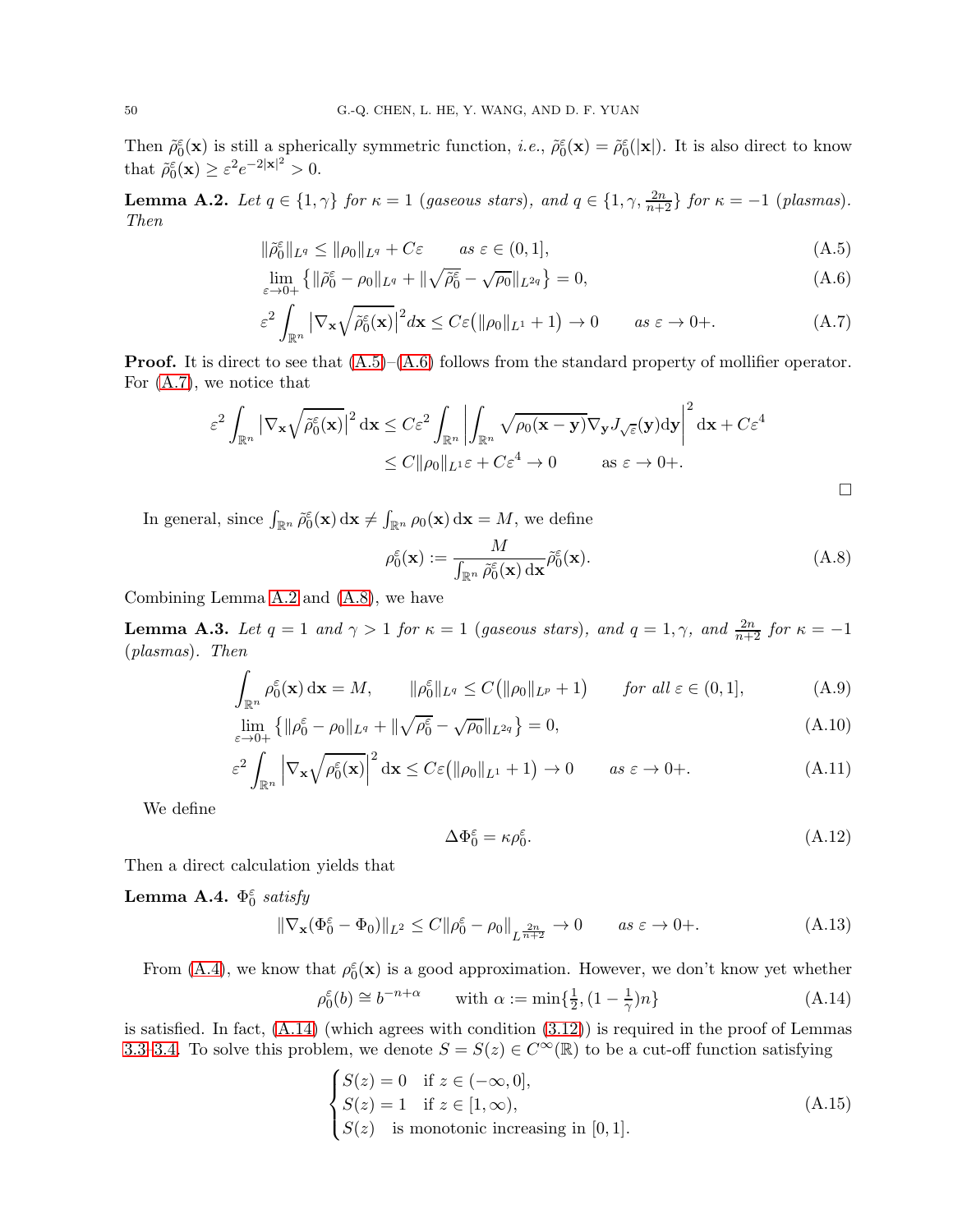Now we define  $\tilde{\rho}_0^{\varepsilon,b}$  $\int_0^{\varepsilon,0}(r)$  by

$$
\tilde{\rho}_0^{\varepsilon,b}(\mathbf{x}) := \left\{ \sqrt{\rho_0^{\varepsilon}(\mathbf{x})} \left\{ 1 - S(2(|\mathbf{x}| - (b-1))) \right\} + b^{-\frac{n-\alpha}{2}} S(2(|\mathbf{x}| - (b-1))) \right\}^2.
$$
\n(A.16)

It is direct to check that  $\tilde{\rho}_0^{\varepsilon, b}$  $\epsilon_0^{6,b}(b) = b^{-(n-\alpha)}$ , which clearly satisfies [\(A.14\)](#page-49-5).

<span id="page-50-5"></span>**Lemma A.5.** The smooth function  $\tilde{\rho}_0^{\varepsilon,b}$  $_{0}^{\varepsilon,0}(\mathbf{x})$  defined in [\(A.16\)](#page-50-0) satisfies [\(3.12\)](#page-11-0) and

$$
\int_{|\mathbf{x}| \le b} |\tilde{\rho}_0^{\varepsilon, b}(\mathbf{x}) - \rho_0^{\varepsilon}(\mathbf{x})|^q \, \mathrm{d}\mathbf{x} + \int_{|\mathbf{x}| \le b} \left| \sqrt{\tilde{\rho}_0^{\varepsilon, b}(\mathbf{x})} - \sqrt{\rho_0^{\varepsilon}(\mathbf{x})} \right|^{2q} \mathrm{d}\mathbf{x} \to 0 \qquad \text{as } b \to \infty,
$$
\n(A.17)\n
$$
\varepsilon^2 \int_{|\mathbf{x}| \le b} \left| \nabla_{\mathbf{x}} \sqrt{\tilde{\rho}_0^{\varepsilon, b}(\mathbf{x})} \right|^2 \mathrm{d}\mathbf{x} \le C \left( 1 + ||\rho_0||_{L^1} \right) \varepsilon,
$$
\n(A.18)

where  $q \in \{1, \gamma\}$  for  $\kappa = 1$  (gaseous stars), and  $q \in \{1, \gamma, \frac{2n}{n+2}\}$  for  $\kappa = -1$  (plasmas).

Proof. Using [\(A.16\)](#page-50-0), a direct calculation shows that

<span id="page-50-3"></span><span id="page-50-2"></span><span id="page-50-0"></span>
$$
\int_{|\mathbf{x}| \le b} |\tilde{\rho}_0^{\varepsilon, b}(\mathbf{x})|^q \, \mathrm{d}\mathbf{x} \le C \int_{|\mathbf{x}| \le b} |\rho_0^{\varepsilon}(\mathbf{x})|^q \, \mathrm{d}\mathbf{x} + Cb^{-n+\alpha} \int_{b-1}^b r^{n-1} \mathrm{d}r
$$
\n
$$
\le C \big( ||\rho_0||_{L^q} + 1 + b^{-1+\alpha} \big) \le C \big( ||\rho_0||_{L^q} + 1 \big). \tag{A.19}
$$

Using  $(A.5)$  and  $(A.19)$ , we have

$$
\int_{|\mathbf{x}| \leq b} \left| \tilde{\rho}_0^{\varepsilon, b}(\mathbf{x}) - \rho_0^{\varepsilon}(\mathbf{x}) \right|^q d\mathbf{x} + \int_{|\mathbf{x}| \leq b} \left| \sqrt{\tilde{\rho}_0^{\varepsilon, b}(\mathbf{x})} - \sqrt{\rho_0^{\varepsilon}(\mathbf{x})} \right|^2 d\mathbf{x} \n\leq \left( \int_{|\mathbf{x}| \leq b} \left| \sqrt{\tilde{\rho}_0^{\varepsilon, b}(\mathbf{x})} - \sqrt{\rho_0^{\varepsilon}(\mathbf{x})} \right|^2 d\mathbf{x} \right)^{\frac{1}{2}} \left( \int_{|\mathbf{x}| \leq b} \left| \sqrt{\tilde{\rho}_0^{\varepsilon, b}(\mathbf{x})} + \sqrt{\rho_0^{\varepsilon}(\mathbf{x})} \right|^2 d\mathbf{x} \right)^{\frac{1}{2}} \n\leq C \left( \|\rho_0\|_{L^p} + 1 \right) \left( \int_{b-1 \leq |\mathbf{x}| \leq b} |\rho_0^{\varepsilon}(\mathbf{x})|^q d\mathbf{x} + b^{-n+\alpha} \int_{b-1}^b r^{n-1} dr \right)^{\frac{1}{2}} \n\leq C \left( \|\rho_0\|_{L^q} + 1 \right) \left( \int_{b-2 \leq |\mathbf{x}| \leq b+1} \left( |\rho_0(\mathbf{x})|^q + e^{-r^2} \right) r^{n-1} dr + b^{-1+\alpha} \right)^{\frac{1}{2}} \to 0 \text{ as } b \to \infty, \quad \text{(A.20)}
$$

which implies [\(A.17\)](#page-50-2).

For [\(A.18\)](#page-50-3), a direct calculation shows that

$$
\nabla \sqrt{\tilde{\rho}_0^{\varepsilon, b}(\mathbf{x})} = \nabla \sqrt{\rho_0^{\varepsilon}(\mathbf{x})} \left( 1 - S(2(|\mathbf{x}| - (b-1))) \right)
$$

$$
- 2(\sqrt{\rho_0^{\varepsilon}(\mathbf{x})} - \sqrt{b^{-n+\alpha}}) S'(2(|\mathbf{x}| - (b-1))) \frac{\mathbf{x}}{|\mathbf{x}|},
$$

which, together with [\(A.7\)](#page-49-3), yields that

$$
\varepsilon^2 \int_0^b \left| \nabla \sqrt{\tilde{\rho}_0^{\varepsilon, b}(\mathbf{x})} \right|^2 d\mathbf{x} \le C \varepsilon^2 \int_0^b \left| \nabla \sqrt{\rho_0^{\varepsilon}(\mathbf{x})} \right|^2 d\mathbf{x} + C \varepsilon^2 \int_{b-1 \le |\mathbf{x}| \le b} \left( \rho_0^{\varepsilon}(\mathbf{x}) + b^{-n+\alpha} \right) d\mathbf{x}
$$
  

$$
\le C \left( \| \rho_0 \|_{L^1} + 1 \right) \varepsilon^2.
$$

In general, since  $\int$  $b^{-1} \leq |\mathbf{x}| \leq b$  $\tilde\rho_0^{\varepsilon,b}$  $_{0}^{\varepsilon,0}(\mathbf{x})\,\mathrm{d}\mathbf{x} \neq M$ , we define

$$
\rho_0^{\varepsilon,b}(\mathbf{x}) := \frac{M}{\int_{b^{-1} \le |\mathbf{x}| \le b} \tilde{\rho}_0^{\varepsilon,b}(\mathbf{x}) \, \mathrm{d}\mathbf{x}} \tilde{\rho}_0^{\varepsilon,b}(\mathbf{x}). \tag{A.21}
$$

Combining [\(A.21\)](#page-50-4) and Lemma [A.5,](#page-50-5) we have

<span id="page-50-4"></span><span id="page-50-1"></span> $\Box$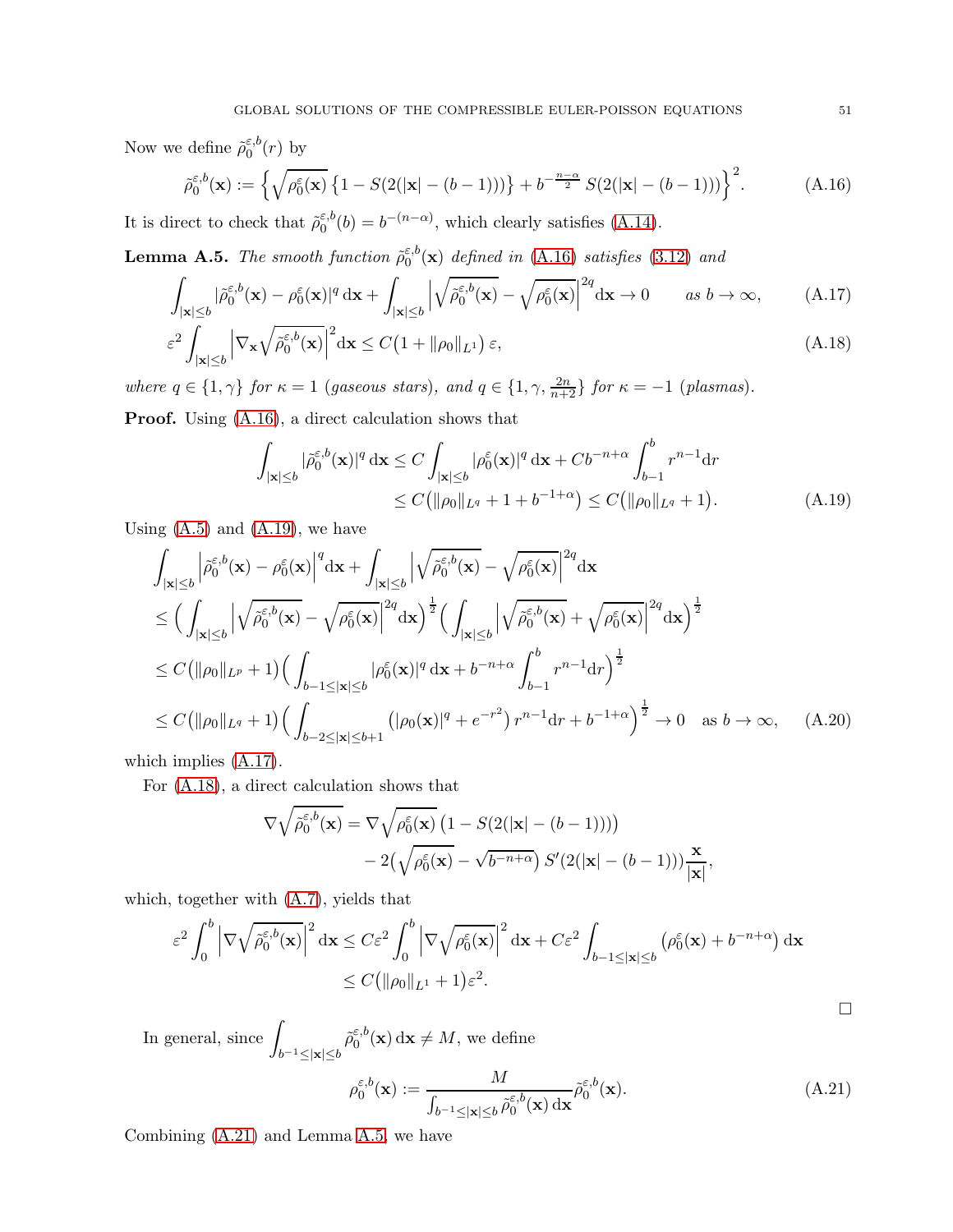**Lemma A.6.** The smooth function  $\rho_0^{\varepsilon,b}$  $_{0}^{\varepsilon,0}(\mathbf{x})$  defined in [\(A.21\)](#page-50-4) satisfies [\(3.12\)](#page-11-0) and

$$
\int_{b^{-1} \leq |\mathbf{x}| \leq b} \rho_0^{\varepsilon, b}(\mathbf{x}) d\mathbf{x} = M \quad \text{for all } \varepsilon \in (0, 1] \text{ and } b > 1,
$$
\n
$$
\int_{|\mathbf{x}| \leq b} |\rho_0^{\varepsilon, b}(\mathbf{x}) - \rho_0^{\varepsilon}(\mathbf{x})|^q d\mathbf{x} + \int_{|\mathbf{x}| \leq b} \left| \sqrt{\rho_0^{\varepsilon, b}(\mathbf{x})} - \sqrt{\rho_0^{\varepsilon}(\mathbf{x})} \right|^{2q} d\mathbf{x} \to 0 \quad \text{as } b \to \infty,
$$
\n(A.22)

$$
\varepsilon \int_{|\mathbf{x}| \le b} \left| \nabla_{\mathbf{x}} \sqrt{\rho_0^{\varepsilon, b}(\mathbf{x})} \right|^2 d\mathbf{x} \le C \left( \| \rho_0 \|_{L^1} + 1 \right), \tag{A.23}
$$

where  $q \in \{1, \gamma\}$  for  $\kappa = 1$  (gaseous stars), and  $q \in \{1, \gamma, \frac{2n}{n+2}\}$  for  $\kappa = -1$  (plasmas).

We define

<span id="page-51-2"></span><span id="page-51-1"></span><span id="page-51-0"></span>
$$
\Delta \Phi_0^{\varepsilon, b} = \kappa \rho_0^{\varepsilon, b} \mathbf{I}_{b^{-1} \le |\mathbf{x}| \le b}(\mathbf{x}). \tag{A.24}
$$

Using [\(A.22\)](#page-51-0) and by a direct calculation yield

**Lemma A.7.** 
$$
\Phi_0^{\varepsilon, b}
$$
 satisfy  
\n
$$
\|\nabla_{\mathbf{x}}(\Phi_0^{\varepsilon, b} - \Phi_0^{\varepsilon})\|_{L^2} \le C \|\rho_0^{\varepsilon, b}\mathbf{I}_{b^{-1} \le |\mathbf{x}| \le b}(\mathbf{x}) - \rho_0^{\varepsilon}\|_{L^{\frac{2n}{n+2}}} \to 0 \quad as \ \varepsilon \to 0+.
$$
\n(A.25)

Next, we construct the approximate initial data for the velocity. We denote  $I_{[4b^{-1},b-2]}$  to be the characteristic function of  $\{x \in \mathbb{R}^n : 4b^{-1} \leq |x| \leq b-2\}$  and define  $u_0^{\varepsilon}(\mathbf{x})$  and  $u_0^{\varepsilon,b}$  $\int_0^{\varepsilon,0}(\mathbf{x})$  as

$$
u_0^{\varepsilon}(\mathbf{x}) := \frac{1}{\sqrt{\rho_0^{\varepsilon}(\mathbf{x})}} \left(\frac{m_0}{\sqrt{\rho_0}}\right)(\mathbf{x}),\tag{A.26}
$$

$$
\tilde{u}_0^{\varepsilon,b}(\mathbf{x}) := \frac{1}{\sqrt{\rho_0^{\varepsilon,b}(\mathbf{x})}} \int_{\mathbb{R}^n} \left( \frac{m_0 I_{[4b^{-1},b-2]}}{\sqrt{\rho_0}} \right) (\mathbf{x} - \mathbf{y}) J_{b^{-1}}(\mathbf{y}) \, \mathrm{d}\mathbf{y},\tag{A.27}
$$

where  $\rho_0^{\varepsilon}$  is the function defined in [\(A.8\)](#page-49-4). Clearly,  $\tilde{u}_0^{\varepsilon,b}$  $e_0^{\varepsilon,0}(\mathbf{x})$  is a spherically symmetric function, *i.e.*,  $\tilde{u}^{\varepsilon,b}_0$  $\tilde{\mathbb{Q}}_0^{\varepsilon,b}(\mathbf{x}) = \tilde{u}_0^{\varepsilon,b}$  $\int_0^{\varepsilon,0}(r).$ 

**Lemma A.8.**  $u_0^{\varepsilon}(\mathbf{x})$  defined in [\(A.26\)](#page-51-1) satisfies

$$
\int_{\mathbb{R}^n} \rho_0^{\varepsilon}(\mathbf{x}) |u_0^{\varepsilon}(\mathbf{x})|^2 d\mathbf{x} \equiv \int_{\mathbb{R}^n} \frac{|m_0(\mathbf{x})|^2}{\rho_0(\mathbf{x})} d\mathbf{x} \qquad \text{for any } \varepsilon \in (0, 1],
$$
\n(A.28)

$$
\lim_{\varepsilon \to 0+} \|\rho_0^{\varepsilon} u_0^{\varepsilon} - m_0\|_{L^1(\mathbb{R}^n)} = 0. \tag{A.29}
$$

Moreover,  $\tilde{u}_0^{\varepsilon,b}$  $_{0}^{\varepsilon,b}({\bf x})$  defined in [\(A.27\)](#page-51-2) is in  $C_0^\infty({\mathbb R}^n)$  and satisfies

<span id="page-51-4"></span><span id="page-51-3"></span>
$$
\operatorname{supp}\tilde{u}_0^{\varepsilon,b} \subset \left\{ \mathbf{x} \in \mathbb{R}^n \ : \ 2b^{-1} \le |\mathbf{x}| \le b - 1 \right\},\tag{A.30}
$$

<span id="page-51-6"></span><span id="page-51-5"></span>
$$
\lim_{b \to \infty} \int_{\mathbb{R}^n} \rho_0^{\varepsilon, b}(\mathbf{x}) |\tilde{u}_0^{\varepsilon, b}(\mathbf{x})|^2 d\mathbf{x} = \int_{\mathbb{R}^n} \rho_0^{\varepsilon}(\mathbf{x}) |u_0^{\varepsilon}(\mathbf{x})|^2 d\mathbf{x},
$$
\n(A.31)

<span id="page-51-7"></span>
$$
\lim_{b \to \infty} \|\rho_0^{\varepsilon, b} \tilde{u}_0^{\varepsilon, b} - \rho_0^{\varepsilon} u_0^{\varepsilon}\|_{L^1(\mathbb{R}^n)} = 0. \tag{A.32}
$$

**Proof.**  $(A.28)$  follows directly from  $(A.26)$ . Using  $(A.10)$  and  $(A.26)$ , we have

$$
\int_{\mathbb{R}^n} \left| (\rho_0^{\varepsilon} u_0^{\varepsilon} - m_0)(\mathbf{x}) \right| d\mathbf{x} = \int_{\mathbb{R}^n} \left| (\sqrt{\rho_0^{\varepsilon}} - \sqrt{\rho_0})(\mathbf{x}) (\frac{m_0}{\sqrt{\rho_0}})(\mathbf{x}) \right| d\mathbf{x}
$$
\n
$$
\leq \left( \int_{\mathbb{R}^n} \frac{|m_0(\mathbf{x})|^2}{\rho_0(\mathbf{x})} d\mathbf{x} \right)^{\frac{1}{2}} \left( \int_{\mathbb{R}^n} \left| (\sqrt{\rho_0^{\varepsilon}} - \sqrt{\rho_0})(\mathbf{x}) \right|^2 d\mathbf{x} \right)^{\frac{1}{2}} \to 0 \qquad \text{as } \varepsilon \to 0
$$

which leads to [\(A.29\)](#page-51-4).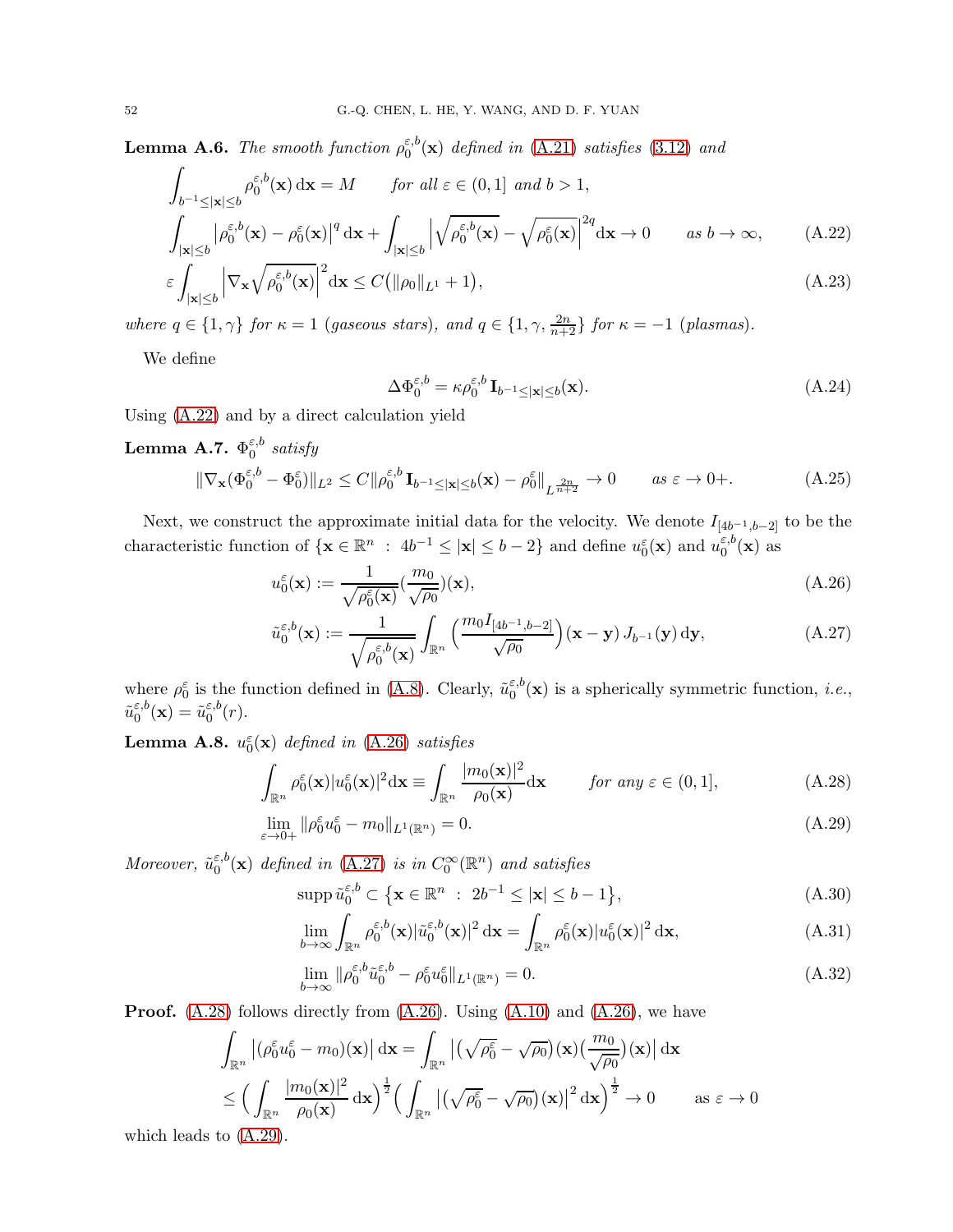From [\(A.27\)](#page-51-2), it is clear that  $\tilde{u}_0^{\varepsilon,b}$  $\epsilon_0^{\varepsilon,b}(\mathbf{x}) \in C_0^{\infty}(\mathbb{R}^n)$  and supp  $\tilde{u}_0^{\varepsilon,b} \subset {\mathbf{x} \in \mathbb{R}^n : 2b^{-1} \leq |\mathbf{x}| \leq b-1}.$ For any given small constant  $\epsilon > 0$ , there exists small  $\varrho = \varrho(\epsilon) > 0$  and large  $N = N(\epsilon) \gg 1$  such that

<span id="page-52-3"></span><span id="page-52-2"></span><span id="page-52-1"></span><span id="page-52-0"></span>
$$
\int_{B_{2\varrho}(\mathbf{0})\cup\{|\mathbf{x}|\geq N\}} \frac{|m_0(\mathbf{x})|^2}{\rho_0(\mathbf{x})} \,\mathrm{d}\mathbf{x} \leq \epsilon.
$$
\n(A.33)

Taking  $b > 0$  large enough so that  $\varrho \ge 6b^{-1}$ , then it follows from  $(A.27)$  that

$$
\int_{\varrho \le |\mathbf{x}| \le N+2} \left| \left( \sqrt{\rho_0^{\varepsilon,b}} \tilde{u}_0^{\varepsilon,b} - \frac{m_0}{\sqrt{\rho_0}} \right) (\mathbf{x}) \right|^2 d\mathbf{x} \to 0 \qquad \text{as } b \to 0+.
$$
\n(A.34)

Since  $\rho \ge 6b^{-1}$ , we use [\(A.33\)](#page-52-0) to obtain

$$
\int_{B_{\varrho}(\mathbf{0})\cup\{|\mathbf{x}|\geq N+1\}} \left|\sqrt{\rho_0^{\varepsilon,b}(\mathbf{x})}\tilde{u}_0^{\varepsilon,b}(\mathbf{x})\right|^2 d\mathbf{x} \n\leq \int_{B_{\varrho}(\mathbf{0})\cup\{|\mathbf{x}|\geq N+1\}} \left|\int_{\mathbb{R}^N} \left(\frac{m_0}{\sqrt{\rho_0}} \mathbf{I}_{[4b^{-1},b-2]}\right) (\mathbf{x}-\mathbf{y}) J_{b^{-1}}(\mathbf{y}) d\mathbf{y}\right|^2 d\mathbf{x} \n\leq \int_{B_{2\varrho}(\mathbf{0})\cup\{|\mathbf{x}|\geq N\}} \frac{|m_0(\mathbf{x})|^2}{\rho_0(\mathbf{x})} d\mathbf{x} \leq \epsilon.
$$
\n(A.35)

It follows from  $(A.26)$ – $(A.27)$  and  $(A.34)$ – $(A.35)$  that

$$
\int_{\mathbb{R}^n} \left| \left( \sqrt{\rho_0^{\varepsilon,b}} \tilde{u}_0^{\varepsilon,b} - \sqrt{\rho_0^{\varepsilon}} u_0^{\varepsilon} \right) (\mathbf{x}) \right|^2 d\mathbf{x} = \int_{\mathbb{R}^n} \left| \left( \sqrt{\rho_0^{\varepsilon,b}} \tilde{u}_0^{\varepsilon,b} - \frac{m_0}{\sqrt{\rho_0}} \right) (\mathbf{x}) \right|^2 d\mathbf{x} \n\leq \int_{\varrho \leq |\mathbf{x}| \leq N+2} \left| \left( \sqrt{\rho_0^{\varepsilon,b}} \tilde{u}_0^{\varepsilon,b} - \frac{m_0}{\sqrt{\rho_0}} \right) (\mathbf{x}) \right|^2 d\mathbf{x} + C \int_{B_{2\varrho}(\mathbf{0}) \cup \{ |\mathbf{x}| \geq N \}} \frac{|m_0(\mathbf{x})|^2}{\rho_0(\mathbf{x})} d\mathbf{x} \to 0
$$
\n(A.36)

as  $b \rightarrow 0^+$ , which yields [\(A.31\)](#page-51-5).

Using [\(A.22\)](#page-51-0), [\(A.30\)](#page-51-6), and [\(A.36\)](#page-52-3), we see that, as  $b \to \infty$ ,

$$
\int_{\mathbb{R}^n} \left| (\rho_0^{\varepsilon,b} \tilde{u}_0^{\varepsilon,b} - \rho_0^{\varepsilon} u_0^{\varepsilon}) (\mathbf{x}) \right| d\mathbf{x} \leq \Big( \int_{\mathbb{R}^n} \rho_0^{\varepsilon} (\mathbf{x}) d\mathbf{x} \Big)^{\frac{1}{2}} \Big( \int_{\mathbb{R}^n} \left| \left( \sqrt{\rho_0^{\varepsilon,b}} \tilde{u}_0^{\varepsilon,b} - \sqrt{\rho_0^{\varepsilon}} u_0^{\varepsilon} \right) (\mathbf{x}) \right|^2 d\mathbf{x} \Big)^{\frac{1}{2}} + \int_{|\mathbf{x}| \leq b} \left| \left( \sqrt{\rho_0^{\varepsilon,b}} - \sqrt{\rho_0^{\varepsilon}} \right) (\mathbf{x}) \left( \sqrt{\rho_0^{\varepsilon,b}} \tilde{u}_0^{\varepsilon,b} \right) (\mathbf{x}) \right| d\mathbf{x} \to 0,
$$
\nwhich implies (A.32).

We still need to modify  $\tilde{u}_0^{\varepsilon,b}$  $\epsilon_0^{\varepsilon,0}(\mathbf{x})$  so that it satisfies the stress-free boundary condition [\(3.4\)](#page-10-4) at  $r = b$ . Let  $S(\cdot)$  be the function in [\(A.15\)](#page-49-7). Then we define

<span id="page-52-5"></span>
$$
u_0^{\varepsilon,b}(\mathbf{x}) := \tilde{u}_0^{\varepsilon,b}(\mathbf{x}) - \frac{1}{\varepsilon} S(4(|\mathbf{x}| - (b - \frac{1}{2}))) \frac{1}{|\mathbf{x}|^{n-1}} \int_{|\mathbf{x}|}^b \frac{p(\rho_0^{\varepsilon,b}(z))}{\rho_0^{\varepsilon,b}(z)} z^{n-1} dz.
$$
 (A.37)

It is direct to check that  $u_0^{\varepsilon,b}$  $C_0^{\varepsilon,b}(\mathbf{x}) \in C^\infty([b^{-1},b])$  satisfies the following boundary conditions:

$$
u_0^{\varepsilon,b}(b^{-1}) = 0, \qquad \left\{ p(\rho_0^{\varepsilon,b}) - \varepsilon \rho_0^{\varepsilon,b}\left(u_{0r}^{\varepsilon,b} + \frac{n-1}{r}u_0^{\varepsilon,b}\right) \right\}\Big|_{r=b} = 0. \tag{A.38}
$$

A direct calculation shows from [\(A.16\)](#page-50-0) that

<span id="page-52-6"></span><span id="page-52-4"></span>
$$
\int_{|\mathbf{x}| \le b} \left| \sqrt{\rho_0^{\varepsilon, b}(\mathbf{x})} u_0^{\varepsilon, b}(\mathbf{x}) - \sqrt{\rho_0^{\varepsilon, b}(\mathbf{x})} \tilde{u}_0^{\varepsilon, b}(\mathbf{x}) \right|^2 d\mathbf{x} \n\le \frac{a_0^2}{\varepsilon^2} \int_{b - \frac{1}{2}}^b \rho_0^{\varepsilon, b}(r) r^{n-1} \left| \frac{1}{r^{n-1}} \int_r^b (\rho_0^{\varepsilon, b}(z))^{\gamma - 1} z^{n-1} dz \right|^2 dr \n\le C \varepsilon^{-2} b^{-2(\gamma - 1)(n - \alpha)} \to 0 \quad \text{as } b \to \infty.
$$
\n(A.39)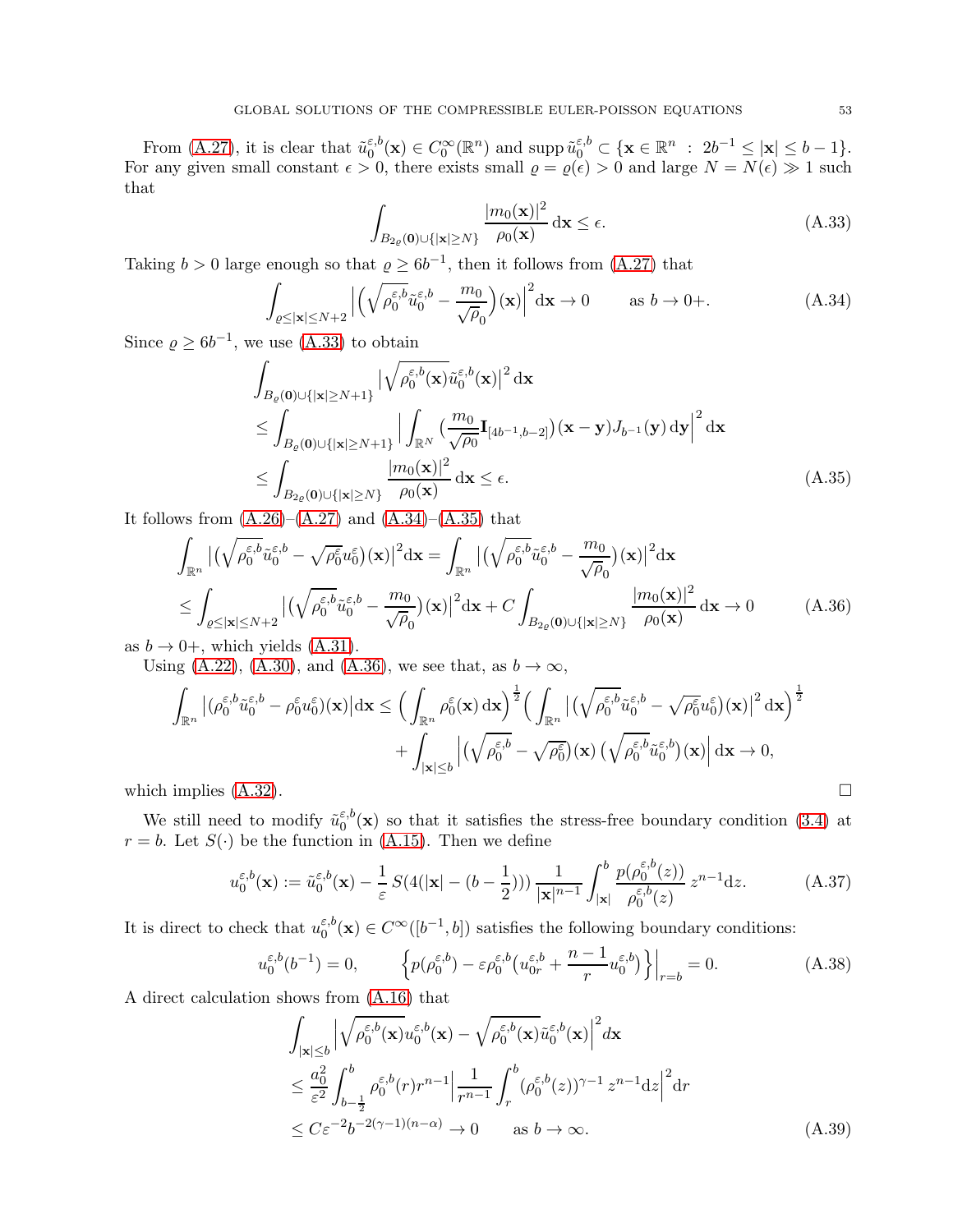Therefore, combining [\(A.30\)](#page-51-6), [\(A.36\)](#page-52-3), and [\(A.39\)](#page-52-4), we conclude

**Lemma A.9.** For fixed  $\varepsilon > 0$ ,

$$
\lim_{b \to \infty} \int_{|\mathbf{x}| \le b} |\sqrt{\rho_0^{\varepsilon,b}(\mathbf{x})} u_0^{\varepsilon,b}(\mathbf{x})|^2 d\mathbf{x} = \int_{\mathbb{R}^n} |\sqrt{\rho_0^{\varepsilon}(\mathbf{x})} u_0^{\varepsilon}(\mathbf{x})|^2 d\mathbf{x},
$$
  

$$
\sqrt{\rho_0^{\varepsilon,b}(\mathbf{x})} u_0^{\varepsilon,b}(\mathbf{x}) \to \sqrt{\rho_0^{\varepsilon}(\mathbf{x})} u_0^{\varepsilon}(\mathbf{x}) \qquad in \ L^2(\{|\mathbf{x}| \le b\}) \ \text{as } b \to \infty.
$$

With  $\rho_0^{\varepsilon}(\mathbf{x}), \rho_0^{\varepsilon, b}$  $u_0^{\varepsilon,b}(\mathbf{x}), u_0^{\varepsilon}(\mathbf{x}), \text{ and } u_0^{\varepsilon,b}$  $_{0}^{\epsilon,0}$ (**x**) defined respectively in [\(A.8\)](#page-49-4), [\(A.21\)](#page-50-4), [\(A.26\)](#page-51-1), and [\(A.37\)](#page-52-5), we can construct the approximate initial data  $(\rho_0^{\varepsilon,b})$  $_{0}^{\varepsilon ,b},m_{0}^{\varepsilon ,b}$  $\binom{\varepsilon, b}{0}(r) = (\rho_0^{\varepsilon, b})$  $_0^{\varepsilon,b},\rho_0^{\varepsilon,b}$  $_{0}^{\varepsilon ,b}u_{0}^{\varepsilon ,b}$  $\binom{5}{0}$  $(r)$  for  $(3.1)$ – $(3.6)$ : For  $b \gg 1$ , define

<span id="page-53-2"></span>
$$
\left(\rho_0^{\varepsilon,b}, u_0^{\varepsilon,b}\right)(r) := \left(\rho_0^{\varepsilon,b}(\mathbf{x}), u_0^{\varepsilon,b}(\mathbf{x})\right) \mathbf{I}_{[b^{-1},b]}(\mathbf{x}).\tag{A.40}
$$

Then, collecting all the above estimates, we have the following results.

<span id="page-53-0"></span> ${\rm Lemma~A.10.}$   $Let \, ( \rho_0^{\varepsilon,b}$  $_0^{\varepsilon,b},u_0^{\varepsilon,b}$  $\binom{\varepsilon, b}{0}(r)$  be the functions defined in [\(A.40\)](#page-53-2) so that  $(\rho_0^{\varepsilon, b})$  $_0^{\varepsilon,b},u_0^{\varepsilon,b}$  $\binom{\varepsilon, b}{0} \in C^{\infty}([b^{-1}, b])$ and satisfies the boundary condition [\(A.38\)](#page-52-6). Let  $q \in \{1, \gamma\}$  for  $\kappa = 1$  (gaseous stars), and  $q \in \{1, \gamma\}$  $\{1, \gamma, \frac{2n}{n+2}\}\$  for  $\kappa = -1$  (plasmas). Then

(i) For all  $\varepsilon \in (0,1]$ ,

$$
\int_0^\infty \rho_0^\varepsilon(r) \,\omega_n r^{n-1} \mathrm{d}r = M, \qquad \varepsilon^2 \int_0^\infty |\partial_r \sqrt{\rho_0^\varepsilon(r)}|^2 \, r^{n-1} \mathrm{d}r \le C\varepsilon (M+1).
$$

Moreover, as  $\varepsilon \to 0^+,$ 

$$
(E_0^{\varepsilon}, E_1^{\varepsilon}) \to (E_0, 0),
$$
  
\n
$$
(\rho_0^{\varepsilon}, m_0^{\varepsilon})(r) \to (\rho_0, m_0)(r) \quad \text{in } L^q([0, \infty); r^{n-1}dr) \times L^1([0, \infty); r^{n-1}dr),
$$
  
\n
$$
\Phi_{0r}^{\varepsilon} \to \Phi_{0r} \quad \text{in } L^2([0, \infty); r^{n-1}dr),
$$

where  $E_0^{\varepsilon}$ ,  $E_1^{\varepsilon}$ , and  $E_0$  are defined in [\(2.16\)](#page-8-4), [\(2.17\)](#page-8-5), and [\(2.1\)](#page-5-1), respectively. Moreover, there exists a small constant  $\varepsilon_0 > 0$  such that

$$
M < M_c^{\varepsilon}(\gamma)
$$
 for all  $\varepsilon \in (0, \varepsilon_0]$  and  $\gamma \in (\frac{2n}{n+2}, \frac{2(n-1)}{n}],$ 

where  $M_c^{\varepsilon}(\gamma)$  is defined in [\(3.26\)](#page-13-1).

(ii) For  $\varepsilon \in (0,1]$  and  $b > 1$ ,

$$
\int_{b^{-1}}^{b} \rho_0^{\varepsilon, b}(r) \,\omega_n r^{n-1} \mathrm{d}r = M, \qquad \varepsilon^2 \int_0^b \left| \partial_r \sqrt{\rho_0^{\varepsilon, b}(r)} \right|^2 r^{n-1} \mathrm{d}r \le C\varepsilon (M+1).
$$

Moreover, for any fixed  $\varepsilon \in (0,1]$ , as  $b \to \infty$ ,

$$
\begin{split} &(E^{\varepsilon,b}_0,E^{\varepsilon,b}_1)\rightarrow (E^{\varepsilon}_0,E^{\varepsilon}_1),\\ &(\rho^{\varepsilon,b}_0,m^{\varepsilon,b}_0)(r)\rightarrow (\rho^{\varepsilon}_0,m^{\varepsilon}_0)(r)\quad\text{ in }L^q([0,b];r^{n-1}\text{\rm d} r)\times L^1([0,b];r^{n-1}\text{\rm d} r),\\ &\Phi^{\varepsilon,b}_{0r}\rightarrow \Phi^{\varepsilon}_{0r}\quad\text{in }L^2([0,\infty);r^{n-1}\text{\rm d} r), \end{split}
$$

where  $E_0^{\varepsilon,b}$  $a_0^{\varepsilon,b}$  and  $E_1^{\varepsilon,b}$  $\int_{1}^{\epsilon,0}$  are defined in [\(3.7\)](#page-10-9) and [\(3.8\)](#page-10-10), respectively. Furthermore, there exists a constant  $\mathfrak{B}(\varepsilon) \gg 1$  such that

<span id="page-53-1"></span>
$$
M < M_{\mathbf{c}}^{\varepsilon, b}(\gamma) \qquad \text{for } \varepsilon \in (0, \varepsilon_0], \ b \ge \mathfrak{B}(\varepsilon), \ and \ \gamma \in \left(\frac{2n}{n+2}, \frac{2(n-1)}{n}\right], \tag{A.41}
$$

where  $M_c^{\varepsilon,b}(\gamma)$  is defined in [\(3.9\)](#page-10-7).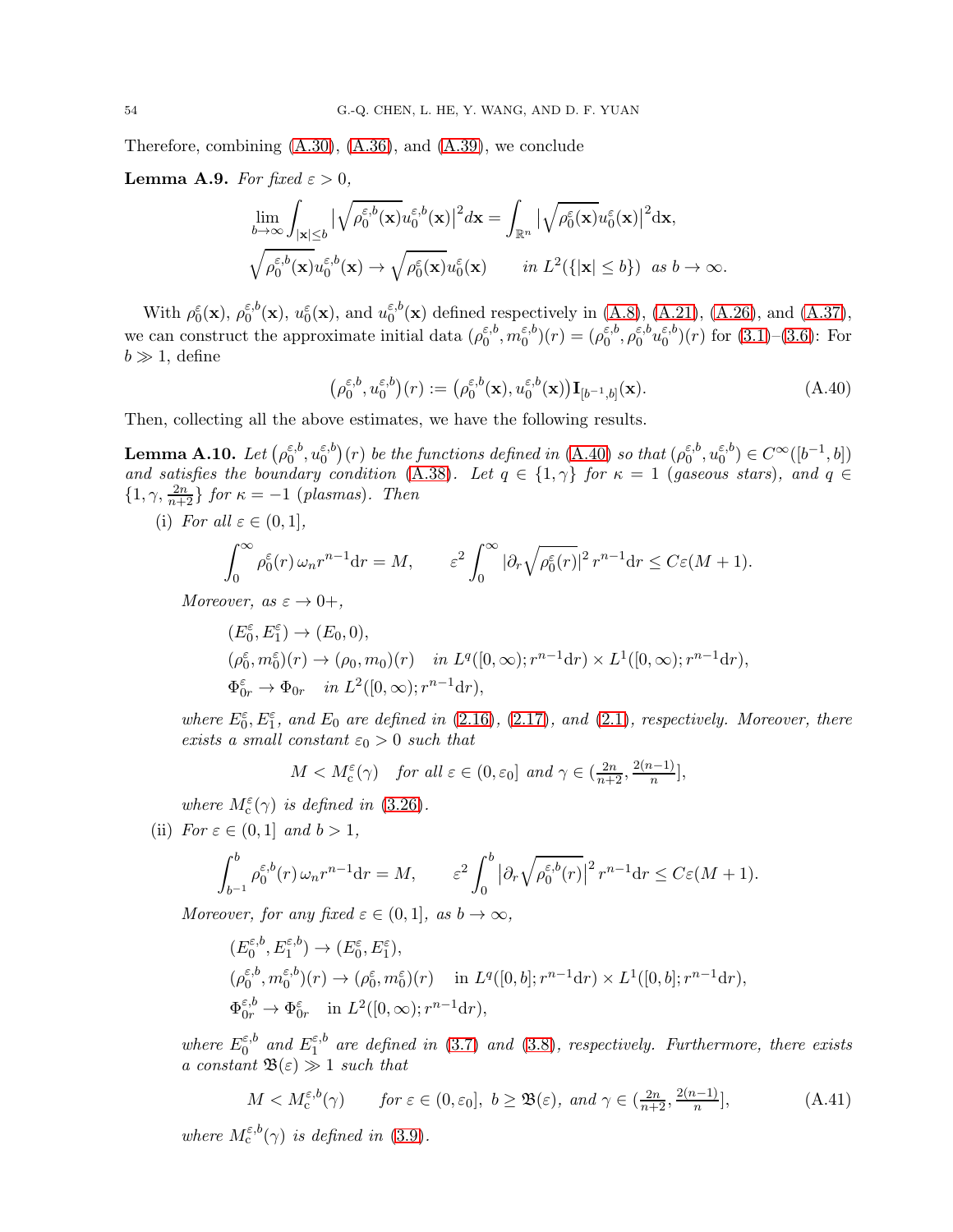Acknowledgments. The research of Gui-Qiang G. Chen was supported in part by the UK Engineering and Physical Sciences Research Council Award EP/L015811/1, and the Royal Society– Wolfson Research Merit Award (UK). The research of Lin He was supported in part by the National Natural Science Foundation of China No. 12001388, the Fundamental Research Funds for the Central Universities No. YJ201962, and the Sichuan Youth Science and Technology Foundation No. 21CXTD0076. The research of Yong Wang was supported in part by the National Natural Sciences Foundation of China No. 11771429, 11671237, 12022114, and 11688101. The research of Difan Yuan was supported in part by China Postdoctoral Science Foundation No.252522.

### <span id="page-54-0"></span>**REFERENCES**

- <span id="page-54-11"></span>[1] D. Bresch and B. Desjardins, On viscous shallow-water equations (Saint-Venant model) and the quasi-geostrophic limit, C. R. Math. Acad. Sci. Paris, 335 (2002), 1079–1084.
- <span id="page-54-12"></span>[2] D. Bresch and B. Desjardins, Some diffusive capillary models of Korteweg type, C. R. Math. Acad. Sci. Paris, Section Mécanique,  $332$  (2004), 881–886.
- <span id="page-54-13"></span>[3] D. Bresch and B. Desjardins, On the existence of global weak solutions to the Navier-Stokes equations for viscous compressible and heat conducting fluids, J. Math. Pures Appl. 87 (2007), 57–90.
- <span id="page-54-10"></span>[4] D. Bresch, B. Desjardins, and C. K. Lin, On some compressible fluid models: Korteweg, lubrication, and shallow water systems, Comm. Partial Diff. Eqs. 28 (2003), 843–868.
- <span id="page-54-14"></span>[5] S. Chandrasekhar, An Introduction to the Study of Stellar Structures, University of Chicago Press: Chicago, 1938.
- <span id="page-54-4"></span>[6] G.-Q. Chen, Convergence of the Lax-Friedrichs scheme for isentropic gas dynamics (III), Acta *Math. Sci.* 6B (1986), 75–120 (in English); 8A (1988), 243–276 (in Chinese).
- <span id="page-54-1"></span>[7] G.-Q. Chen and M. Feldman, The Mathematics of Shock Reflection-diffraction and Von Neumann's Conjectures, Research Monograph, Annals of Mathematics Studies, 197, Princeton University Press, Princeton, 2018.
- <span id="page-54-5"></span>[8] G.-Q. Chen and M. Perepelista, Vanishing viscosity limit of the Navier-Stokes equations to the Euler equations for compressible fluid flow, *Comm. Pure Appl. Math.* **63** (2010), 1469–1504.
- <span id="page-54-16"></span>[9] G.-Q. Chen and M. Perepelitsta, Vanishing viscosity limit solutions of the compressible Euler equations with spherically symmetry and large initial data, *Comm. Math. Phys.* 338 (2015), 771–800.
- <span id="page-54-6"></span>[10] G.-Q. Chen and M. Schrecker, Vanishing viscosity approach to the compressible Euler equations for transonic nozzle and spherically symmetric flows, Arch. Ration. Mech. Anal. 229 (2018), 1239–1279.
- <span id="page-54-3"></span>[11] G.-Q. Chen and D.-H. Wang, Formation of singularities in compressible Euler-Poisson fluids with heat diffusion and damping relaxation, *J. Diff. Eqs.*  $144$  (1998), 44–65.
- <span id="page-54-7"></span>[12] G.-Q. Chen and Y. Wang, Global solutions of the compressible Euler equations with large initial data of spherical symmetry and positive far-field density, arXiv Preprint, [arXiv:2005.13725,](http://arxiv.org/abs/2005.13725) 2020.
- <span id="page-54-8"></span>[13] D. Coutand and S. Shkoller, Well-posedness in smooth function spaces for the movingboundary three dimensional compressible Euler equations in physical vacuum, Arch. Ration. Mech. Anal. 206 (2012), 515–616.
- <span id="page-54-15"></span>[14] R. Courant and K. O. Friedrichs, Supersonic Flow and Shock Waves, Springer-Verlag: New York, 1962.
- <span id="page-54-2"></span>[15] C. M. Dafermos, Hyperbolic Conservation Laws in Continuum Physics, Springer-Verlag: Berlin, 2016.
- <span id="page-54-9"></span>[16] X. Ding, G.-Q. Chen, and P. Luo, Convergence of the Lax-Friedrichs scheme for the isentropic gas dynamics  $(I)$ –(II), Acta Math. Sci. 5B (1985), 483–500, 501–540 (in English); 7A (1987), 467–480; 8A (1989), 61–94 (in Chinese); Convergence of the fractional step Lax-Friedrichs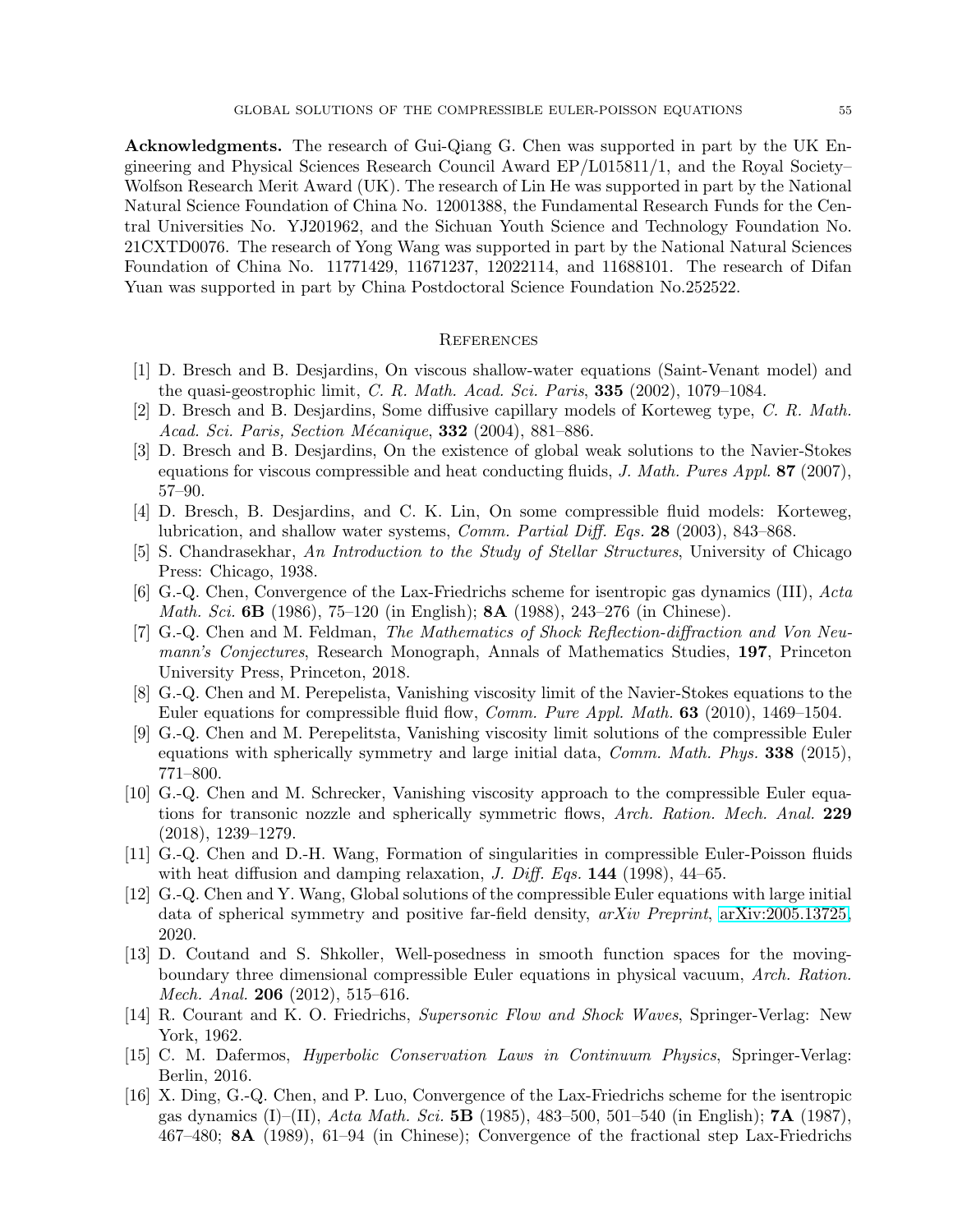scheme and Godunov scheme for the isentropic system of gas dynamics, *Comm. Math. Phys.* 121 (1989), 63–84.

- <span id="page-55-9"></span>[17] R. J. DiPerna, Convergence of the viscosity method for isentropic gas dynamics, Commun. Math. Phys. 91 (1983), 1–30.
- <span id="page-55-14"></span>[18] Q. Duan and H.-L. Li, Global existence of weak solution for the compressible Navier-Stokes-Poisson system for gaseous stars, *J. Diff. Eqs.* **259** (2015), 5302-5330.
- <span id="page-55-12"></span>[19] B. Ducomet, E. Feireisl, H. Petzeltova, and I. Straškraba, Global in time weak solutions for compressible barotropic self-gravitating fluids, Discrete Contin. Dyn. Syst. 11 (2004), 113–130.
- <span id="page-55-15"></span>[20] E. Feireisl, A. Novotny, and H. Petzeltova, On the existence of globally defined weak solutions to the Navier-Stokes equations of isentropic compressible fluids, J. Math. Fluid Mech.  $3$  (2001), 358–392.
- <span id="page-55-5"></span>[21] C.-C. Fu and S.-S. Lin, On the critical mass of the collapse of a gaseous star in spherically symmetric and isentropic motion, Japan J. Indust. Appl. Math. 15 (1998), 461–469.
- [22] D. Gilbarg, The existence and limit behavior of the one-dimensional shock layer, Amer. J. Math. **73** (1951), 256–274.
- <span id="page-55-4"></span>[23] P. Goldreich and S. Weber, Homologously collapsing stellar cores, Astrophys. J. 238 (1980), 991–997.
- <span id="page-55-18"></span>[24] C.M.I.O. Guès, G. Mètivier, M. Williams, and K. Zumbrun, Navier-Stokes regularization of multidimensional Euler shocks, Ann. Sci. École Norm. Sup.  $(4)$ , 39 (2006), 75–175.
- <span id="page-55-0"></span>[25] Y. Guo, Smooth irrotational flows in the large to the Euler-Poisson system in  $\mathbb{R}^{3+1}$ , Comm. Math. Phys. **195** (1998), 249–265.
- <span id="page-55-8"></span>[26] Y. Guo, M. Hadzic, and J. Jang, Continued gravitational collapse for Newtonian stars, Arch. Ration. Mech. Anal. 2020 (to appear). doi.org/10.1007/S00205-020-01580-W.
- <span id="page-55-1"></span>[27] Y. Guo, A. D. Ionescu, and B. Pausader, Global solutions of the Euler-Maxwell two-fluid system in 3D, Ann. of Math. (2), 183 (2016), 377–498.
- <span id="page-55-2"></span>[28] Y. Guo and B. Pausader, Global smooth ion dynamics in the Euler-Poisson system, Comm. Math. Phys. **303** (2011), 89-125.
- [29] Z. H. Guo, Q. S. Jiu, and Z. Xin, Spherically symmetric isentropic compressible flows with density-dependent viscosity coefficients, SIAM J. Math. Anal. 39 (2008), 1402–1427.
- <span id="page-55-6"></span>[30] M. Hadzić and J. Jang, Nonlinear stability of expanding star solutions of the radially symmetric mass-critical Euler-Poisson system, Comm. Pure Appl. Math. 71 (2018), 827–891.
- <span id="page-55-7"></span>[31] M. Hadzic and J. Jang, A class of global solutions to the Euler-Poisson system, Comm. Math. *Phys.* **370** (2019), 475–505.
- <span id="page-55-10"></span>[32] F. M. Huang and Z. Wang, Convergence of viscosity solutions for isothermal gas dynamics, SIAM J. Math. Anal. 34 (2002), 595–610.
- <span id="page-55-16"></span>[33] D. Hoff, Strong convergence to global solutions for multidimensional flows of compressible, viscous fluids with polytropic equations of state and discontinuous initial data, Arch. Ration. Mech. Anal. 132 (1995), 1–14.
- [34] D. Hoff and T.-P. Liu, The inviscid limit for the Navier-Stokes equations of compressible, isentropic flow with shock data, Indiana Univ. Math. J. 38 (1989), 861–915.
- <span id="page-55-17"></span>[35] P. H. Hugoniot, Mèmoire sur la propagation du mouvement dans les corps et spécialement dans les gaz parfaits, 2e Partie. *J. École Polytechnique Paris*,  $58$  (1889), 1–125.
- <span id="page-55-3"></span>[36] A. D. Ionescu and B. Pausader, The Euler-Poisson system in 2D: global stability of the constant equilibrium solution, *Int. Math. Res. Not.*  $4$  (2013), 761–826.
- <span id="page-55-13"></span>[37] J. Jang, Local well-posedness of dynamics of viscous gaseous stars, Arch. Ration. Mech. Anal. 195 (2010), 797–863.
- <span id="page-55-11"></span>[38] J. Jang and N. Masmoudi, Well-posedness of compressible Euler equations in a physical vacuum, *Comm. Pure Appl. Math.*  $68$  (2015), 61–111.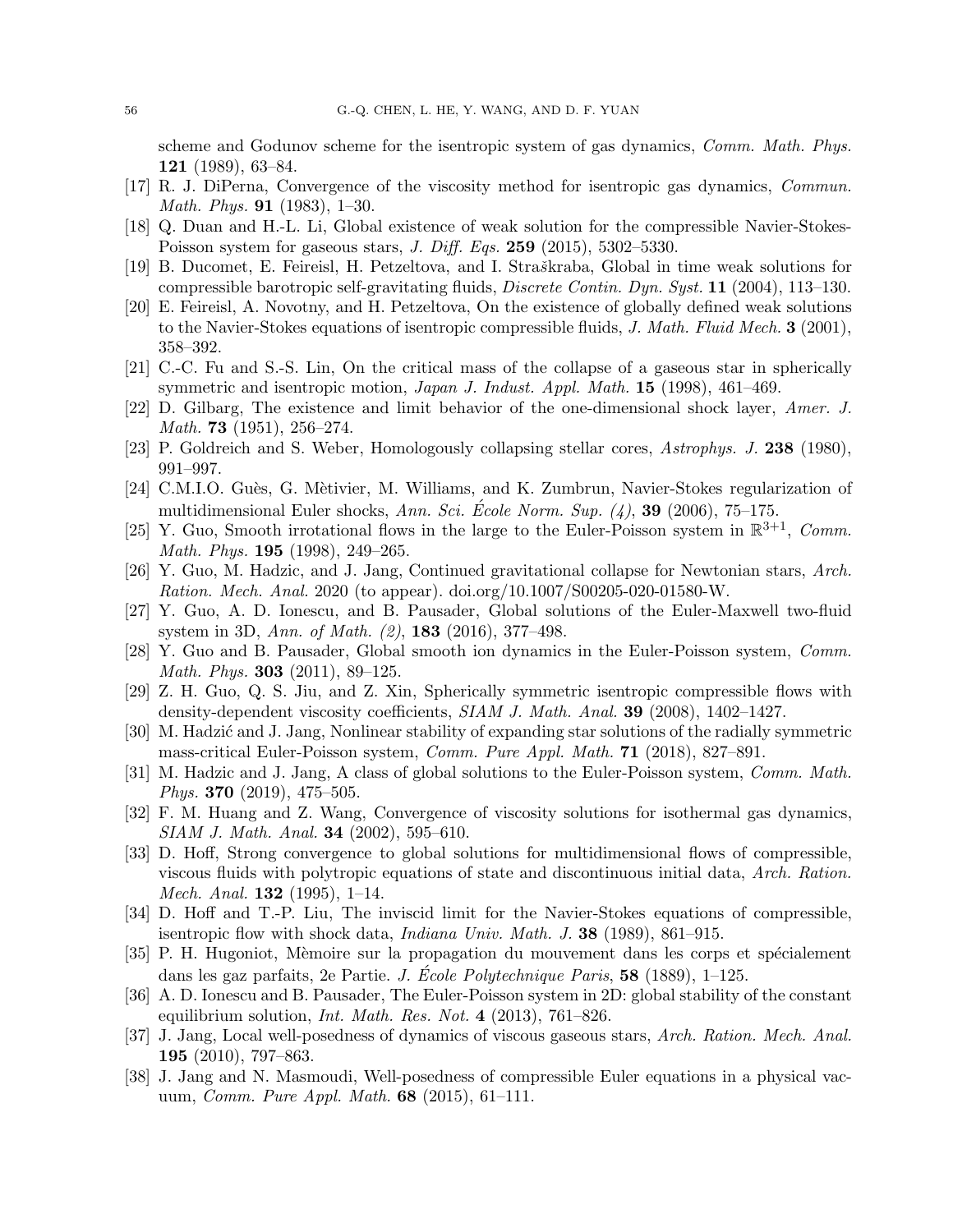- <span id="page-56-10"></span>[39] S. Jiang and P. Zhang, On spherically symmetric solutions of the compressible isentropic Navier-Stokes equations, Comm. Math. Phys. 215 (2001), 559–581.
- <span id="page-56-5"></span>[40] T. Kobayashi and T. Suzuki, Weak solutions to the Navier-Stokes-Poisson equations, Adv. Math. Sci. Appl. 18 (2008), 141–168.
- <span id="page-56-6"></span>[41] H. H. Kong and H. L. Li, Free boundary value problem to 3D spherically symmetric compressible Navier-Stokes-Poisson equations, Z. Angew. Math. Phys. 68 (2017), Paper No. 21, 34 pp.
- [42] P. D. Lax, Shock wave and entropy, In: Contributions to Functional Analysis, ed. E. A. Zarantonello, pp. 603–634, Academic Press: New York, 1971.
- [43] P. LeFloch and M. Westdickenberg, Finite energy solutions to the isentropic Euler equations with geometric effects, J. Math. Pures Appl.  $88$  (2007), 386–429.
- <span id="page-56-1"></span>[44] Z. Lei and X. M. Gu, Local well-posedness of the three dimensional compressible Euler-Poisson equations with physical vacuum, J. Math. Pures Appl.  $(9)$ , 105 (2016), 662–723.
- <span id="page-56-13"></span>[45] J. Li and Z. Xin, Global existence of weak solutions to the barotropic compressible Navier-Stokes flows with degenerate viscosities, arXiv Preprint, arXiv: 1504. 06826v1.
- <span id="page-56-15"></span>[46] T.-H. Li and D.-H. Wang, Blow up phenomena of solutions to the Euler equations for compressible fluid flow, *J. Diff. Eqs.* **22** (2006), 91–101.
- <span id="page-56-18"></span>[47] E. H. Lieb and M. Loss, Analysis, Second Edition, AMS: Providence, 2001.
- <span id="page-56-14"></span>[48] S.-S. Lin, Stability of gaseous stars in spherically symmetric motions, SIAM J. Math. Anal. 28 (1997), 539–569.
- <span id="page-56-11"></span>[49] P.-L. Lions, Mathematical Topics in Fluid Dynamics 2: Compressible Models, Oxford Science Publication: Oxford, 1998.
- [50] P.-L. Lions, B. Perthame, and P. Souganidis, Existence and stability of entropy solutions for the hyperbolic systems of isentropic gas dynamics in Eulerian and Lagrangian coordinates, Comm. Pure Appl. Math. 49 (1996), 599–638.
- [51] P.-L.Lions, B. Perthame, and E. Tadmor, Kinetic formulation of the isentropic gas dynamics and p-systems, Commun. Math. Phys. 163 (1994), 415–431.
- <span id="page-56-8"></span>[52] T. Luo, Z. Xin, and H. Zeng, On nonlinear asymptotic stability of the Lane-Emden solutions for the viscous gaseous star problem, Adv. Math. 291 (2016), 90–182.
- <span id="page-56-9"></span>[53] T. Luo, Z. Xin, and H. Zeng, Nonlinear asymptotic stability of the Lane-Emden solutions for the viscous gaseous star problem with degenerate density dependent viscosities, *Comm. Math.* Phys. 347 (2016), 657–702.
- <span id="page-56-2"></span>[54] T. Luo, Z. Xin, and H. Zeng, Well-posedness for the motion of physical vacuum of the threedimensional compressible Euler equations with or without self-gravitation, Arch. Ration. Mech. Anal. **213** (2014), 763-831.
- <span id="page-56-7"></span>[55] M. Okada and T. Makino, Free boundary value problems for the equation of spherically symmetrical motion of viscous gas, Japan J. Ind. Appl. Math. 10 (1993), 219–235.
- <span id="page-56-3"></span>[56] T. Makino, On a local existence theorem for the evolution equation of gaseous stars, In: Patterns and Waves, pp. 459–479, Stud. Math. Appl. 18, North-Holland: Amsterdam, 1986.
- <span id="page-56-0"></span>[57] T. Makino, Blowing up solutions of the Euler-Poisson equations for the evolution of gaseous stars, Transport Theory Statist. Phys. 21 (1992), 615–624.
- <span id="page-56-4"></span>[58] T. Makino, On the spherically symmetric motion of self-gravitating isentropic gas surrounding a solid ball, In: Nonlinear Evolutionary Partial Differential Equations, pp. 543–546, AMS/IP Studies in Advanced Mathematics, Vol. 3, AMS: Providence, 1997.
- <span id="page-56-12"></span>[59] A. Matsumura and T. Nishida, The initial value problem for the equations of motion of viscous and heat-conductive gases, Publ. Res. Inst. Math. Sci. 20 (1980), 67–104.
- <span id="page-56-17"></span>[60] A. Mellet and A. Vasseur, On the barotropic compressible Navier-Stokes equation, Comm. Partial Diff. Eqs. **32** (2007), 431-452.
- <span id="page-56-16"></span>[61] F. Merle, P. Raphael, I. Rodnianski, and J. Szeftel, On the implosion of a three dimensional compressible fluid, arXiv Preprint, [arXiv:1912.11009v](http://arxiv.org/abs/1912.11009)2, 2020.